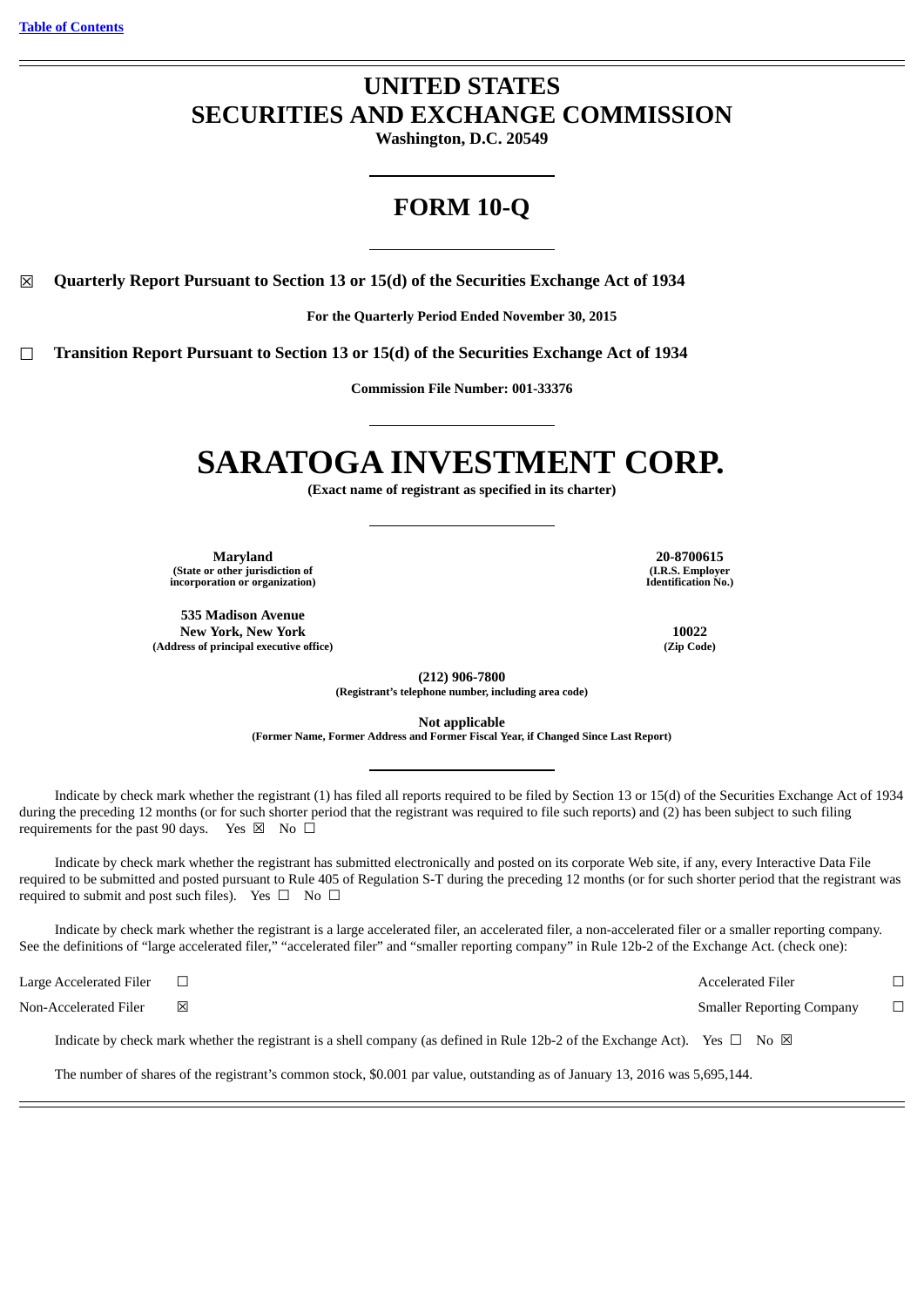$\overline{a}$ 

### **TABLE OF CONTENTS**

<span id="page-1-0"></span>

| <b>PART I</b>     | <b>FINANCIAL INFORMATION</b>                                                                                                   | <b>Page</b><br>3 |
|-------------------|--------------------------------------------------------------------------------------------------------------------------------|------------------|
| Item 1.           | <b>Financial Statements</b>                                                                                                    | 3                |
|                   | Consolidated Statements of Assets and Liabilities as of November 30, 2015 (unaudited) and February 28, 2015                    | 3                |
|                   | Consolidated Statements of Operations for the three and nine months ended November 30, 2015 and November 30, 2014 (unaudited)  | 4                |
|                   | Consolidated Schedules of Investments as of November 30, 2015 (unaudited) and February 28, 2015                                | 5                |
|                   | Consolidated Statements of Changes in Net Assets for the nine months ended November 30, 2015 and November 30, 2014 (unaudited) | 11               |
|                   | Consolidated Statements of Cash Flows for the nine months ended November 30, 2015 and November 30, 2014 (unaudited)            | 12               |
|                   | Notes to Consolidated Financial Statements as of November 30, 2015 (unaudited)                                                 | 13               |
| Item 2.           | <b>Management's Discussion and Analysis of Financial Condition and Results of Operations</b>                                   | 36               |
| Item 3.           | <b>Quantitative and Qualitative Disclosures About Market Risk</b>                                                              | 58               |
| Item 4.           | <b>Controls and Procedures</b>                                                                                                 | 58               |
| <b>PART II</b>    | <b>OTHER INFORMATION</b>                                                                                                       | 59               |
| Item 1.           | <b>Legal Proceedings</b>                                                                                                       | 59               |
| Item 1A.          | <b>Risk Factors</b>                                                                                                            | 59               |
| Item 2.           | <b>Unregistered Sales of Equity Securities and Use of Proceeds</b>                                                             | 59               |
| Item 3.           | Defaults upon Senior Securities                                                                                                | 59               |
| Item 4.           | <b>Mine Safety Disclosures</b>                                                                                                 | 59               |
| Item 5.           | <b>Other Information</b>                                                                                                       | 59               |
| Item 6.           | <b>Exhibits</b>                                                                                                                | 60               |
| <b>Signatures</b> |                                                                                                                                | 61               |
|                   |                                                                                                                                |                  |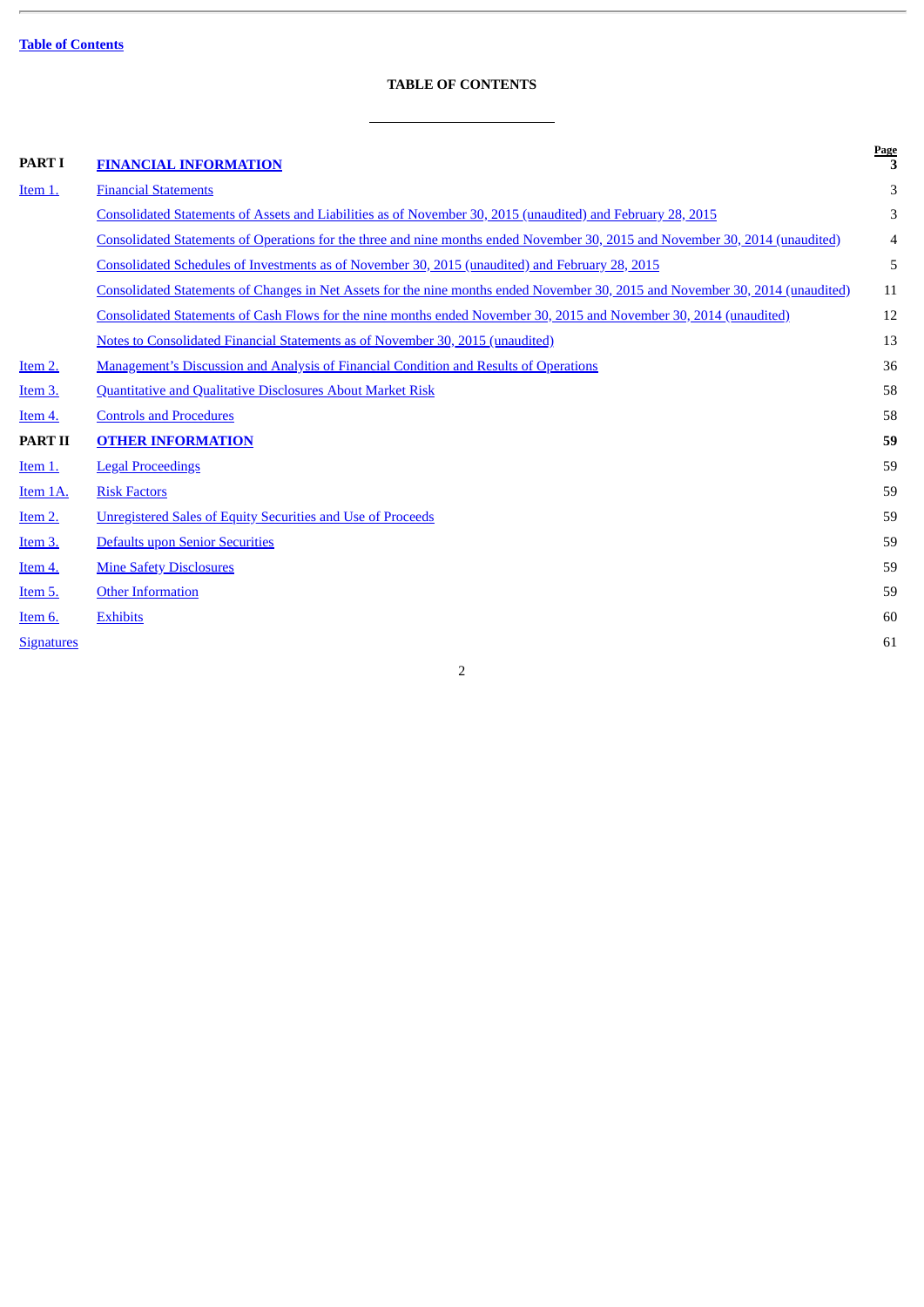### **PART I FINANCIAL INFORMATION**

### <span id="page-2-2"></span><span id="page-2-1"></span><span id="page-2-0"></span>**Item 1. Financial Statements**

### **Saratoga Investment Corp.**

### **Consolidated Statements of Assets and Liabilities**

|                                                                                                             |              |                   | As of |                   |
|-------------------------------------------------------------------------------------------------------------|--------------|-------------------|-------|-------------------|
|                                                                                                             |              | November 30, 2015 |       | February 28, 2015 |
| <b>ASSETS</b>                                                                                               |              | (unaudited)       |       |                   |
| Investments at fair value                                                                                   |              |                   |       |                   |
| Non-control/non-affiliate investments (amortized cost of \$225,051,428 and \$222,505,383, respectively)     | \$           | 225,261,956       |       | \$223,506,589     |
| Control investments (cost of \$13,667,666 and \$15,953,001, respectively)                                   |              | 15,775,843        |       | 17,031,146        |
|                                                                                                             |              |                   |       |                   |
| Total investments at fair value (amortized cost of \$238,719,094 and \$238,458,384, respectively)           |              | 241,037,799       |       | 240,537,735       |
| Cash and cash equivalents                                                                                   |              | 6,019,448         |       | 1,888,158         |
| Cash and cash equivalents, reserve accounts                                                                 |              | 21,145,241        |       | 18,175,214        |
| Interest receivable, (net of reserve of \$537,847 and \$309,498, respectively)                              |              | 2,973,737         |       | 2,469,398         |
| Management fee receivable                                                                                   |              | 170,256           |       | 171,913           |
| Other assets                                                                                                |              | 396,659           |       | 317,637           |
| <b>Total assets</b>                                                                                         | \$           | 271,743,140       |       | \$263,560,055     |
| <b>LIABILITIES</b>                                                                                          |              |                   |       |                   |
| Revolving credit facility                                                                                   | \$           | $\equiv$          | \$    | 9,600,000         |
| Deferred debt financing costs, revolving credit facility                                                    |              | (535, 533)        |       | (594, 845)        |
| SBA debentures payable                                                                                      |              | 79,000,000        |       | 79,000,000        |
| Deferred debt financing costs, SBA debentures payable                                                       |              | (2,014,360)       |       | (2,340,894)       |
| Notes payable                                                                                               |              | 61,374,525        |       | 48,300,000        |
| Deferred debt financing costs, notes payable                                                                |              | (1,760,041)       |       | (1,847,564)       |
| Dividend payable                                                                                            |              | 886,817           |       | 402,200           |
| Base management and incentive fees payable                                                                  |              | 5,657,867         |       | 5,835,941         |
| Accounts payable and accrued expenses                                                                       |              | 648,275           |       | 835,189           |
| Interest and debt fees payable                                                                              |              | 850,362           |       | 1,405,466         |
| Due to manager                                                                                              |              | 361,862           |       | 365,820           |
| <b>Total liabilities</b>                                                                                    |              | 144,469,774       |       | \$140,961,313     |
| Commitments and contingencies (See Note 7)                                                                  |              |                   |       |                   |
| <b>NET ASSETS</b>                                                                                           |              |                   |       |                   |
| Common stock, par value \$.001, 100,000,000 common shares authorized, 5,634,115 and 5,401,899 common shares |              |                   |       |                   |
| issued and outstanding, respectively                                                                        | $\mathbb{S}$ | 5,634             | \$    | 5,402             |
| Capital in excess of par value                                                                              |              | 188,270,413       |       | 184,877,680       |
| Distribution in excess of net investment income                                                             |              | (27,094,304)      |       | (23,905,603)      |
| Accumulated net realized loss from investments and derivatives                                              |              | (36, 227, 082)    |       | (40, 458, 088)    |
| Accumulated net unrealized appreciation on investments and derivatives                                      |              | 2,318,705         |       | 2,079,351         |
| Total net assets                                                                                            |              | 127,273,366       |       | 122,598,742       |
| Total liabilities and net assets                                                                            | \$           | 271,743,140       |       | \$263,560,055     |
| NET ASSET VALUE PER SHARE                                                                                   | \$           | 22.59             | \$    | 22.70             |

See accompanying notes to consolidated financial statements.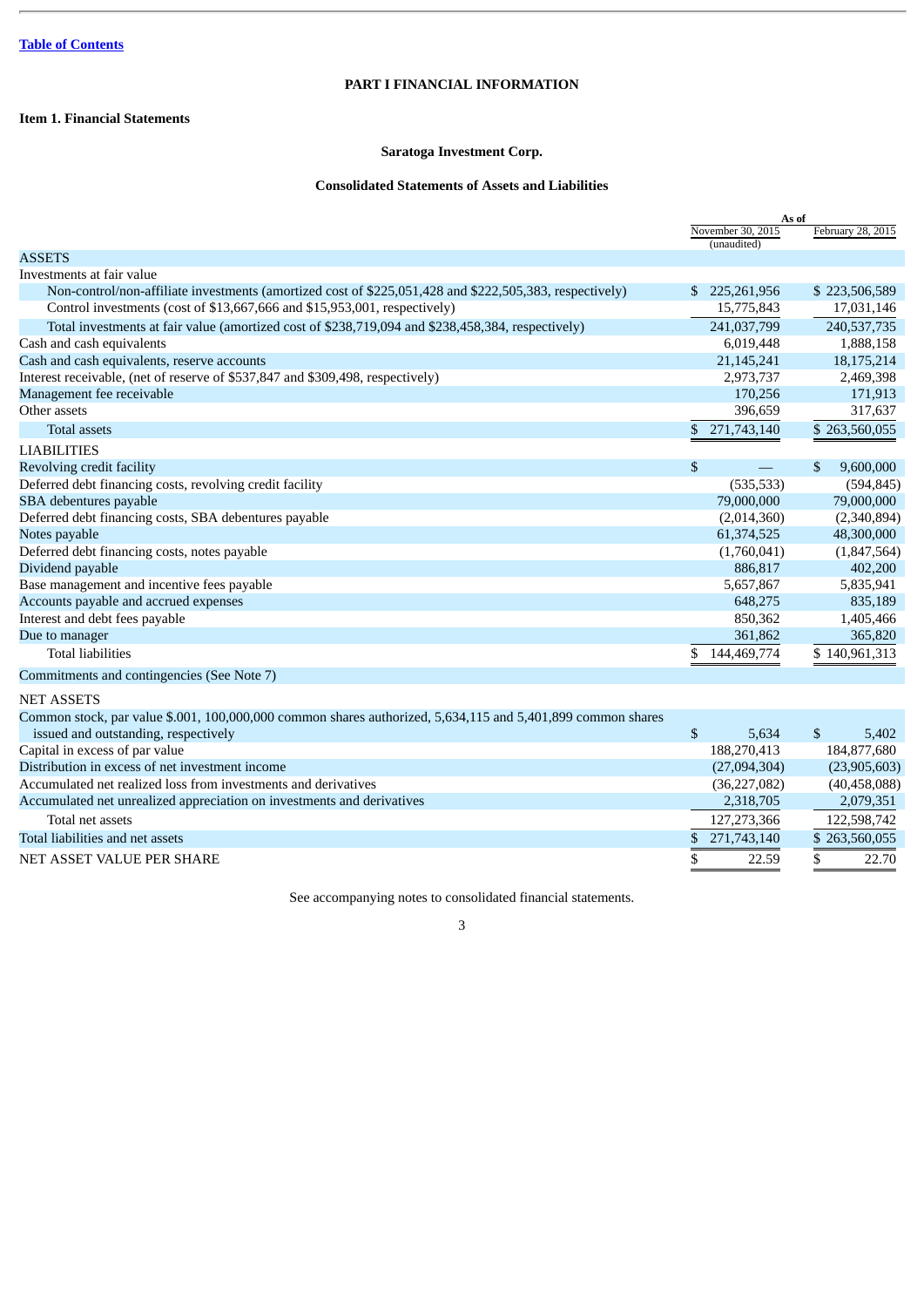### **Saratoga Investment Corp.**

#### **Consolidated Statements of Operations (unaudited)**

<span id="page-3-0"></span>

|                                                                            | For the three months ended<br><b>November 30</b> |             |              | For the nine months ended<br>November 30 |  |
|----------------------------------------------------------------------------|--------------------------------------------------|-------------|--------------|------------------------------------------|--|
|                                                                            | 2015                                             | 2014        | 2015         | 2014                                     |  |
| <b>INVESTMENT INCOME</b>                                                   |                                                  |             |              |                                          |  |
| Interest from investments                                                  |                                                  |             |              |                                          |  |
| Non-control/Non-affiliate investments                                      | \$5,435,083                                      | \$5,038,877 | \$16,961,744 | \$14,794,342                             |  |
| Payment-in-kind interest income from Non-control/Non-affiliate investments | 41,322                                           | 319,994     | 995,465      | 902,536                                  |  |
| Control investments                                                        | 750,605                                          | 694,641     | 2,020,301    | 1,996,010                                |  |
| Total interest income                                                      | 6,227,010                                        | 6,053,512   | 19,977,510   | 17,692,888                               |  |
| Interest from cash and cash equivalents                                    | 1,307                                            | 1,024       | 2,774        | 2,738                                    |  |
| Management fee income                                                      | 369,388                                          | 383,012     | 1,121,286    | 1,150,505                                |  |
| Other income                                                               | 338,219                                          | 867,409     | 1,153,838    | 1,078,239                                |  |
| Total investment income                                                    | 6,935,924                                        | 7,304,957   | 22,255,408   | 19,924,370                               |  |
| <b>EXPENSES</b>                                                            |                                                  |             |              |                                          |  |
| Interest and debt financing expenses                                       | 2,129,105                                        | 1,869,176   | 6,240,946    | 5,466,279                                |  |
| Base management fees                                                       | 1,091,405                                        | 1,087,734   | 3,366,739    | 3,093,399                                |  |
| Professional fees                                                          | 347,639                                          | 225,776     | 1,030,616    | 937,083                                  |  |
| Administrator expenses                                                     | 325,000                                          | 250,000     | 850,000      | 750,000                                  |  |
| Incentive management fees                                                  | 404,218                                          | 932,609     | 2,160,772    | 2,079,976                                |  |
| Insurance                                                                  | 85,262                                           | 83,388      | 259,895      | 252,002                                  |  |
| Directors fees and expenses                                                | 51,000                                           | 51,000      | 153,000      | 159,761                                  |  |
| General & administrative                                                   | 351,875                                          | 176,293     | 738,244      | 400,487                                  |  |
| Excise tax expense (credit)                                                |                                                  |             | (123, 338)   |                                          |  |
| Total expenses                                                             | 4,785,504                                        | 4,675,976   | 14,676,874   | 13,138,987                               |  |
| NET INVESTMENT INCOME                                                      | 2,150,420                                        | 2,628,981   | 7,578,534    | 6,785,383                                |  |
| REALIZED AND UNREALIZED GAIN (LOSS) ON INVESTMENTS:                        |                                                  |             |              |                                          |  |
| Net realized gain from investments                                         | 447,813                                          | 2,761,558   | 4,231,006    | 3,203,399                                |  |
| Net unrealized appreciation/(depreciation) on investments                  | 823,093                                          | (2,005,072) | 239,354      | (1,686,263)                              |  |
| Net gain on investments                                                    | 1,270,906                                        | 756,486     | 4,470,360    | 1,517,136                                |  |
| NET INCREASE IN NET ASSETS RESULTING FROM OPERATIONS                       | \$3,421,326                                      | \$3,385,467 | \$12,048,894 | \$8,302,519                              |  |
| WEIGHTED AVERAGE - BASIC AND DILUTED EARNINGS PER COMMON SHARE             | \$<br>0.61                                       | \$<br>0.63  | \$<br>2.18   | \$<br>1.54                               |  |
| WEIGHTED AVERAGE COMMON STOCK OUTSTANDING - BASIC AND DILUTED              | 5,632,011                                        | 5,379,616   | 5,533,094    | 5,379,616                                |  |

See accompanying notes to consolidated financial statements.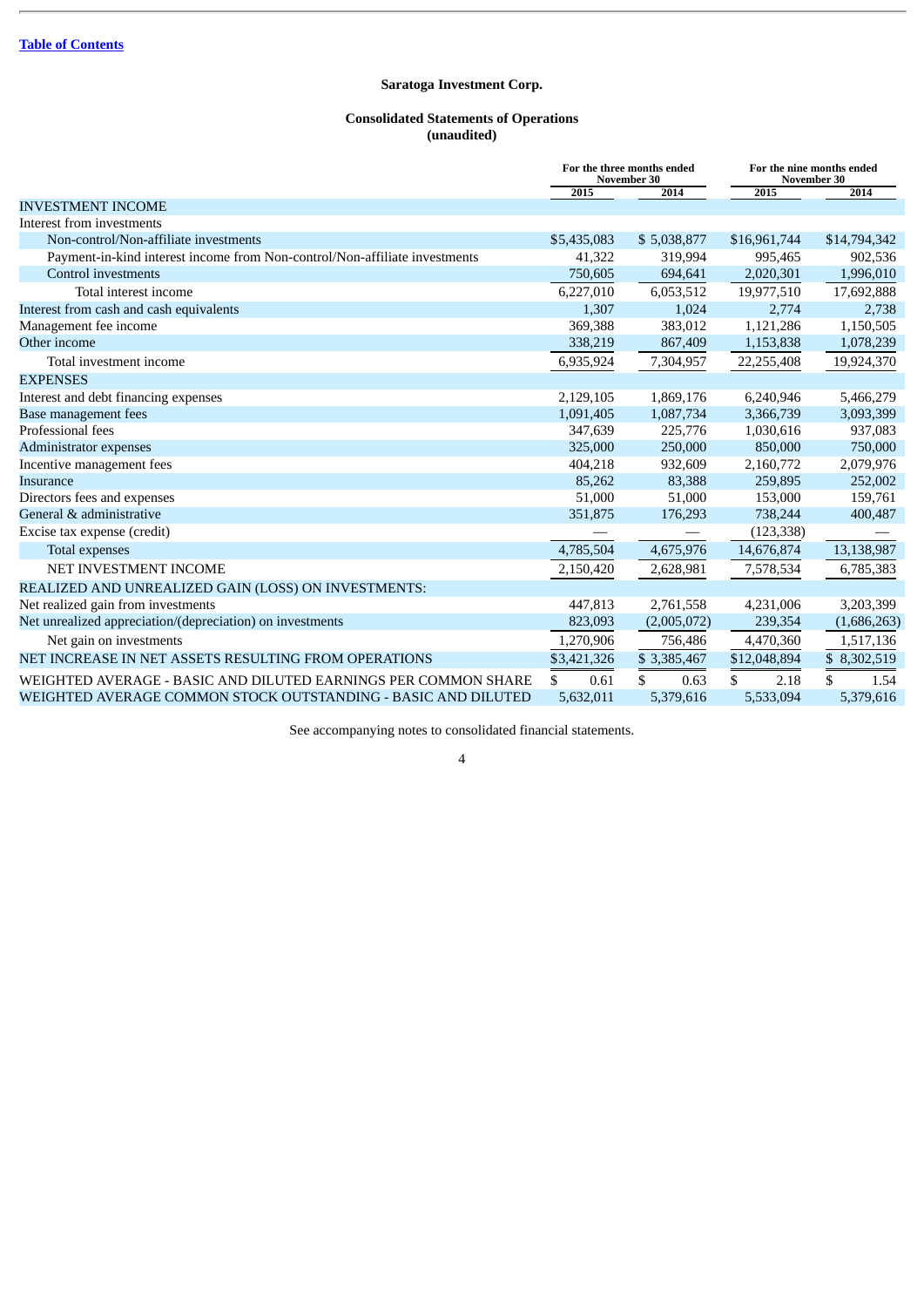### **Saratoga Investment Corp.**

### **Consolidated Schedule of Investments**

#### **November 30, 2015 (unaudited)**

<span id="page-4-0"></span>

| Company<br><b>Industry</b>                                                              |                                                                | <b>Investment Interest Rate /</b><br><b>Maturity</b>                          | Principal/<br><b>Number</b> of<br>Shares | Cost                 | Fair Value (c)         | $%$ of<br><b>Net Assets</b> |  |
|-----------------------------------------------------------------------------------------|----------------------------------------------------------------|-------------------------------------------------------------------------------|------------------------------------------|----------------------|------------------------|-----------------------------|--|
| Non-control/Non-affiliated investments - 177.0% (b)                                     |                                                                |                                                                               |                                          |                      |                        |                             |  |
| National Truck Protection Co., Inc. (d), (g)<br>National Truck Protection Co., Inc. (d) | <b>Automotive Aftermarket</b><br><b>Automotive Aftermarket</b> | Common Stock<br>First Lien Term Loan 15.50% Cash,                             | 1,116                                    | \$1,000,000          | \$<br>1,314,811        | 1.0%<br>5.8%                |  |
| Take 5 Oil Change, L.L.C. (d), (g)                                                      | <b>Automotive Aftermarket</b>                                  | 9/13/2018<br>Common Stock                                                     | \$7,326,770<br>7,128                     | 7.326.770<br>480,535 | 7.326.770<br>2,149,805 | 1.7%                        |  |
|                                                                                         |                                                                | <b>Total Automotive Aftermarket</b>                                           |                                          | 8.807.305            | 10,791,386             | 8.5%                        |  |
|                                                                                         |                                                                |                                                                               |                                          | 220,900              | 2,470,814              | 1.9%                        |  |
| Legacy Cabinets Holdings (d), (g)<br>Legacy Cabinets Holdings (d), (g)                  | <b>Building Products</b><br><b>Building Products</b>           | Common Stock Voting A-1<br>Common Stock Voting B-1                            | 2,535<br>1.600                           | 139,424              | 1,559,488              | 1.2%                        |  |
| Polar Holding Company, Ltd. (a), (i)                                                    | <b>Building Products</b>                                       | First Lien Term Loan 10.00% Cash.                                             |                                          |                      |                        |                             |  |
|                                                                                         |                                                                | 8/13/2016                                                                     | \$1,000,000                              | 1,000,000            | 1,000,000              | 0.8%                        |  |
|                                                                                         |                                                                | <b>Total Building Products</b>                                                |                                          | 1,360,324            | 5,030,302              | 3.9%                        |  |
| BMC Software, Inc. (d)                                                                  | <b>Business Services</b>                                       | First Lien Term Loan 5.00% Cash,                                              |                                          |                      |                        |                             |  |
|                                                                                         |                                                                | 9/10/2020                                                                     | \$5,686,667                              | 5,647,170            | 4,916,692              | 3.9%                        |  |
| Dispensing Dynamics International (d)                                                   | <b>Business Services</b>                                       | Senior Secured Note 12.50% Cash,<br>1/1/2018                                  | \$12,000,000                             | 12,028,177           | 11,820,000             | 9.3%                        |  |
| Easy Ice, LLC (d)                                                                       | <b>Business Services</b>                                       | First Lien Term Loan 9.50% Cash,<br>1/15/2020                                 | \$12,000,000                             | 11,887,478           | 12,000,000             | 9.4%                        |  |
| Emily Street Enterprises, L.L.C.                                                        | <b>Business Services</b>                                       | Senior Secured Note 10.00% Cash,<br>1/23/2020                                 |                                          |                      |                        |                             |  |
| Emily Street Enterprises, L.L.C. (g)                                                    | <b>Business Services</b>                                       | Warrant Membership Interests                                                  | \$8,400,000<br>49,318                    | 8,293,649<br>400,000 | 8,566,320<br>598,720   | 6.7%<br>0.5%                |  |
| Help/Systems Holdings, Inc.(Help/Systems, LLC) (d)                                      | <b>Business Services</b>                                       | First Lien Term Loan 6.25% Cash,                                              |                                          |                      |                        |                             |  |
|                                                                                         |                                                                | 6/28/2019                                                                     | \$5,000,000                              | 4,901,162            | 4,894,000              | 3.8%                        |  |
| Help/Systems Holdings, Inc.(Help/Systems, LLC) (d)                                      | <b>Business Services</b>                                       | Second Lien Term Loan 10.50%<br>Cash, 6/28/2020                               | \$ 3,000,000                             | 2,910,645            | 2,910,000              | 2.3%                        |  |
| Knowland Technology Holdings, L.L.C.                                                    | <b>Business Services</b>                                       | First Lien Term Loan 11.00% Cash,<br>11/29/2017                               | \$5,259,171                              | 5,218,435            | 5,259,171              | 4.1%                        |  |
| Knowland Technology Holdings, L.L.C. (j), (k), (l)                                      | <b>Business Services</b>                                       | Delayed Draw Term Loan 11.00%<br>Cash. 11/29/2017                             | \$                                       |                      |                        | $0.0\%$                     |  |
| Vector Controls Holding Co., LLC (d)                                                    | <b>Business Services</b>                                       | First Lien Term Loan, 14.00%<br>(12.00% Cash/2.00% PIK), 3/6/2018 \$9,380,656 |                                          | 9,285,179            | 9,380,656              | 7.4%                        |  |
| Vector Controls Holding Co., LLC (d), (g)                                               | <b>Business Services</b>                                       | Warrants to Purchase Limited<br><b>Liability Company Interests</b>            | 101                                      |                      | 280,000                | 0.2%                        |  |
|                                                                                         |                                                                | <b>Total Business Services</b>                                                |                                          | 60,571,895           | 60,625,559             | 47.6%                       |  |
| Advanced Air & Heat of Florida, LLC                                                     | <b>Consumer Products</b>                                       | First Lien Term Loan 9.75% Cash,<br>7/17/2020                                 | \$7,550,000                              | 7,474,199            | 7,550,000              | 5.9%                        |  |
| Advanced Air & Heat of Florida, LLC (j) (i)                                             | <b>Consumer Products</b>                                       | Delayed Draw Term Loan 9.75%<br>Cash, 7/17/2020                               |                                          |                      |                        | 0.0%                        |  |
| Targus Group International, Inc. (d), (m)                                               | <b>Consumer Products</b>                                       | First Lien Term Loan, 14.75%<br>(13.75% Cash/1.00 PIK), 5/24/2016             | \$ 3,590,252                             | 3.586.064            | 2.229.906              | 1.8%                        |  |
| Targus Holdings, Inc. (d), (g)                                                          | <b>Consumer Products</b>                                       | Common Stock                                                                  | 62,413                                   | 566,765              |                        | $0.0\%$                     |  |
| Targus Holdings, Inc. (d), (m)                                                          | <b>Consumer Products</b>                                       | Unsecured Note 10.00% PIK,<br>6/14/2019                                       | \$2,054,158                              | 2,054,158            |                        | 0.0%                        |  |
| Targus Holdings, Inc. (d), (m)                                                          | <b>Consumer Products</b>                                       | Unsecured Note 16.00% PIK,                                                    |                                          |                      |                        |                             |  |
|                                                                                         |                                                                | 10/26/2018                                                                    | 429,797<br>\$                            | 425,942              |                        | 0.0%                        |  |
|                                                                                         |                                                                | <b>Total Consumer Products</b>                                                |                                          | 14,107,128           | 9,779,906              | 7.7%                        |  |
| Expedited Travel L.L.C. (g)                                                             | <b>Consumer Services</b>                                       | <b>Common Stock</b>                                                           | 1,000,000                                | 1,000,000            | 1.328.054              | 1.0%                        |  |
| Expedited Travel L.L.C.                                                                 | <b>Consumer Services</b>                                       | First Lien Term Loan 10.00% Cash,                                             |                                          |                      |                        |                             |  |
|                                                                                         |                                                                | 10/10/2019                                                                    | \$11,902,135                             | 11,814,773           | 12,096,140             | 9.5%                        |  |
| My Alarm Center, LLC                                                                    | <b>Consumer Services</b>                                       | Second Lien Term Loan 12.00%<br>Cash. 7/9/2019                                | \$7,500,000                              | 7,500,000            | 7,500,000              | 5.9%                        |  |
| PrePaid Legal Services, Inc. (d)                                                        | <b>Consumer Services</b>                                       | First Lien Term Loan 6.50% Cash,<br>7/1/2019                                  | \$1,600,977                              | 1,589,991            | 1,592,972              | 1.3%                        |  |
| PrePaid Legal Services, Inc. (d)                                                        | <b>Consumer Services</b>                                       | Second Lien Term Loan 10.25%<br>Cash, 7/1/2020                                | \$10,000,000                             | 9,960,787            | 10,000,000             | 7.9%                        |  |
| Prime Security Services, LLC                                                            | <b>Consumer Services</b>                                       | Second Lien Term Loan 9.75% Cash,<br>7/1/2022                                 | \$12,000,000                             | 11,824,670           | 11,760,000             | 9.2%                        |  |
|                                                                                         |                                                                | <b>Total Consumer Services</b>                                                |                                          | 43,690,221           | 44,277,166             | 34.8%                       |  |
| M/C Acquisition Corp., L.L.C. (d), (g)                                                  | Education                                                      | Class A Common Stock                                                          | 544,761                                  | 30,241               | $\equiv$               | 0.0%                        |  |
| M/C Acquisition Corp., L.L.C. (d)                                                       | Education                                                      | First Lien Term Loan 1.00% Cash,<br>3/31/2016                                 | \$2,321,073                              | 1,193,790            | 8,087                  | 0.0%                        |  |
|                                                                                         |                                                                | <b>Total Education</b>                                                        |                                          | 1,224,031            | 8,087                  | 0.0%                        |  |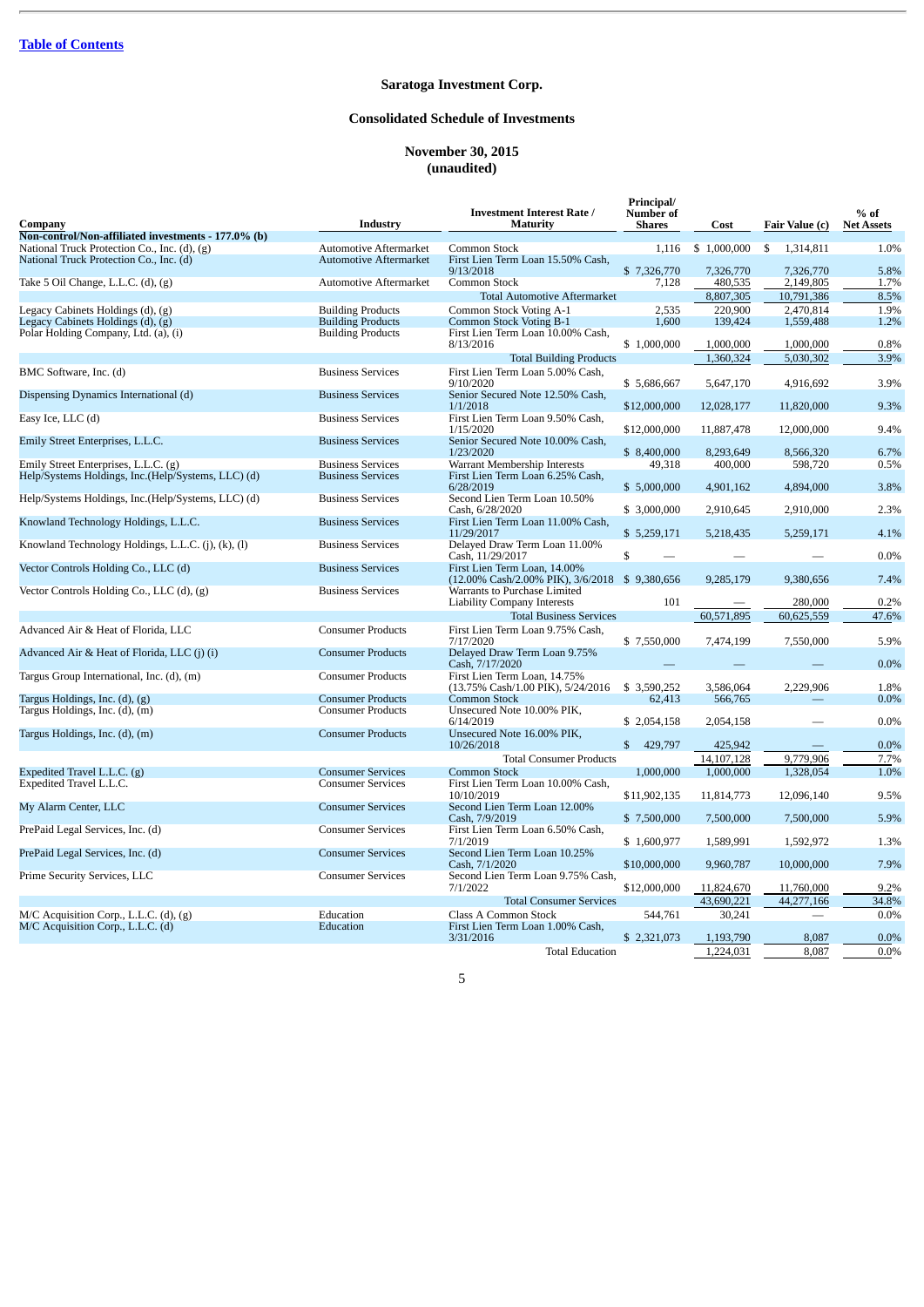| TM Restaurant Group L.L.C.                                                        | Food and Beverage          | First Lien Term Loan 9.75% Cash, 7/16/2017               | \$9,688,225  | 9,577,628     | 9,676,600      | 7.6%              |
|-----------------------------------------------------------------------------------|----------------------------|----------------------------------------------------------|--------------|---------------|----------------|-------------------|
|                                                                                   |                            | Total Food and Beverage                                  |              | 9,577,628     | 9,676,600      | 7.6%              |
| <b>Bristol Hospice, LLC</b>                                                       | <b>Healthcare Services</b> | Senior Secured Note 11.00% (10.00%                       |              |               |                |                   |
|                                                                                   |                            | Cash/1.00% PIK), 11/29/2018                              | \$5,418,292  | 5,348,323     | 5,418,293      | 4.3%              |
| Roscoe Medical, Inc. (d), (g)                                                     | <b>Healthcare Services</b> | Common Stock                                             | 5,000        | 500,000       | 304,300        | 0.2%              |
| Roscoe Medical, Inc.                                                              | <b>Healthcare Services</b> | Second Lien Term Loan 11.25% Cash,                       |              |               |                |                   |
|                                                                                   |                            | 9/26/2019                                                | \$4,200,000  | 4,138,622     | 3,891,300      | 3.1%              |
| Smile Brands Group Inc. (d)                                                       | <b>Healthcare Services</b> | First Lien Term Loan 9.00% (7.50%                        |              |               |                |                   |
|                                                                                   |                            | Cash/1.50% PIK), 8/16/2019                               | \$4,413,859  | 4,351,729     | 3,269,345      | 2.5%              |
| Surgical Specialties Corporation (US), Inc. (d)                                   | <b>Healthcare Services</b> | First Lien Term Loan 7.25% Cash, 8/22/2018               | \$ 2,201,191 | 2,187,850     | 2,168,173      | 1.7%              |
| Zest Holdings, LLC (d)                                                            | <b>Healthcare Services</b> | First Lien Term Loan 5.25% Cash, 8/16/2020               | \$4,218,987  | 4,149,940     | 4,183,969      | 3.3%              |
|                                                                                   |                            | <b>Total Healthcare Services</b>                         |              | 20,676,464    | 19,235,380     | 15.1%             |
| HMN Holdco, LLC                                                                   | Media                      | First Lien Term Loan 10.00% Cash, 5/16/2019              | \$9,056,857  | 8.922.354     | 9.237.995      | 7.3%              |
| <b>HMN Holdco, LLC</b>                                                            | Media                      | First Lien Term Loan 10.00% Cash, 5/16/2020              | \$1,600,000  | 1,571,690     | 1,632,000      | 1.3%              |
| HMN Holdco, LLC (j), (k)                                                          | Media                      | Deferred Draw Term Loan 10.00% Cash,                     |              |               |                |                   |
|                                                                                   |                            | 5/16/2020                                                | \$           |               | 48,000         | $0.0\%$           |
| HMN Holdco, LLC                                                                   | Media                      | <b>Class A Series</b>                                    | 4,264        | 61,647        | 333,061        | 0.3%              |
| <b>HMN Holdco, LLC</b>                                                            | Media                      | Class A Warrant                                          | 30,320       | 438,353       | 2,031,137      | 1.6%              |
| HMN Holdco, LLC (g)                                                               | Media                      | Warrants to Purchase Limited Liability                   |              |               |                |                   |
|                                                                                   |                            | Company Interests (Common)                               | 57,872       |               | 3,579,383      | 2.8%              |
| HMN Holdco, LLC (g)                                                               | Media                      | Warrants to Purchase Limited Liability                   |              |               |                |                   |
|                                                                                   |                            | Company Interests                                        | 8,139        |               | 560,940        | 0.4%              |
|                                                                                   |                            | <b>Total Media</b>                                       |              | 10,994,044    | 17,422,516     | 13.7%             |
| Elyria Foundry Company, L.L.C.                                                    | <b>Metals</b>              | Common Stock                                             | 35,000       | 9,217,564     | 3.265.500      | 2.6%              |
| Elyria Foundry Company, L.L.C.                                                    | <b>Metals</b>              | Revolver 10.00% Cash, 12/31/2020                         | \$8,500,000  | 8,500,000     | 8,500,000      | 6.7%              |
|                                                                                   |                            | <b>Total Metals</b>                                      |              | 17,717,564    | 11,765,500     | 9.3%              |
| Avionte Holdings, LLC (g)                                                         | Software as a Service      | <b>Common Stock</b>                                      | 100,000      | 100,000       | 162,179        | 0.1%              |
| Avionte Holdings, LLC                                                             | Software as a Service      | First Lien Term Loan 9.75% Cash, 1/8/2019                | \$2,406,342  | 2,373,838     | 2,406,342      | 1.9%              |
| Censis Technologies, Inc.                                                         | Software as a Service      | First Lien Term Loan B 11.00% Cash,                      |              |               |                |                   |
|                                                                                   |                            | 7/24/2019                                                | \$11,625,000 | 11,441,860    | 11,549,437     | 9.1%              |
| Censis Technologies, Inc. (g), (h)                                                | Software as a Service      | <b>Limited Partner Interests</b>                         | 999          | 999,000       | 933,306        | 0.7%              |
| Finalsite Holdings, Inc.                                                          | Software as a Service      | Second Lien Term Loan 10.25% Cash,                       |              |               |                |                   |
|                                                                                   |                            | 11/21/2019                                               | \$7,500,000  | 7,438,341     | 7,500,000      | 5.9%              |
| Identity Automation Systems (g)                                                   | Software as a Service      | Common Stock Class A Units                               | 232,616      | 232,616       | 239,594        | 0.2%              |
| <b>Identity Automation Systems</b>                                                | Software as a Service      | First Lien Term Loan 10.25% Cash, 8/25/2019              | \$4,400,000  | 4,364,787     | 4,400,000      | 3.5%              |
| Mercury Network, LLC                                                              | Software as a Service      | First Lien Term Loan 10.25% Cash, 4/20/2020 \$ 9,045,653 |              | 8,961,339     | 9,045,653      | 7.1%              |
| Mercury Network, LLC (g)                                                          | Software as a Service      | <b>Common Stock</b>                                      | 413,043      | 413,043       | 413,043        | 0.3%              |
|                                                                                   |                            | Total Software as a Service                              |              | 36,324,824    | 36,649,554     | 28.8%             |
| <b>Sub Total Non-control/Non-affiliated investments</b>                           |                            |                                                          |              | 225,051,428   | 225,261,956    | 177.0%            |
| Control investments - 12.4% (b)                                                   |                            |                                                          |              |               |                |                   |
| Saratoga Investment Corp. CLO 2013-1, Ltd. (a), (d), (e),                         | <b>Structured Finance</b>  | Other/Structured Finance Securities 21.81%,              |              |               |                |                   |
| (f)                                                                               | <b>Securities</b>          | 10/17/2023                                               | \$30,000,000 | 13,667,666    | 15,775,843     | 12.4%             |
| <b>Sub Total Control investments</b>                                              |                            |                                                          |              | 13,667,666    | 15,775,843     | 12.4%             |
| TOTAL INVESTMENTS - 189.4% (b)                                                    |                            |                                                          |              | \$238,719,094 | \$241,037,799  | 189.4%            |
|                                                                                   |                            |                                                          |              |               |                |                   |
|                                                                                   |                            |                                                          |              |               |                |                   |
|                                                                                   |                            | Principal/                                               |              |               |                | $%$ of            |
|                                                                                   |                            | <b>Number of Shares</b>                                  | Cost         |               | Fair Value (c) | <b>Net Assets</b> |
| Cash and cash equivalents and cash and cash equivalents, reserve accounts - 21.3% |                            |                                                          |              |               |                |                   |
| U.S. Bank Money Market (n)                                                        |                            | \$<br>27,164,689                                         | \$27,164,689 |               | \$27,164,689   | 21.3%             |

7,164,689 7,164,689 7,164,689 7,164,689 7,164,689 7,164,689 7,164,689 7,164,689 7,164,689 27,164,689 21.3 6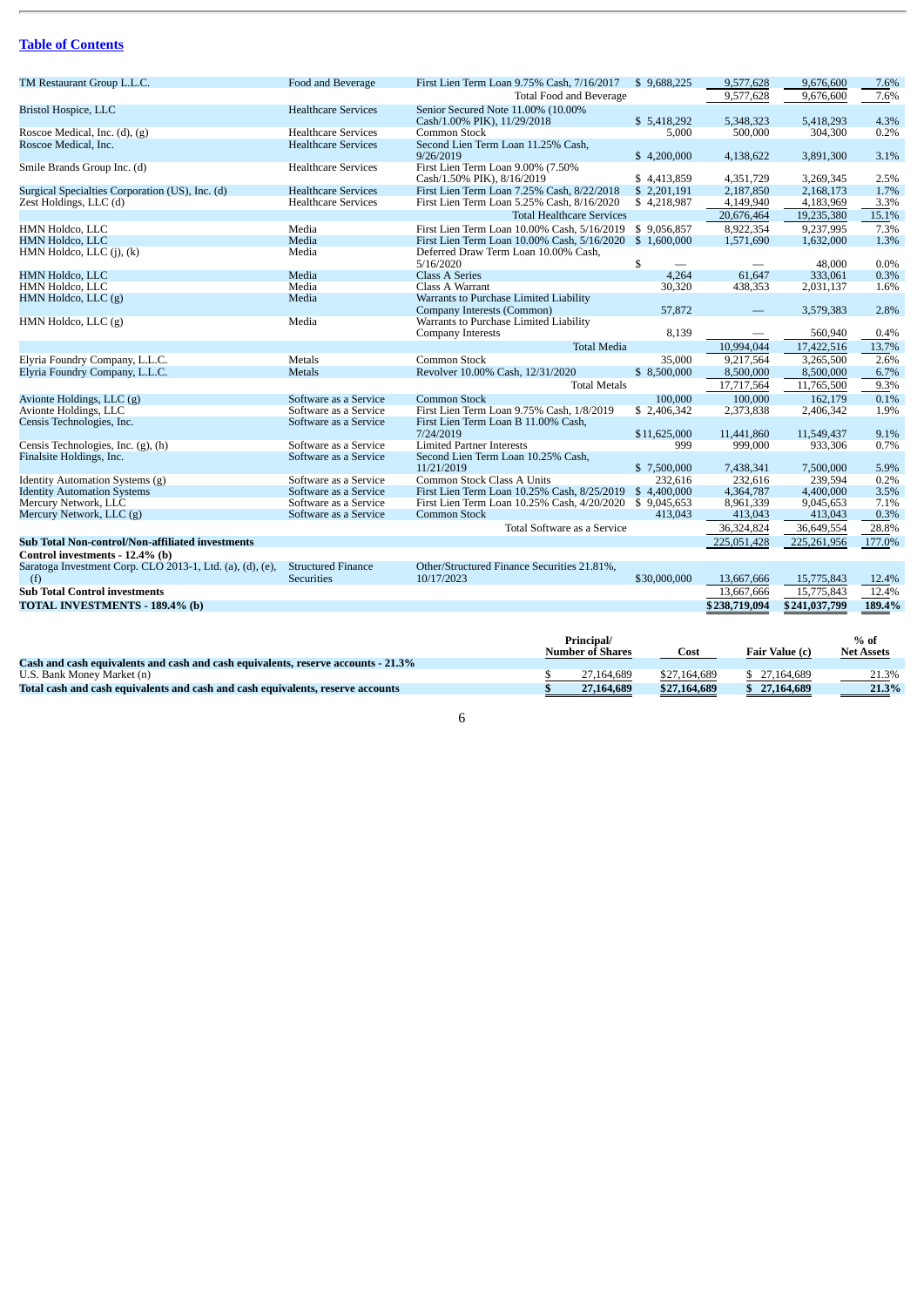- (a) Represents a non-qualifying investment as defined under Section 55 (a) of the Investment Company Act of 1940, as amended. Non-qualifying assets represent 7.0% of the Company's portfolio at fair value. As a BDC, the Company can only invest 30% of its portfolio in non-qualifying assets.
- (b) Percentages are based on net assets of \$127,273,366 as of November 30, 2015.
- (c) Because there is no readily available market value for these investments, the fair value of these investments is approved in good faith by our board of directors. (see Note 3 to the consolidated financial statements).
- (d) These securities are pledged as collateral under a senior secured revolving credit facility (see Note 6 to the consolidated financial statements).
- (e) This investment does not have a stated interest rate that is payable thereon. As a result, the 21.81% interest rate in the table above represents the effective interest rate currently earned on the investment cost and is based on the current cash interest and other income generated by the investment.
- (f) As defined in the Investment Company Act, we "Control" this portfolio company because we own more than 25% of the portfolio company's outstanding voting securities. Transactions during the period in which the issuer was both an Affiliate and a portfolio company that we Control are as follows:

| Company                       | Purchases | <b>Redemptions</b>             | Sales<br>(Cost) | Interest<br>Income | Management<br><b>Fee Income</b> | Net Realized<br>Gains/(Losses) | <b>Net Unrealized</b><br>Appreciation |
|-------------------------------|-----------|--------------------------------|-----------------|--------------------|---------------------------------|--------------------------------|---------------------------------------|
| Saratoga Investment Corp. CLO |           |                                |                 |                    |                                 |                                |                                       |
| 2013-1. Ltd.                  |           | $\qquad \qquad \longleftarrow$ |                 | \$2,020,301        | \$1,121,286                     |                                | 2.108.177                             |

- (g) Non-income producing at November 30, 2015.
- (h) Includes securities issued by an affiliate of the company.
- (i) Non-U.S. company. The principal place of business for Polar Holding Company, Ltd. is Canada.
- (j) The investment has an unfunded commitment as of November 30, 2015 (See Note 7).
- (k) Includes an analysis of the fair value of any unfunded loan commitments.
- (l) The entire commitment was unfunded at November 30, 2015. As such, no interest is being earned on this investment.
- (m) The investment was on non-accrual status as of November 30, 2015
- (n) Included within cash and cash equivalents and cash and cash equivalents, reserve accounts in the Company's Consolidated Statements of Assets and Liabilities as of November 30, 2015.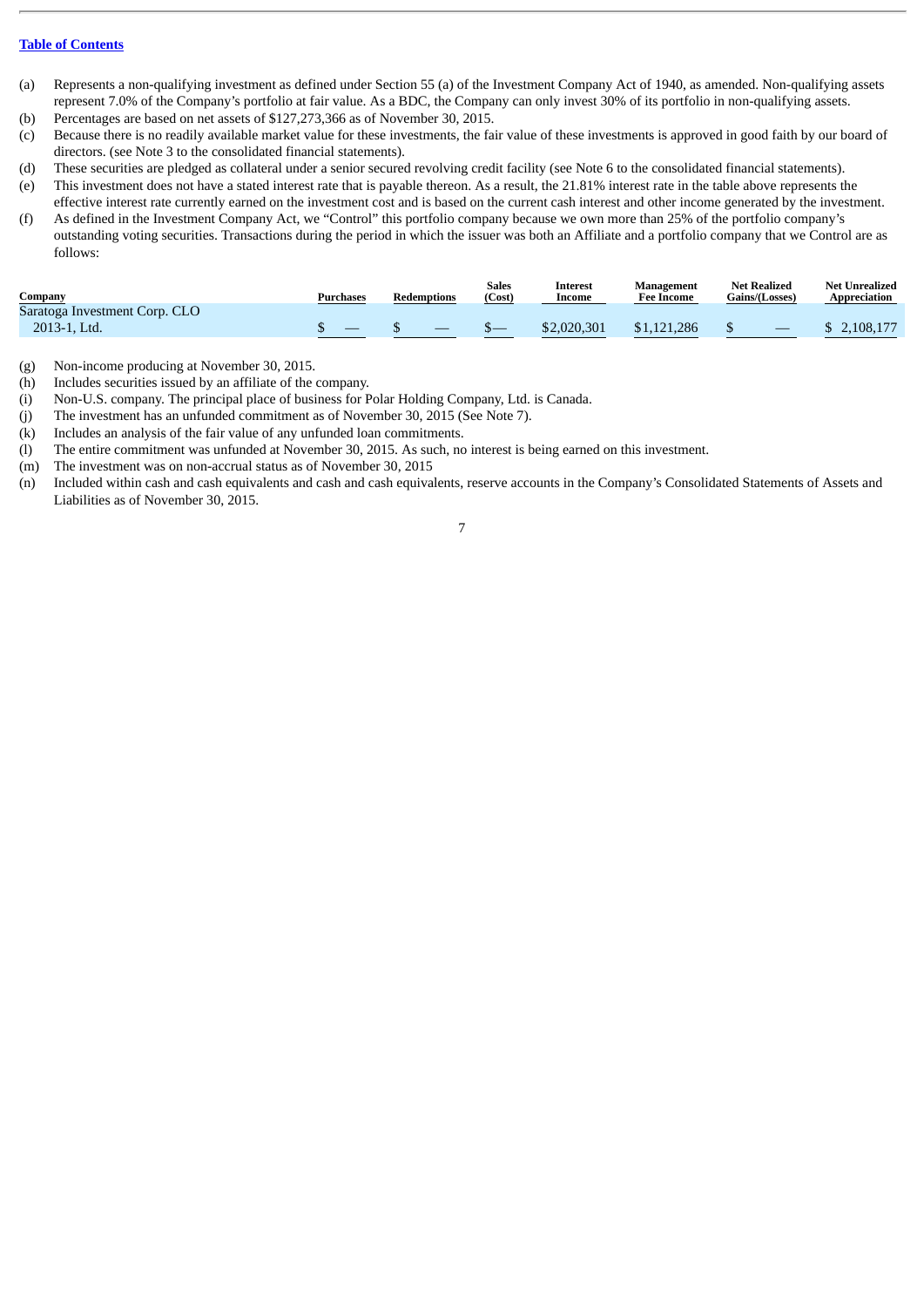### **Saratoga Investment Corp.**

### **Consolidated Schedule of Investments**

### **February 28, 2015**

| Company                                                          | Industry                                             | <b>Investment Interest Rate /</b><br>Maturity                      | Principal/<br>Number<br>of Shares | Cost                     | Fair Value (c)           | $%$ of<br><b>Net Assets</b> |
|------------------------------------------------------------------|------------------------------------------------------|--------------------------------------------------------------------|-----------------------------------|--------------------------|--------------------------|-----------------------------|
| Non-control/Non-affiliated investments - 182.3% (b)              |                                                      |                                                                    |                                   |                          |                          |                             |
| National Truck Protection Co., Inc. (d), (g)                     | Automotive<br>Aftermarket                            | Common Stock                                                       | 1,116                             | \$1,000,000              | 1,769,432<br>\$          | 1.4%                        |
| National Truck Protection Co., Inc. (d)                          | Automotive<br>Aftermarket                            | First Lien Term Loan 15.50% Cash,<br>9/13/2018                     | \$7,737,848                       | 7,737,848                | 7,737,848                | 6.3%                        |
| Take 5 Oil Change, L.L.C. (d), (g)                               | Automotive<br>Aftermarket                            | Common Stock                                                       | 7,128                             | 480,535                  | 1,472,502                | 1.2%                        |
|                                                                  |                                                      | <b>Total Automotive Aftermarket</b>                                |                                   | 9,218,383                | 10,979,782               | 8.9%                        |
| Legacy Cabinets Holdings (d), (g)                                | <b>Building Products</b>                             | Common Stock Voting A-1                                            | 2,535                             | 220,900                  | 1,493,470                | 1.2%                        |
| Legacy Cabinets Holdings (d), (g)                                | <b>Building Products</b>                             | Common Stock Voting B-1                                            | 1,600                             | 139,424                  | 942,624                  | 0.8%                        |
| Polar Holding Company, Ltd. (a), (i)                             | <b>Building Products</b>                             | First Lien Term Loan 10.00% Cash,                                  |                                   |                          |                          |                             |
|                                                                  |                                                      | 8/13/2016                                                          | \$1,000,000                       | 1,000,000                | 1,000,000                | 0.8%                        |
|                                                                  |                                                      | <b>Total Building Products</b>                                     |                                   | 1,360,324                | 3,436,094                | 2.8%                        |
| BMC Software, Inc. (d)                                           | <b>Business Services</b>                             | First Lien Term Loan 5.00% Cash,<br>9/10/2020                      | \$5,731,667                       | 5,686,622                | 5,478,327                | 4.5%                        |
| Dispensing Dynamics International (d)                            | <b>Business Services</b>                             | Senior Secured Note 12.50% Cash,<br>1/1/2018                       | \$7,000,000                       | 6,910,112                | 7,350,000                | 6.0%                        |
| Easy Ice, LLC (d)                                                | <b>Business Services</b>                             | First Lien Term Loan 9.50% Cash,                                   |                                   |                          |                          |                             |
|                                                                  |                                                      | 1/15/2020                                                          | \$12,000,000                      | 11,872,639               | 12,000,000               | 9.6%                        |
| Emily Street Enterprises, L.L.C.                                 | <b>Business Services</b>                             | Senior Secured Note 10.00% Cash,<br>1/23/2020                      | \$8,400,000                       | 8,260,787                | 8,400,000                | 6.9%                        |
| Emily Street Enterprises, L.L.C. (g)                             | <b>Business Services</b>                             | Warrant Membership Interests                                       | 49,318                            | 400,000                  | 391,584                  | 0.3%                        |
| Help/Systems Holdings, Inc.(Help/Systems, LLC) (d)               | <b>Business Services</b>                             | First Lien Term Loan 5.50% Cash,<br>6/28/2019                      | \$1,955,051                       | 1,941,417                | 1,925,725                | 1.6%                        |
| Help/Systems Holdings, Inc.(Help/Systems, LLC) (d)               | <b>Business Services</b>                             | Second Lien Term Loan 9.50% Cash,<br>6/28/2020                     | \$2,000,000                       | 1,975,767                | 1,965,000                | 1.6%                        |
| Knowland Technology Holdings, L.L.C.                             | <b>Business Services</b>                             | First Lien Term Loan 11.00% Cash,<br>11/29/2017                    | \$5,259,171                       | 5,205,142                | 5,259,171                | 4.3%                        |
| Knowland Technology Holdings, L.L.C. (j), (k), (l)               | <b>Business Services</b>                             | Delayed Draw Term Loan 11.00% Cash,<br>11/29/2017                  | \$                                | $\overline{\phantom{0}}$ | $\overline{\phantom{0}}$ | 0.0%                        |
| Vector Controls Holding Co., LLC (d)                             | <b>Business Services</b>                             | First Lien Term Loan, 14.00% (12.00%<br>Cash/2.00% PIK), 3/6/2018  | \$9,436,991                       | 9,312,095                | 9,295,437                | 7.6%                        |
| Vector Controls Holding Co., LLC (d), (g)                        | <b>Business Services</b>                             | Warrants to Purchase Limited Liability<br>Company Interests        | 101                               |                          | 62,341                   | 0.1%                        |
|                                                                  |                                                      | <b>Total Business Services</b>                                     |                                   | 51,564,581               | 52,127,585               | 42.5%                       |
| Advanced Air & Heat of Florida, LLC                              | <b>Consumer Products</b>                             | First Lien Term Loan 10.00% Cash,<br>1/31/2019                     | \$ 5,955,441                      | 5,881,694                | 5,955,441                | 5.0%                        |
| Targus Group International, Inc. (d)                             | <b>Consumer Products</b>                             | First Lien Term Loan, 12.00% (11.00%                               |                                   |                          |                          |                             |
|                                                                  |                                                      | Cash/1.00 PIK), 5/24/2016                                          | \$3,569,127                       | 3,537,732                | 3,283,597                | 2.7%                        |
| Targus Holdings, Inc. (d), (g)                                   | <b>Consumer Products</b>                             | Common Stock<br>Unsecured Note 10.00% PIK, 6/14/2019               | 62,413<br>\$2,054,158             | 566,765<br>2,054,158     | $\equiv$                 | 0.0%<br>$0.0\%$             |
| Targus Holdings, Inc. (d), (g)<br>Targus Holdings, Inc. (d), (g) | <b>Consumer Products</b><br><b>Consumer Products</b> | Unsecured Note 16.00% PIK, 10/26/2018                              | $\mathbb{S}$<br>429,797           | 425,227                  |                          | $0.0\%$                     |
|                                                                  |                                                      |                                                                    |                                   |                          |                          |                             |
| CFF Acquisition L.L.C. (d)                                       | <b>Consumer Services</b>                             | <b>Total Consumer Products</b><br>First Lien Term Loan 7.50% Cash, |                                   | 12,465,576               | 9,239,038                | 7.7%                        |
|                                                                  |                                                      | 7/31/2015                                                          | \$ 716,179                        | 714,270                  | 716,179                  | 0.6%                        |
| Expedited Travel L.L.C. (g)                                      | <b>Consumer Services</b>                             | Common Stock                                                       | 1,000,000                         | 1,000,000                | 1,069,157                | 0.9%                        |
| Expedited Travel L.L.C.                                          | <b>Consumer Services</b>                             | First Lien Term Loan 10.00% Cash,<br>10/10/2019                    | \$13,750,000                      | 13,609,579               | 13,750,000               | 11.2%                       |
| PrePaid Legal Services, Inc. (d)                                 | <b>Consumer Services</b>                             | First Lien Term Loan 6.25% Cash,<br>7/1/2019                       | \$ 3,709,677                      | 3,680,863                | 3,652,919                | 3.0%                        |
| PrePaid Legal Services, Inc. (d)                                 | <b>Consumer Services</b>                             | Second Lien Term Loan 9.75% Cash,<br>7/1/2020                      | \$5,000,000                       | 4,937,212                | 4,981,000                | 4.1%                        |
|                                                                  |                                                      | <b>Total Consumer Services</b>                                     |                                   | 23,941,924               | 24,169,255               | 22.3%                       |
| M/C Acquisition Corp., L.L.C. (d), (g)                           | Education                                            | Class A Common Stock                                               | 544,761                           | 30,241                   | $\overline{\phantom{0}}$ | 0.0%                        |
| M/C Acquisition Corp., L.L.C. (d)                                | Education                                            | First Lien Term Loan 1.00% Cash,<br>3/31/2015                      |                                   |                          |                          |                             |
|                                                                  |                                                      |                                                                    | \$2,362,978                       | 1,235,695                | 100,951                  | 0.1%                        |
|                                                                  |                                                      | <b>Total Education</b>                                             |                                   | 1,265,936                | 100,951                  | 0.1%                        |
| Group Dekko, Inc. (d)                                            | Electronics                                          | Second Lien Term Loan 11.00% (10.00%<br>Cash/1.00% PIK), 5/1/2016  | \$ 6.950,048                      | 6,950,048                | 6,667,181                | 5.4%                        |

8

Total Electronics  $\frac{0,950,040}{6,950,048}$   $\frac{0,007,101}{6,667,181}$   $\frac{0.34}{6,667,181}$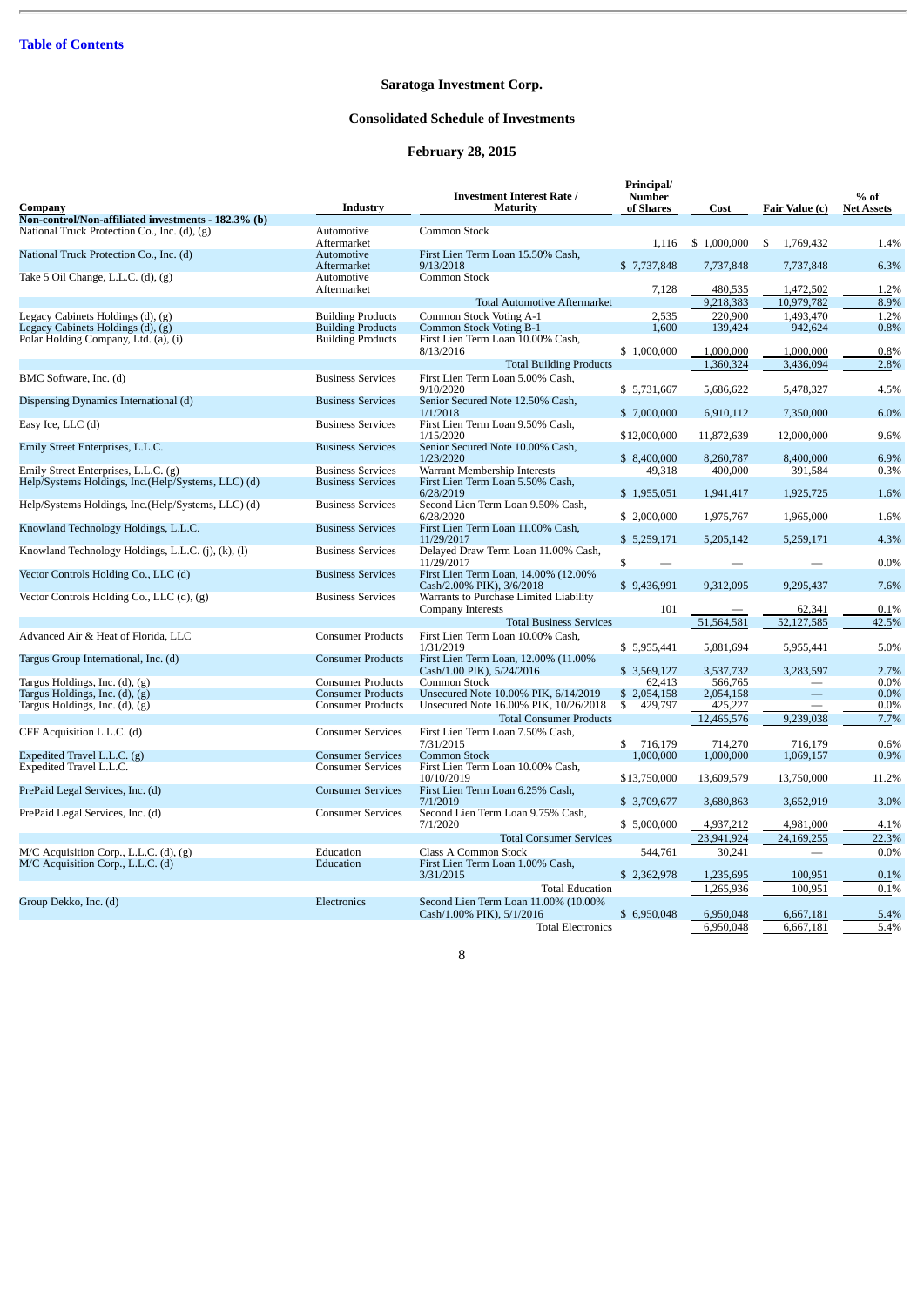| TB Corp. (d)                                            | Food and Beverage          | First Lien Term Loan 5.76% Cash, 6/19/2018                           | \$5,050,436  | 5.038.131                     | 5.037.810   | 4.0%    |
|---------------------------------------------------------|----------------------------|----------------------------------------------------------------------|--------------|-------------------------------|-------------|---------|
| TB Corp. (d)                                            | Food and Beverage          | Unsecured Note 13.50% (12.00% Cash/1.50%                             |              |                               |             |         |
|                                                         |                            | PIK), 12/20/2018                                                     | \$2,546,121  | 2.512.732                     | 2.546.121   | 2.1%    |
| TM Restaurant Group L.L.C.                              | Food and Beverage          | First Lien Term Loan 7.75% Cash, 7/16/2017                           | \$2,791,595  | 2,791,595                     | 2,763,679   | 2.3%    |
|                                                         |                            | <b>Total Food and Beverage</b>                                       |              | 10,342,458                    | 10,347,610  | 8.4%    |
| <b>Bristol Hospice, LLC</b>                             | <b>Healthcare Services</b> | Senior Secured Note 11.00% (10.00%<br>Cash/1.00% PIK), 11/29/2018    | \$5,459,134  | 5,374,249                     | 5,459,134   | 4.4%    |
| Bristol Hospice, LLC (j), (l)                           | <b>Healthcare Services</b> | Delayed Draw Term Loan 11.00% (10.00%<br>Cash/1.00% PIK), 11/29/2018 | \$           |                               |             | $0.0\%$ |
| Roscoe Medical, Inc. (d), (g)                           | <b>Healthcare Services</b> | Common Stock                                                         | 5,000        | 500,000                       | 294,500     | 0.2%    |
| Roscoe Medical, Inc.                                    | <b>Healthcare Services</b> | Second Lien Term Loan 11.25% Cash,<br>9/26/2019                      | \$4,200,000  | 4,129,704                     | 3,990,000   | 3.3%    |
| Smile Brands Group Inc. (d)                             | <b>Healthcare Services</b> | First Lien Term Loan 7.50% Cash, 8/16/2019                           | \$4,443,750  | 4,373,369                     | 4,159,350   | 3.4%    |
| Surgical Specialties Corporation (US), Inc. (d)         | <b>Healthcare Services</b> | First Lien Term Loan 7.25% Cash, 8/22/2018                           | \$ 2,312,500 | 2,295,234                     | 2,277,813   | 1.9%    |
| Zest Holdings, LLC (d)                                  | <b>Healthcare Services</b> | First Lien Term Loan 5.25% Cash, 8/16/2020                           | \$4,443,919  | 4,361,438                     | 4,460,806   | 3.6%    |
|                                                         |                            | <b>Total Healthcare Services</b>                                     |              | 21,033,994                    | 20,641,603  | 16.8%   |
| <b>HMN Holdco, LLC</b>                                  | Media                      | First Lien Term Loan 14.00% (12.00%                                  |              |                               |             |         |
|                                                         |                            | Cash/2.00% PIK), 5/16/2019                                           | \$9,368,327  | 9,206,438                     | 9.579.115   | 7.9%    |
| HMN Holdco, LLC                                         | Media                      | First Lien Term Loan 12.00% Cash, 5/16/2020 \$ 1,600,000             |              | 1,569,149                     | 1,576,000   | 1.3%    |
| HMN Holdco, LLC (i), (k)                                | Media                      | Deferred Draw Term Loan 12.00% Cash,                                 |              |                               |             |         |
|                                                         |                            | 5/16/2020                                                            | $\mathbb{S}$ |                               | (36,000)    | $0.0\%$ |
| HMN Holdco, LLC (g)                                     | Media                      | Class A Series                                                       | 4,264        | 61,647                        | 223,604     | 0.2%    |
| HMN Holdco, LLC (g)                                     | Media                      | Class A Warrant                                                      | 30,320       | 438,353                       | 1,247,365   | 1.0%    |
| HMN Holdco, LLC (g)                                     | Media                      | Warrants to Purchase Limited Liability<br>Company Interests (Common) | 57,872       | $\overbrace{\phantom{aaaaa}}$ | 2,085,128   | 1.7%    |
| HMN Holdco, LLC (g)                                     | Media                      | Warrants to Purchase Limited Liability                               |              |                               |             |         |
|                                                         |                            | <b>Company Interests</b>                                             | 8,139        |                               | 350,464     | 0.3%    |
|                                                         |                            | <b>Total Media</b>                                                   |              | 11,275,587                    | 15,025,676  | 12.4%   |
| Elyria Foundry Company, L.L.C. (d), (g)                 | <b>Metals</b>              | <b>Common Stock</b>                                                  | 35,000       | 9.217.563                     | 6.762.000   | 5.5%    |
| Elyria Foundry Company, L.L.C. (d)                      | <b>Metals</b>              | Revolver 9.00% Cash, 12/31/2020                                      | \$8,500,000  | 8,500,000                     | 8,500,000   | 6.8%    |
|                                                         |                            | <b>Total Metals</b>                                                  |              | 17,717,563                    | 15,262,000  | 12.3%   |
| Network Communications, Inc. (d), (g)                   | Publishing                 | Common Stock                                                         | 380,572      |                               | 300,652     | 0.2%    |
| Network Communications, Inc. (d)                        | Publishing                 | Unsecured Notes 8.60% PIK, 1/14/2020                                 | \$2,732,976  | 2,374,260                     | 1,684,118   | 1.4%    |
|                                                         |                            | <b>Total Publishing</b>                                              |              | 2,374,260                     | 1,984,770   | 1.6%    |
| Avionte Holdings, LLC (g)                               | Software as a Service      | <b>Common Stock</b>                                                  | 100,000      | 100,000                       | 163,000     | 0.1%    |
| Avionte Holdings, LLC                                   | Software as a Service      | First Lien Term Loan 9.75% Cash, 1/8/2019                            | \$ 3,000,000 | 2,951,759                     | 3,000,000   | 2.4%    |
| Avionte Holdings, LLC (j), (l)                          | Software as a Service      | Delayed Draw Term Loan A 9.75% Cash,<br>1/8/2019                     | \$           |                               |             | $0.0\%$ |
| Censis Technologies, Inc.                               | Software as a Service      | First Lien Term Loan B 11.00% Cash,                                  |              |                               |             |         |
|                                                         |                            | 7/24/2019                                                            | \$11,850,000 | 11,634,939                    | 11,850,000  | 9.7%    |
| Censis Technologies, Inc. (g), (h)                      | Software as a Service      | <b>Limited Partner Interests</b>                                     | 999          | 999,000                       | 981,627     | 0.8%    |
| Community Investors, Inc. (g)                           | Software as a Service      | Common Stock                                                         | 1,282        | 1,282                         | 1,769       | $0.0\%$ |
| Community Investors, Inc.                               | Software as a Service      | First Lien, Last Out Term Loan 11.78% Cash.<br>9/30/2019             | \$12,000,000 | 12,000,000                    | 12,000,000  | 9.7%    |
| Community Investors, Inc.                               | Software as a Service      | First Lien Term Loan B 12.25% Cash,<br>12/31/2020                    | \$2,500,000  | 2.500.000                     | 2.500,000   | 2.0%    |
| Community Investors, Inc. (g)                           | Software as a Service      | Preferred Stock 10%                                                  | 63,463       | 149,138                       | 87,579      | 0.1%    |
| Community Investors, Inc.                               | Software as a Service      | Preferred Stock - A2 10%                                             | 38.641       | 100.853                       | 53.325      | $0.0\%$ |
| Community Investors, Inc. (g)                           | Software as a Service      | Preferred Stock - A Shares 10%                                       | 135,584      | 135,584                       | 187,106     | 0.2%    |
| Finalsite Holdings, Inc.                                | Software as a Service      | Second Lien Term Loan 10.25% Cash,                                   |              |                               |             |         |
|                                                         |                            | 11/21/2019                                                           | \$7,500,000  | 7,429,305                     | 7,500,000   | 6.1%    |
| Identity Automation Systems (g)                         | Software as a Service      | Common Stock Class A Units                                           | 232,616      | 232,616                       | 225,638     | 0.2%    |
| <b>Identity Automation Systems</b>                      | Software as a Service      | First Lien Term Loan 10.25% Cash, 8/25/2019 \$4,475,000              |              | 4,433,897                     | 4,475,000   | 3.7%    |
| Pen-Link, Ltd. (d)                                      | Software as a Service      | Second Lien Term Loan 12.50% Cash,<br>5/26/2019                      | \$10,500,000 | 10,326,376                    | 10,500,000  | 8.6%    |
|                                                         |                            | Total Software as a Service                                          |              | 52,994,749                    | 53,525,044  | 43.6%   |
| <b>Sub Total Non-control/Non-affiliated investments</b> |                            |                                                                      |              | 222,505,383                   | 223,506,589 | 182.3%  |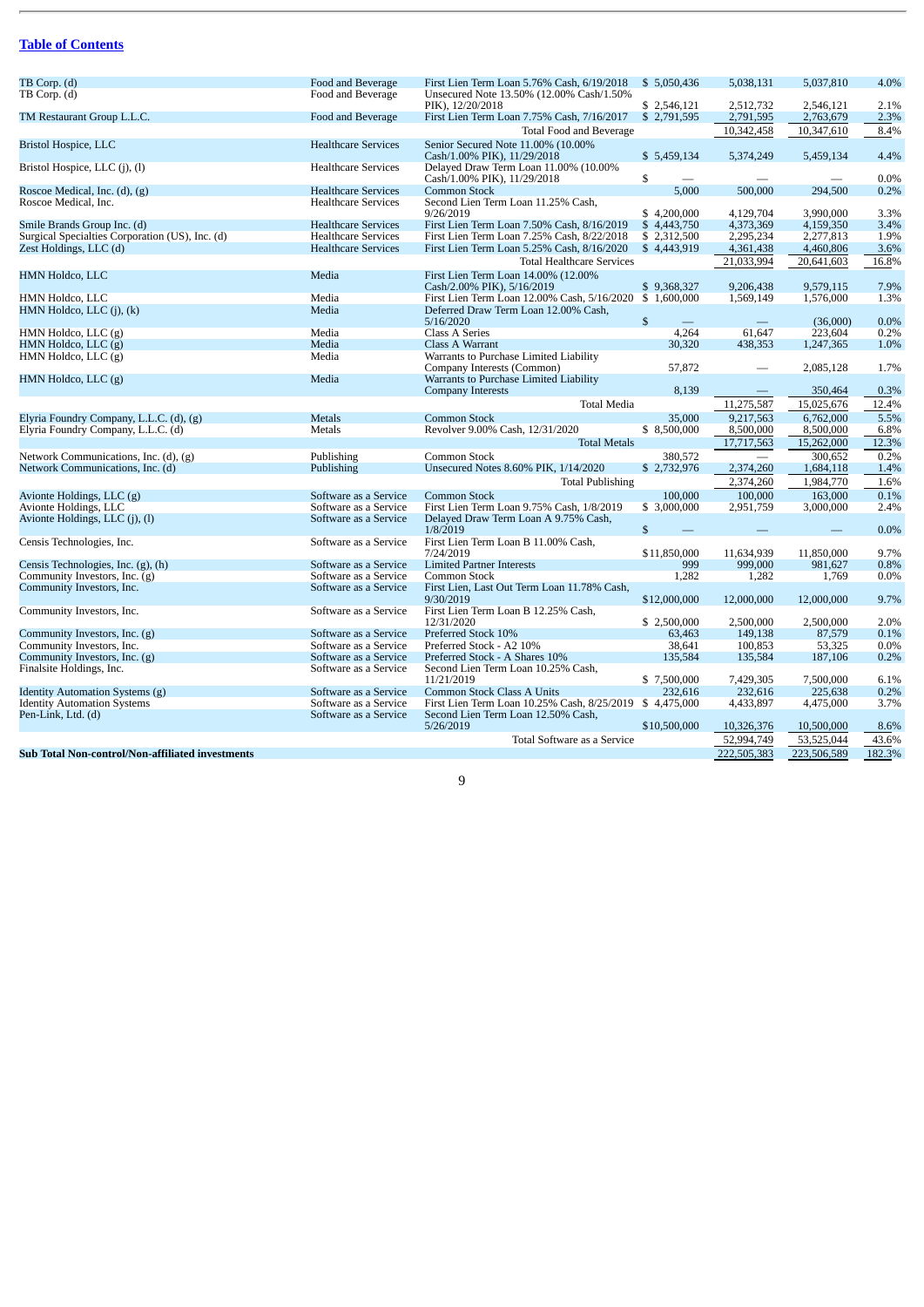| Control investments - 13.9% (b)                                                   |                       |                                                           |                         |               |                |                   |
|-----------------------------------------------------------------------------------|-----------------------|-----------------------------------------------------------|-------------------------|---------------|----------------|-------------------|
| Saratoga Investment Corp. CLO 2013-1, Ltd. (a), (d), (e), (f)                     | Structured<br>Finance | Other/Structured Finance Securities 14.32%.<br>10/17/2023 |                         |               |                |                   |
|                                                                                   | Securities            |                                                           | \$30,000,000            | 15,953,001    | 17,031,146     | 13.9%             |
| <b>Sub Total Control investments</b>                                              |                       |                                                           |                         | 15,953,001    | 17,031,146     | 13.9%             |
| TOTAL INVESTMENTS - 196.2% (b)                                                    |                       |                                                           |                         | \$238,458,384 | \$240,537,735  | 196.2%            |
|                                                                                   |                       |                                                           | Principal/              |               |                | $%$ of            |
|                                                                                   |                       |                                                           | <b>Number of Shares</b> | Cost          | Fair Value (c) | <b>Net Assets</b> |
| Cash and cash equivalents and cash and cash equivalents, reserve accounts - 16.4% |                       |                                                           |                         |               |                |                   |
| U.S. Bank Money Market (m)                                                        |                       |                                                           | 20.063.372              | \$20,063,372  | \$ 20,063,372  | 16.4%             |
| Total cash and cash equivalents and cash and cash equivalents, reserve accounts   |                       |                                                           | 20,063,372              | \$20,063,372  | \$20,063,372   | 16.4%             |

(a) Represents a non-qualifyng investment as defined under Section 55 (a) of the Investment Company Act of 1940, as amended. Non-qualifying assets represent 7.5% of the Company's portfolio at fair value. As a BDC, the Company can only invest 30% of its portfolio in non-qualifying assets. (b) Percentages are based on net assets of \$122,598,742, as of February 28, 2015.

- (c) Because there is no readily available market value for these investments, the fair value of these investments is approved in good faith by our board of directors. (see Note 3 to the consolidated financial statements).
- (d) These securities are pledged as collateral under a senior secured revolving credit facility (see Note 6 to the consolidated financial statements).
- (e) This investment does not have a stated interest rate that is payable thereon. As a result, the 14.32% interest rate in the table above represents the effective interest rate currently earned on the investment cost and is based on the current cash interest and other income generated by the investment.
- (f) As defined in the Investment Company Act, we "Control" this portfolio company because we own more than 25% of the portfolio company's outstanding voting securities. Transactions during the period in which the issuer was both an Affiliate and a portfolio company that we Control are as follows:

| <b>Company</b>                             | Purchases | Redemptions | Sales<br>'Cost) | Interest<br>Income | Management<br>Fee Income | <b>Net Realized</b><br>Gains/(Losses) | <b>Net Unrealized</b><br>Appreciation |
|--------------------------------------------|-----------|-------------|-----------------|--------------------|--------------------------|---------------------------------------|---------------------------------------|
| Saratoga Investment Corp. CLO 2013-1, Ltd. |           |             |                 | 707.230            | 1.520.205                |                                       | .078.145                              |

(g) Non-income producing at February 28, 2015.

- (h) Includes securities issued by an affiliate of the company.
- (i) Non-U.S. company. The principal place of business for Polar Holding Company, Ltd. is Canada.
- (j) The investment has an unfunded commitment as of February 28, 2015 (See Note 7).
- (k) Includes an analysis of the value of any unfunded loan commitments.
- (l) The entire commitment was unfunded at February 28, 2015. As such, no interest is being earned on this investment.
- (m) Included within cash and cash equivalents and cash and cash equivalents, reserve accounts in the Company's Consolidated Statements of Assets and Liabilities as of February 28, 2015.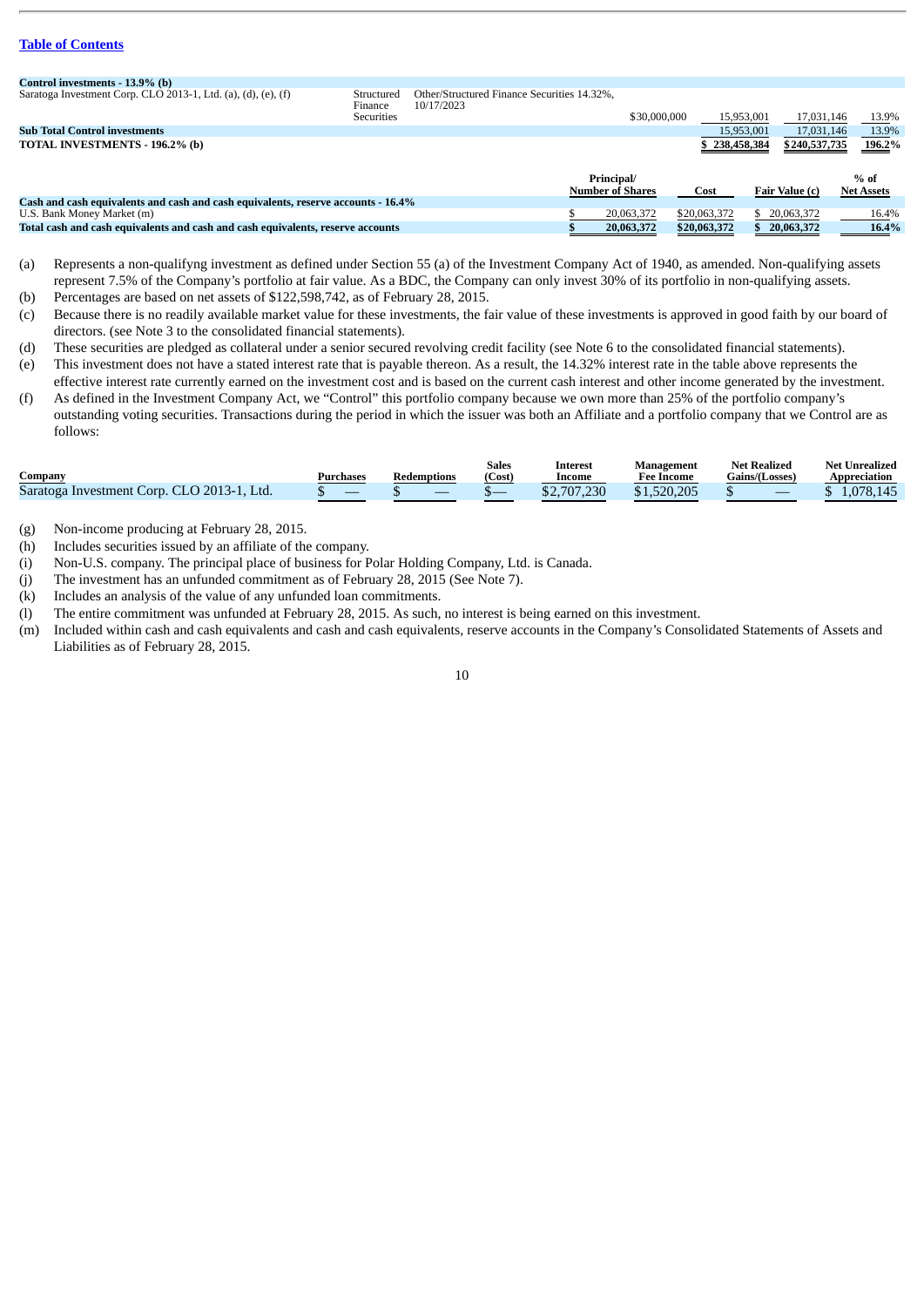### **Saratoga Investment Corp.**

#### **Consolidated Statements of Changes in Net Assets (unaudited)**

<span id="page-10-0"></span>

|                                                            |    | For the nine months ended<br><b>November 30, 2015</b> |     | For the nine months ended<br><b>November 30, 2014</b> |
|------------------------------------------------------------|----|-------------------------------------------------------|-----|-------------------------------------------------------|
| <b>INCREASE FROM OPERATIONS:</b>                           |    |                                                       |     |                                                       |
| Net investment income                                      | \$ | 7,578,534                                             | \$  | 6,785,383                                             |
| Net realized gain from investments                         |    | 4,231,006                                             |     | 3,203,399                                             |
| Net unrealized appreciation/(depreciation) on investments  |    | 239,354                                               |     | (1,686,263)                                           |
| Net increase in net assets from operations                 |    | 12,048,894                                            |     | 8,302,519                                             |
| DECREASE FROM SHAREHOLDER DISTRIBUTIONS:                   |    |                                                       |     |                                                       |
| <b>Distributions</b>                                       |    | (10,767,093)                                          |     | (968, 333)                                            |
| Net decrease in net assets from shareholder distributions  |    | (10,767,093)                                          |     | (968, 333)                                            |
| <b>CAPITAL SHARE TRANSACTIONS:</b>                         |    |                                                       |     |                                                       |
| Stock dividend distribution                                |    | 3,778,630                                             |     |                                                       |
| Repurchases of common stock                                |    | (38, 981)                                             |     |                                                       |
| Offering costs                                             |    | (346, 826)                                            |     |                                                       |
| Net increase in net assets from capital share transactions |    | 3,392,823                                             |     |                                                       |
| Total increase in net assets                               |    | 4,674,624                                             |     | 7,334,186                                             |
| Net assets at beginning of period                          |    | 122,598,742                                           |     | 113,427,929                                           |
| Net assets at end of period                                |    | 127,273,366                                           |     | 120,762,115                                           |
| Net asset value per common share                           |    | 22.59                                                 | \$. | 22.45                                                 |
| Common shares outstanding at end of period                 |    | 5,634,115                                             |     | 5,379,616                                             |
| Distribution in excess of net investment income            | \$ | (27,094,304)                                          | \$  | (25,306,616)                                          |

See accompanying notes to consolidated financial statements.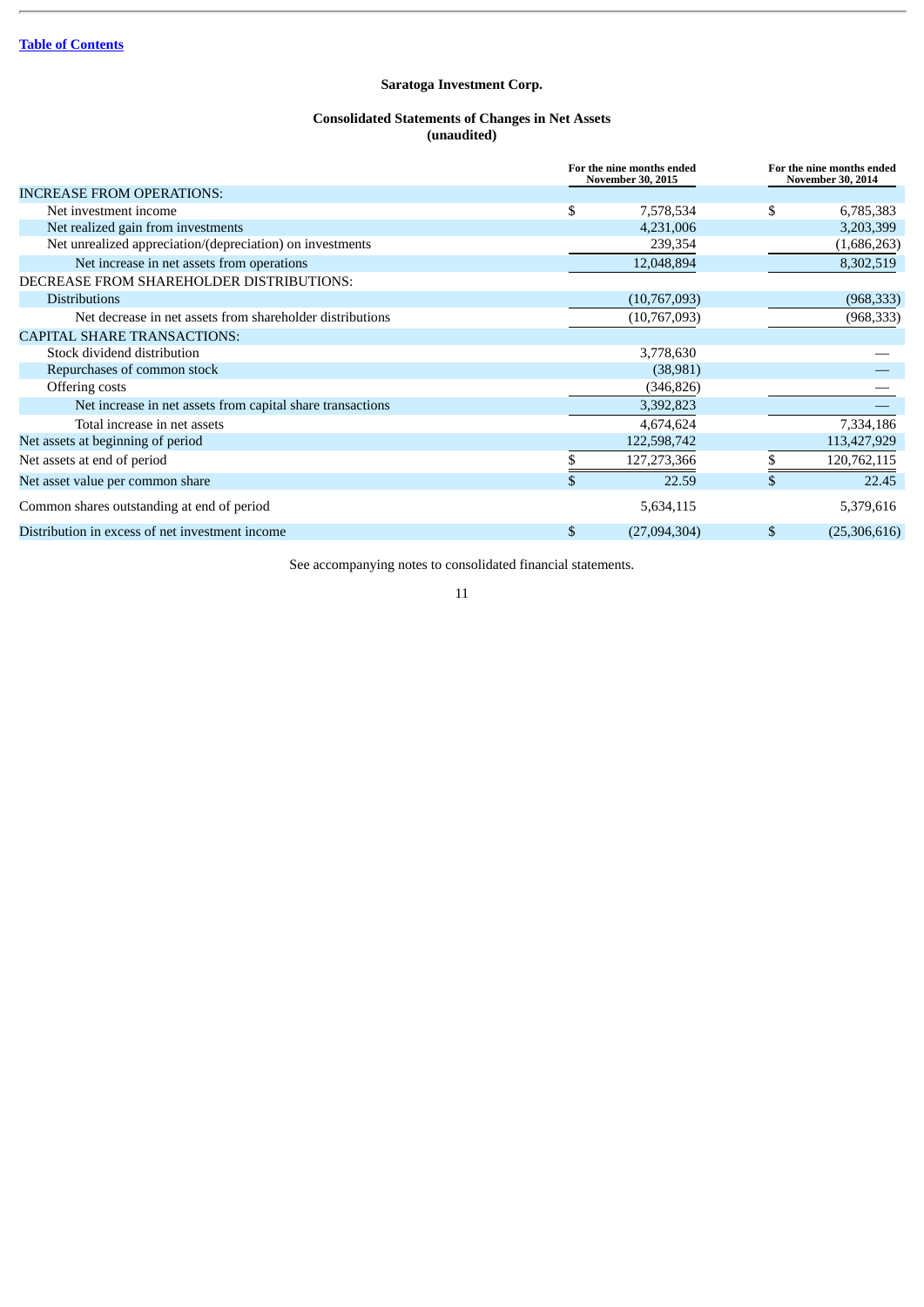### **Saratoga Investment Corp.**

### **Consolidated Statements of Cash Flows (unaudited)**

<span id="page-11-0"></span>

|                                                           | For the nine months ended<br><b>November 30, 2015</b> |                | For the nine months ended<br><b>November 30, 2014</b> |
|-----------------------------------------------------------|-------------------------------------------------------|----------------|-------------------------------------------------------|
| <b>Operating activities</b>                               |                                                       |                |                                                       |
| NET INCREASE IN NET ASSETS FROM OPERATIONS                | \$<br>12,048,894                                      | \$             | 8,302,519                                             |
| ADJUSTMENTS TO RECONCILE NET INCREASE IN NET ASSETS FROM  |                                                       |                |                                                       |
| OPERATIONS TO NET CASH PROVIDED BY (USED IN) OPERATING    |                                                       |                |                                                       |
| <b>ACTIVITIES:</b>                                        |                                                       |                |                                                       |
| Paid-in-kind interest income                              | (900, 398)                                            |                | (566, 776)                                            |
| Net accretion of discount on investments                  | (377, 279)                                            |                | (435, 222)                                            |
| Amortization of deferred debt financing costs             | 669,831                                               |                | 726,579                                               |
| Net realized gain from investments                        | (4,231,006)                                           |                | (3,203,399)                                           |
| Net unrealized (appreciation) depreciation on investments | (239, 354)                                            |                | 1,686,263                                             |
| Proceeds from sale and redemption of investments          | 62,676,779                                            |                | 51,175,739                                            |
| Purchase of investments                                   | (57, 428, 806)                                        |                | (83,985,346)                                          |
| (Increase) decrease in operating assets:                  |                                                       |                |                                                       |
| Cash and cash equivalents, reserve accounts               | (2,970,027)                                           |                | (7,444,962)                                           |
| Interest receivable                                       | (504, 339)                                            |                | (599, 123)                                            |
| Management fee receivable                                 | 1,657                                                 |                | (28, 128)                                             |
| Other assets                                              | (163, 557)                                            |                | 5,878                                                 |
| Increase (decrease) in operating liabilities:             |                                                       |                |                                                       |
| Management and incentive fees payable                     | (178, 074)                                            |                | 751,827                                               |
| Accounts payable and accrued expenses                     | (186, 914)                                            |                | (274,003)                                             |
| Interest and debt fees payable                            | (555, 104)                                            |                | (147, 834)                                            |
| Due to manager                                            | (3,958)                                               |                | (60, 721)                                             |
| NET CASH PROVIDED BY (USED IN) OPERATING ACTIVITIES       | 7,658,345                                             |                | (34,096,709)                                          |
| <b>Financing activities</b>                               |                                                       |                |                                                       |
| Borrowings on debt                                        | 10,600,000                                            |                | 47,600,000                                            |
| Paydowns on debt                                          | (20, 200, 000)                                        |                | (13,700,000)                                          |
| <b>Issuance of notes</b>                                  | 13,074,525                                            |                |                                                       |
| Debt financing cost                                       | (458, 753)                                            |                | (1,639,800)                                           |
| Repurchases of common stock                               | (38, 981)                                             |                |                                                       |
| Payments of cash dividends                                | (6,503,846)                                           |                | (648, 144)                                            |
| NET CASH PROVIDED BY (USED IN) FINANCING ACTIVITIES       | (3,527,055)                                           |                | 31,612,056                                            |
| NET INCREASE (DECREASE) IN CASH AND CASH EQUIVALENTS      | 4,131,290                                             |                | (2,484,653)                                           |
| CASH AND CASH EQUIVALENTS, BEGINNING OF PERIOD            | 1,888,158                                             |                | 3,293,898                                             |
|                                                           |                                                       |                |                                                       |
| CASH AND CASH EQUIVALENTS, END OF PERIOD                  | \$<br>6,019,448                                       | \$             | 809,245                                               |
| Supplemental information:                                 |                                                       |                |                                                       |
| Interest paid during the period                           | \$<br>6,126,220                                       | \$             | 4,887,477                                             |
| Supplemental non-cash information:                        |                                                       |                |                                                       |
| Paid-in-kind interest income                              | \$<br>900,398                                         | \$             | 566,776                                               |
| Net accretion of discount on investments                  | \$<br>377,279                                         | \$             | 435,222                                               |
| Amortization of deferred debt financing costs             | \$<br>669,831                                         | \$             | 726,579                                               |
| Stock dividend distribution                               | \$<br>3,778,630                                       | $\mathfrak{S}$ |                                                       |

See accompanying notes to consolidated financial statements.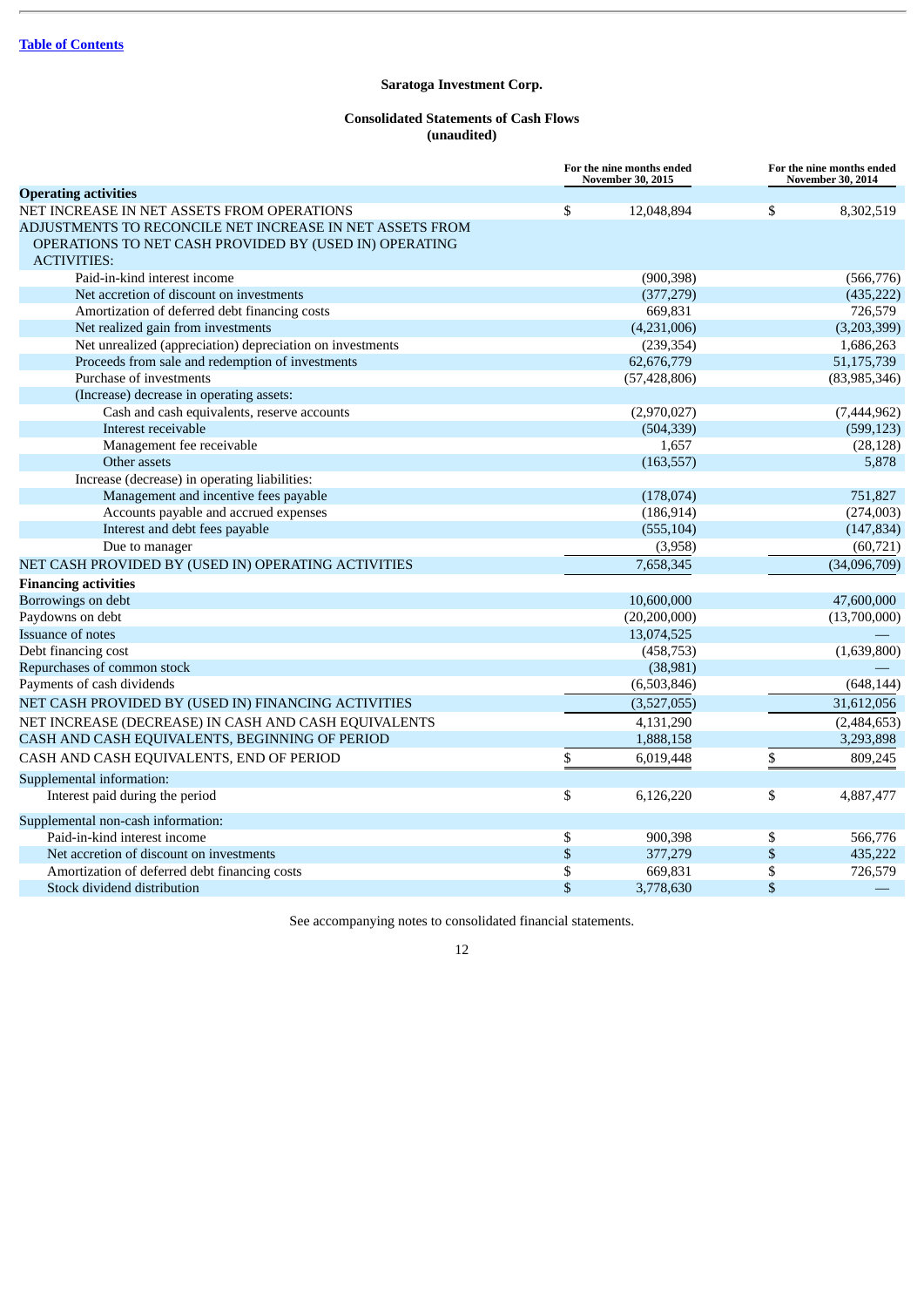#### **SARATOGA INVESTMENT CORP.**

#### **NOTES TO CONSOLIDATED FINANCIAL STATEMENTS**

#### **November 30, 2015**

#### **(unaudited)**

#### <span id="page-12-0"></span>**Note 1. Organization**

Saratoga Investment Corp. (the "Company", "we", "our" and "us") is a non-diversified closed end management investment company incorporated in Maryland that has elected to be treated and is regulated as a business development company ("BDC") under the Investment Company Act of 1940 (the "1940 Act"). We commenced operations on March 23, 2007 as GSC Investment Corp. and completed our initial public offering ("IPO") on March 28, 2007. We have elected to be treated as a regulated investment company ("RIC") under subchapter M of the Internal Revenue Code (the "Code"). We expect to continue to qualify and to elect to be treated for tax purposes as a RIC. Our investment objective is to generate current income and, to a lesser extent, capital appreciation from our investments.

GSC Investment, LLC (the "LLC") was organized in May 2006 as a Maryland limited liability company. As of February 28, 2007, the LLC had not yet commenced its operations and investment activities.

On March 21, 2007, the Company was incorporated and concurrently therewith the LLC was merged with and into the Company, with the Company as the surviving entity, in accordance with the procedure for such merger in the LLC's limited liability company agreement and Maryland law. In connection with such merger, each outstanding limited liability company interest of the LLC was converted into a share of common stock of the Company.

On July 30, 2010, the Company changed its name from "GSC Investment Corp." to "Saratoga Investment Corp.".

We are externally managed and advised by our investment adviser, Saratoga Investment Advisors, LLC (the "Manager"), pursuant to the Management Agreement. Prior to July 30, 2010, we were managed and advised by GSCP (NJ), L.P.

On March 28, 2012, our wholly-owned subsidiary, Saratoga Investment Corp. SBIC, LP ("SBIC LP"), received a Small Business Investment Company ("SBIC") license from the Small Business Administration ("SBA").

On April 2, 2015, the SBA issued a "green light" or "go forth" letter inviting us to continue our application process to obtain a license to form and operate its second SBIC subsidiary. If approved, a second SBIC license would provide us an incremental source of long-term capital by permitting us to issue \$75 million of additional SBA-guaranteed debentures in addition to the \$150 million already approved under the first license. Receipt of a green light letter from the SBA does not assure an applicant that the SBA will ultimately issue an SBIC license and we have received no assurance or indication from the SBA that it will receive an SBIC license, or of the timeframe in which it would receive a license, should one be granted.

#### **Note 2. Summary of Significant Accounting Policies**

#### **Basis of Presentation**

The accompanying consolidated financial statements have been prepared on the accrual basis of accounting in conformity with U.S. generally accepted accounting principles ("U.S. GAAP") and include the accounts of the Company and its special purpose financing subsidiary, Saratoga Investment Funding, LLC (previously known as GSC Investment Funding LLC). All intercompany accounts and transactions have been eliminated in consolidation. All references made to the "Company," "we," and "us" herein include Saratoga Investment Corp. and its consolidated subsidiary, except as stated otherwise.

The Company and SBIC LP are both considered to be investment companies for financial reporting purposes and have applied the guidance in Topic 946, "Financial Services — Investment Companies". There have been no changes to the Company or SBIC LP's status as investment companies during the nine months ended November 30, 2015.

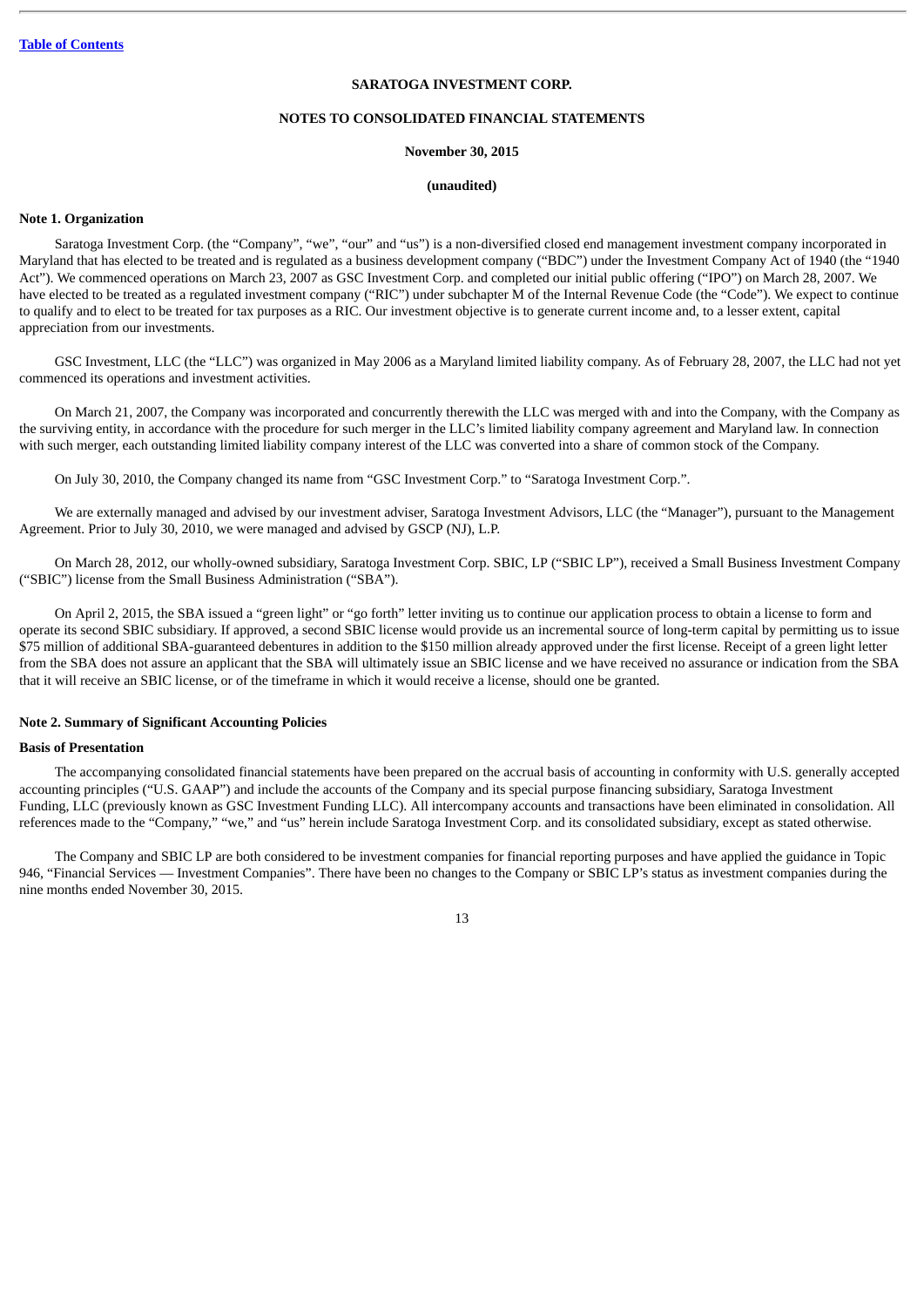#### **Use of Estimates in the Preparation of Financial Statements**

The preparation of the accompanying consolidated financial statements in conformity with U.S. GAAP requires management to make estimates and assumptions that affect the reported amounts of assets and liabilities, and disclosure of contingent assets and liabilities at the date of the financial statements, and income, gains (losses) and expenses during the period reported. Actual results could differ materially from those estimates.

#### **Cash and Cash Equivalents**

Cash and cash equivalents include short-term, liquid investments in a money market fund. Cash and cash equivalents are carried at cost which approximates fair value. Per section  $12(d)(1)(A)$  of the 1940 Act, the Company may not invest in another registered investment company such as a money market fund, if such investment would cause the Company to exceed any of the following limitations:

- we were to own more than 3.0% of the total outstanding voting stock of the money market fund;
- we were to hold securities in the money market fund having an aggregate value in excess of 5.0% of the value of our total assets; or
- we were to hold securities in money market funds and other registered investment companies and BDCs having an aggregate value in excess of 10.0% of the value of our total assets.

As of November 30, 2015, the Company did not exceed any of these limitations.

#### **Cash and Cash Equivalents, Reserve Accounts**

Cash and cash equivalents, reserve accounts include amounts held in designated bank accounts in the form of cash and short-term liquid investments in money market funds representing payments received on secured investments or other reserved amounts associated with our \$45.0 million senior secured revolving credit facility with Madison Capital Funding LLC. The Company is required to use these amounts to pay interest expense, reduce borrowings, or pay other amounts in accordance with the terms of the senior secured revolving credit facility.

#### **Investment Classification**

The Company classifies its investments in accordance with the requirements of the 1940 Act. Under the 1940 Act, "Control Investments" are defined as investments in companies in which we own more than 25.0% of the voting securities or maintain greater than 50.0% of the board representation. Under the 1940 Act, "Affiliated Investments" are defined as those non-control investments in companies in which we own between 5.0% and 25.0% of the voting securities. Under the 1940 Act, "Non-affiliated Investments" are defined as investments that are neither Control Investments nor Affiliated Investments.

#### **Investment Valuation**

The Company accounts for its investments at fair value in accordance with the Financial Accounting Standards Board ("FASB") Accounting Standards Codification ("ASC") Topic 820, *Fair Value Measurements and Disclosures* ("ASC 820"). ASC 820 defines fair value, establishes a framework for measuring fair value, establishes a fair value hierarchy based on the quality of inputs used to measure fair value and enhances disclosure requirements for fair value measurements. ASC 820 requires the Company to assume that its investments are to be sold at the statement of assets and liabilities date in the principal market to independent market participants, or in the absence of a principal market, in the most advantageous market, which may be a hypothetical market. Market participants are defined as buyers and sellers in the principal or most advantageous market that are independent, knowledgeable, and willing and able to transact.

Investments for which market quotations are readily available are fair valued at such market quotations obtained from independent third party pricing services and market makers subject to any decision by our board of directors to approve a fair value determination to reflect significant events affecting the value of these investments. We value investments for which market quotations are not readily available at fair value as approved, in good faith, by our board of directors based on input from our Manager, the audit committee of our board of directors and a third party independent valuation firm. Determinations of fair value may involve subjective judgments and estimates. The types of factors that may be considered in determining the fair value of our investments include the nature and realizable value of any collateral, the portfolio company's ability to make payments, market yield trend analysis, the markets in which the portfolio company does business, comparison to publicly traded companies, discounted cash flow and other relevant factors.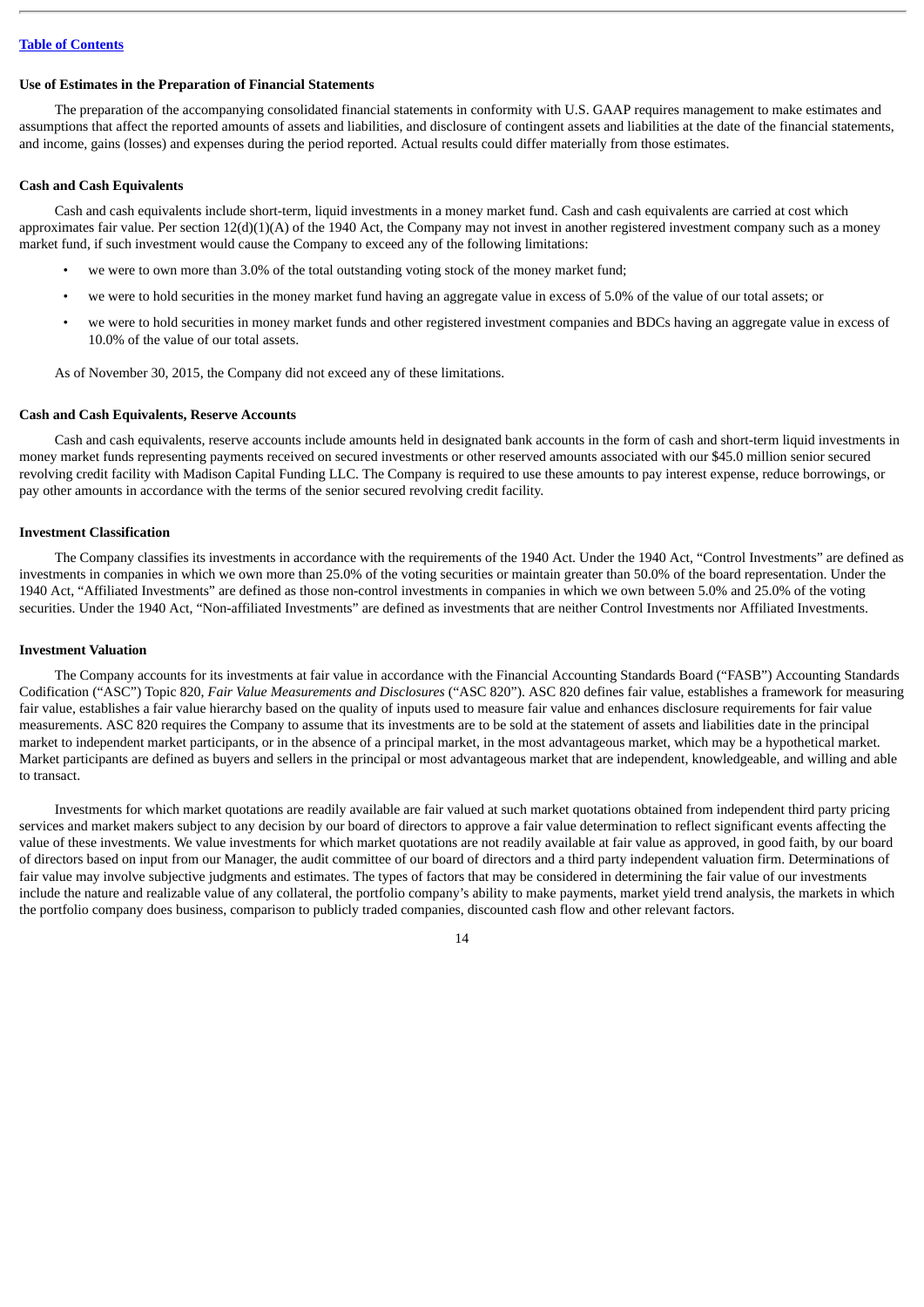We undertake a multi-step valuation process each quarter when valuing investments for which market quotations are not readily available, as described below:

- Each investment is initially valued by the responsible investment professionals of our Manager and preliminary valuation conclusions are documented and discussed with the senior management of our Manager; and
- An independent valuation firm engaged by our board of directors reviews approximately one quarter of these preliminary valuations each quarter so that the valuation of each investment for which market quotes are not readily available is reviewed by the independent valuation firm at least annually.

In addition, all our investments are subject to the following valuation process:

- The audit committee of our board of directors reviews each preliminary valuation and our Manager and independent valuation firm (if applicable) will supplement the preliminary valuation to reflect any comments provided by the audit committee; and
- Our board of directors discusses the valuations and approves the fair value of each investment, in good faith, based on the input of our Manager, independent valuation firm (to the extent applicable) and the audit committee of our board of directors.

Our investment in Saratoga Investment Corp. CLO 2013-1, Ltd. ("Saratoga CLO") is carried at fair value, which is based on a discounted cash flow model that utilizes prepayment, re-investment and loss assumptions based on historical experience and projected performance, economic factors, the characteristics of the underlying cash flow, and comparable yields for equity interests in collateralized loan obligation funds similar to Saratoga CLO, when available, as determined by our Manager and recommended to our board of directors. Specifically, we use Intex cash flow models, or an appropriate substitute, to form the basis for the valuation of our investment in Saratoga CLO. The models use a set of assumptions including projected default rates, recovery rates, reinvestment rate and prepayment rates in order to arrive at estimated valuations. The assumptions are based on available market data and projections provided by third parties as well as management estimates. We use the output from the Intex models (i.e., the estimated cash flows) to perform a discounted cash flows analysis on expected future cash flows to determine a valuation for our investment in Saratoga CLO.

Because such valuations, and particularly valuations of private investments and private companies, are inherently uncertain, they may fluctuate over short periods of time and may be based on estimates. The determination of fair value may differ materially from the values that would have been used if a ready market for these investments existed. Our net asset value could be materially affected if the determinations regarding the fair value of our investments were materially higher or lower than the values that we ultimately realize upon the disposal of such investments.

#### **Derivative Financial Instruments**

We account for derivative financial instruments in accordance with ASC Topic 815, *Derivatives and Hedging* ("ASC 815"). ASC 815 requires recognizing all derivative instruments as either assets or liabilities on the consolidated statements of assets and liabilities at fair value. The Company values derivative contracts at the closing fair value provided by the counterparty. Changes in the values of derivative contracts are included in the consolidated statements of operations.

#### **Investment Transactions and Income Recognition**

Purchases and sales of investments and the related realized gains or losses are recorded on a trade-date basis. Interest income, adjusted for amortization of premium and accretion of discount, is recorded on an accrual basis to the extent that such amounts are expected to be collected. The Company stops accruing interest on its investments when it is determined that interest is no longer collectible. Discounts and premiums on investments purchased are accreted/amortized over the life of the respective investment using the effective yield method. The amortized cost of investments represents the original cost adjusted for the accretion of discounts and amortizations of premium on investments.

Loans are generally placed on non-accrual status when there is reasonable doubt that principal or interest will be collected. Accrued interest is generally reserved when a loan is placed on non-accrual status. Interest payments received on non-accrual loans may be recognized as a reduction in principal depending upon management's judgment regarding collectability. Non-accrual loans are restored to accrual status when past due principal and interest is paid and, in management's judgment, are likely to remain current, although we may make exceptions to this general rule if the loan has sufficient collateral value and is in the process of collection.

Interest income on our investment in Saratoga CLO is recorded using the effective interest method in accordance with the provisions of ASC Topic 325-40, *Investments-Other, Beneficial Interests in Securitized Financial Assets*, ("ASC 325-40"), based on the anticipated yield and the estimated cash flows over the projected life of the investment. Yields are revised when there are changes in actual or estimated cash flows due to changes in prepayments and/or re-investments, credit losses or asset pricing. Changes in estimated yield are recognized as an adjustment to the estimated yield over the remaining life of the investment from the date the estimated yield was changed.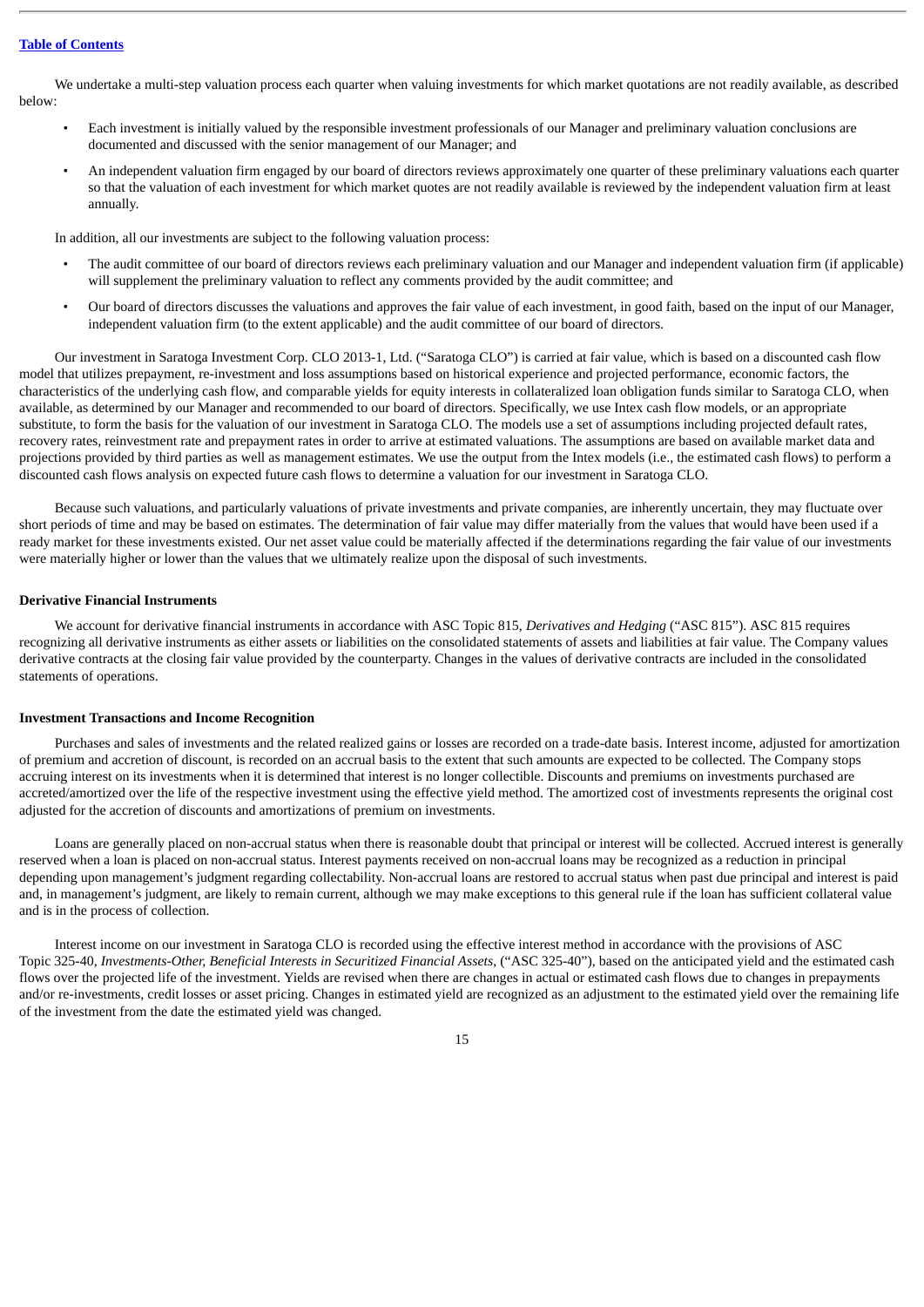#### **Other Income**

Other income includes dividends received, origination fees, structuring fees and advisory fees, and is recorded in income when earned.

#### **Paid-in-Kind Interest**

The Company holds debt investments in its portfolio that contain a payment-in-kind ("PIK") interest provision. The PIK interest, which represents contractually deferred interest added to the investment balance that is generally due at maturity, is generally recorded on the accrual basis to the extent such amounts are expected to be collected. We stop accruing PIK interest if we do not expect the issuer to be able to pay all principal and interest when due.

#### **Deferred Debt Financing Costs**

Financing costs incurred in connection with our credit facility are deferred and amortized using the straight line method over the life of their respective facilities. Financing costs incurred in connection with our SBA debentures are deferred and amortized using the effective yield method over the life of the debentures.

In April 2015, the FASB issued Accounting Standards Update ("ASU") No. 2015-03, *Interest—Imputation of Interest (Subtopic 835-30): Simplifying the Presentation of Debt Issuance Costs* ("ASU 2015-03"). The amendments in this ASU require that debt issuance costs related to a recognized debt liability be presented on the consolidated statements of assets and liabilities as a direct deduction from the carrying amount of that debt liability, consistent with debt discounts. The recognition and measurement guidance for debt issuance costs are not affected by the amendments in this ASU. The guidance is effective for fiscal years, and interim periods within those fiscal years, beginning after December 15, 2015, and early adoption is allowed, and is to be applied on a retrospective basis. The Company has adopted the provisions of ASU 2015-03 as of February 28, 2015, by reclassifying deferred debt financing costs from within total assets to within total liabilities as a contra-liability. The adoption of the provisions of ASU 2015-03 did not materially impact the Company's consolidated financial position or results of operations. Prior period amounts were reclassified to conform to the current period presentation.

#### **Contingencies**

In the ordinary course of its business, the Company may enter into contracts or agreements that contain indemnifications or warranties. Future events could occur that lead to the execution of these provisions against the Company. Based on its history and experience, management feels that the likelihood of such an event is remote.

In the ordinary course of business, the Company may directly or indirectly be a defendant or plaintiff in legal actions with respect to bankruptcy, insolvency or other types of proceedings. Such lawsuits may involve claims that could adversely affect the value of certain financial instruments owned by the Company.

#### **Income Taxes**

The Company has filed an election to be treated for tax purposes as a RIC under Subchapter M of the Code and, among other things, intends to make the requisite distributions to its stockholders which will relieve the Company from federal income taxes. Therefore, no provision has been recorded for federal income taxes.

In order to qualify as a RIC, among other requirements, the Company is required to timely distribute to its stockholders at least 90.0% of its investment company taxable income, as defined by the Code, for each fiscal tax year. The Company will be subject to a nondeductible U.S. federal excise tax of 4.0% on undistributed income if it does not distribute at least 98.0% of its ordinary income in any calendar year and 98.2% of its capital gain net income for each oneyear period ending on October 31.

Depending on the level of taxable income earned in a tax year, the Company may choose to carry forward taxable income in excess of current year dividend distributions into the next tax year and pay a 4.0% excise tax on such income, as required. To the extent that the Company determines that its estimated current year annual taxable income will be in excess of estimated current year dividend distributions for excise tax purposes, the Company accrues excise tax, if any, on estimated excess taxable income as taxable income is earned.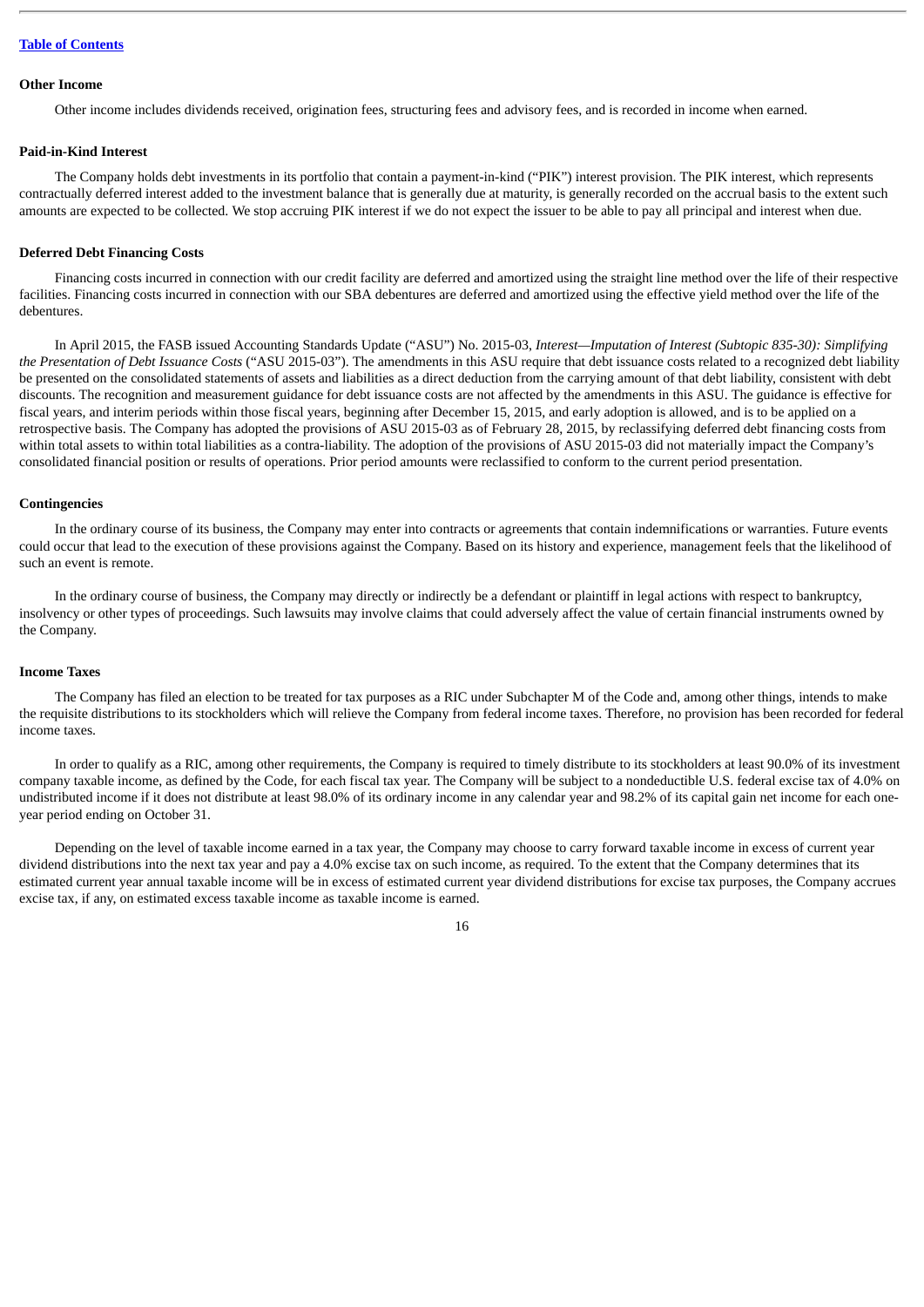In accordance with certain applicable Treasury regulations and private letter rulings issued by the Internal Revenue Service, a RIC may treat a distribution of its own stock as fulfilling its RIC distribution requirements if each stockholder may elect to receive his or her entire distribution in either cash or stock of the RIC subject to a limitation on the aggregate amount of cash to be distributed to all stockholders, which limitation must be at least 20.0% of the aggregate declared distribution. If too many stockholders elect to receive cash, each stockholder electing to receive cash will receive a pro rata amount of cash (with the balance of the distribution paid in stock). In no event will any stockholder, electing to receive cash, receive less than 20.0% of his or her entire distribution in cash. If these and certain other requirements are met, for U.S federal income tax purposes, the amount of the dividend paid in stock will be equal to the amount of cash that could have been received instead of stock.

ASC 740, *Income Taxes*, ("ASC 740"), provides guidance for how uncertain tax positions should be recognized, measured, presented and disclosed in the financial statements. ASC 740 requires the evaluation of tax positions taken or expected to be taken in the course of preparing the Company's tax returns to determine whether the tax positions are "more-likely-than-not" of being sustained by the applicable tax authority. Tax positions deemed to meet a "morelikely-than-not" threshold would be recorded as a tax benefit or expense in the current period. The Company recognizes interest and penalties, if any, related to unrecognized tax benefits as income tax expense in the consolidated statements of operations. During the fiscal year ended February 28, 2015, the Company did not incur any interest or penalties. Although we file federal and state tax returns, our major tax jurisdiction is federal. The 2012, 2013 and 2014 federal tax years for the Company remain subject to examination by the IRS. As of November 30, 2015 and February 28, 2015, there were no uncertain tax positions.

#### **Dividends**

Dividends to common stockholders are recorded on the ex-dividend date. The amount to be paid out as a dividend is determined by the board of directors. Net realized capital gains, if any, are generally distributed at least annually, although we may decide to retain such capital gains for reinvestment.

We have adopted a dividend reinvestment plan ("DRIP") that provides for reinvestment of our dividend distributions on behalf of our stockholders unless a stockholder elects to receive cash. As a result, if our board of directors authorizes, and we declare, a cash dividend, then our stockholders who have not "opted out" of the DRIP by the dividend record date will have their cash dividends automatically reinvested into additional shares of our common stock, rather than receiving the cash dividends. We have the option to satisfy the share requirements of the DRIP through the issuance of new shares of common stock or through open market purchases of common stock by the DRIP plan administrator.

#### **Capital Gains Incentive Fee**

The Company records an expense accrual on the consolidated statements of operations, relating to the capital gains incentive fee payable on the consolidated statements of assets and liabilities, by the Company to its investment adviser when the net realized and unrealized gain on its investments exceed all net realized and unrealized capital losses on its investments given the fact that a capital gains incentive fee would be owed to the investment adviser if the Company were to liquidate its investment portfolio at such time. The actual incentive fee payable to the Company's investment adviser related to capital gains will be determined and payable in arrears at the end of each fiscal year and will include only realized capital gains net of realized and unrealized losses for the period.

#### **New Accounting Pronouncements**

In August 2015, the FASB issued ASU 2015-15, *Interest—Imputation of Interest (Subtopic 835-30): Presentation and Subsequent Measurement of Debt Issuance Costs Associated with Line-of-Credit Arrangements* ("ASU 2015-15"). ASU 2015-15 updates the accounting guidance included in ASU 2015- 03, Interest—Imputation of Interest (Subtopic 835-30): Simplifying the Presentation of Debt Issuance Costs. The updated accounting guidance provided by ASU 2015-15 was the result of the Emerging Issues Task Force meeting, held on June 18, 2015, at which the SEC staff stated that the SEC would not object to an entity deferring and presenting costs related to revolving debt arrangements as an asset. As the Company previously adopted the provisions of ASU 2015-03 and reclassified all deferred debt financing costs from within total assets to within total liabilities as a contra-liability effective as of February 28, 2015, it has chosen not to avail itself of the updated accounting treatment provided by ASU 2015-15 and continues to include all deferred financing costs as a contra-liability within total liabilities.

In February 2015, the FASB issued ASU 2015-02, *Consolidation (ASC Topic 810): Amendments to the Consolidation Analysis* ("ASU 2015-02"). ASU 2015-02 significantly changes the consolidation analysis required under GAAP and ends the deferral granted to investment companies from applying the variable interest entity guidance. ASU 2015-02 is effective for interim and annual reporting periods in fiscal years that begin after December 15, 2015 and early adoption is permitted. Management is currently evaluating the impact these changes will have on the Company's consolidated financial statements and disclosures.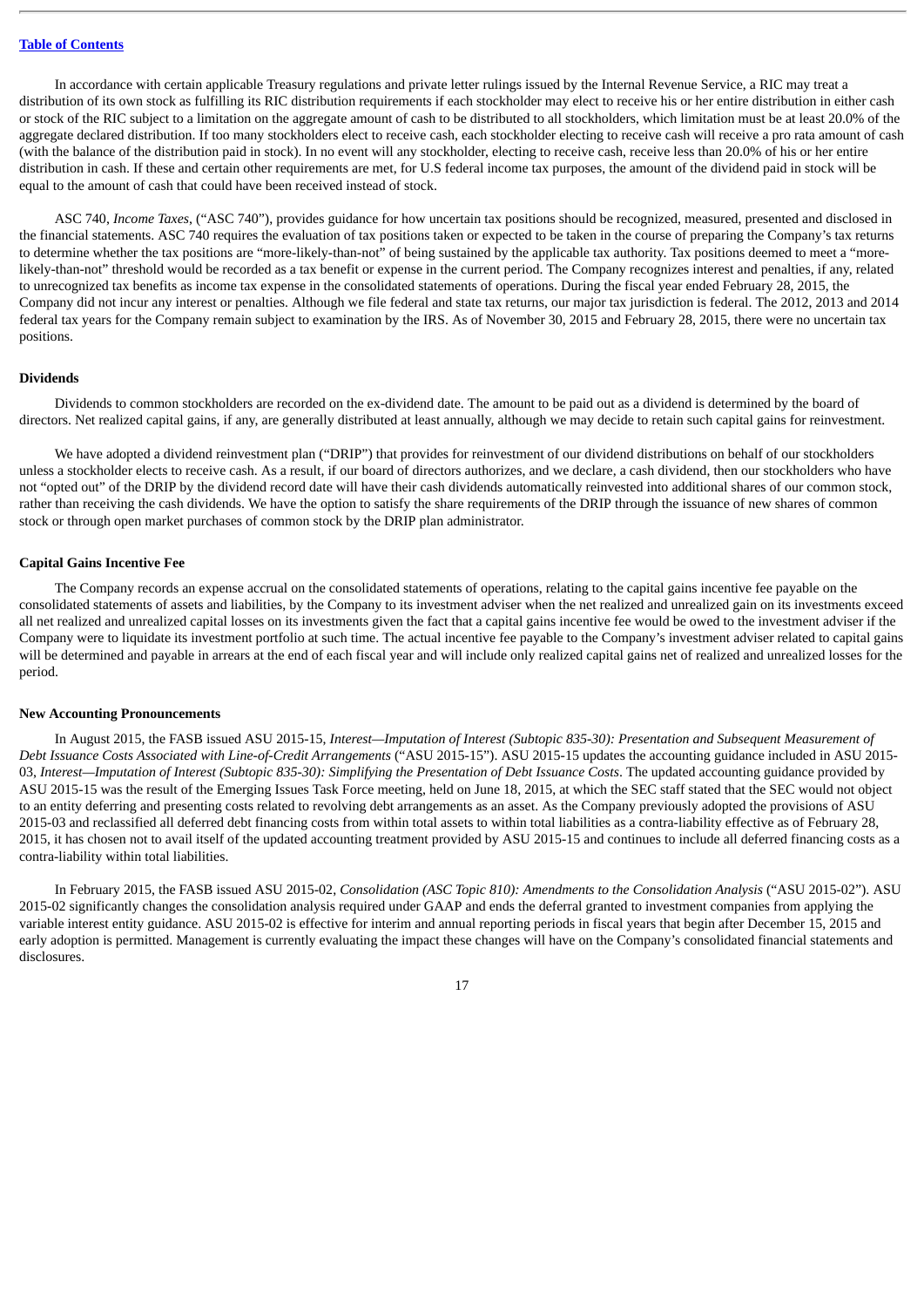In August 2014, the FASB issued new accounting guidance that requires management to assess an entity's ability to continue as a going concern by incorporating and expanding upon certain principles that are currently in U.S. auditing standards. The amendments provide a definition of the term "substantial doubt" and include principles for considering the mitigating effect of management's plans. The amendments also require an evaluation every reporting period, including interim periods for a period of one year after the date that the financial statements are issued (or available to be issued), and certain disclosures when substantial doubt is alleviated or not alleviated. The amendments in this update are effective for reporting periods ending after December 15, 2016. Management is currently evaluating the impact of adopting this new accounting guidance update on the Company's consolidated financial statements.

In May 2014, the FASB issued ASU 2014-09, *Revenue from Contracts with Customers (Topic 606)*, which supersedes the revenue recognition requirements in Revenue Recognition (Topic 605). Under the new guidance, an entity should recognize revenue to depict the transfer of promised goods or services to customers in an amount that reflects the consideration to which the entity expects to be entitled in exchange for those goods or services. This guidance is effective for annual and interim reporting periods beginning after December 15, 2016, and early application is not permitted. The Company is currently evaluating the impact this ASU will have on its consolidated financial statements.

#### **Risk Management**

In the ordinary course of its business, the Company manages a variety of risks, including market risk and credit risk. Market risk is the risk of potential adverse changes to the value of investments because of changes in market conditions such as interest rate movements and volatility in investment prices.

Credit risk is the risk of default or non-performance by portfolio companies, equivalent to the investment's carrying amount.

The Company is also exposed to credit risk related to maintaining all of its cash and cash equivalents, including those in reserve accounts, at a major financial institution and credit risk related to any of its derivative counterparties.

The Company has investments in lower rated and comparable quality unrated high yield bonds and bank loans. Investments in high yield investments are accompanied by a greater degree of credit risk. The risk of loss due to default by the issuer is significantly greater for holders of high yield securities, because such investments are generally unsecured and are often subordinated to other creditors of the issuer.

#### **Note 3. Investments**

As noted above, the Company values all investments in accordance with ASC 820. ASC 820 requires enhanced disclosures about assets and liabilities that are measured and reported at fair value. As defined in ASC 820, fair value is the price that would be received to sell an asset or paid to transfer a liability in an orderly transaction between market participants at the measurement date.

ASC 820 establishes a hierarchal disclosure framework which prioritizes and ranks the level of market price observability of inputs used in measuring investments at fair value. Market price observability is affected by a number of factors, including the type of investment and the characteristics specific to the investment. Investments with readily available active quoted prices or for which fair value can be measured from actively quoted prices generally will have a higher degree of market price observability and a lesser degree of judgment used in measuring fair value.

Based on the observability of the inputs used in the valuation techniques, the Company is required to provide disclosures on fair value measurements according to the fair value hierarchy. The fair value hierarchy ranks the observability of the inputs used to determine fair values. Investments carried at fair value are classified and disclosed in one of the following three categories:

- Level 1—Valuations based on quoted prices in active markets for identical assets or liabilities that the Company has the ability to access.
- Level 2—Valuations based on inputs other than quoted prices in active markets, which are either directly or indirectly observable.
- Level 3—Valuations based on inputs that are unobservable and significant to the overall fair value measurement. The inputs used in the determination of fair value may require significant management judgment or estimation. Such information may be the result of consensus pricing information or broker quotes which include a disclaimer that the broker would not be held to such a price in an actual transaction. The nonbinding nature of consensus pricing and/or quotes accompanied by disclaimer would result in classification as Level 3 asset, assuming no additional corroborating evidence.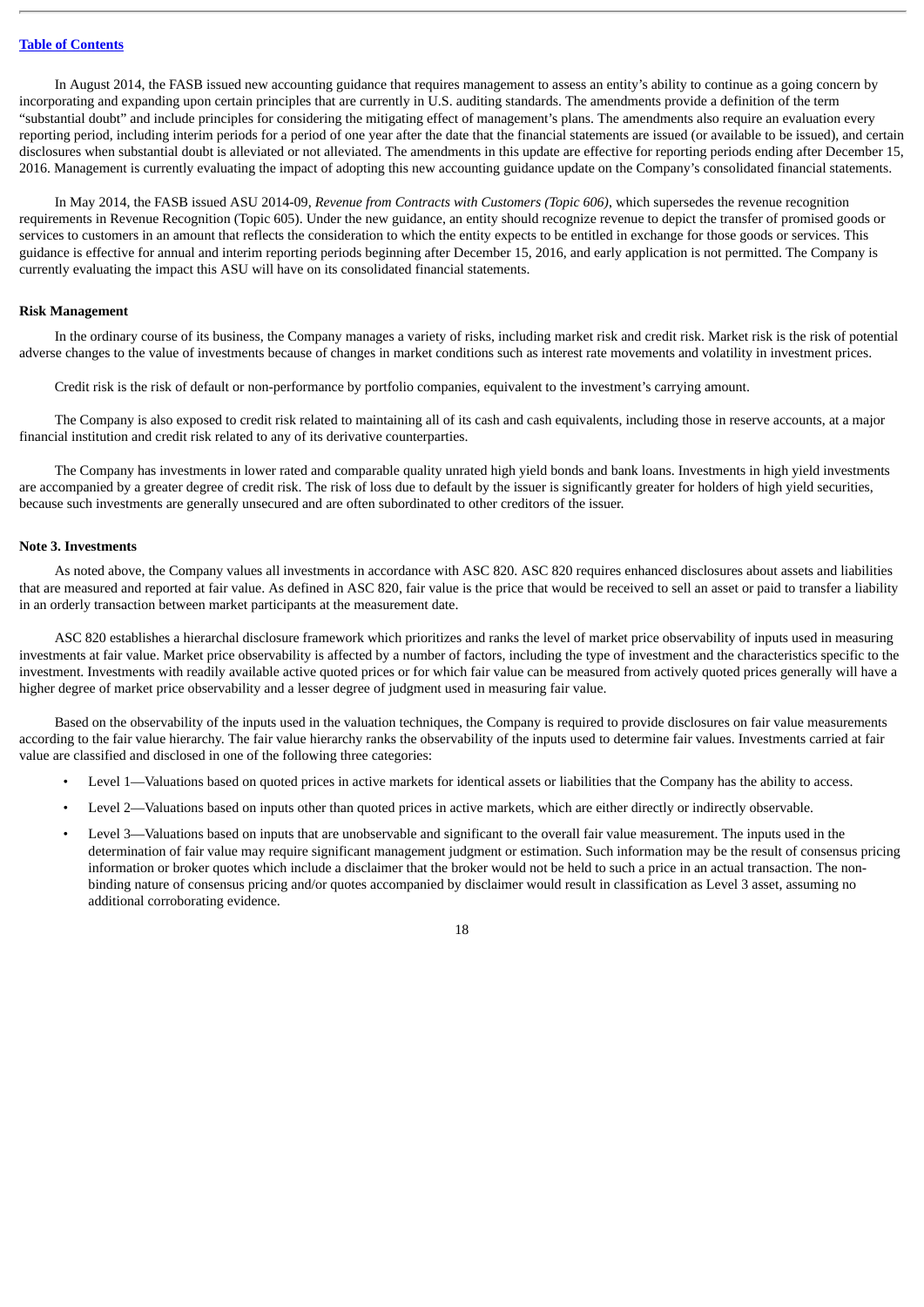In addition to using the above inputs in investment valuations, the Company continues to employ the valuation policy approved by the board of directors that is consistent with ASC 820 and the 1940 Act (see Note 2). Consistent with our Company's valuation policy, we evaluate the source of inputs, including any markets in which our investments are trading, in determining fair value.

The following table presents fair value measurements of investments, by major class, as of November 30, 2015 (dollars in thousands), according to the fair value hierarchy:

|                               |                | <b>Fair Value Measurements</b>      |                |           |
|-------------------------------|----------------|-------------------------------------|----------------|-----------|
|                               | <b>Level 1</b> | <b>Level 2</b>                      | <b>Level 3</b> | Total     |
| Syndicated loans              |                | S.<br>$\overbrace{\phantom{aaaaa}}$ | \$14,538       | \$14,538  |
| First lien term loans         |                |                                     | 145,639        | 145,639   |
| Second lien term loans        |                |                                     | 43,561         | 43,561    |
| Unsecured notes               |                |                                     |                |           |
| Structured finance securities |                |                                     | 15,776         | 15,776    |
| Equity interests              |                |                                     | 21,524         | 21,524    |
| <b>Total</b>                  |                |                                     | \$241,038      | \$241,038 |

The following table presents fair value measurements of investments, by major class, as of February 28, 2015 (dollars in thousands), according to the fair value hierarchy:

|                               | <b>Fair Value Measurements</b> |                |                |              |  |
|-------------------------------|--------------------------------|----------------|----------------|--------------|--|
|                               | Level 1                        | <b>Level 2</b> | <b>Level 3</b> | Total        |  |
| Syndicated loans              |                                |                | \$18,302       | 18,302<br>S. |  |
| First lien term loans         |                                |                | 145,207        | 145,207      |  |
| Second lien term loans        |                                |                | 35,603         | 35,603       |  |
| Unsecured notes               |                                |                | 4.230          | 4,230        |  |
| Structured finance securities |                                |                | 17,031         | 17,031       |  |
| Equity interests              |                                |                | 20,165         | 20,165       |  |
| <b>Total</b>                  |                                |                | \$240,538      | \$240,538    |  |

The following table provides a reconciliation of the beginning and ending balances for investments that use Level 3 inputs for the nine months ended November 30, 2015 (dollars in thousands):

|                                                           | <b>Syndicated</b><br>loans | <b>First lien</b><br>term loans | Second<br>lien<br>term loans | <b>Unsecured</b><br>notes | <b>Structured</b><br>finance<br>securities | Common<br>stock/<br>equities | Total     |
|-----------------------------------------------------------|----------------------------|---------------------------------|------------------------------|---------------------------|--------------------------------------------|------------------------------|-----------|
| Balance as of February 28, 2015                           | \$18,302                   | \$145,207                       | \$35,603                     | 4,230<br>\$               | \$17,031                                   | \$20,165                     | \$240,538 |
| Net unrealized appreciation/(depreciation) on investments | (1, 442)                   | (1,271)                         | (67)                         | 656                       | 1,030                                      | 1,333                        | 239       |
| Purchases and other adjustments to cost                   | 30                         | 30,254                          | 27,341                       | 669                       |                                            | 413                          | 58,707    |
| Sales and redemptions                                     | (2,370)                    | (28, 657)                       | (19,502)                     | (5, 917)                  | (2,285)                                    | (3,946)                      | (62, 677) |
| Net realized gain from investments                        | 18                         | 106                             | 186                          | 261                       |                                            | 3,660                        | 4,231     |
| Transfers in/out                                          |                            |                                 |                              | 101                       |                                            | (101)                        |           |
| Balance as of November 30, 2015                           | \$14,538                   | \$145,639                       | \$43,561                     |                           | \$15,776                                   | \$21,524                     | \$241,038 |

Purchases and other adjustments to cost include purchases of new investments at cost, effects of refinancing/restructuring, accretion/amortization of income from discount/premium on debt securities, and PIK.

Sales and redemptions represent net proceeds received from investments sold, and principal paydowns received, during the period.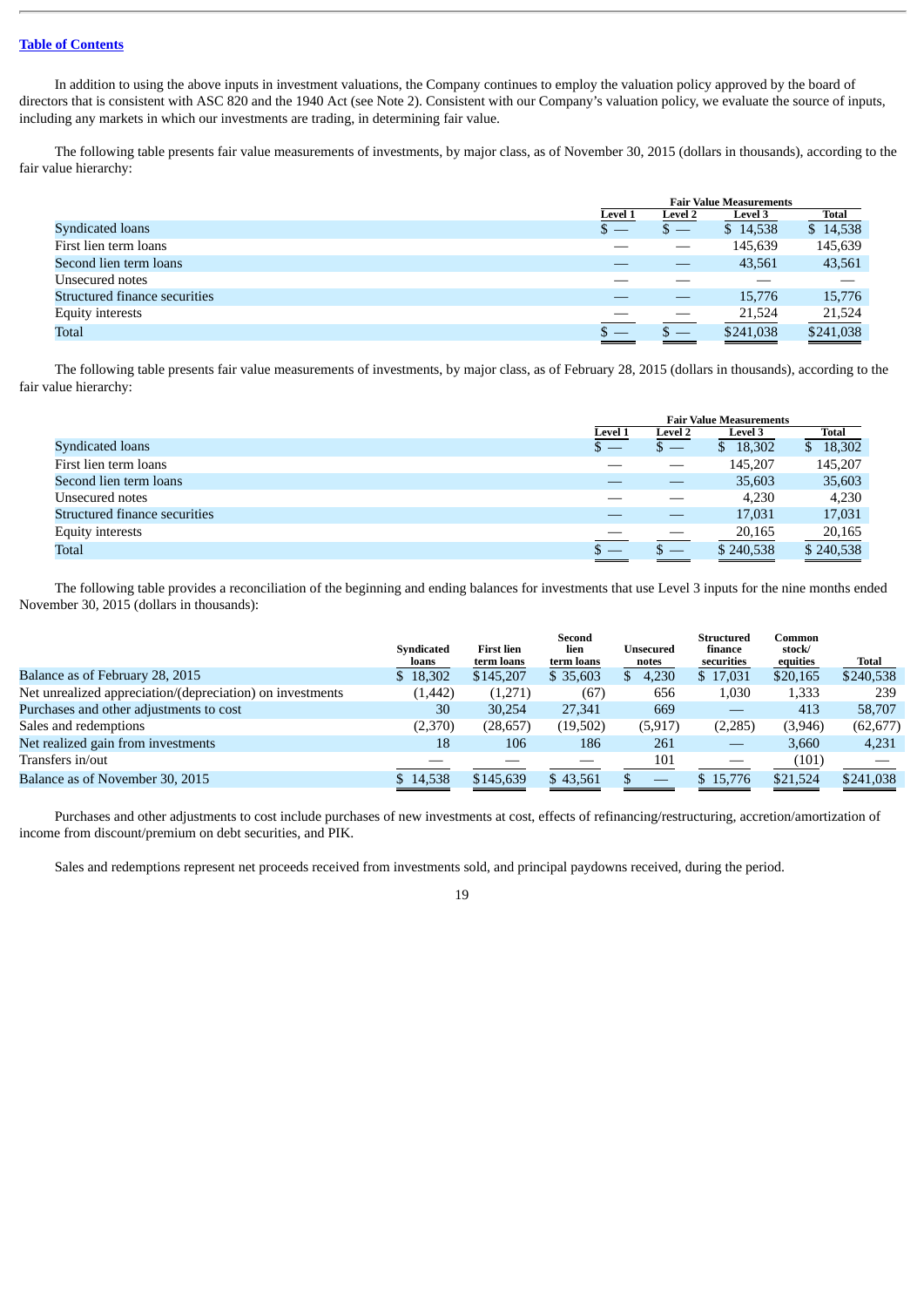The net change in unrealized appreciation/(depreciation) for the nine months ended November 30, 2015 on investments held as of November 30, 2015 is \$(216,346) and is included in net unrealized appreciation/(depreciation) on investments in the consolidated statements of operations.

The following table provides a reconciliation of the beginning and ending balances for investments that use Level 3 inputs for the nine months ended November 30, 2014 (dollars in thousands):

|                                                           | <b>Syndicated</b><br>loans | <b>First lien</b><br>term loans | Second<br>lien<br>term loans | <b>Unsecured</b><br>notes | <b>Structured</b><br>finance<br>securities | Common<br>stock/<br>equities | Total     |
|-----------------------------------------------------------|----------------------------|---------------------------------|------------------------------|---------------------------|--------------------------------------------|------------------------------|-----------|
| Balance as of February 28, 2014                           | \$ 32,390                  | \$110,278                       | \$27.804                     | 5,471                     | \$19,570                                   | \$10,332                     | \$205,845 |
| Net unrealized appreciation/(depreciation) on investments | (485)                      | (704)                           | (379)                        | 355                       | 35                                         | (508)                        | (1,686)   |
| Purchases and other adjustments to cost                   | 44                         | 62,903                          | 18,630                       | 147                       |                                            | 3.263                        | 84,987    |
| Sales and redemptions                                     | (7, 462)                   | (27, 815)                       | (9,500)                      |                           | (172)                                      | (6,227)                      | (51, 176) |
| Net realized gain from investments                        | 36                         | 756                             | 46                           |                           |                                            | 2,365                        | 3,203     |
| Balance as of November 30, 2014                           | \$24.523                   | \$145,418                       | \$ 36,601                    | 5,973                     | \$19,433                                   | 9,225                        | \$241,173 |

Purchases and other adjustments to cost include purchases of new investments at cost, effects of refinancing/restructuring, accretion/amortization of income from discount/premium on debt securities, and PIK.

Sales and redemptions represent net proceeds received from investments sold, and principal paydowns received, during the period.

The net change in unrealized appreciation/(depreciation) for the nine months ended November 30, 2014 on investments held as of November 30, 2014 was \$573,734 and is included in net unrealized appreciation (depreciation) on investments in the consolidated statements of operations.

The valuation techniques and significant unobservable inputs used in recurring Level 3 fair value measurements of assets as of November 30, 2015 were as follows (dollars in thousands):

|                               | <b>Fair Value</b>               | <b>Valuation Technique</b> | Unobservable Input          | Range              |
|-------------------------------|---------------------------------|----------------------------|-----------------------------|--------------------|
| Syndicated loans              | 14,538                          | <b>Market Comparables</b>  | Third-Party Bid             | 74.5% - 99.2%      |
| First lien term loans         | 145,639                         | <b>Market Comparables</b>  | Market Yield (%)            | $6.5\% - 15.5\%$   |
|                               |                                 |                            | <b>EBITDA Multiples (x)</b> | $0.1x - 1.0x$      |
|                               |                                 |                            | Third-Party Bid             | 71.8% - 99.5%      |
| Second lien term loans        | 43,561                          | <b>Market Comparables</b>  | Market Yield (%)            | $0.0\% - 12.6\%$   |
|                               |                                 |                            | Third-Party Bid             | $97.0\% - 100.0\%$ |
| Unsecured notes               | $\hspace{0.1mm}-\hspace{0.1mm}$ | <b>Market Comparables</b>  | Market Yield (%)            | $0.0\% - 0.0\%$    |
| Structured finance securities | 15.776                          | Discounted Cash Flows      | Discount Rate $(\%)$        | 13.0%              |
| <b>Equity interests</b>       | 21,524                          | <b>Market Comparables</b>  | <b>EBITDA Multiples (x)</b> | $5.0x - 12.8x$     |

The valuation techniques and significant unobservable inputs used in recurring Level 3 fair value measurements of assets as of February 28, 2015 were as follows (dollars in thousands):

|                               | <b>Fair Value</b> | <b>Valuation Technique</b> | <b>Unobservable Input</b>   | Range              |
|-------------------------------|-------------------|----------------------------|-----------------------------|--------------------|
| Syndicated loans              | 18,302            | <b>Market Comparables</b>  | Third-Party Bid             | $93.6\% - 100.4\%$ |
| First lien term loans         | 145,207           | <b>Market Comparables</b>  | Market Yield (%)            | $5.8\% - 17.7\%$   |
|                               |                   |                            | <b>EBITDA Multiples (x)</b> | 3.0x               |
|                               |                   |                            | Third-Party Bid             | 79.3 - 105.0       |
| Second lien term loans        | 35,603            | <b>Market Comparables</b>  | Market Yield (%)            | $8.5\% - 15.0\%$   |
|                               |                   |                            | Third-Party Bid             | 98.3% - 98.3%      |
| Unsecured notes               | 4,230             | <b>Market Comparables</b>  | Market Yield (%)            | $13.2\% - 20.3\%$  |
| Structured finance securities | 17,031            | Discounted Cash Flow       | Discount Rate $(\%)$        | 12.0%              |
| <b>Equity interests</b>       | 20,165            | <b>Market Comparables</b>  | <b>EBITDA Multiples (x)</b> | $5.0x - 12.1x$     |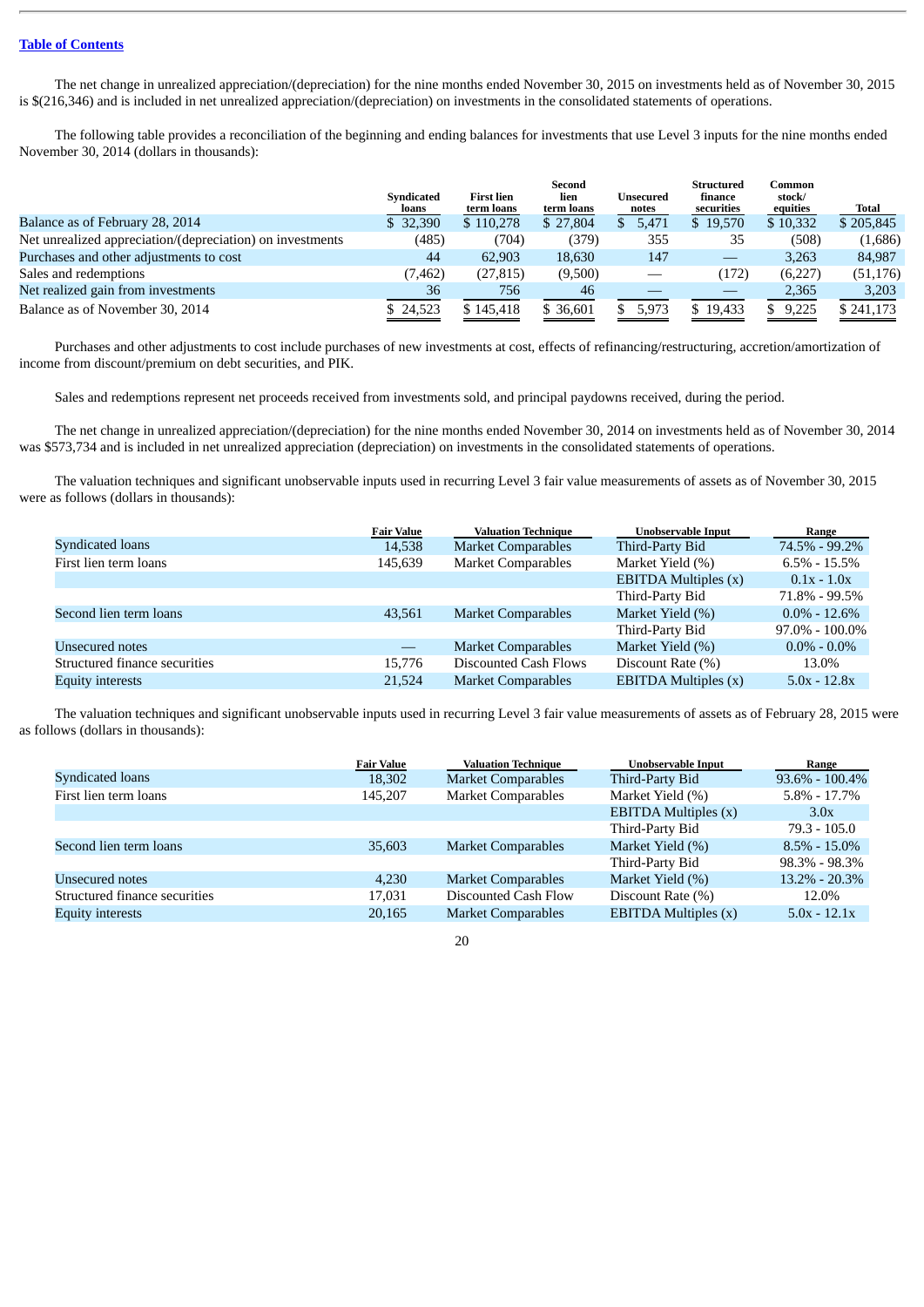For investments utilizing a market comparables valuation technique, a significant increase (decrease) in the market yield, in isolation, would result in a significantly lower (higher) fair value measurement, and a significant increase (decrease) in any of the EBITDA valuation multiples, in isolation, would result in a significantly higher (lower) fair value measurement. For investments utilizing a discounted cash flow valuation technique, a significant increase (decrease) in the discount rate, in isolation, would result in a significantly lower (higher) fair value measurement.

The composition of our investments as of November 30, 2015, at amortized cost and fair value were as follows (dollars in thousands):

|                               | Investments at<br><b>Amortized Cost</b> | <b>Amortized Cost</b><br>Percentage of<br><b>Total Portfolio</b> | Investments at<br><b>Fair Value</b> | <b>Fair Value</b><br>Percentage of<br><b>Total Portfolio</b> |
|-------------------------------|-----------------------------------------|------------------------------------------------------------------|-------------------------------------|--------------------------------------------------------------|
| Syndicated loans              | 16,337                                  | 6.8%                                                             | 14,538                              | $6.0\%$                                                      |
| First lien term loans         | 146,661                                 | 61.4                                                             | 145,639                             | 60.4                                                         |
| Second lien term loans        | 43,773                                  | 18.4                                                             | 43,561                              | 18.1                                                         |
| Unsecured notes               | 2,480                                   | 1.1                                                              |                                     |                                                              |
| Structured finance securities | 13,668                                  | 5.7                                                              | 15,776                              | 6.6                                                          |
| <b>Equity interests</b>       | 15,800                                  | 6.6                                                              | 21,524                              | 8.9                                                          |
| Total                         | 238.719                                 | 100.0%                                                           | 241,038                             | 100.0%                                                       |

The composition of our investments as of February 28, 2015, at amortized cost and fair value were as follows (dollars in thousands):

|                               | Investments at<br><b>Amortized Cost</b> | <b>Amortized Cost</b><br>Percentage of<br><b>Total Portfolio</b> | Investments at<br><b>Fair Value</b> | <b>Fair Value</b><br>Percentage of<br><b>Total Portfolio</b> |
|-------------------------------|-----------------------------------------|------------------------------------------------------------------|-------------------------------------|--------------------------------------------------------------|
| Syndicated loans              | 18,658                                  | $7.8\%$                                                          | 18,302<br>D                         | 7.6%                                                         |
| First lien term loans         | 144,959                                 | 60.8                                                             | 145,207                             | 60.3                                                         |
| Second lien term loans        | 35,748                                  | 15.0                                                             | 35,603                              | 14.8                                                         |
| Unsecured notes               | 7.366                                   | 3.1                                                              | 4.230                               | 1.8                                                          |
| Structured finance securities | 15,953                                  | 6.7                                                              | 17,031                              | 7.1                                                          |
| Equity interests              | 15,774                                  | 6.6                                                              | 20,165                              | 8.4                                                          |
| Total                         | 238,458                                 | 100.0%                                                           | 240,538                             | 100.0%                                                       |

For loans and debt securities for which market quotations are not available, we determine their fair value based on third party indicative broker quotes, where available, or the assumptions that a hypothetical market participant would use to value the security in a current hypothetical sale using a market yield valuation methodology. In applying the market yield valuation methodology, we determine the fair value based on such factors as market participant assumptions including synthetic credit ratings, estimated remaining life, current market yield and interest rate spreads of similar securities as of the measurement date. If, in our judgment, the market yield methodology is not sufficient or appropriate, we may use additional methodologies such as an asset liquidation or expected recovery model.

For equity securities of portfolio companies and partnership interests, we determine the fair value based on the market approach with value then attributed to equity or equity like securities using the enterprise value waterfall valuation methodology. Under the enterprise value waterfall valuation methodology, we determine the enterprise fair value of the portfolio company and then waterfall the enterprise value over the portfolio company's securities in order of their preference relative to one another. To estimate the enterprise value of the portfolio company, we weigh some or all of the traditional market valuation methods and factors based on the individual circumstances of the portfolio company in order to estimate the enterprise value. The methodologies for performing investments may be based on, among other things: valuations of comparable public companies, recent sales of private and public comparable companies, discounting the forecasted cash flows of the portfolio company, third party valuations of the portfolio company, considering offers from third parties to buy the company, estimating the value to potential strategic buyers and considering the value of recent investments in the equity securities of the portfolio company. For non-performing investments, we may estimate the liquidation or collateral value of the portfolio company's assets and liabilities. We also take into account historical and anticipated financial results.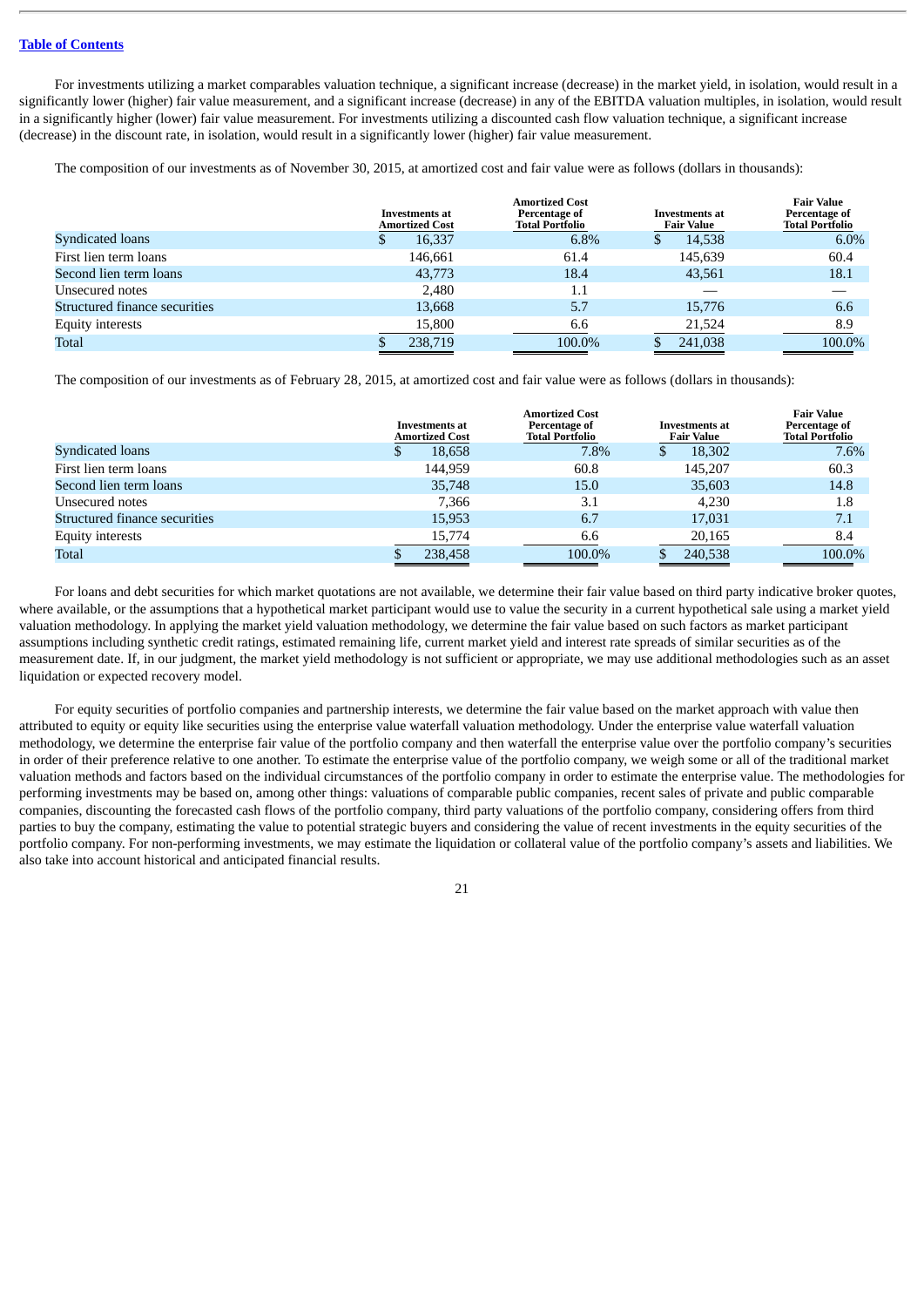Our investment in Saratoga Investment Corp. CLO 2013-1, Ltd. ("Saratoga CLO") is carried at fair value, which is based on a discounted cash flow model that utilizes prepayment, re-investment and loss assumptions based on historical experience and projected performance, economic factors, the characteristics of the underlying cash flow, and comparable yields for equity interests in collateralized loan obligation funds similar to Saratoga CLO, when available, as determined by our Manager and recommended to our board of directors. Specifically, we use Intex cash flow models, or an appropriate substitute, to form the basis for the valuation of our investment in Saratoga CLO. The models use a set of assumptions including projected default rates, recovery rates, reinvestment rate and prepayment rates in order to arrive at estimated valuations. The assumptions are based on available market data and projections provided by third parties as well as management estimates. For the quarter ended November 30, 2013, in connection with the refinancing of the Saratoga CLO liabilities, we ran Intex models based on assumptions about the refinanced Saratoga CLO's structure, including capital structure, cost of liabilities and reinvestment period. We use the output from the Intex models (i.e., the estimated cash flows) to perform a discounted cash flows analysis on expected future cash flows to determine a valuation for our investment in Saratoga CLO at November 30, 2015. The significant inputs for the valuation model include:

- Default rates: 2.0%
- Recovery rates: 35-75%
- Prepayment rate: 25.0%
- Reinvestment rate / price: L+375bps / \$99.75

#### **Note 4. Investment in Saratoga Investment Corp. CLO 2013-1, Ltd. ("Saratoga CLO")**

On January 22, 2008, we invested \$30 million in all of the outstanding subordinated notes of GSC Investment Corp. CLO 2007, Ltd., a collateralized loan obligation fund managed by us that invests primarily in senior secured loans. Additionally, we entered into a collateral management agreement with GSC Investment Corp. CLO 2007, Ltd. pursuant to which we act as collateral manager to it. The Saratoga CLO was refinanced in October 2013 and its reinvestment period ends in October 2016. The Saratoga CLO remains 100% owned and managed by Saratoga Investment Corp. We receive a base management fee of 0.25% and a subordinated management fee of 0.25% of the Fee Basis Amount at the beginning of the Collection Period, paid quarterly to the extent of available proceeds. We are also entitled to an incentive management fee equal to 20.0% of the remaining interest proceeds and principal proceeds, if any, after the subordinated notes have realized the incentive management fee target return of 12.0%, in accordance with the Priority of Payments after making the prior distributions on the relevant payment date. For the three months ended November 30, 2015 and November 30, 2014, we accrued \$0.4 million and \$0.4 million in management fee income, respectively, and \$0.8 million and \$0.7 million in interest income, respectively, from Saratoga CLO. For the nine months ended November 30, 2015 and November 30, 2014, we accrued \$1.1 million and \$1.2 million in management fee income, respectively, and \$2.0 million and \$2.0 million in interest income, respectively, from Saratoga CLO. We did not accrue any amounts related to the incentive management fee as the 12.0% hurdle rate has not yet been achieved.

At November 30, 2015, the Company determined that the fair value of its investment in the subordinated notes of Saratoga CLO was \$15.8 million. The Company determines the fair value of its investment in the subordinated notes of Saratoga CLO based on the present value of the projected future cash flows of the subordinated notes over the life of Saratoga CLO. At November 30, 2015, Saratoga CLO had investments with a principal balance of \$297.4 million and a weighted average spread over LIBOR of 4.4%, and had debt with a principal balance of \$282.4 million with a weighted average spread over LIBOR of 1.8%. As a result, Saratoga CLO earns a "spread" between the interest income it receives on its investments and the interest expense it pays on its debt and other operating expenses, which is distributed quarterly to the Company as the holder of its subordinated notes. At November 30, 2015, the total "spread", or projected future cash flows of the subordinated notes, over the life of Saratoga CLO was \$16.1 million, which had a present value of approximately \$15.8 million, using an 13.0% discount rate.

Below is certain financial information from the separate financial statements of Saratoga CLO as of November 30, 2015 (unaudited) and February 28, 2015 and for the three and nine months ended November 30, 2015 and November 30, 2014 (unaudited).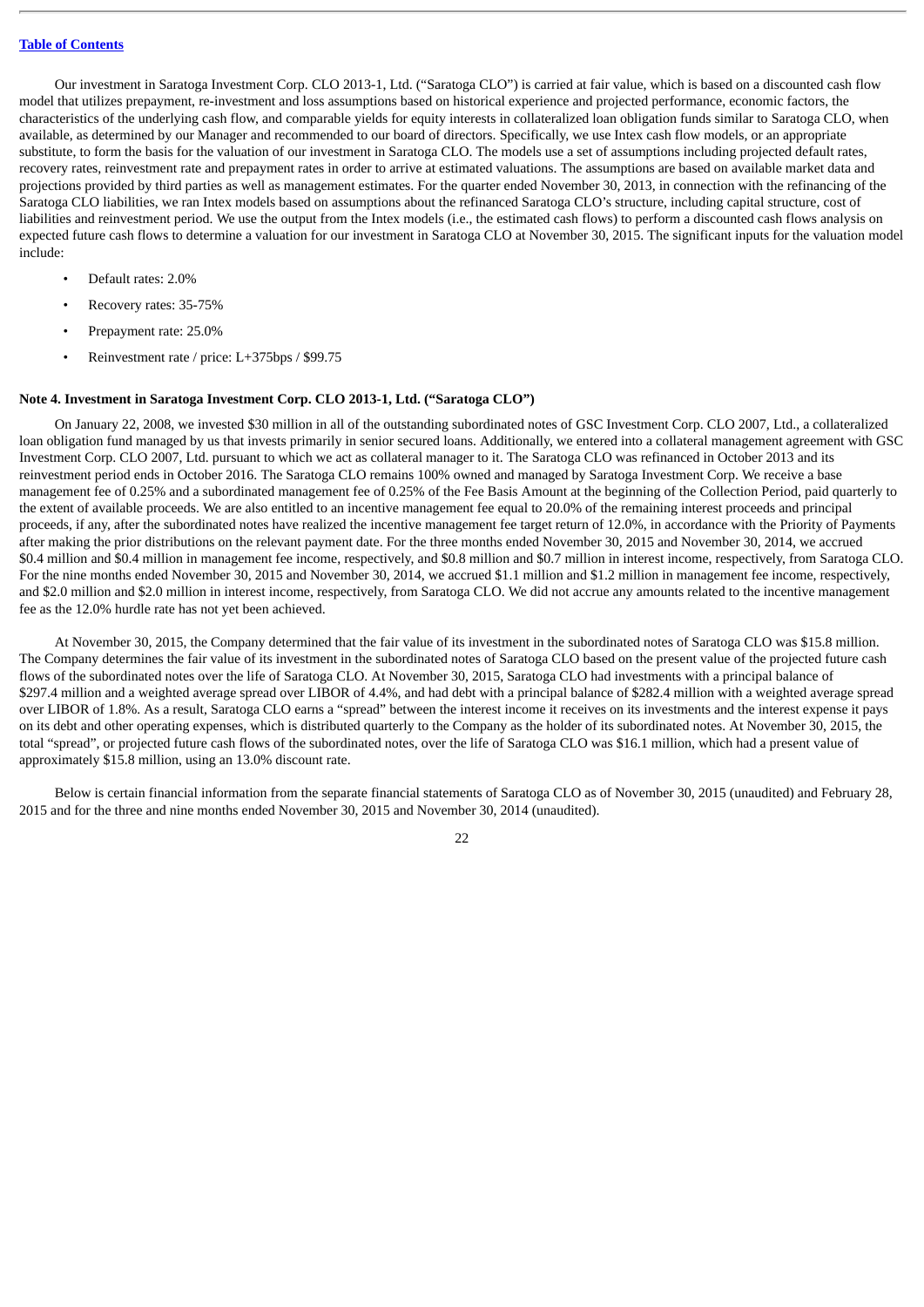### **Saratoga Investment Corp. CLO 2013-1, Ltd.**

### **Statements of Assets and Liabilities**

|                                                                                                                     |              | As of                            |                |                   |
|---------------------------------------------------------------------------------------------------------------------|--------------|----------------------------------|----------------|-------------------|
|                                                                                                                     |              | November 30, 2015<br>(unaudited) |                | February 28, 2015 |
| <b>ASSETS</b>                                                                                                       |              |                                  |                |                   |
| Investments                                                                                                         |              |                                  |                |                   |
| Fair Value Loans (amortized cost of \$295,600,896 and \$295,193,588, respectively)                                  | \$.          | 285,300,231                      |                | \$294,621,817     |
| Fair Value Other/Structured finance securities (amortized cost of \$2,566,752 and \$2,566,752, respectively)        |              | 26,803                           |                | 617,451           |
| Total investments at fair value (amortized cost of \$298,167,648 and \$297,760,340, respectively)                   |              | 285,327,034                      |                | 295,239,268       |
| Cash and cash equivalents                                                                                           |              | 6,521,096                        |                | 5,831,797         |
| Receivable from open trades                                                                                         |              | 1,993,750                        |                | 2,119,687         |
| Interest receivable                                                                                                 |              | 1,619,994                        |                | 1,290,637         |
| <b>Total assets</b>                                                                                                 | \$           | 295,461,874                      |                | \$304,481,389     |
| <b>LIABILITIES</b>                                                                                                  |              |                                  |                |                   |
| Interest payable                                                                                                    | \$           | 644,005                          | $\mathfrak{S}$ | 631,886           |
| Payable from open trades                                                                                            |              | 5,382,500                        |                | 5,214,331         |
| Accrued base management fee                                                                                         |              | 85,128                           |                | 85,957            |
| Accrued subordinated management fee                                                                                 |              | 85,128                           |                | 85,957            |
| Class A-1 Notes - SIC CLO 2013-1, Ltd.                                                                              |              | 170,000,000                      |                | 170,000,000       |
| Discount on Class A-1 Notes - SIC CLO 2013-1, Ltd.                                                                  |              | (1,363,153)                      |                | (1,495,802)       |
| Class A-2 Notes - SIC CLO 2013-1, Ltd.                                                                              |              | 20,000,000                       |                | 20,000,000        |
| Discount on Class A-2 Notes - SIC CLO 2013-1, Ltd.                                                                  |              | (141,300)                        |                | (155,050)         |
| Class B Notes - SIC CLO 2013-1, Ltd.                                                                                |              | 44,800,000                       |                | 44,800,000        |
| Discount on Class B Notes - SIC CLO 2013-1, Ltd.                                                                    |              | (917, 885)                       |                | (1,007,205)       |
| Class C Notes - SIC CLO 2013-1, Ltd.                                                                                |              | 16,000,000                       |                | 16,000,000        |
| Discount on Class C Notes - SIC CLO 2013-1, Ltd.                                                                    |              | (571, 480)                       |                | (627,091)         |
| Class D Notes - SIC CLO 2013-1, Ltd.                                                                                |              | 14,000,000                       |                | 14,000,000        |
| Discount on Class D Notes - SIC CLO 2013-1, Ltd.                                                                    |              | (741, 825)                       |                | (814, 013)        |
| Class E Notes - SIC CLO 2013-1, Ltd.                                                                                |              | 13,100,000                       |                | 13,100,000        |
| Discount on Class E Notes - SIC CLO 2013-1, Ltd.                                                                    |              | (1,398,556)                      |                | (1,534,650)       |
| Class F Notes - SIC CLO 2013-1, Ltd.                                                                                |              | 4,500,000                        |                | 4,500,000         |
| Discount on Class F Notes - SIC CLO 2013-1, Ltd.                                                                    |              | (508, 680)                       |                | (558, 180)        |
| Deferred debt financing costs, SIC CLO 2013-1, Ltd. Notes                                                           |              | (1,772,813)                      |                | (1,941,595)       |
| <b>Subordinated Notes</b>                                                                                           |              | 30,000,000                       |                | 30,000,000        |
| <b>Total liabilities</b>                                                                                            | $\mathbb{S}$ | 311,181,069                      |                | \$310,284,545     |
| Commitments and contingencies                                                                                       |              |                                  |                |                   |
| <b>NET ASSETS</b>                                                                                                   |              |                                  |                |                   |
| Ordinary equity, par value \$1.00, 250 ordinary shares authorized, 250 and 250 issued and outstanding, respectively | \$           | 250                              | \$             | 250               |
| <b>Accumulated loss</b>                                                                                             |              | (5,803,411)                      |                | (3,343,488)       |
| Net loss                                                                                                            |              | (9,916,034)                      |                | (2,459,918)       |
| Total net assets                                                                                                    |              | (15,719,195)                     |                | (5,803,156)       |
| Total liabilities and net assets                                                                                    | \$           | 295,461,874                      |                | \$304,481,389     |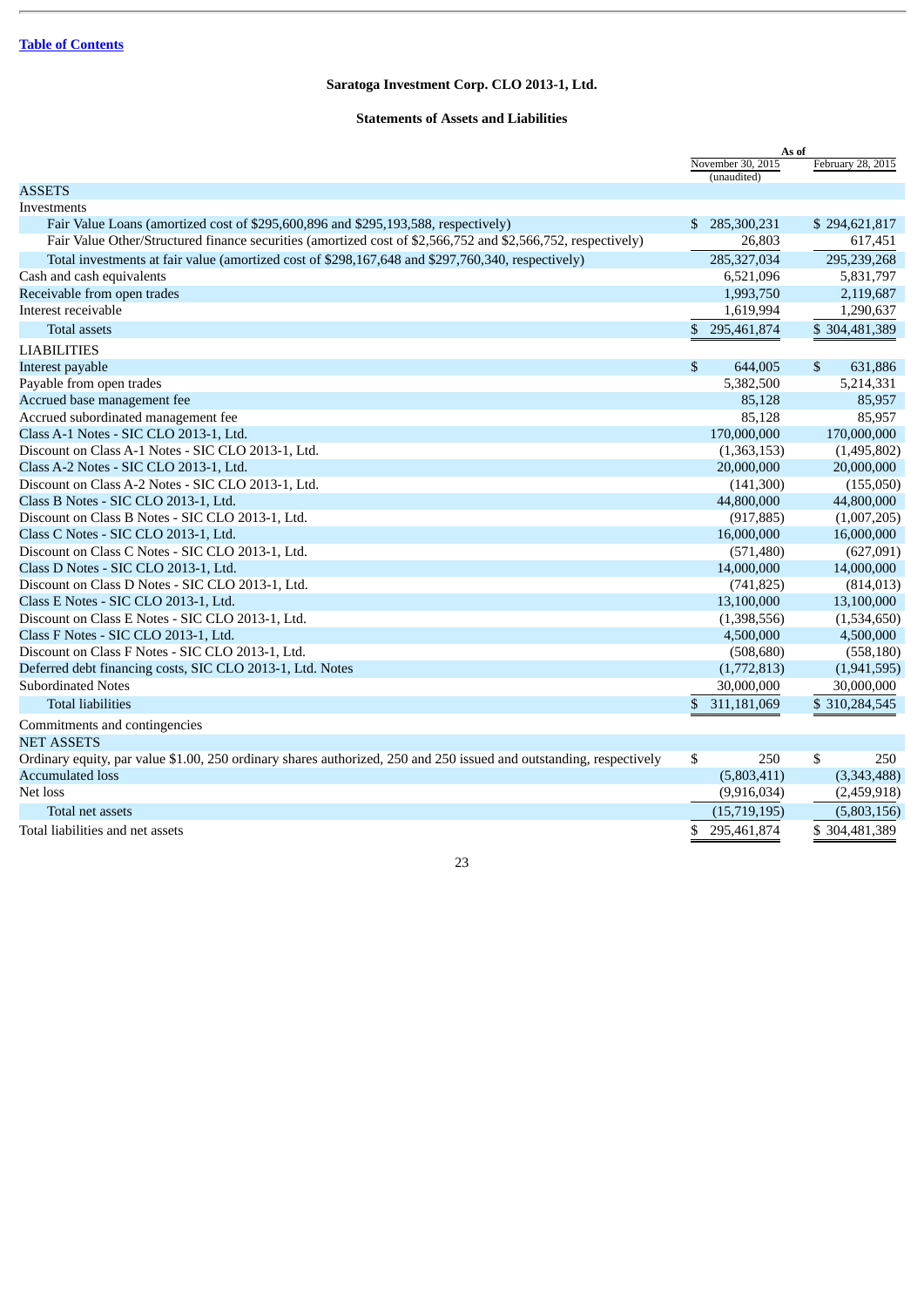### **Saratoga Investment Corp. CLO 2013-1, Ltd.**

#### **Statements of Operations (unaudited)**

|                                                      | For the three months ended<br><b>November 30</b> |               | For the nine months ended<br><b>November 30</b> |                   |
|------------------------------------------------------|--------------------------------------------------|---------------|-------------------------------------------------|-------------------|
|                                                      | 2015                                             | 2014          | 2015                                            | 2014              |
| <b>INVESTMENT INCOME</b>                             |                                                  |               |                                                 |                   |
| Interest from investments                            | \$3,559,889                                      | \$3,353,937   | \$10,711,063                                    | \$9,834,775       |
| Interest from cash and cash equivalents              | 158                                              | 344           | 663                                             | 1,182             |
| Other income                                         | 14,064                                           | 55,362        | 248,057                                         | 196,292           |
| Total investment income                              | 3,574,111                                        | 3,409,643     | 10,959,783                                      | 10,032,249        |
| <b>EXPENSES</b>                                      |                                                  |               |                                                 |                   |
| Interest expense                                     | 2,912,974                                        | 2,831,770     | 8,772,617                                       | 6,955,909         |
| Professional fees                                    | 66,203                                           | 43,547        | 178,602                                         | 137,907           |
| Miscellaneous fee expense                            | 9,758                                            | 6,734         | 20,446                                          | 33,130            |
| Base management fee                                  | 184,694                                          | 191,505       | 560,643                                         | 575,252           |
| Subordinated management fee                          | 184,694                                          | 191,505       | 560,643                                         | 575,252           |
| Trustee expenses                                     | 26,528                                           | 36,314        | 94,549                                          | 90,242            |
| <b>Amortization expense</b>                          | 237,966                                          | 237,966       | 717,892                                         | 717,892           |
| Total expenses                                       | 3,622,817                                        | 3,539,341     | 10,905,392                                      | 9,085,584         |
| NET INVESTMENT INCOME (LOSS)                         | (48,706)                                         | (129, 698)    | 54,391                                          | 946,665           |
| REALIZED AND UNREALIZED GAIN (LOSS) ON INVESTMENTS:  |                                                  |               |                                                 |                   |
| Net realized gain on investments                     | 217,472                                          | 104,158       | 349,117                                         | 632,728           |
| Net unrealized depreciation on investments           | (6,609,496)                                      | (2,167,924)   | (10,319,542)                                    | (5,046,535)       |
| Net loss on investments                              | (6,392,024)                                      | (2,063,766)   | (9,970,425)                                     | (4,413,807)       |
| NET DECREASE IN NET ASSETS RESULTING FROM OPERATIONS | \$(6,440,730)                                    | \$(2,193,464) | $$$ (9,916,034)                                 | $$$ $(3,467,142)$ |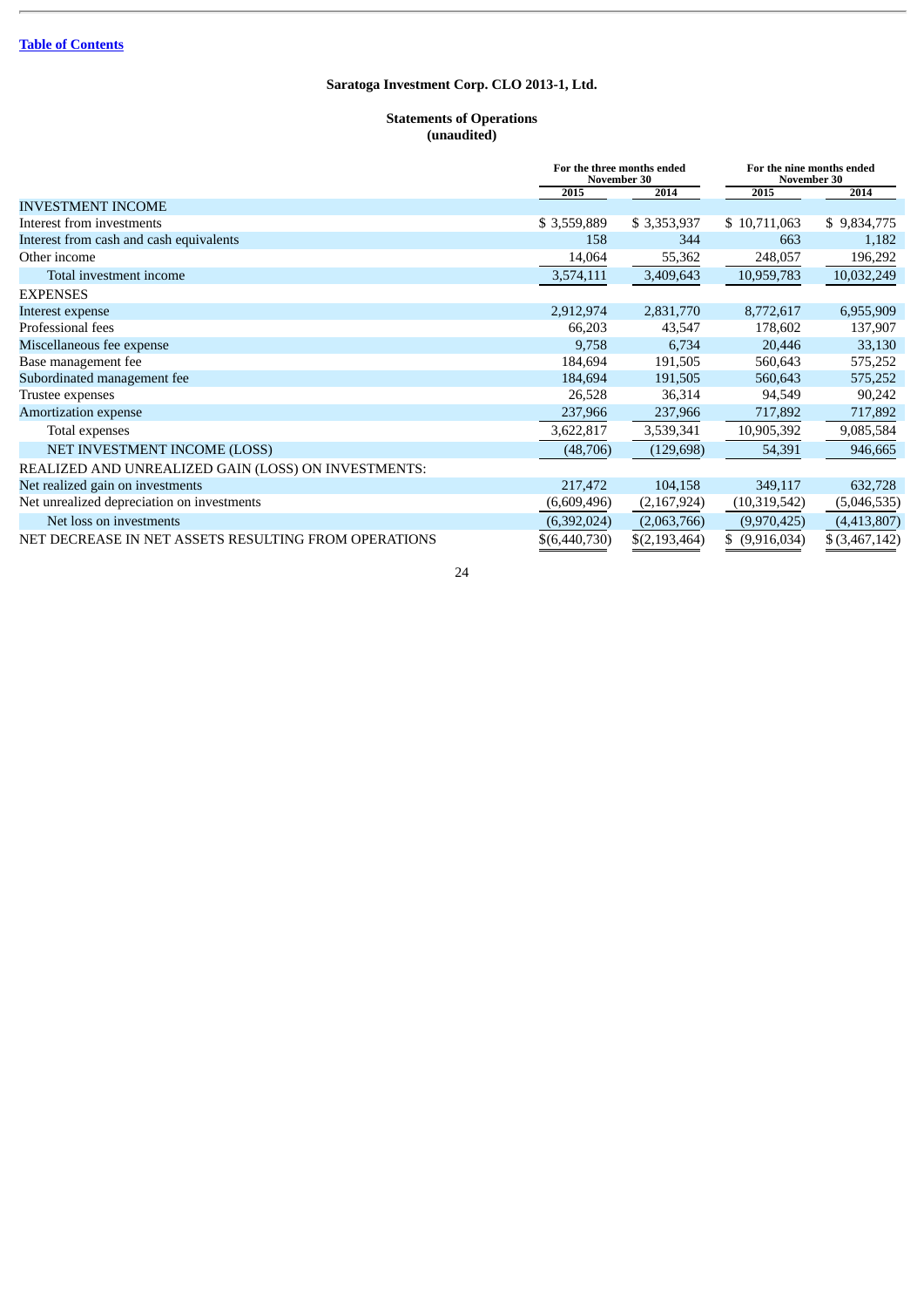### **Saratoga Investment Corp. CLO 2013-1 Ltd.**

### **Schedule of Investments**

#### **November 30, 2015 (unaudited)**

|                                                                          |                                                      |                                              |              | <b>Asset Current</b> | <b>Maturity</b>         | Principal/<br>Number       |                        |                        |
|--------------------------------------------------------------------------|------------------------------------------------------|----------------------------------------------|--------------|----------------------|-------------------------|----------------------------|------------------------|------------------------|
| <b>Issuer Name</b>                                                       | Industry                                             | Asset Name                                   | Type         | Rate                 | Date                    | of Shares                  | Cost                   | <b>Fair Value</b>      |
| <b>Education Management II LLC</b>                                       | Leisure Goods/Activities/Movies                      | A-1 Preferred Shares                         | Equity       | 0.00%                |                         | 4,938                      | \$<br>669,214          | \$<br>25,095           |
| <b>Education Management II LLC</b>                                       | Leisure Goods/Activities/Movies                      | A-2 Preferred Shares                         | Equity       | $0.00\%$             |                         | 19,801                     | 1,897,538              | 1,708                  |
| 24 Hour Holdings III LLC<br>Acosta Holdco Inc.                           | Leisure Goods/Activities/Movies<br>Media             | Term Loan<br>Term Loan B1                    | Loan<br>Loan | 4.75%<br>4.25%       | 5/28/2021<br>9/27/2021  | \$493,750<br>\$1,980,050   | 489,681<br>1,966,424   | 456,309<br>1,898,017   |
| Aspen Dental Management, Inc.                                            | Healthcare & Pharmaceuticals                         | Term Loan Initial                            | Loan         | 5.50%                | 4/27/2022               | \$498,750                  | 496,410                | 499,373                |
| Advantage Sales & Marketing Inc.                                         | Services: Business                                   | Delayed Draw Term Loan                       | Loan         | 4.25%                | 7/25/2021               | \$2,477,487                | 2,474,204              | 2,399,372              |
| <b>AECOM Technology Corporation</b>                                      | Services: Business                                   | Term Loan B                                  | Loan         | 3.75%                | 10/15/2021              | \$233,293                  | 232,291                | 233,149                |
| ArgoFresh                                                                | <b>Food Services</b>                                 | Term Loan                                    | Loan         | 5.75%                | 7/30/2021               | \$1,995,000                | 1,985,302              | 1,962,581              |
| <b>Aegis Toxicology Science Corporation</b>                              | Healthcare & Pharmaceuticals                         | Term B Loan                                  | Loan         | 5.50%                | 2/24/2021               | \$987,500                  | 987,500                | 809,750                |
| Akorn, Inc.                                                              | Healthcare & Pharmaceuticals                         | Term Loan B                                  | Loan         | 6.00%                | 4/16/2021               | \$495,000                  | 493,207                | 472,725                |
| Albertson's LLC                                                          | Retailers (Except Food and Drugs)                    | Term Loan B-4                                | Loan         | 5.50%                | 8/25/2021               | \$3,385,028                | 3,367,440              | 3,376,160              |
| Alere Inc. (fka IM US Holdings, LLC)                                     | Healthcare & Pharmaceuticals                         | Term Loan B                                  | Loan         | 4.25%                | 6/8/2022                | \$929,595                  | 927,359                | 917,445                |
| Alion Science T/L B (1st Lien)                                           | <b>High Tech Industries</b>                          | Term Loan B (First Lien)                     | Loan         | 5.50%                | 8/13/2021               | \$2,992,500                | 2,977,915              | 2,958,834              |
| Alliance HealthCare T/L B                                                | Healthcare & Pharmaceuticals                         | Term Loan B                                  | Loan         | 4.25%                | 6/3/2019                | \$997,428                  | 992,619                | 986,207                |
| Alliant Holdings T/L B (1st Lien)                                        | Banking, Finance, Insurance & Real<br>Estate         | Term Loan B (First Lien)                     | Loan         | 4.50%                | 8/12/2022               | \$997,500                  | 995,120                | 975,365                |
| Alvogen Pharma US, Inc                                                   | Healthcare & Pharmaceuticals                         | Term Loan                                    | Loan         | 6.00%                | 4/2/2022                | \$486,692                  | 484,403                | 474,525                |
| American Beacon Advisors, Inc.                                           | <b>Financial Intermediaries</b>                      | Term Loan (First Lien)                       | Loan         | 5.50%                | 4/30/2022               | $\mathbb{S}$<br>249,375    | 248,204                | 248,335                |
| American Tire Distributors Inc                                           | Automotive                                           | Term Loan B                                  | Loan         | 5.25%                | 9/1/2021                | \$494,004                  | 491,534                | 494,212                |
| <b>Aramark Corporation</b>                                               | <b>Food Products</b>                                 | LC-2 Facility                                | Loan         | 3.29%                | 7/26/2016               | \$<br>34,803               | 34,797                 | 34,455                 |
| <b>Aramark Corporation</b>                                               | Food Products                                        | LC-3 Facility                                | Loan         | 3.29%                | 7/26/2016               | $\mathbb{S}$<br>19,321     | 19,321                 | 19,128                 |
| <b>Aramark Corporation</b>                                               | <b>Food Products</b>                                 | U.S. Term F Loan                             | Loan         | 3.25%                | 2/24/2021               | \$3,158,439                | 3,158,439              | 3,124,897              |
| Asurion, LLC (fka Asurion                                                | Insurance                                            | Incremental Tranche B-1 Term Loan            | Loan         |                      |                         |                            |                        |                        |
| Corporation)                                                             |                                                      |                                              |              | 5.00%                | 5/24/2019               | \$2,596,480                | 2.571.667              | 2,445,235              |
| Asurion, LLC (fka Asurion                                                | Insurance                                            | Term Loan B4 (First Lein)                    | Loan         |                      |                         |                            |                        |                        |
| Corporation)                                                             |                                                      | Term Loan                                    |              | 5.00%                | 7/29/2022               | \$2,493,750                | 2,481,719              | 2,299,861              |
| Auction.com                                                              | Banking, Finance, Insurance & Real<br>Estate         |                                              | Loan         | 6.00%                | 5/13/2019               | \$1,994,987                | 2,001,912              | 1,975,038              |
| <b>Avantor Performance Materials</b>                                     | <b>Chemicals/Plastics</b>                            | Term Loan                                    | Loan         |                      |                         |                            |                        |                        |
| Holdings, Inc.                                                           |                                                      |                                              |              | 5.25%                | 6/24/2017               | \$2,832,629                | 2,827,999              | 2,804,303              |
| AZ Chem US Inc.                                                          | Chemicals/Plastics                                   | Term Loan                                    | Loan         | 4.50%                | 6/12/2021               | \$436,301                  | 434,420                | 434,910                |
| Bass Pro Group, LLC                                                      | Retailers (Except Food and Drugs)                    | Term Loan                                    | Loan         | 4.00%                | 11/20/2019              | \$1,492,500                | 1,489,570              | 1,394,562              |
| Belmond Interfin Ltd.                                                    | Lodging & Casinos                                    | Term Loan                                    | Loan         | 4.00%                | 3/19/2021               | \$492,500                  | 490,518                | 485,935                |
| <b>Berry Plastics Corporation</b>                                        | Chemicals/Plastics                                   | Term E Loan                                  | Loan         | 3.75%                | 1/6/2021                | \$1,314,499                | 1,304,646              | 1,298,370              |
| BJ's Wholesale Club, Inc.                                                | Food/Drug Retailers                                  | New 2013 (November) Replacement              | Loan         |                      |                         |                            |                        |                        |
|                                                                          |                                                      | Loan (First Lien)                            |              | 4.50%                | 9/26/2019               | \$1,479,961                | 1,479,073              | 1,445,552              |
| <b>Blue Coat Systems</b>                                                 | Technology                                           | Term Loan B                                  | Loan         | 4.50%                | 5/19/2022               | \$1,000,000                | 997,615                | 971,880                |
| <b>BMC Software</b>                                                      | Technology                                           | Term Loan                                    | Loan         | 5.00%                | 9/10/2020               | \$1,984,848                | 1,928,369              | 1,726,818              |
| Brickman Group Holdings, Inc.                                            | Brokers/Dealers/Investment Houses                    | Initial Term Loan (First Lien)               | Loan         | 4.00%                | 12/18/2020              | \$1,479,968                | 1,469,034              | 1,438,352              |
| Brock Holdings III, Inc.<br><b>Burlington Coat Factory Warehouse</b>     | <b>Industrial Equipment</b>                          | Term Loan (First Lien)<br>Term B-2 Loan      | Loan<br>Loan | 6.00%                | 3/16/2017               | \$1,922,502                | 1,931,098              | 1,754,283              |
| Corporation                                                              | Retailers (Except Food and Drugs)                    |                                              |              | 4.25%                | 8/13/2021               | \$1,861,667                | 1,853,135              | 1,823,856              |
| <b>BWAY Holding Company</b>                                              | Leisure Goods/Activities/Movies                      | Term Loan B                                  | Loan         | 5.50%                | 8/14/2020               | \$987,500                  | 978,428                | 958,497                |
| Caesars Entertainment Corp.                                              | Lodging & Casinos                                    | Term B-7 Loan                                | Loan         | 9.75%                | 1/28/2018               | \$995,000                  | 990,604                | 845,750                |
| Camp International Holding Company                                       | Aerospace and Defense                                | 2013 Replacement Term Loan (First            | Loan         |                      |                         |                            |                        |                        |
|                                                                          |                                                      | Lien)                                        |              | 4.75%                | 5/31/2019               | \$1,945,095                | 1,946,507              | 1,905,589              |
| Capital Automotive L.P.                                                  | Conglomerate                                         | Tranche B-1 Term Loan Facility               | Loan         | 4.00%                | 4/10/2019               | \$2,062,615                | 2,066,156              | 2,059,170              |
| Catalent Pharma Solutions, Inc.                                          | Drugs                                                | Initial Term B Loan                          | Loan         | 4.25%                | 5/20/2021               | \$493,751                  | 491,723                | 488,196                |
| Cengage Learning Acquisitions, Inc.                                      | Publishing                                           | Term Loan                                    | Loan         | 7.00%                | 3/31/2020               | \$2,647,871                | 2,672,176              | 2,604,022              |
| Charter Communications Operating,                                        | Cable and Satellite Television                       | Term F Loan                                  | Loan         |                      |                         |                            |                        |                        |
| <b>LLC</b>                                                               | Healthcare & Pharmaceuticals                         |                                              |              | 3.00%                | 12/31/2020              | \$2,635,524                | 2,627,722              | 2,591,590              |
| CHS/Community Health Systems, Inc.<br>CHS/Community Health Systems, Inc. | Healthcare & Pharmaceuticals                         | Term G Loan<br>Term H Loan                   | Loan<br>Loan | 3.75%<br>4.00%       | 12/31/2019<br>1/27/2021 | \$1,025,139<br>\$1,886,228 | 995,752<br>1,830,797   | 1,001,519<br>1,852,690 |
| Cinedigm Digital Funding I, LLC                                          | Services: Business                                   | Term Loan                                    | Loan         | 3.75%                | 2/28/2018               | \$ 363,911                 | 361,914                | 362,091                |
| <b>CITGO Petroleum Corporation</b>                                       | Oil & Gas                                            | Term Loan B                                  | Loan         | 4.50%                | 7/29/2021               | \$990,000                  | 986,914                | 964,428                |
| ClubCorp Club Operations, Inc.                                           | Lodging & Casinos                                    | Term Loan B                                  | Loan         | 4.25%                | 7/24/2020               | \$500,000                  | 496,250                | 497,710                |
| Communications Sales & Leasing, Inc.                                     | Telecommunications                                   | Term Loan B (First Lien)                     | Loan         | 5.00%                | 10/24/2022              | \$1,995,000                | 1,983,253              | 1,841,644              |
| CommScope, Inc.                                                          | Telecommunications                                   | Term Loan B                                  | Loan         | 3.75%                | 5/27/2022               | \$ 500,000                 | 498,786                | 494,065                |
| <b>Consolidated Aerospace</b>                                            | Aerospace and Defense                                | Term Loan (First Lien)                       | Loan         |                      |                         |                            |                        |                        |
| Manufacturing, LLC                                                       |                                                      |                                              |              | 4.75%                | 8/11/2022               | \$1,437,500                | 1,430,427              | 1,380,000              |
| Concordia Healthcare Corp                                                | Healthcare & Pharmaceuticals                         | Term Loan B                                  | Loan         | 5.25%                | 10/21/2021              | \$2,000,000                | 1,890,586              | 1,904,160              |
| CPI Acquisition Inc.                                                     | Technology                                           | Term Loan B (First Lien)                     | Loan         | 5.50%                | 8/17/2022               | \$1,482,759                | 1,460,694              | 1,474,426              |
| CPI International Acquisition, Inc.<br>(f/k/a Catalyst Holdings, Inc.)   | Electronics/Electric                                 | Term B Loan                                  | Loan         | 4.25%                | 11/17/2017              | \$1,568,163                | 1,568,163              | 1,540,720              |
| Crosby US Acquisition Corp.                                              | <b>Industrial Equipment</b>                          | Initial Term Loan (First Lien)               | Loan         | 4.00%                | 11/23/2020              | \$736,875                  | 736,192                | 589,500                |
| <b>Crown Castle Operating Company</b>                                    | Telecommunications/Cellular                          | Extended Incremental Tranche B-2             | Loan         |                      |                         |                            |                        |                        |
|                                                                          |                                                      | Term Loan                                    |              | 3.00%                | 1/31/2021               | \$1,422,206                | 1,422,206              | 1,407,984              |
| CT Technologies Intermediate Hldgs,                                      | Healthcare & Pharmaceuticals                         | Term Loan                                    | Loan         |                      |                         |                            |                        |                        |
| Inc                                                                      |                                                      |                                              |              | 5.25%                | 12/1/2021               | \$1,488,769                | 1,474,906              | 1,456,209              |
| <b>Culligan International Company</b>                                    | Conglomerate                                         | Dollar Loan (First Lien)                     | Loan         | 6.25%                | 12/19/2017              | \$773,629                  | 741,158                | 745,962                |
| Culligan International Company                                           | Conglomerate                                         | Dollar Loan (Second Lien)                    | Loan         | 9.50%                | 6/19/2018               | \$783,162                  | 751,324                | 754,288                |
| Cumulus Media Holdings Inc.                                              | <b>Broadcast Radio and Television</b>                | Term Loan                                    | Loan         | 4.25%                | 12/23/2020              | \$470,093                  | 466,523                | 349,631                |
| Custom Sensors & Technologies, Inc.                                      | <b>Industrial Equipment</b>                          | Term Loan                                    | Loan         | 4.50%                | 9/30/2021               | \$495,000                  | 493,983                | 492,837                |
| DAE Aviation (StandardAero)                                              | Aerospace and Defense                                | Term Loan<br>Tranche B Term Loan             | Loan         | 5.25%                | 7/7/2022                | \$2,000,000                | 1,990,263              | 1,987,500              |
| DaVita HealthCare Partners Inc. (fka<br>DaVita Inc.)                     | Healthcare & Pharmaceuticals                         |                                              | Loan         | 3.50%                | 6/24/2021               | \$493,750                  | 491,719                | 490,575                |
| DCS Business Services, Inc.                                              | <b>Financial Intermediaries</b>                      | Term B Loan                                  | Loan         | 7.25%                | 3/19/2018               | \$3,173,538                | 3,156,263              | 3,217,174              |
| Dell International LLC                                                   | Technology                                           | Term Loan B2                                 | Loan         | 4.00%                | 4/29/2020               | \$2,912,306                | 2,898,985              | 2,894,104              |
| Delta 2 (Lux) S.a.r.l.                                                   | Lodging & Casinos                                    | Term Loan B-3                                | Loan         | 4.75%                | 7/30/2021               | \$1,000,000                | 995,646                | 972,810                |
| Deluxe Entertainment Service Group,                                      | Leisure Goods/Activities/Movies                      | Term Loan (First Lien)                       | Loan         |                      |                         |                            |                        |                        |
| Inc.                                                                     |                                                      |                                              |              | 6.50%                | 2/28/2020               | \$1,882,983                | 1,884,392              | 1,796,685              |
| Diamond Resorts International                                            | Lodging & Casinos                                    | Term Loan                                    | Loan         | 5.50%                | 5/9/2021                | \$926,971                  | 923,036                | 915,384                |
| Diamond Resorts International                                            | Lodging & Casinos                                    | Term Loan (Add-On)                           | Loan         | 5.50%                | 5/9/2021                | \$1,000,000                | 980,000                | 985,000                |
| <b>DJO Finance LLC</b>                                                   | Healthcare & Pharmaceuticals                         | Term Loan                                    | Loan         | 4.25%                | 6/8/2020                | \$498,750                  | 496,578                | 486,695                |
| DPX Holdings B.V.                                                        | Healthcare & Pharmaceuticals                         | Term Loan 2015 Incr Dollar                   | Loan         | 4.25%                | 3/11/2021               | \$2,962,500                | 2,955,557              | 2,868,085              |
| Drew Marine Group Inc.<br>DTZ U.S. Borrower LLC                          | <b>Chemicals/Plastics</b><br>Construction & Building | Term Loan (First Lien)<br>Term Loan B Add-on | Loan<br>Loan | 4.25%<br>4.25%       | 11/19/2020<br>11/4/2021 | \$1,472,161<br>\$2,992,500 | 1,477,200<br>2,977,838 | 1,435,357<br>2,945,129 |
| <b>Education Management LLC</b>                                          | Leisure Goods/Activities/Movies                      | Term Loan A                                  | Loan         | 5.50%                | 7/2/2020                | \$501,970                  | 484,491                | 130,156                |
| <b>Education Management LLC</b>                                          | Leisure Goods/Activities/Movies                      | Term Loan B (2.00% Cash/6.50%                | Loan         |                      |                         |                            |                        |                        |
|                                                                          |                                                      | PIK)                                         |              | 8.50%                | 7/2/2020                | \$ 878,848                 | 851,661                | 79,826                 |
| Emerald Performance Materials, LLC                                       | Chemicals/Plastics                                   | Term Loan (First Lien)                       | Loan         | 4.50%                | 8/1/2021                | \$495,000                  | 492,919                | 490,298                |
| Emerald Performance Materials, LLC                                       | Chemicals/Plastics                                   | Term Loan (Second Lien)                      | Loan         | 7.75%                | 8/1/2022                | \$ 500,000                 | 497,798                | 476,250                |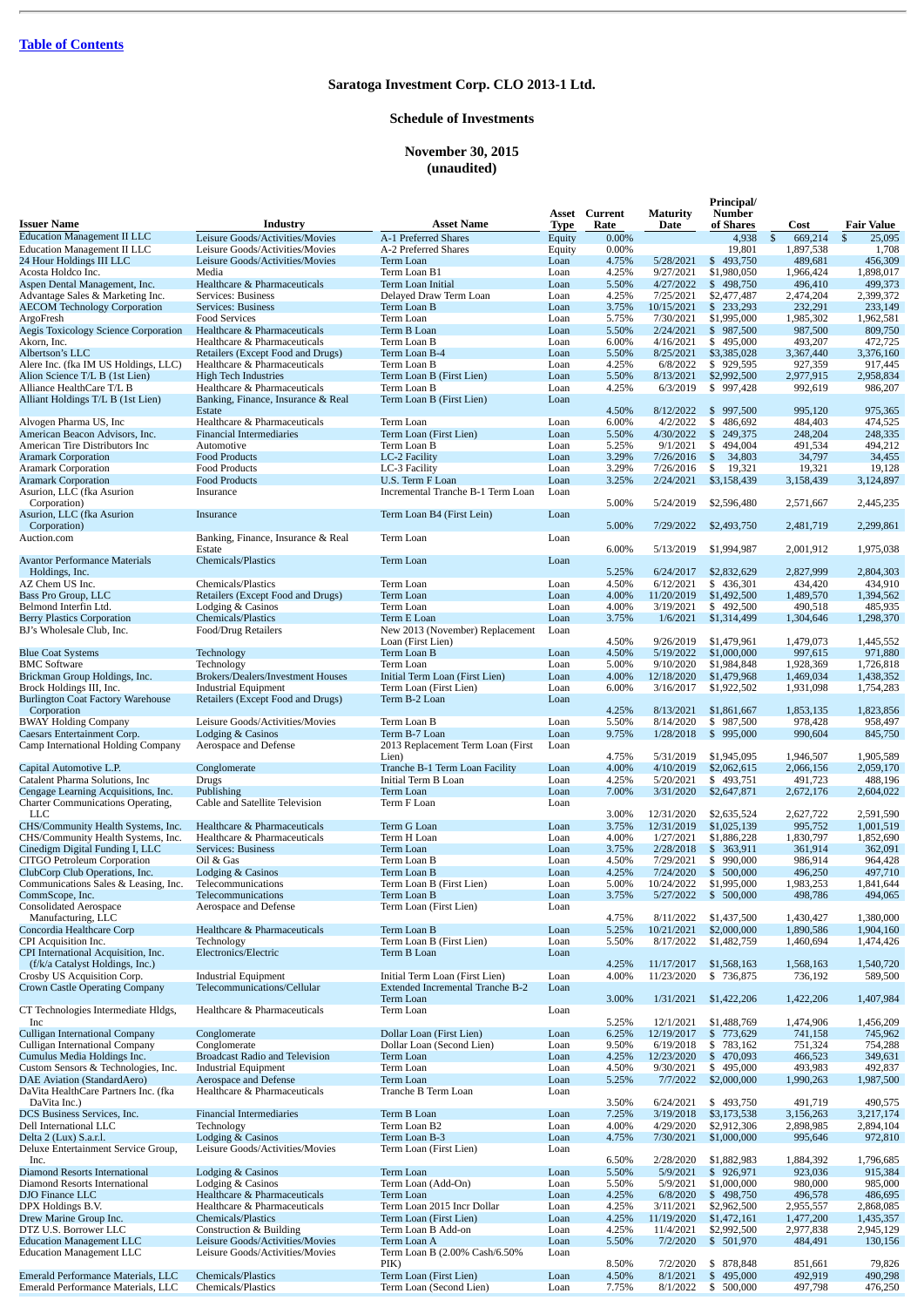| <b>Emerald 2 Limited</b>                | Chemicals/Plastics                 | Term Loan B1A                         | Loan | 5.00% | 5/14/2021  | \$1,000,000 | 991,190   | 970,000   |
|-----------------------------------------|------------------------------------|---------------------------------------|------|-------|------------|-------------|-----------|-----------|
| Endo International plc                  | Healthcare & Pharmaceuticals       | Term Loan B                           | Loan | 3.75% | 6/24/2022  | \$1,000,000 | 997,553   | 983,750   |
| EnergySolutions, LLC                    | <b>Environmental Industries</b>    | Term Loan B                           | Loan | 6.75% | 5/29/2020  | \$937,857   | 923,002   | 886,275   |
| Evergreen Acqco 1 LP                    | Retailers (Except Food and Drugs)  | New Term Loan                         | Loan | 5.00% | 7/9/2019   | \$967,575   | 965,746   | 787,364   |
| EWT Holdings III Corp. (fka WTG         | Industrial Equipment               | Term Loan (First Lien)                | Loan |       |            |             |           |           |
|                                         |                                    |                                       |      |       | 1/15/2021  |             |           | 1,950,235 |
| Holdings III Corp.)                     |                                    |                                       |      | 4.75% |            | \$1,972,424 | 1,967,787 |           |
| Federal-Mogul Corporation               | Automotive                         | Tranche C Term Loan                   | Loan | 4.75% | 4/15/2021  | \$2,962,500 | 2,950,621 | 2,631,678 |
| <b>First Data Corporation</b>           | <b>Financial Intermediaries</b>    | First Data Corp T/L (2018 New         | Loan | 3.70% | 3/23/2018  | \$2,790,451 |           |           |
|                                         |                                    | Dollar)                               |      |       |            |             | 2,743,456 | 2,764,639 |
| <b>First Data Corporation</b>           | Financial Intermediaries           | First Data T/L Ext (2021)             | Loan | 4.20% | 3/24/2021  | \$2,111,028 | 2,031,031 | 2,104,441 |
| First Eagle Investment Management       | Banking, Finance, Insurance & Real | Term Loan                             | Loan |       |            |             |           |           |
|                                         | Estate                             |                                       |      | 4.75% | 10/31/2022 | \$1,500,000 | 1,470,000 | 1,470,000 |
| Fitness International, LLC              | Leisure Goods/Activities/Movies    | Term Loan B                           | Loan | 5.50% | 7/1/2020   | \$1,481,250 | 1,472,294 | 1,403,484 |
| FMG Resources (August 2006) Pty         | Nonferrous Metals/Minerals         | Loan                                  | Loan |       |            |             |           |           |
| LTD (FMG America Finance, Inc.)         |                                    |                                       |      | 4.25% | 6/28/2019  | \$1,967,406 | 1,967,426 | 1,600,307 |
| Garda World Security Corporation        | Services: Business                 | Term B Delayed Draw Loan              | Loan | 4.00% | 11/6/2020  | \$199,630   | 198,865   | 193,391   |
| Garda World Security Corporation        | Services: Business                 | Term B Loan                           | Loan | 4.00% | 11/6/2020  | \$780,370   | 777,436   | 755,984   |
| Gardner Denver, Inc.                    | <b>High Tech Industries</b>        | Initial Dollar Term Loan              | Loan | 4.25% | 7/30/2020  | \$2,457,406 | 2,449,912 | 2,252,532 |
| Gates Global LLC                        | Leisure Goods/Activities/Movies    | Term Loan (First Lien)                | Loan | 4.25% | 7/3/2021   | \$495,000   | 490,050   | 462,295   |
| Generac Power Systems, Inc.             | <b>Industrial Equipment</b>        | Term Loan B                           | Loan | 3.50% | 5/29/2020  | \$693,858   | 684,047   | 677,671   |
| General Nutrition Centers, Inc.         | Retailers (Except Food and Drugs)  | Amended Tranche B Term Loan           | Loan | 3.25% | 3/4/2019   | \$4,135,265 | 4,124,509 | 4,011,207 |
| Global Tel*Link Corporation             | Services: Business                 | Term Loan (First Lien)                | Loan | 5.00% | 5/26/2020  | \$2,732,867 | 2,725,029 | 2,138,469 |
| Goodyear Tire & Rubber Company,         | Chemicals/Plastics                 | Loan (Second Lien)                    | Loan |       |            |             |           |           |
| The                                     |                                    |                                       |      | 3.75% | 4/30/2019  | \$3,333,333 | 3,302,675 | 3,330,567 |
|                                         | Brokers/Dealers/Investment Houses  | Initial Term Loan                     | Loan |       |            |             |           |           |
| Grosvenor Capital Management            |                                    |                                       |      |       |            |             |           |           |
| Holdings, LP                            |                                    |                                       |      | 3.75% | 1/4/2021   | \$1,307,462 | 1,302,474 | 1,264,969 |
| GTCR Valor Companies, Inc.              | Services: Business                 | Term Loan (First Lien)                | Loan | 6.00% | 6/1/2021   | \$1,979,986 | 1,945,046 | 1,930,487 |
| Harland Clarke Holdings Corp. (fka      | Publishing                         | Tranche B-4 Term Loan                 | Loan |       |            |             |           |           |
| Clarke American Corp.)                  |                                    |                                       |      | 6.00% | 8/2/2019   | \$478,125   | 476,402   | 466,970   |
| HCA Inc.                                | Healthcare & Pharmaceuticals       | Tranche B-4 Term Loan                 | Loan | 3.03% | 5/1/2018   | \$3,625,085 | 3,499,013 | 3,619,213 |
| Headwaters Incorporated                 | Building & Development             | Term Loan                             | Loan | 4.50% | 3/24/2022  | \$249,375   | 248,209   | 249,063   |
| Hertz Corporation, The                  | Automotive                         | Tranche B-1 Term Loan                 | Loan | 3.75% | 3/12/2018  | \$2,917,500 | 2,943,662 | 2,910,819 |
| Hoffmaster Group, Inc.                  | Containers/Glass Products          | Term Loan                             | Loan | 5.25% | 5/8/2020   | \$1,975,000 | 1,959,329 | 1,950,313 |
| Hostess Brand, LLC                      | Beverage, Food & Tobacco           | Term Loan B (First Lien)              | Loan | 4.50% | 8/3/2022   | \$1,000,000 | 997,620   | 995,420   |
| Huntsman International LLC              | Chemicals/Plastics                 | Term Loan B (First Lien)              | Loan | 3.24% | 4/19/2019  | \$3,840,541 | 3,818,148 | 3,787,733 |
| Husky Injection Molding Systems Ltd.    | Services: Business                 | Term Loan B                           | Loan | 4.25% | 6/30/2021  | \$491,797   | 489,804   | 477,353   |
| Infor (US), Inc. (fka Lawson Software   | Services: Business                 | Tranche B-5 Term Loan                 | Loan |       |            |             |           |           |
| Inc.)                                   |                                    |                                       |      | 3.75% | 6/3/2020   | \$2,193,981 | 2,179,213 | 2,085,928 |
| <b>Insight Global</b>                   | Services: Business                 | Term Loan                             | Loan | 6.00% | 10/29/2021 | \$1,984,694 | 1,976,851 | 1,974,155 |
|                                         |                                    |                                       |      |       |            |             |           |           |
| <b>Informatica Corporation</b>          | <b>High Tech Industries</b>        | Term Loan B                           | Loan | 4.50% | 8/5/2022   | \$ 500,000  | 498,785   | 485,705   |
| J. Crew Group, Inc.                     | Retailers (Except Food and Drugs)  | Term B-1 Loan Retired 03/05/2014      | Loan | 4.00% | 3/5/2021   | \$957,913   | 957,913   | 598,695   |
| Jazz Acquisition, Inc.                  | Aerospace and Defense              | First Lien 6/14                       | Loan | 4.50% | 6/19/2021  | \$493,939   | 492,908   | 464,614   |
| J.Jill Group, Inc.                      | Retailers (Except Food and Drugs)  | Term Loan (First Lien)                | Loan | 6.00% | 5/9/2022   | \$997,500   | 992,723   | 977,550   |
| Kinetic Concepts, Inc.                  | Healthcare & Pharmaceuticals       | Dollar Term D-1 Loan                  | Loan | 4.50% | 5/4/2018   | \$2,458,843 | 2,440,368 | 2,392,774 |
| Koosharem, LLC                          | Services: Business                 | Term Loan                             | Loan | 7.50% | 5/15/2020  | \$2,972,538 | 2,949,120 | 2,903,812 |
| LPL Holdings                            | Banking, Finance, Insurance & Real | Term Loan B (2022)                    | Loan |       |            |             |           |           |
|                                         | Estate                             |                                       |      | 4.75% | 11/21/2022 | \$2,000,000 | 1,980,032 | 1,990,000 |
| Mauser Holdings, Inc.                   | Containers/Glass Products          | Term Loan                             | Loan | 4.50% | 7/31/2021  | \$495,000   | 492,925   | 483,452   |
| Michaels Stores, Inc.                   | Retailers (Except Food and Drugs)  | Term B Loan                           | Loan | 3.75% | 1/28/2020  | \$487,500   | 487,500   | 482,279   |
| Michaels Stores, Inc.                   | Retailers (Except Food and Drugs)  | Term Loan B-2                         | Loan | 4.00% | 1/28/2020  | \$1,481,250 | 1,475,374 | 1,470,141 |
| Micro Holding Corp.                     | <b>High Tech Industries</b>        | Term Loan                             | Loan | 4.75% | 7/8/2021   | \$994,964   | 990,193   | 979,214   |
|                                         |                                    |                                       |      | 3.25% |            | \$2,122,318 |           | 2,104,639 |
| Microsemi Corporation                   | Electronics/Electric               | Incremental Term Loan                 | Loan |       | 2/19/2020  |             | 2,118,346 |           |
| Midas Intermediate Holdco II, LLC       | Automotive                         | Term Loan (Initial)                   | Loan | 4.50% | 8/18/2021  | \$247,500   | 246,335   | 244,872   |
| Millenium Laboratories, LLC             | Drugs                              | Term Loan                             | Loan | 5.25% | 4/16/2021  | \$1,481,250 | 1,469,254 | 595,463   |
| MPH Acquisition Holdings LLC            | Healthcare & Pharmaceuticals       | Term Loan                             | Loan | 3.75% | 3/31/2021  | \$ 393,182  | 392.372   | 381,976   |
| MSC Software Corp.                      | Services: Business                 | Term Loan                             | Loan | 5.00% | 5/29/2020  | \$987,500   | 979,731   | 968,984   |
| National Veterinary Associates, Inc.    | Healthcare & Pharmaceuticals       | Term Loan B                           | Loan | 4.75% | 8/14/2021  | \$990,022   | 986,662   | 987,547   |
| National Vision, Inc.                   | Retailers (Except Food and Drugs)  | Term Loan (Second Lien)               | Loan | 6.75% | 3/11/2022  | \$250,000   | 249,728   | 240,000   |
| Neptune Finco (CSC Holdings)            | Cable and Satellite Television     | Term Loan                             | Loan | 5.00% | 10/7/2022  | \$1,000,000 | 985,240   | 996,610   |
| Newsday, LLC                            | Publishing                         | Term Loan                             | Loan | 3.70% | 10/12/2016 | \$2,215,385 | 2,214,802 | 2,209,846 |
| Nortek, Inc.                            | Electronics/Electric               | Term Loan B                           | Loan | 3.50% | 10/30/2020 | \$987,511   | 976,646   | 967,761   |
| Novelis, Inc.                           | Conglomerate                       | Term Loan B                           | Loan | 4.00% | 3/10/2017  | \$4,783,045 | 4,760,569 | 4,635,823 |
| Novetta Solutions                       | Aerospace and Defense              | Term Loan (200MM)                     | Loan | 6.00% | 10/16/2022 | \$2,000,000 | 1,980,163 | 1,980,000 |
| <b>Novetta Solutions</b>                | Aerospace and Defense              | Term Loan (2nd Lien)                  | Loan | 9.50% | 9/29/2023  | \$1,000,000 | 990,087   | 990,000   |
| NPC International, Inc.                 | Food Services                      | Term Loan (2013)                      | Loan | 4.00% | 12/28/2018 | \$482,500   | 482,500   | 474,862   |
| NRG Energy, Inc.                        | <b>Utilities</b>                   | Term Loan (2013)                      | Loan | 2.75% | 7/2/2018   | \$3,831,750 | 3,816,735 | 3,734,232 |
| Numericable                             | Broadcast Radio and Television     | Term Loan B-5                         | Loan | 4.00% | 7/27/2022  | \$1,000,000 | 997,592   | 975,160   |
|                                         |                                    | Term Loan                             |      |       |            | \$791,281   |           |           |
| NuSil Technology LLC.                   | Chemicals/Plastics                 |                                       | Loan | 5.25% | 4/7/2017   |             | 791,281   | 782,181   |
| Ollie's Bargain Outlet, Inc             | Retailers (Except Food and Drugs)  | Term Loan                             | Loan | 4.75% | 9/30/2019  | \$645,138   | 642,652   | 638,686   |
| Onex Carestream Finance LP              | Healthcare & Pharmaceuticals       | Term Loan (First Lien 2013)           | Loan | 5.00% | 6/7/2019   | \$3,887,309 | 3,875,009 | 3,580,212 |
| <b>OnexYork Acquisition Co</b>          | Healthcare & Pharmaceuticals       | Term Loan B                           | Loan | 4.75% | 10/1/2021  | \$495,000   | 491,772   | 472,725   |
| <b>OpenLink International LLC</b>       | Services: Business                 | Term B Loan                           | Loan | 6.25% | 10/28/2017 | \$2,952,164 | 2,950,848 | 2,942,953 |
| P.F. Chang's China Bistro, Inc. (Wok    | Food/Drug Retailers                | Term Borrowing                        | Loan |       |            |             |           |           |
| Acquisition Corp.)                      |                                    |                                       |      | 4.25% | 6/24/2019  | \$1,436,538 | 1,430,514 | 1,364,711 |
| P2 Upstream Acquisition Co. (P2         | Services: Business                 | Term Loan (First Lien)                | Loan |       |            |             |           |           |
| Upstream Canada BC ULC)                 |                                    |                                       |      | 5.00% | 10/30/2020 | \$982,500   | 978,471   | 935,831   |
| Penn Products Terminal, LLC             | Chemicals/Plastics                 | Term Loan B                           | Loan | 4.75% | 4/13/2022  | \$248,750   | 247,572   | 230,094   |
| PetCo Animal Supplies Stores, Inc.      | Retailers (Except Food and Drugs)  | New Loans                             | Loan | 4.00% | 11/24/2017 | \$1,457,908 | 1,457,267 | 1,453,811 |
| Petsmart, Inc. (Argos Merger Sub, Inc.) | Retailers (Except Food and Drugs)  | Term Loan B1                          | Loan | 4.25% | 3/11/2022  | \$995,000   | 990,308   | 976,423   |
| PGX Holdings, Inc.                      | <b>Financial Intermediaries</b>    | Term Loan                             | Loan | 5.75% | 9/29/2020  | \$957,143   | 949,280   | 948,768   |
| Pharmaceutical Product Development,     | Conglomerate                       | Term Loan                             | Loan |       |            |             |           |           |
| Inc. (Jaguar Holdings, LLC)             |                                    |                                       |      | 4.25% | 8/18/2022  | \$1,925,674 | 1,916,334 | 1,872,718 |
| Phillips-Medisize Corporation           | Healthcare & Pharmaceuticals       | Term Loan                             | Loan | 4.75% | 6/16/2021  | \$493,750   | 491,716   | 482,335   |
| Physio-Control International, Inc.      | Healthcare & Pharmaceuticals       | Term Loan B                           | Loan | 5.50% | 5/19/2022  | \$500,000   | 497,538   | 491,250   |
| Pinnacle Foods Finance LLC              | <b>Food Products</b>               | New Term Loan G                       | Loan | 3.00% | 4/29/2020  | \$2,581,332 | 2,577,136 | 2,549,065 |
|                                         |                                    |                                       |      |       |            |             |           |           |
| Planet Fitness Holdings LLC             | Leisure Goods/Activities/Movies    | Term Loan                             | Loan | 4.75% | 3/31/2021  | \$2,423,378 | 2,416,078 | 2,393,086 |
| PrePaid Legal Services, Inc.            | Services: Business                 | Term Loan B                           | Loan | 6.50% | 7/1/2019   | \$737,083   | 733,666   | 730,177   |
| Presidio, Inc.                          | Services: Business                 | Term Loan                             | Loan | 5.25% | 2/2/2022   | \$1,907,083 | 1,849,950 | 1,884,446 |
| Prime Security Services (Protection     | Services: Business                 | Term Loan                             | Loan |       |            |             |           |           |
| One)                                    |                                    |                                       |      | 5.00% | 7/1/2021   | \$2,000,000 | 1,990,000 | 1,975,000 |
| Ranpak Holdings, Inc.                   | Services: Business                 | Term Loan                             | Loan | 4.25% | 10/1/2021  | \$966,488   | 964,072   | 955,209   |
| Ranpak Holdings, Inc.                   | Services: Business                 | Term Loan (Second Lien)               | Loan | 8.25% | 9/30/2022  | \$500,000   | 497,820   | 493,750   |
| Redtop Acquisitions Limited             | Electronics/Electric               | Initial Dollar Term Loan (First Lien) | Loan | 4.50% | 12/3/2020  | \$491,250   | 488,593   | 487,158   |
| <b>Regal Cinemas Corporation</b>        | Services: Consumer                 | Term Loan                             | Loan | 3.75% | 4/1/2022   | \$498,750   | 497,545   | 497,583   |
| Research Now Group, Inc.                | Media                              | Term Loan B                           | Loan | 5.50% | 3/18/2021  | \$497,500   | 495,214   | 490,038   |
| Rexnord LLC/RBS Global, Inc.            | <b>Industrial Equipment</b>        | Term B Loan                           | Loan | 4.00% | 8/21/2020  | \$1,634,292 | 1,635,630 | 1,596,294 |
| Reynolds Group Holdings Inc.            | <b>Industrial Equipment</b>        | Incremental U.S. Term Loan            | Loan | 4.50% | 12/1/2018  | \$1,910,551 | 1,910,551 | 1,902,851 |
| Riverbed Technology, Inc.               |                                    | Term Loan B                           | Loan | 6.00% | 2/25/2022  | \$995,000   | 990,510   | 992,513   |
|                                         |                                    |                                       | Loan | 5.75% | 2/8/2018   |             |           | 1,901,213 |
|                                         | Technology                         |                                       |      |       |            |             |           |           |
| Rocket Software, Inc.                   | Services: Business                 | Term Loan (First Lien)                |      |       |            | \$1,906,781 | 1,893,186 |           |
| Rovi Solutions Corporation / Rovi       | Electronics/Electric               | Tranche B-3 Term Loan                 | Loan |       |            |             |           |           |
| Guides, Inc.                            |                                    |                                       |      | 3.75% | 7/2/2021   | \$1,481,250 | 1,475,158 | 1,385,502 |
| Royal Adhesives and Sealants            | Chemicals/Plastics                 | Term Loan (First Lien)                | Loan | 4.50% | 6/20/2022  | \$498,750   | 496,347   | 494,137   |
| Royal Adhesives and Sealants            | Chemicals/Plastics                 | Term Loan (Second Lien)               | Loan | 8.50% | 6/19/2023  | \$500,000   | 496,296   | 495,415   |
| <b>RPI Finance Trust</b>                | Financial Intermediaries           | Term B-4 Term Loan                    | Loan | 3.50% | 11/9/2020  | \$5,168,211 | 5,168,211 | 5,119,785 |
| <b>SBP Holdings LP</b>                  | <b>Industrial Equipment</b>        | Term Loan (First Lien)                | Loan | 5.00% | 3/27/2021  | \$985,000   | 980,996   | 810,163   |
| Scientific Games International, Inc.    | Electronics/Electric               | Term Loan B2                          | Loan | 6.00% | 10/1/2021  | \$992,500   | 984,017   | 919,482   |
| <b>SCS Holdings (Sirius Computer)</b>   | <b>High Tech Industries</b>        | Term Loan (First Lien)                | Loan | 6.00% | 10/30/2022 | \$1,977,528 | 1,938,192 | 1,950,337 |
| Seadrill Operating LP                   | Oil & Gas                          | Term Loan B                           | Loan | 4.00% | 2/21/2021  | \$989,924   | 919,233   | 491,389   |
| Sensus USA Inc. (fka Sensus Metering    | <b>Utilities</b>                   | Term Loan (First Lien)                | Loan |       |            |             |           |           |
| Systems)                                |                                    |                                       |      | 4.50% | 5/9/2017   | \$1,907,486 | 1,904,349 | 1,874,105 |
| ServiceMaster Company, The              | Conglomerate                       | Tranche B Term Loan                   | Loan | 4.25% | 7/1/2021   | \$1,980,000 | 1,963,607 | 1,967,011 |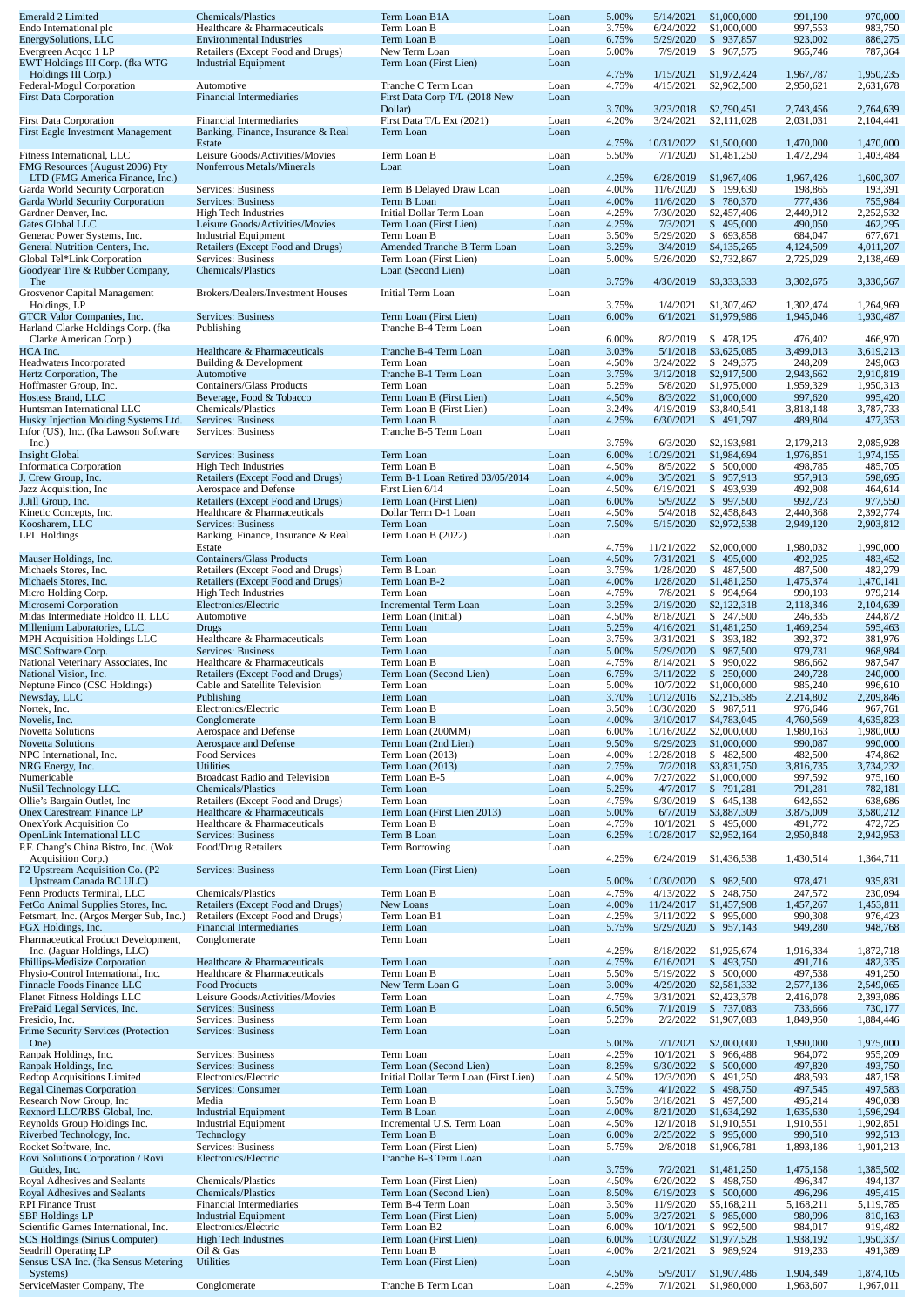|                                                          |                                                   |                                  |              |                |                        | Principal/<br><b>Museuboy</b> |                      |                      |
|----------------------------------------------------------|---------------------------------------------------|----------------------------------|--------------|----------------|------------------------|-------------------------------|----------------------|----------------------|
|                                                          |                                                   |                                  |              |                |                        |                               | \$298,167,648        | \$285,327,034        |
| ZEP Inc.                                                 | Chemicals/Plastics                                | Term Loan B                      | Loan         | 5.75%          | 6/27/2022              | \$2,992,500                   | 2,978,182            | 2,973,797            |
| <b>West Corporation</b>                                  | Telecommunications                                | Term B-10 Loan                   | Loan         | 3.25%          | 6/30/2018              | \$2,571,560                   | 2,598,332            | 2,529,772            |
| <b>Washington Inventory Service</b>                      | Services: Business                                | U.S. Term Loan (First Lien)      | Loan         | 5.75%          | 12/20/2018             | \$1,778,498                   | 1,792,843            | 1,707,357            |
| Vouvray US Finance                                       | <b>Industrial Equipment</b>                       | Term Loan                        | Loan         | 4.75%          | 6/28/2021              | \$493,750                     | 491,699              | 487,168              |
| Vertafore, Inc.                                          | Services: Business                                | Term Loan (2013)                 | Loan         | 4.25%          | 10/3/2019              | \$2,484,603                   | 2,484,603            | 2,476,329            |
| Verint Systems Inc.                                      | Services: Business                                | Term Loan                        | Loan         | 3.50%          | 9/6/2019               | \$1,014,058                   | 1,011,033            | 1,009,241            |
| Valeant Pharmaceuticals International,<br>Inc.           | <b>Drugs</b>                                      | Series D2 Term Loan B            | Loan         | 3.50%          | 2/13/2019              | \$2,545,589                   | 2,538,841            | 2,399,217            |
| Univision Communications Inc.                            | Telecommunications                                | Replacement First-Lien Term Loan | Loan         | 4.00%          | 3/1/2020               | \$2,924,279                   | 2,910,874            | 2,874,566            |
| Univar Inc.                                              | Chemicals/Plastics                                | Term B Loan                      | Loan         | 4.25%          | 6/30/2017              | \$3,000,000                   | 2,985,653            | 2,908,140            |
| U.S. Security Associates Holdings, Inc.                  |                                                   |                                  | Loan         | 6.25%          | 7/28/2017              | \$923,831                     | 920,350              | 922,677              |
| U.S. Security Associates Holdings, Inc.                  | Services: Business                                | Delayed Draw Loan<br>Term B Loan |              | 6.25%          | 7/28/2017              | \$157,295                     | 156,652              | 157,098              |
| Twin River Management Group, Inc.                        | Services: Business                                |                                  | Loan<br>Loan | 5.25%          | 7/10/2020              | \$951,192                     | 953,084              | 951,192              |
| Thomson Reuters (Healthcare) Inc.)                       | Lodging & Casinos                                 | Term Loan B                      |              | 4.50%          | 6/6/2019               | \$483,844                     | 477,401              | 472,957              |
| Truven Health Analytics Inc. (fka                        | Healthcare & Pharmaceuticals                      | New Tranche B Term Loan          | Loan         |                |                        |                               |                      |                      |
| Industries, Inc.)                                        |                                                   |                                  |              | 4.00%          | 5/3/2018               | \$1,836,625                   | 1,831,140            | 1,818,259            |
| Tricorbraun, Inc. (fka Kranson                           | Containers/Glass Products                         | Term Loan                        | Loan         |                |                        |                               |                      |                      |
| Travel Leaders Group, LLC                                | Hotel, Gaming and Leisure                         | Term Loan B                      | Loan         | 7.00%          | 12/7/2020              | \$973,333                     | 968,778              | 959,950              |
| TransDigm, Inc.                                          | Aerospace and Defense                             | Tranche C Term Loan              | Loan         | 3.75%          | 2/28/2020              | \$4,288,318                   | 4,295,268            | 4,179,309            |
| <b>TransUnion LLC</b>                                    | <b>Financial Intermediaries</b>                   | Term Loan B-2                    | Loan         | 3.75%          | 4/9/2021               | \$492,500                     | 491,309              | 479,203              |
| Midco LLC                                                |                                                   |                                  |              | 5.50%          | 10/2/2021              | \$493,067                     | 490,077              | 485,824              |
| TPF II Power LLC and TPF II Covert                       | Utilities                                         | Term Loan B                      | Loan         |                |                        |                               |                      |                      |
| Townsquare Media, Inc.                                   | Media                                             | Term Loan B                      | Loan         | 4.25%          | 4/1/2022               | \$932,522                     | 928,204              | 928,633              |
| Syniverse Holdings, Inc.<br>TGI Friday's Inc             | Food Services                                     | Term Loan B                      | Loan         | 5.25%          | 7/15/2020              | \$1,651,816                   | 1,647,738            | 1,648,727            |
|                                                          | <b>High Tech Industries</b><br>Telecommunications | <b>Initial Term Loan</b>         | Loan         | 4.25%<br>4.00% | 3/20/2020<br>4/23/2019 | \$1,288,452<br>\$479,913      | 1,286,944<br>476,719 | 1,280,400<br>367,134 |
| <b>Survey Sampling International</b><br>Sybil Finance BV |                                                   | Term Loan B<br>Term Loan         | Loan<br>Loan | 6.00%          | 12/16/2020             | \$995,000                     | 992,992              | 983,806              |
| SuperMedia Inc. (fka Idearc Inc.)                        | Publishing<br>Services: Business                  | Loan                             | Loan         | 11.60%         | 12/30/2016             | \$222,900                     | 219,333              | 106,323              |
| Steak 'n Shake Operations, Inc.                          | <b>Food Services</b>                              | Term Loan                        | Loan         | 4.75%          | 3/19/2021              | \$967,841                     | 960,137              | 958,163              |
| Staples, Inc.                                            | Retailers (Except Food and Drugs)                 | Term Loan B                      | Loan         | 3.50%          | 4/23/2021              | \$1,000,000                   | 995,000              | 986,670              |
| SRAM, LLC                                                | <b>Industrial Equipment</b>                       | Term Loan (First Lien)           | Loan         | 4.00%          | 4/10/2020              | \$2,917,953                   | 2,909,603            | 2,378,132            |
| SourceHOV LLC                                            | Services: Business                                | Term Loan B (First Lien)         | Loan         | 7.75%          | 10/31/2019             | \$1,962,500                   | 1,913,505            | 1,766,250            |
| Sophia, L.P.                                             | <b>High Tech Industries</b>                       | Term Loan (Closing Date)         | Loan         | 4.75%          | 9/30/2022              | \$2,000,000                   | 1,990,212            | 1,980,320            |
| Sonneborn, LLC                                           | Chemicals/Plastics                                | Initial US Term Loan             | Loan         | 4.75%          | 12/10/2020             | \$1,265,438                   | 1,262,699            | 1,260,692            |
| Sonneborn, LLC                                           | <b>Chemicals/Plastics</b>                         | Term Loan (First Lien)           | Loan         | 4.75%          | 12/10/2020             | \$223,313                     | 222,829              | 222,475              |
| Sitel Worldwide                                          | Telecommunications                                | Term Loan                        | Loan         | 6.50%          | 8/20/2021              | \$2,000,000                   | 1,980,658            | 1,965,620            |
| <b>Shearers Foods LLC</b>                                | <b>Food Services</b>                              | Term Loan (First Lien)           | Loan         | 4.50%          | 6/30/2021              | \$990,000                     | 987,847              | 970,200              |
|                                                          |                                                   |                                  |              |                |                        |                               |                      |                      |

|                                  | Number<br>of Shares | Cost                      | <b>Fair Value</b> |
|----------------------------------|---------------------|---------------------------|-------------------|
| <b>Cash and cash equivalents</b> |                     |                           |                   |
| U.S. Bank Money Market (a)       | \$6,521,096         | \$ 6,521,096 \$ 6,521,096 |                   |
| Total cash and cash equivalents  | \$6,521,096         | 6,521,096                 | 6,521,096         |

(a) Included within cash and cash equivalents in Saratoga CLO's Statements of Assets and Liabilities as of November 30, 2015.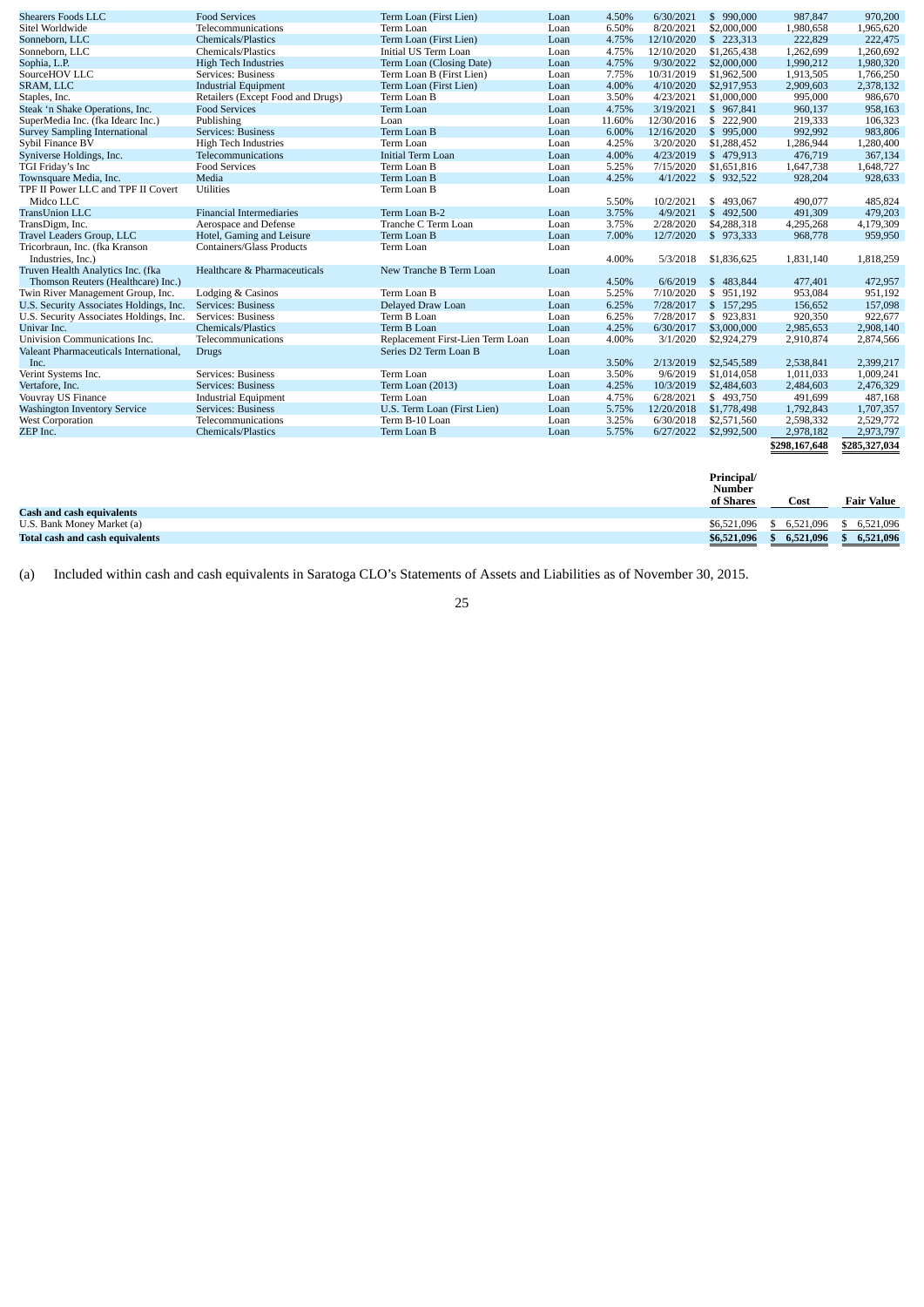### **Saratoga Investment Corp. CLO 2013-1 Ltd.**

### **Schedule of Investments**

### **February 28, 2015**

| <b>Issuer Name</b>                                                                                             | Industry                                                        | Asset<br>Name                                 | <b>Type</b>  | <b>Asset Current</b> | <b>Maturity</b><br>Date      | Principal/<br>Number<br>of Shares              |     | Cost                   | <b>Fair Value</b>      |
|----------------------------------------------------------------------------------------------------------------|-----------------------------------------------------------------|-----------------------------------------------|--------------|----------------------|------------------------------|------------------------------------------------|-----|------------------------|------------------------|
| <b>Education Management II LLC</b>                                                                             | Leisure                                                         | $A-1$                                         | Equity       | Rate                 |                              |                                                |     |                        |                        |
|                                                                                                                | Goods/Activities/Movies                                         | Preferred<br><b>Shares</b>                    |              | 0.00%                |                              | 6,692                                          | -\$ | 669,214 \$             | 437,188                |
| Education Management II LLC                                                                                    | Leisure<br>Goods/Activities/Movies                              | $A-2$<br>Preferred<br><b>Shares</b>           | Equity       | 0.00%                |                              | 18,975                                         |     | 1,897,538              | 180,263                |
| 24 Hour Holdings III LLC                                                                                       | Leisure                                                         | Term Loan                                     | Loan         |                      |                              |                                                |     |                        |                        |
| Acosta Holdco Inc.                                                                                             | Goods/Activities/Movies<br>Media                                | Term Loan                                     | Loan         | 4.75%                |                              | 5/28/2021 \$ 497,500                           |     | 493,004                | 492,276                |
| Aderant North America, Inc.                                                                                    | Services: Business                                              | B<br>Term Loan                                | Loan         | 5.00%                |                              | 9/27/2021 \$1,995,000                          |     | 1,981,328              | 2,004,416              |
| Advantage Sales & Marketing Inc.                                                                               | Services: Business                                              | (First Lien)<br>Delayed<br>Draw Term          | Loan         |                      | 5.25% 12/20/2018 \$3,260,898 |                                                |     | 3,260,898              | 3,240,517              |
| <b>AECOM Technology Corporation</b>                                                                            | Services: Business                                              | Loan<br>Term Loan                             | Loan         | 4.25%                |                              | 7/25/2021 \$1,995,000                          |     | 1,993,940              | 1,984,287              |
|                                                                                                                |                                                                 | B                                             |              |                      | 3.75% 10/15/2021 \$ 319,903  |                                                |     | 318,380                | 321,304                |
| Aegis Toxicology Science Corporation                                                                           | Healthcare &<br>Pharmaceuticals                                 | Term B<br>Loan                                | Loan         | 5.50%                |                              | 2/24/2021 \$ 995,000                           |     | 995,000                | 997,488                |
| Akorn, Inc.                                                                                                    | Healthcare &<br>Pharmaceuticals                                 | Term Loan<br>B                                | Loan         | 4.50%                |                              | 4/16/2021 \$ 498,750                           |     | 496,691                | 500,411                |
| Albertson's LLC                                                                                                | Retailers (Except Food and<br>Drugs)                            | Term Loan<br>$B-4$                            | Loan         | 5.50%                |                              | 8/25/2021 \$3,410,000                          |     | 3,389,632              | 3,437,723              |
| Alere Inc. (fka IM US Holdings, LLC)                                                                           | Healthcare &<br>Pharmaceuticals                                 | Incremental<br>B-1 Term                       | Loan         |                      |                              |                                                |     |                        |                        |
| American Tire Distributors Inc                                                                                 | Automotive                                                      | Loan<br>Term Loan                             | Loan         | 4.25%<br>5.75%       |                              | 6/30/2017 \$1,529,610<br>6/1/2018 \$496,487    |     | 1,529,610<br>496,486   | 1,529,610<br>497,108   |
| <b>Aramark Corporation</b>                                                                                     | <b>Food Products</b>                                            | $LC-2$<br>Facility                            | Loan         | 3.74%                | 7/26/2016 \$                 | 79,187                                         |     | 79,178                 | 78,395                 |
| <b>Aramark Corporation</b>                                                                                     | Food Products                                                   | $LC-3$<br>Facility                            | Loan         | 3.74%                |                              | 7/26/2016 \$ 43,961                            |     | 43,961                 | 43,521                 |
| <b>Aramark Corporation</b>                                                                                     | <b>Food Products</b>                                            | U.S. Term F                                   | Loan         |                      |                              |                                                |     |                        |                        |
| ARG IH Corp<br>Asurion, LLC (fka Asurion Corporation)                                                          | <b>Food Services</b><br>Insurance                               | Loan<br>Term Loan<br>Incremental              | Loan<br>Loan | 3.25%                | 4.75% 11/15/2020 \$ 495,000  | 2/24/2021 \$3,182,489                          |     | 3,182,489<br>494,038   | 3,168,581<br>495,312   |
| Auction.Com, LLC                                                                                               | Services: Business                                              | Tranche B-1<br>Term Loan<br>Term Loan         | Loan         | 5.00%                |                              | 5/24/2019 \$5,412,086                          |     | 5,370,590              | 5,424,642              |
|                                                                                                                |                                                                 | $A-4$                                         |              | 4.40%                |                              | 2/28/2017 \$ 914,567                           |     | 914,567                | 905,422                |
| Avantor Performance Materials Holdings, Inc.<br><b>Avast Software</b>                                          | Chemicals/Plastics<br>Electronics/Electric                      | Term Loan<br>Term Loan                        | Loan<br>Loan | 5.25%<br>4.75%       |                              | 6/24/2017 \$4,319,115<br>3/20/2020 \$1,925,000 |     | 4,309,242<br>1,923,275 | 4,297,520<br>1,937,031 |
| AZ Chem US Inc.<br>Bass Pro Group, LLC                                                                         | Chemicals/Plastics<br>Retailers (Except Food and                | Term Loan<br>New Term                         | Loan<br>Loan | 5.25%                |                              | 6/12/2021 \$ 467,123                           |     | 464,958                | 466,614                |
|                                                                                                                | Drugs)                                                          | Loan                                          |              |                      | 3.75% 11/20/2019 \$ 493,623  |                                                |     | 493,111                | 492,236                |
| <b>Bayonne Energy Center</b>                                                                                   | Oil & Gas                                                       | Term Loan<br>B                                | Loan         | 5.00%                |                              | 8/19/2021 \$ 969,671                           |     | 965,093                | 964,416                |
| <b>Belmond Hotels</b><br><b>Berry Plastics Corporation</b><br>Big Heart Pet Brands (fka Del Monte Corporation) | Lodging & Casinos<br>Chemicals/Plastics<br>Food/Drug Retailers  | Term Loan<br>Term E Loan Loan<br>Initial Term | Loan<br>Loan | 4.00%<br>3.75%       |                              | 3/19/2021 \$ 496,250<br>1/6/2021 \$1,814,499   |     | 494,055<br>1,802,403   | 495,009<br>1,812,648   |
| Biomet, Inc.                                                                                                   | Healthcare &                                                    | Loan<br>Dollar Term                           | Loan         | 3.50%                |                              | 3/9/2020 \$2,977,500                           |     | 2,996,769              | 2,971,307              |
| BJ's Wholesale Club, Inc.                                                                                      | Pharmaceuticals<br>Food/Drug Retailers                          | B-2 Loan<br>New 2013                          | Loan         | 3.65%                |                              | 7/25/2017 \$1,840,718                          |     | 1,840,718              | 1,838,601              |
|                                                                                                                |                                                                 | (November)<br>Replacement<br>Loan (First      |              |                      |                              |                                                |     |                        |                        |
| Bombardier Recreational Products Inc.                                                                          | Leisure                                                         | Lien)<br>Term B                               | Loan         | 4.50%                |                              | 9/26/2019 \$1,489,975                          |     | 1,488,922              | 1.483.374              |
| Brickman Group Holdings, Inc.                                                                                  | Goods/Activities/Movies<br>Brokers/Dealers/Investment<br>Houses | Loan<br>Initial Term Loan<br>Loan (First      |              | 4.00%                |                              | 1/30/2019 \$ 754,286                           |     | 750,287                | 747,120                |
|                                                                                                                |                                                                 | Lien)                                         |              |                      | 4.00% 12/18/2020 \$1,491,237 |                                                |     | 1,478,800              | 1,478,935              |
| Brock Holdings III, Inc.                                                                                       | <b>Industrial Equipment</b>                                     | Term Loan<br>(First Lien)                     | Loan         | 6.00%                |                              | 3/16/2017 \$1,938,503                          |     | 1,952,391              | 1,904,580              |
| Burlington Coat Factory Warehouse Corporation                                                                  | Retailers (Except Food and<br>Drugs)                            | Term B-2<br>Loan                              | Loan         | 4.25%                |                              | 8/13/2021 \$1,945,000                          |     | 1,935,814              | 1,942,219              |
| <b>BWAY</b>                                                                                                    | Leisure<br>Goods/Activities/Movies                              | Term Loan<br>B                                | Loan         | 5.50%                |                              | 8/14/2020 \$995,000                            |     | 985,881                | 998,423                |
| Caesars Entertainment Corp.                                                                                    | Lodging & Casinos                                               | Term B-7                                      | Loan         |                      |                              |                                                |     |                        |                        |
| Camp International Holding Company                                                                             | Aerospace and Defense                                           | Loan<br>2013<br>Replacement                   | Loan         | 9.75%                |                              | 1/28/2018 \$ 995,000                           |     | 989,028                | 917,141                |
| Capital Automotive L.P.                                                                                        | Conglomerate                                                    | Term Loan<br>(First Lien)<br>Tranche B-1 Loan |              | 4.75%                |                              | 5/31/2019 \$1,960,046                          |     | 1,965,495              | 1,969,846              |
|                                                                                                                |                                                                 | Term Loan<br>Facility                         |              | 4.00%                |                              | 4/10/2019 \$2,079,313                          |     | 2,083,783              | 2,084,511              |
| Catalent Pharma Solutions, Inc.                                                                                | <b>Drugs</b>                                                    | Initial Term<br><b>B</b> Loan                 | Loan         | 4.25%                |                              | 5/20/2021 \$ 497,500                           |     | 495,170                | 498,401                |
| Celanese US Holdings LLC                                                                                       | Chemicals/Plastics                                              | Dollar Term Loan<br>$C-2$                     |              |                      |                              |                                                |     |                        |                        |
| Cengage Learning                                                                                               | Publishing                                                      | Commitment<br>Term Loan                       | Loan         | 7.00%                | 2.49% 10/31/2018 \$2,154,560 | 3/31/2020 \$2,731,869                          |     | 2,180,598<br>2,761,735 | 2,157,533<br>2,733,235 |
| Charter Communications Operating, LLC                                                                          | Cable and Satellite<br>Television                               | Term F Loan Loan                              |              |                      | 3.00% 12/31/2020 \$2,655,745 |                                                |     | 2,646,932              | 2,646,344              |
| CHS/Community Health Systems, Inc.                                                                             | Healthcare &<br>Pharmaceuticals                                 | 2017 Term E Loan<br>Loan                      |              | 3.49%                |                              | 1/25/2017 \$1,097,818                          |     | 1,074,945              | 1,097,193              |
| CHS/Community Health Systems, Inc.                                                                             | Healthcare &<br>Pharmaceuticals                                 | 2021 Term<br>D Loan                           | Loan         | 4.25%                |                              | 1/27/2021 \$2,926,052                          |     | 2,844,886              | 2,935,210              |
| Cinedigm Digital Funding I, LLC                                                                                | Services: Business                                              | Term Loan                                     | Loan         | 3.75%                |                              | 2/28/2018 \$ 562,001                           |     | 557,872                | 561,298                |
| CITGO Petroleum                                                                                                | Oil & Gas                                                       | Term Loan<br>B                                | Loan         | 4.50%                |                              | 7/29/2021 \$ 997,500                           |     | 994,095                | 979,106                |
| ClubCorp Club Operations, Inc.                                                                                 | Lodging & Casinos                                               | Term Loan                                     | Loan         | 4.50%                |                              | 7/24/2020 \$ 500,000                           |     | 496,250                | 500,315                |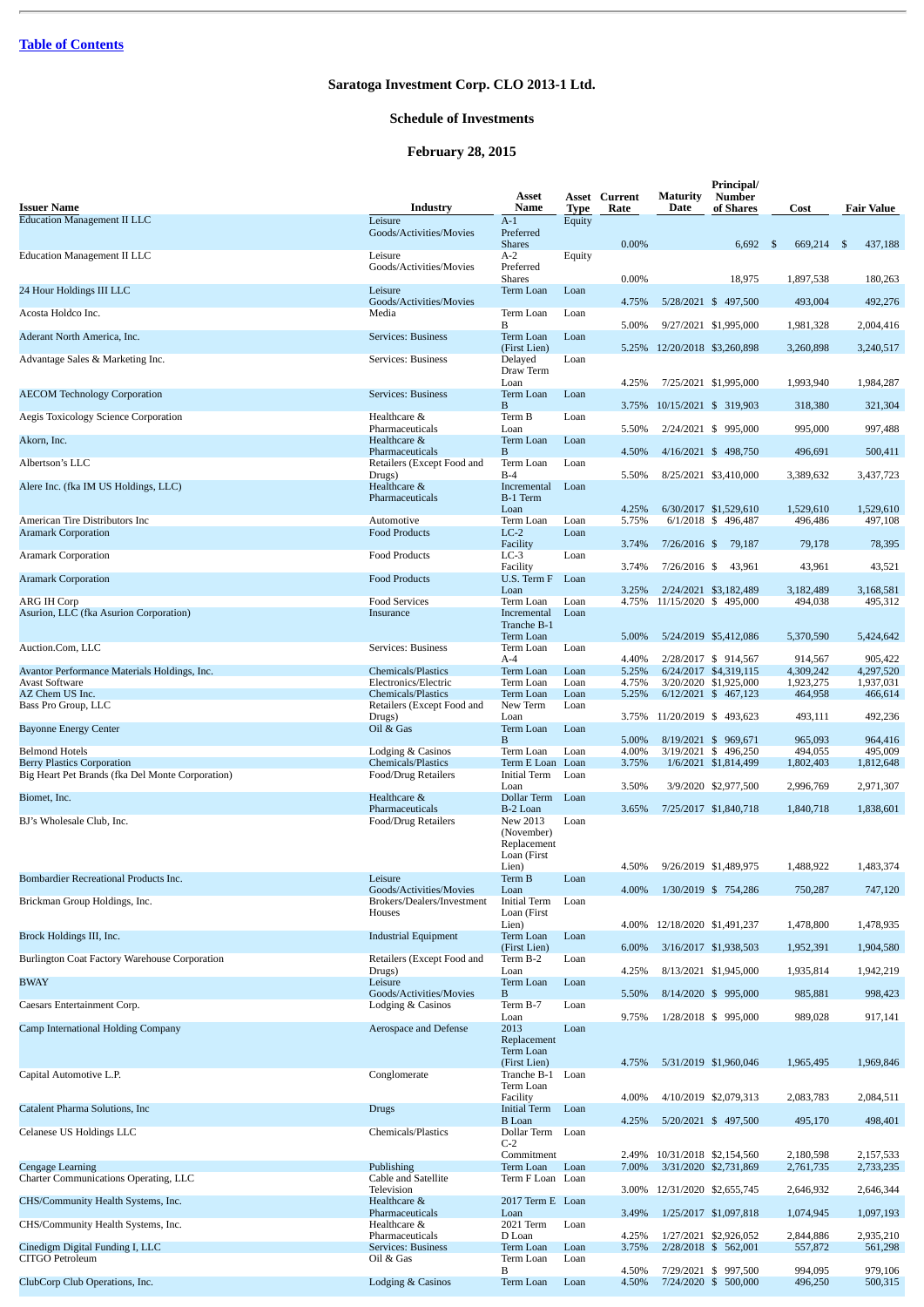|                                                                            |                                                               | B                                           |              |                                   |                              |                                               |                        |                        |
|----------------------------------------------------------------------------|---------------------------------------------------------------|---------------------------------------------|--------------|-----------------------------------|------------------------------|-----------------------------------------------|------------------------|------------------------|
| CPI International Acquisition, Inc. (f/k/a Catalyst Holdings, Inc.)        | Electronics/Electric                                          | Term B<br>Loan                              | Loan         |                                   | 4.25% 11/17/2017 \$3,595,331 |                                               | 3,595,331              | 3,570,631              |
| Crosby US Acquisition Corp.                                                | <b>Industrial Equipment</b>                                   | <b>Initial Term</b><br>Loan (First<br>Lien) | Loan         |                                   | 3.75% 11/23/2020 \$ 742,500  |                                               | 741,718                | 681,244                |
| Crown Castle Operating Company                                             | Telecommunications/Cellular                                   | Extended<br>Incremental<br>Tranche B-2      | Loan         |                                   |                              |                                               |                        |                        |
| CT Technologies Intermediate Hldgs, Inc                                    | Healthcare &                                                  | Term Loan<br>Term Loan                      | Loan         | 3.00%                             |                              | 1/31/2021 \$2,435,594                         | 2,433,546              | 2,430,723              |
| Culligan International Company                                             | Pharmaceuticals<br>Conglomerate                               | (First Lien)<br>Dollar Loan                 | Loan         | 6.00%                             |                              | 12/1/2021 \$1,500,000                         | 1,485,423              | 1,505,625              |
| <b>Culligan International Company</b>                                      | Conglomerate                                                  | (First Lien)<br>Dollar Loan<br>(Second      | Loan         |                                   | 6.25% 12/19/2017 \$ 779,642  |                                               | 736,275                | 765,998                |
| Cumulus Media Holdings Inc.                                                | Broadcast Radio and                                           | Lien)<br>Term Loan                          | Loan         | 9.50%                             |                              | 6/19/2018 \$ 783,162                          | 739,367                | 727,033                |
|                                                                            | Television                                                    |                                             |              |                                   | 4.25% 12/23/2020 \$ 470,093  |                                               | 466,100                | 466,863                |
| <b>Custom Sensors</b><br>DaVita HealthCare Partners Inc. (fka DaVita Inc.) | <b>Industrial Equipment</b><br>Healthcare &                   | Term Loan<br>Tranche B                      | Loan<br>Loan | 4.50%                             |                              | 9/30/2021 \$ 498,750                          | 497,651                | 498,750                |
| DCS Business Services, Inc.                                                | Pharmaceuticals<br><b>Financial Intermediaries</b>            | Term Loan<br>Term B                         | Loan         | 3.50%                             |                              | 6/24/2021 \$ 497,500                          | 495,228                | 498,062                |
| Dealertrack Technologies, Inc.                                             | Leisure                                                       | Loan<br>Term B                              | Loan         | 7.25%                             |                              | 3/19/2018 \$3,460,027                         | 3,436,485              | 3,413,835              |
| Dell International LLC                                                     | Goods/Activities/Movies<br>Retailers (Except Food and         | Loan<br>Term B                              | Loan         | 3.25%                             |                              | 2/26/2021 \$ 477,011                          | 475,991                | 474,230                |
|                                                                            | Drugs)                                                        | Loan                                        |              | 4.50%                             |                              | 4/29/2020 \$2,969,962                         | 2,957,576              | 2,980,684              |
| Delos Finance SARL<br>Delta 2 (Lux) S.a.r.l.                               | <b>Financial Intermediaries</b><br>Lodging & Casinos          | Term Loan<br>Term Loan<br>$B-3$             | Loan<br>Loan | 3.50%<br>4.75%                    |                              | 3/6/2021 \$ 500,000<br>7/30/2021 \$1,000,000  | 497,835<br>995,314     | 499,790<br>995,630     |
| Deluxe Entertainment Service Group, Inc.                                   | Leisure<br>Goods/Activities/Movies                            | Term Loan<br>(First Lien)                   | Loan         | 6.50%                             |                              | 2/28/2020 \$1,882,983                         | 1,884,624              | 1,835,908              |
| Devix US, Inc.                                                             | Chemicals/Plastics                                            | Term Loan                                   | Loan         | 4.25%                             |                              | 5/2/2021 \$ 250,000                           | 247,710                | 250,938                |
| Devix US, Inc.                                                             | Chemicals/Plastics                                            | Term Loan<br>(Second<br>Lien)               | Loan         | 8.00%                             |                              | 5/2/2022 \$ 497,500                           | 495,324                | 497,500                |
| Diamond Resorts International<br>Dollar Tree                               | Lodging & Casinos<br>Retail                                   | Term Loan<br>Term Loan                      | Loan<br>Loan | 5.50%                             |                              | 5/9/2021 \$ 995,000                           | 990,370                | 999,975                |
|                                                                            |                                                               | В<br>(3950MM)                               |              | 4.25%                             |                              | 3/9/2022 \$1,000,000                          | 995,000                | 1,007,500              |
| DPX Holdings B.V.                                                          | Healthcare &                                                  | Term Loan                                   | Loan         |                                   |                              |                                               |                        |                        |
| Drew Marine Group Inc.                                                     | Pharmaceuticals<br>Chemicals/Plastics                         | Term Loan                                   | Loan         | 4.25%                             |                              | 3/11/2021 \$2,985,000                         | 2,978,605              | 2,962,075              |
| <b>Education Management LLC</b>                                            | Leisure                                                       | (First Lien)<br>Term Loan                   | Loan         |                                   | 4.50% 11/19/2020 \$1,489,975 |                                               | 1,495,721              | 1,473,213              |
| <b>Education Management LLC</b>                                            | Goods/Activities/Movies<br>Leisure<br>Goods/Activities/Movies | A<br>Term Loan<br>B                         | Loan         | 5.50%<br>8.50%<br>(2.00%<br>Cash/ |                              | 7/2/2020 \$ 501,970                           | 482,120                | 457,295                |
|                                                                            |                                                               |                                             |              | 6.50%<br>PIK)                     |                              | 7/2/2020 \$ 836,617                           | 805,283                | 672,882                |
| EIG Investors Corp.<br>Emerald Performance Materials, LLC                  | Services: Business<br>Chemicals/Plastics                      | Term Loan<br>Term Loan                      | Loan<br>Loan | 5.00%                             |                              | 11/8/2019 \$ 987,500                          | 983,552                | 989,969                |
|                                                                            |                                                               | (First Lien)                                |              | 4.50%                             |                              | 8/1/2021 \$ 498,750                           | 496,403                | 496,102                |
| Emerald Performance Materials, LLC                                         | Chemicals/Plastics                                            | Term Loan<br>(Second<br>Lien)               | Loan         | 7.75%                             |                              | 8/1/2022 \$ 500,000                           | 497,553                | 484,845                |
| EnergySolutions, LLC                                                       | Oil & Gas                                                     | Term Loan<br>В                              | Loan         | 6.75%                             |                              | 5/29/2020 \$ 937,857                          | 921,126                | 942,546                |
| <b>Enviromental Resources Management</b><br>Evergreen Acqco 1 LP           | Services: Business<br>Retailers (Except Food and              | Term Loan Loan<br>New Term                  | Loan         | 5.00%                             |                              | 5/14/2021 \$1,000,000                         | 990,000                | 985,000                |
|                                                                            | Drugs)<br><b>Industrial Equipment</b>                         | Loan<br>Term Loan                           |              | 5.00%                             |                              | 7/9/2019 \$ 975,056                           | 972,887                | 955,555                |
| EWT Holdings III Corp. (fka WTG Holdings III Corp.)                        |                                                               | (First Lien)                                | Loan         | 4.75%                             |                              | 1/15/2021 \$1,987,481                         | 1,982,274              | 1,972,575              |
| Federal-Mogul Corporation                                                  | Automotive                                                    | Tranche C<br>Term Loan                      | Loan         | 4.75%                             |                              | 4/15/2021 \$2,985,000                         | 2,971,883              | 2,975,687              |
| <b>First Data Corporation</b>                                              | <b>Financial Intermediaries</b>                               | 2017 Second Loan<br>New Dollar<br>Term Loan |              | 3.74%                             |                              | 3/23/2018 \$2,790,451                         | 2,729,399              | 2,785,568              |
| <b>First Data Corporation</b>                                              | <b>Financial Intermediaries</b>                               | 2018 Dollar<br>Term Loan                    | Loan         | 4.24%                             |                              | 3/24/2021 \$2,111,028                         | 2,021,476              | 2,115,777              |
| Fitness International, LLC                                                 | Leisure                                                       | Term Loan                                   | Loan         |                                   |                              |                                               |                        |                        |
| FMG Resources (August 2006) Pty LTD (FMG America Finance, Inc.)            | Goods/Activities/Movies<br>Nonferrous Metals/Minerals         | B<br>Loan                                   | Loan         | 5.50%<br>3.75%                    |                              | 7/1/2020 \$1,492,500<br>6/28/2019 \$1,982,462 | 1,482,322<br>1,982,212 | 1,421,606<br>1,835,423 |
| Four Seasons Holdings Inc.                                                 | Lodging & Casinos                                             | Term Loan<br>(First Lien)                   | Loan         | 3.50%                             |                              | 6/27/2020 \$ 493,750                          | 493,750                | 491,281                |
| Garda World Security Corporation                                           | Services: Business                                            | Term B<br>Delayed                           | Loan         |                                   |                              |                                               |                        |                        |
| Garda World Security Corporation                                           | Services: Business                                            | Draw Loan<br>Term B                         | Loan         | 4.00%                             |                              | 11/6/2020 \$ 201,157                          | 200,308                | 199,146                |
| Gardner Denver, Inc.                                                       | Oil & Gas                                                     | Loan<br>Initial Dollar Loan                 |              | 4.00%                             |                              | 11/6/2020 \$ 786,343                          | 783,060                | 778,479                |
| <b>Gates Global LLC</b>                                                    | Leisure                                                       | Term Loan<br>Term Loan                      | Loan         | 4.25%                             |                              | 7/30/2020 \$2,476,212                         | 2,467,608              | 2,377,164              |
|                                                                            | Goods/Activities/Movies                                       | (First Lien)                                |              | 4.25%                             |                              | 7/3/2021 \$ 498,750                           | 493,763                | 494,885                |
| Generac Power Systems, Inc.                                                | <b>Industrial Equipment</b>                                   | Term Loan<br>В                              | Loan         | 3.25%                             |                              | 5/29/2020 \$ 802,956                          | 789,932                | 797,182                |
| General Nutrition Centers, Inc.                                            | Retailers (Except Food and<br>Drugs)                          | Amended<br>Tranche B<br>Term Loan           | Loan         | 3.25%                             |                              | 3/4/2019 \$4,724,136                          | 4,709,712              | 4,649,353              |
| Global Tel*Link Corporation                                                | Services: Business                                            | Term Loan<br>(First Lien)                   | Loan         | 5.00%                             |                              | 5/26/2020 \$2,755,515                         | 2,747,025              | 2,719,914              |
| Goodyear Tire & Rubber Company, The                                        | Chemicals/Plastics                                            | Loan<br>(Second                             | Loan         |                                   |                              |                                               |                        |                        |
| Grosvenor Capital Management Holdings, LP                                  | Brokers/Dealers/Investment                                    | Lien)<br>Initial Term                       | Loan         | 4.75%                             |                              | 4/30/2019 \$3,333,333                         | 3,296,753              | 3,347,933              |
| GTCR Valor Companies, Inc.                                                 | Houses<br>Services: Business                                  | Loan<br>Term Loan                           | Loan         | 3.75%                             |                              | 1/4/2021 \$3,395,892                          | 3,381,240              | 3,353,443              |
| Harland Clarke Holdings Corp. (fka Clarke American Corp.)                  | Publishing                                                    | (First Lien)<br>Tranche B-4                 | Loan         | 6.00%                             |                              | 6/1/2021 \$1,995,000                          | 1,981,582              | 1,965,075              |
|                                                                            |                                                               | Term Loan                                   |              | 6.00%                             |                              | 8/2/2019 \$ 487,500                           | 485,460                | 488,963                |
| HCA Inc.                                                                   | Healthcare &<br>Pharmaceuticals                               | Tranche B-4<br>Term Loan                    | Loan         | 2.99%                             |                              | 5/1/2018 \$5,663,006                          | 5,409,534              | 5,658,872              |
| Hertz Corporation, The                                                     | Automotive                                                    | Tranche B-1<br>Term Loan                    | Loan         | 4.00%                             |                              | 3/12/2018 \$2,940,000                         | 2,975,234              | 2,927,152              |
| Hoffmaster Group, Inc.<br>Huntsman International LLC                       | Containers/Glass Products<br>Chemicals/Plastics               | Term Loan<br>Extended<br>Term B             | Loan<br>Loan | 5.25%                             |                              | 5/8/2020 \$1,990,000                          | 1,972,040              | 1,999,950              |
| Husky Injection                                                            | Services: Business                                            | Loan<br>Term Loan                           | Loan         | 2.69%<br>4.25%                    |                              | 4/19/2017 \$3,880,270<br>6/30/2021 \$ 498,099 | 3,866,113<br>495,886   | 3,872,199<br>495,818   |
|                                                                            |                                                               |                                             |              |                                   |                              |                                               |                        |                        |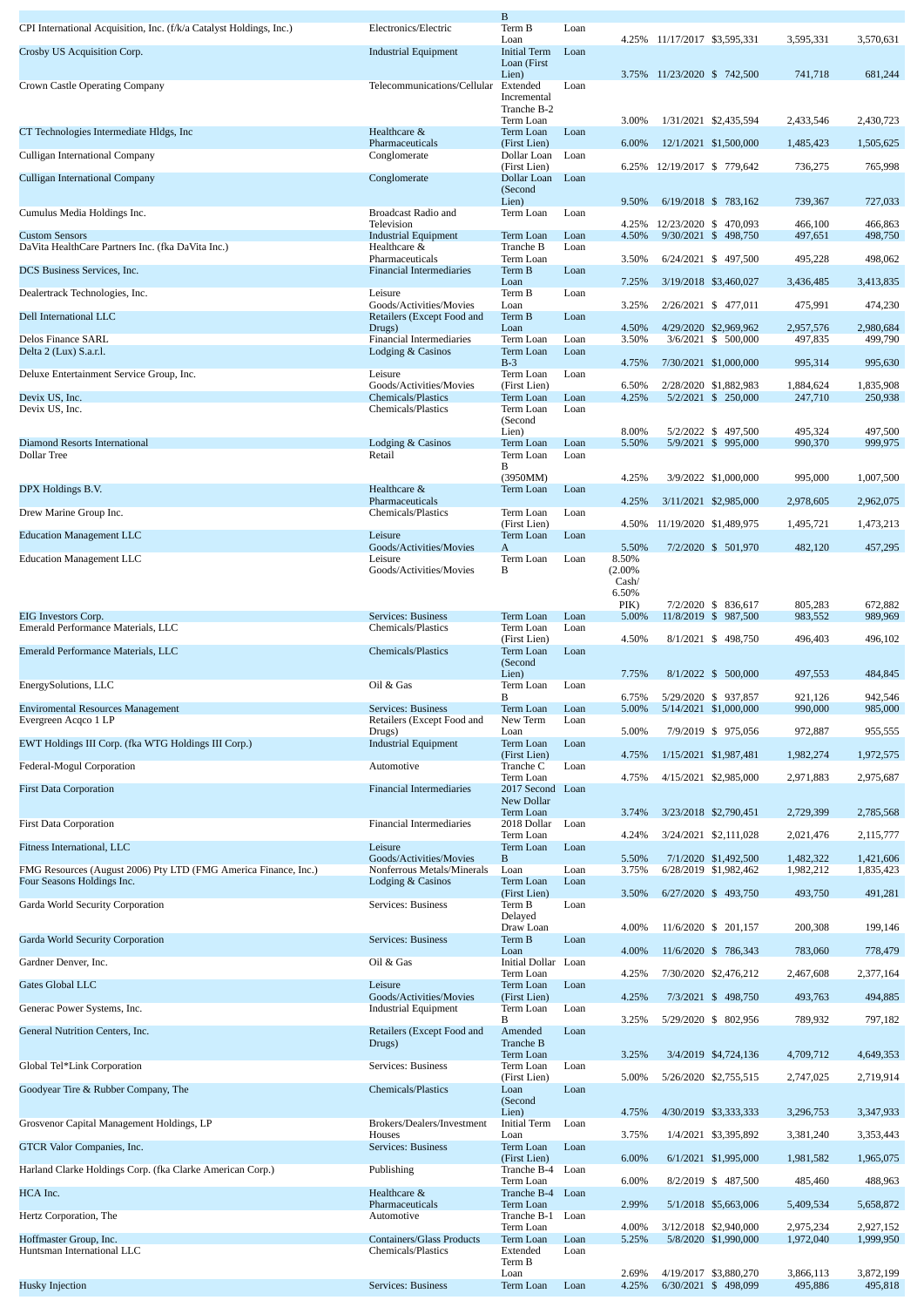|                                                                 |                                                  | B                           |              |                |                              |                                               |                        |                        |
|-----------------------------------------------------------------|--------------------------------------------------|-----------------------------|--------------|----------------|------------------------------|-----------------------------------------------|------------------------|------------------------|
| Ikaria, Inc.                                                    | Healthcare &<br>Pharmaceuticals                  | Initial Term<br>Loan (First | Loan         |                |                              |                                               |                        |                        |
| Infor (US), Inc. (fka Lawson Software Inc.)                     | Services: Business                               | Lien)<br>Tranche B-5        | Loan         | 5.00%          |                              | 2/12/2021 \$ 435,702                          | 433,809                | 434,251                |
|                                                                 |                                                  | Term Loan                   |              | 3.75%          |                              | 6/3/2020 \$2,211,036                          | 2,194,068              | 2,190,650              |
| Insight Global<br>J. Crew Group, Inc.                           | Services: Business<br>Retailers (Except Food and | Term Loan<br>Term B-1       | Loan<br>Loan |                | 6.00% 10/29/2021 \$2,000,000 |                                               | 1,990,539              | 1,993,760              |
|                                                                 | Drugs)                                           | Loan Retired<br>03/05/2014  |              | 4.00%          |                              | 3/5/2021 \$ 965,206                           | 965,206                | 906,493                |
| Jazz Acquisition, Inc                                           | Aerospace and Defense                            | First Lien                  | Loan         |                |                              |                                               |                        |                        |
| Kinetic Concepts, Inc.                                          | Healthcare &                                     | 6/14<br>Dollar Term         | Loan         | 4.50%          |                              | 6/19/2021 \$ 497,576                          | 496,332                | 492,913                |
| Koosharem, LLC                                                  | Pharmaceuticals<br>Services: Business            | D-1 Loan<br>Term Loan       | Loan         | 4.00%<br>7.50% |                              | 5/4/2018 \$2,477,613<br>5/15/2020 \$2,995,000 | 2,453,687<br>2,968,450 | 2,477,167<br>2,961,306 |
| La Quinta Holdings, Inc.                                        | Lodging & Casinos                                | Term Loan                   | Loan         | 4.00%          |                              |                                               |                        |                        |
| Level 3 Financing, Inc.                                         | Telecommunications                               | (First Lien)<br>Term Loan   | Loan         |                |                              | 4/14/2021 \$ 451,283                          | 449,626                | 450,719                |
| Mauser Holdings, Inc.                                           | <b>Containers/Glass Products</b>                 | B<br>Term Loan              | Loan         | 4.50%<br>4.50% |                              | 1/31/2022 \$ 500,000<br>7/31/2021 \$ 498,750  | 496,541<br>496,409     | 502,085<br>491,269     |
| Michaels Stores, Inc.                                           | Retailers (Except Food and<br>Drugs)             | Term B<br>Loan              | Loan         | 3.75%          |                              | 1/28/2020 \$ 491,250                          | 491,250                | 488,258                |
| Michaels Stores, Inc.                                           | Retailers (Except Food and                       | Term Loan                   | Loan         |                |                              |                                               |                        |                        |
| Microsemi Corporation                                           | Drugs)<br>Electronics/Electric                   | $B-2$<br>Incremental        | Loan         | 4.00%          |                              | 1/28/2020 \$1,492,500                         | 1,485,638              | 1,488,769              |
| Microsemi Corporation                                           | Electronics/Electric                             | Term Loan<br>Term Loan      | Loan         | 3.50%<br>3.75% |                              | 2/19/2020 \$2,393,981<br>2/19/2020 \$ 172,170 | 2,389,500<br>172,170   | 2,381,509<br>171,309   |
| Midas Intermediate Holdco II, LLC                               | Automotive                                       | Delayed                     | Loan         |                |                              |                                               |                        |                        |
|                                                                 |                                                  | Draw Term<br>Loan           |              | 4.75%          |                              | 8/18/2021 \$ 25,253                           | 25,253                 | 25,364                 |
| Midas Intermediate Holdco II, LLC                               | Automotive                                       | Term Loan<br>B              | Loan         | 4.75%          |                              | 8/18/2021 \$ 224,122                          | 223,063                | 225,103                |
| Millenium Laboratories, LLC<br>Mitel US Holdings, Inc.          | Drugs<br>Telecommunications                      | Term Loan<br>Term Loan      | Loan<br>Loan | 5.25%<br>5.25% |                              | 4/16/2021 \$1,492,500<br>1/31/2020 \$ 196,558 | 1,479,041<br>195,710   | 1,489,396<br>196,411   |
| MPH Acquisition Holdings LLC                                    | Healthcare &                                     | Term Loan                   | Loan         |                |                              |                                               |                        |                        |
| MSC Software Corp.                                              | Pharmaceuticals<br>Services: Business            | Term Loan                   | Loan         | 3.75%<br>5.00% |                              | 3/31/2021 \$ 445,455<br>5/29/2020 \$ 995,000  | 444,453<br>986,186     | 442,033<br>996,244     |
| National CineMedia, LLC                                         | Leisure<br>Goods/Activities/Movies               | Term Loan<br>(2013)         | Loan         |                | 2.95% 11/26/2019 \$1,086,207 |                                               | 1,058,933              | 1,067,198              |
| National Veterinary Associates, Inc                             | Healthcare &                                     | Term Loan                   | Loan         |                |                              |                                               |                        |                        |
| National Vision, Inc.                                           | Pharmaceuticals<br>Retailers (Except Food and    | B<br>Term Loan              | Loan         | 4.75%          |                              | 8/14/2021 \$ 997,500                          | 992,907                | 996,253                |
|                                                                 | Drugs)                                           | (Second<br>Lien)            |              | 6.75%          |                              | 3/11/2022 \$ 250,000                          | 249,730                | 240,418                |
| Newsday, LLC                                                    | Publishing                                       | Term Loan                   | Loan         |                | 3.69% 10/12/2016 \$2,215,385 |                                               | 2,214,305              | 2,201,538              |
| Nortek, Inc.                                                    | Electronics/Electric                             | Term B<br>Loan              | Loan         |                | 3.75% 10/30/2020 \$ 995,000  |                                               | 992,803                | 986,921                |
| Novelis, Inc.                                                   | Conglomerate                                     | <b>Initial Term</b><br>Loan | Loan         | 3.75%          |                              | 3/10/2017 \$4,807,530                         | 4,817,740              | 4,799,502              |
| NPC International, Inc.                                         | <b>Food Services</b>                             | Term Loan                   | Loan         |                |                              |                                               |                        |                        |
| NRG Energy, Inc.                                                | Utilities                                        | (2013)<br>Term Loan         | Loan         |                | 4.00% 12/28/2018 \$486,250   |                                               | 486,250                | 480,780                |
| NuSil Technology LLC.                                           | Chemicals/Plastics                               | (2013)<br>Term Loan         | Loan         | 2.75%<br>5.25% |                              | 7/2/2018 \$3,861,225<br>4/7/2017 \$ 797,986   | 3,842,164<br>797,986   | 3,850,761<br>791,004   |
| Ollie's Bargain Outlet, Inc                                     | Retailers (Except Food and<br>Drugs)             | Term Loan                   | Loan         | 4.75%          |                              | 9/30/2019 \$ 977,052                          | 972,882                | 962,396                |
| On Assignment, Inc.                                             | Services: Business                               | Initial Term                | Loan         |                |                              |                                               |                        |                        |
| <b>Onex Carestream Finance LP</b>                               | Healthcare &                                     | <b>B</b> Loan<br>Term Loan  | Loan         | 3.50%          |                              | 5/15/2020 \$1,311,364                         | 1,303,451              | 1,301,528              |
|                                                                 | Pharmaceuticals                                  | (First Lien<br>2013)        |              | 5.00%          |                              | 6/7/2019 \$4,074,401                          | 4 059 378              | 4,078,842              |
| <b>OnexYork Acquisition Co</b>                                  | Healthcare &<br>Pharmaceuticals                  | Delayed<br>Draw Term        | Loan         |                |                              |                                               |                        |                        |
|                                                                 |                                                  | Loan                        |              | 4.75%          | 10/1/2021 \$                 |                                               |                        |                        |
| <b>OnexYork Acquisition Co</b>                                  | Healthcare &<br>Pharmaceuticals                  | Term Loan<br>B              | Loan         | 4.75%          |                              | 10/1/2021 \$ 498,750                          | 495,208                | 496,466                |
| OpenLink International LLC                                      | Services: Business                               | Term B<br>Loan              | Loan         |                | 6.25% 10/28/2017 \$ 970,000  |                                               | 970,000                | 957,875                |
| Orbitz Worldwide, Inc.                                          | Services: Business                               | Term Loan                   | Loan         |                |                              |                                               |                        |                        |
| P.F. Chang's China Bistro, Inc. (Wok Acquisition Corp.)         | Food/Drug Retailers                              | (First Lien)<br>Term        | Loan         | 4.50%          |                              | 4/15/2021 \$1,494,994                         | 1,492,711              | 1,494,755              |
| P2 Upstream Acquisition Co. (P2 Upstream Canada BC ULC)         | Services: Business                               | Borrowing<br>Term Loan      | Loan         | 4.25%          |                              | 6/24/2019 \$1,447,901                         | 1,440,712              | 1,406,274              |
|                                                                 | Healthcare &                                     | (First Lien)                |              |                | 5.00% 10/30/2020 \$ 990,000  |                                               | 985,444                | 947,925                |
| Par Pharmaceutical                                              | Pharmaceuticals                                  | Term Loan<br>B <sub>3</sub> | Loan         | 4.25%          |                              | 9/28/2019 \$ 500,000                          | 497,502                | 499,065                |
| PetCo Animal Supplies Stores, Inc.                              | Retailers (Except Food and<br>Drugs)             | New Loans                   | Loan         |                | 4.00% 11/24/2017 \$1,469,388 |                                               | 1,468,520              | 1,467,066              |
| PetSmart                                                        | Retail                                           | Term Loan<br>В              | Loan         | 5.00%          |                              | 3/11/2022 \$1,000,000                         | 995,000                | 1,007,050              |
| PGX Holdings, Inc.                                              | <b>Financial Intermediaries</b>                  | Term Loan                   | Loan         | 6.25%          |                              | 9/29/2020 \$ 993,750                          | 984,482                | 993,750                |
| Pharmaceutical Product Development, Inc. (Jaguar Holdings, LLC) | Conglomerate                                     | 2013 Term<br>Loan           | Loan         | 4.00%          |                              | 12/5/2018 \$1,940,400                         | 1,918,409              | 1,935,898              |
| Phillips-Medisize Corporation                                   | Healthcare &<br>Pharmaceuticals                  | Term Loan                   | Loan         | 4.75%          |                              | 6/16/2021 \$ 497,500                          | 495,245                | 495,948                |
| Pinnacle Foods Finance LLC                                      | <b>Food Products</b>                             | New Term<br>Loan G          | Loan         | 3.00%          |                              | 4/29/2020 \$2,581,332                         | 2,576,466              | 2,565,560              |
| Planet Fitness Holdings LLC                                     | Leisure                                          | Term Loan                   | Loan         |                |                              |                                               |                        |                        |
| Polymer Group, Inc.                                             | Goods/Activities/Movies<br>Chemicals/Plastics    | Initial Loan                | Loan         | 4.75%<br>5.25% | 12/19/2019 \$ 495,000        | 3/31/2021 \$1,488,750                         | 1,482,052<br>492,860   | 1,488,750<br>495,619   |
| Presidio                                                        | Services: Business                               | Term Loan<br>B              | Loan         | 6.25%          |                              | 2/2/2022 \$2,000,000                          | 1,940,655              | 1,973,760              |
| Prestige Brands, Inc.                                           | Drugs                                            | Term B-1                    | Loan         |                |                              |                                               |                        |                        |
| Prestige Brands, Inc.                                           | Leisure                                          | Loan<br>Term Loan           | Loan         | 4.13%          |                              | 1/31/2019 \$ 344,697                          | 341,112                | 344,697                |
| QoL Meds, LLC                                                   | Goods/Activities/Movies<br>Healthcare &          | Term Loan                   | Loan         | 4.50%          |                              | 9/3/2021 \$1,861,111                          | 1,858,280              | 1,860,534              |
| Quintiles Transnational Corp.                                   | Pharmaceuticals<br>Conglomerate                  | B<br>Term B-3               | Loan         | 5.50%          |                              | 7/15/2020 \$1,995,000                         | 1,985,909              | 1,990,013              |
|                                                                 |                                                  | Loan                        |              | 3.75%          |                              | 6/8/2018 \$3,627,678                          | 3,600,425              | 3,628,802              |
| Ranpak Holdings, Inc.<br>Ranpak Holdings, Inc.                  | Services: Business<br>Services: Business         | Term Loan<br>Term Loan      | Loan<br>Loan | 4.75%          |                              | 10/1/2021 \$ 997,500                          | 995,145                | 996,882                |
|                                                                 |                                                  | (Second<br>Lien)            |              | 8.25%          |                              | 9/30/2022 \$ 500,000                          | 497,672                | 496,250                |
| Redtop Acquisitions Limited                                     | Electronics/Electric                             | Initial Dollar Loan         |              |                |                              |                                               |                        |                        |
|                                                                 |                                                  | Term Loan<br>(First Lien)   |              | 4.50%          |                              | 12/3/2020 \$ 495,000                          | 491,974                | 494,381                |
| Rexnord LLC/RBS Global, Inc.                                    | <b>Industrial Equipment</b>                      | Term B<br>Loan              | Loan         | 4.00%          |                              | 8/21/2020 \$1,646,799                         | 1,648,172              | 1,642,172              |
| Reynolds Group Holdings Inc.                                    | <b>Industrial Equipment</b>                      | Incremental<br>U.S. Term    | Loan         | 4.00%          |                              | 12/1/2018 \$1,960,200                         | 1,960,200              | 1,965,767              |
|                                                                 |                                                  |                             |              |                |                              |                                               |                        |                        |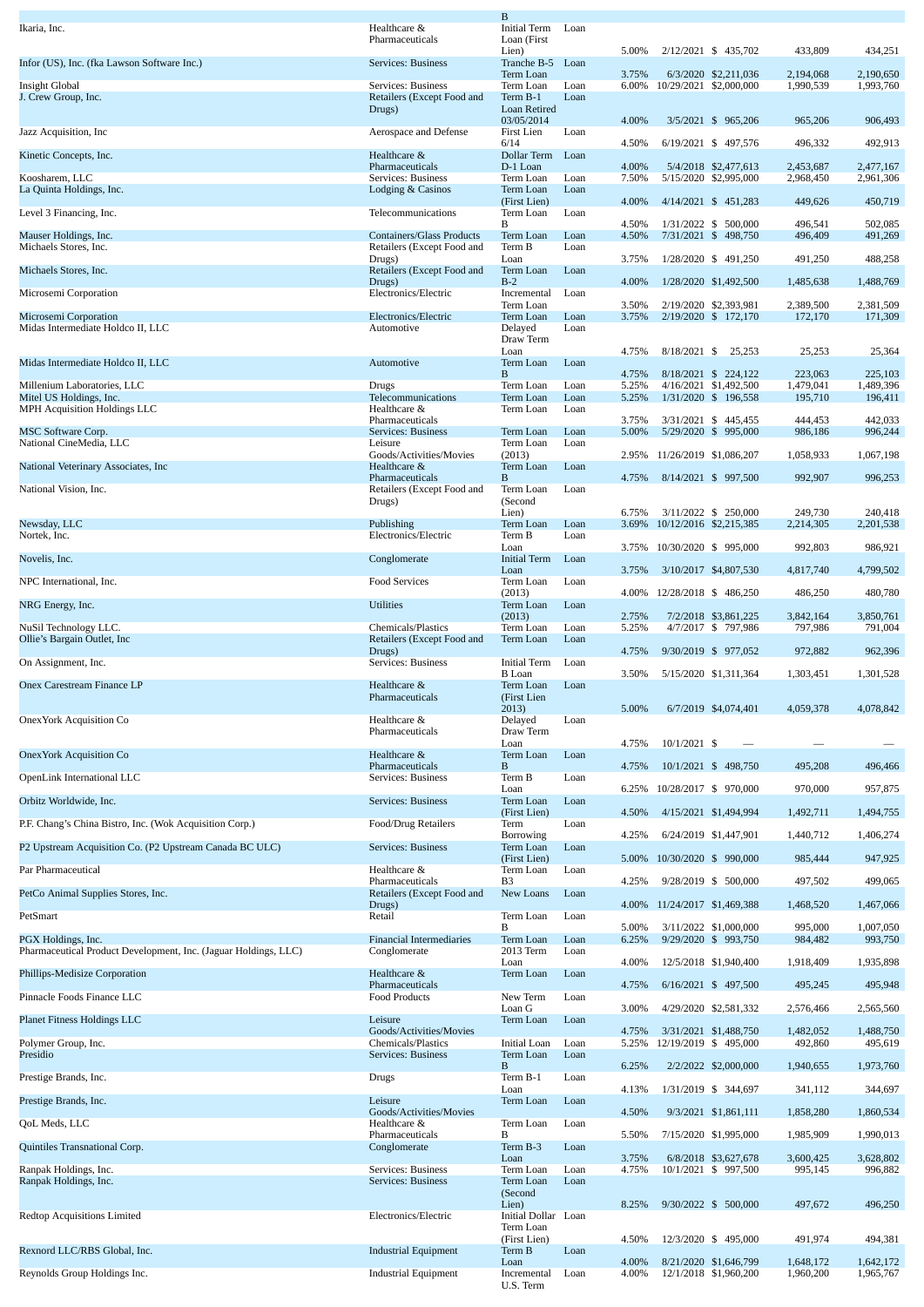|                                                                      |                                                             | Loan                        |              |                |                              |                       |                    |                    |
|----------------------------------------------------------------------|-------------------------------------------------------------|-----------------------------|--------------|----------------|------------------------------|-----------------------|--------------------|--------------------|
| Riverbed Technology                                                  | Technology                                                  | Term Loan                   | Loan         |                |                              |                       |                    |                    |
|                                                                      |                                                             | В                           |              | 6.00%          |                              | 2/25/2022 \$1,000,000 | 995,000            | 1,007,500          |
| Rocket Software, Inc.                                                | Services: Business                                          | Term Loan<br>(First Lien)   | Loan         | 5.75%          |                              | 2/8/2018 \$1,916,674  | 1,898,764          | 1,906,285          |
| Rovi Solutions Corporation / Rovi Guides, Inc.                       | Electronics/Electric                                        | Tranche B-3                 | Loan         |                |                              |                       |                    |                    |
|                                                                      |                                                             | Term Loan                   |              | 3.75%          |                              | 7/2/2021 \$1,492,500  | 1,485,607          | 1,479,441          |
| <b>RPI Finance Trust</b>                                             | Drugs                                                       | Term B-2                    | Loan         |                |                              |                       |                    |                    |
|                                                                      |                                                             | Term Loan                   |              | 3.25%          |                              | 5/9/2018 \$5,207,431  | 5,188,396          | 5,219,147          |
| <b>SBP Holdings LP</b>                                               | <b>Industrial Equipment</b>                                 | Term Loan<br>(First Lien)   | Loan         | 5.00%          |                              | 3/27/2021 \$ 992,500  | 988,065            | 863,475            |
| Scientific Games International, Inc.                                 | Electronics/Electric                                        | Term Loan                   | Loan         |                |                              |                       |                    |                    |
|                                                                      |                                                             | <b>B2</b>                   |              | 6.00%          |                              | 10/1/2021 \$1,000,000 | 990,433            | 998,040            |
| <b>Scitor Corporation</b>                                            | Services: Business                                          | Term Loan                   | Loan         | 5.00%          |                              | 2/15/2017 \$ 463,977  | 462,387            | 461,077            |
| Seadrill                                                             | Oil & Gas                                                   | Term Loan<br>В              | Loan         | 4.00%          |                              | 2/21/2021 \$ 997,481  | 917,590            | 806,294            |
| Sensata Technologies B.V./Sensata Technology Finance Company, LLC    | <b>Industrial Equipment</b>                                 | Term Loan                   | Loan         | 3.25%          |                              | 5/13/2019 \$1,509,445 | 1,509,445          | 1,511,603          |
| Sensus USA Inc. (fka Sensus Metering Systems)                        | Utilities                                                   | Term Loan                   | Loan         |                |                              |                       |                    |                    |
|                                                                      |                                                             | (First Lien)                |              | 4.50%          |                              | 5/9/2017 \$1,925,067  | 1,920,548          | 1,925,067          |
| ServiceMaster Company, The                                           | Conglomerate                                                | Tranche B                   | Loan         |                |                              |                       |                    |                    |
| Shearers Foods LLC                                                   | <b>Food Services</b>                                        | Term Loan<br>Term Loan      | Loan         | 4.25%          |                              | 7/1/2021 \$1,995,000  | 1,976,650          | 1,994,641          |
|                                                                      |                                                             | (First Lien)                |              | 4.50%          |                              | 6/30/2021 \$ 997,500  | 995,166            | 996,253            |
| Sonneborn, LLC                                                       | Chemicals/Plastics                                          | Term Loan                   | Loan         |                |                              |                       |                    |                    |
|                                                                      |                                                             | (First Lien)                |              |                | 5.50% 12/10/2020 \$ 225,000  |                       | 224,471            | 225,000            |
| Sonneborn, LLC                                                       | Chemicals/Plastics                                          | Initial US<br>Term Loan     | Loan         |                | 5.50% 12/10/2020 \$1,275,000 |                       | 1,272,004          | 1,275,000          |
| Sophia, L.P.                                                         | Electronics/Electric                                        | Term B                      | Loan         |                |                              |                       |                    |                    |
|                                                                      |                                                             | Loan                        |              |                | 4.00% 7/19/2018 \$886,138    |                       | 877,732            | 884,756            |
| SourceHOV LLC                                                        | Services: Business                                          | Term Loan                   | Loan         |                |                              |                       |                    |                    |
|                                                                      |                                                             | <b>B</b> (First             |              |                |                              |                       |                    |                    |
|                                                                      |                                                             | Lien)                       |              |                | 7.75% 10/31/2019 \$2,000,000 |                       | 1,942,284          | 1,915,000          |
| Southwire Company, LLC (f.k.a Southwire Company)                     | <b>Building and Development</b>                             | <b>Initial Term</b><br>Loan | Loan         | 3.25%          |                              | 2/10/2021 \$ 496,250  | 495,181            | 485,084            |
| SRAM, LLC                                                            | Industrial Equipment                                        | Term Loan                   | Loan         |                |                              |                       |                    |                    |
|                                                                      |                                                             | (First Lien)                |              | 4.00%          |                              | 4/10/2020 \$2,967,681 | 2,957,888          | 2,952,842          |
| Steak 'n Shake Operations, Inc.                                      | <b>Food Services</b>                                        | Term Loan                   | Loan         | 4.75%          |                              | 3/19/2021 \$ 992,500  | 983,723            | 975,131            |
| <b>STHI Holding</b>                                                  | Healthcare &                                                | Term Loan                   | Loan         | 4.50%          |                              |                       | 997,500            |                    |
| SunGard Data Systems Inc. (Solar Capital Corp.)                      | Pharmaceuticals<br>Conglomerate                             | Tranche C                   | Loan         |                |                              | 8/6/2021 \$ 997,500   |                    | 994,388            |
|                                                                      |                                                             | Term Loan                   |              | 3.90%          |                              | 2/28/2017 \$ 285,352  | 283,117            | 285,084            |
| SunGard Data Systems Inc. (Solar Capital Corp.)                      | Conglomerate                                                | Tranche E                   | Loan         |                |                              |                       |                    |                    |
|                                                                      |                                                             | Term Loan                   |              | 4.00%          |                              | 3/9/2020 \$3,707,953  | 3,618,899          | 3,706,804          |
| SuperMedia Inc. (fka Idearc Inc.)<br>Syniverse Holdings, Inc.        | Publishing<br>Telecommunications                            | Loan<br><b>Initial Term</b> | Loan<br>Loan | 11.60%         | 12/30/2016 \$ 238,660        |                       | 232,462            | 203,756            |
|                                                                      |                                                             | Loan                        |              | 4.00%          |                              | 4/23/2019 \$ 479,913  | 476,105            | 473,314            |
| TGI Friday's                                                         | <b>Food Services</b>                                        | Term Loan                   | Loan         |                |                              |                       |                    |                    |
|                                                                      |                                                             | B                           |              | 5.25%          |                              | 7/15/2020 \$ 267,977  | 266,768            | 267,642            |
| TGI Friday's                                                         | <b>Food Services</b>                                        | Term Loan                   | Loan         |                |                              |                       |                    |                    |
|                                                                      |                                                             | (Second                     |              | 9.25%          |                              | 7/15/2021 \$2,000,000 | 2,016,250          | 2,000,000          |
| TPF II Power LLC and TPF II Covert Midco LLC                         | <b>Utilities</b>                                            | Lien)<br>Term Loan          | Loan         |                |                              |                       |                    |                    |
|                                                                      |                                                             | B                           |              | 5.50%          |                              | 10/2/2021 \$ 500,000  | 496,689            | 504,790            |
| TransDigm, Inc.                                                      | Aerospace and Defense                                       | Tranche C                   | Loan         |                |                              |                       |                    |                    |
|                                                                      |                                                             | Term Loan                   |              | 3.75%          |                              | 2/28/2020 \$4,847,054 | 4,856,484          | 4,824,661          |
| TransFirst<br>TransUnion                                             | Financial Intermediaries<br><b>Financial Intermediaries</b> | Term Loan<br>Term Loan      | Loan<br>Loan | 5.50%<br>4.00% | 11/12/2021 \$ 500,000        | 4/9/2021 \$ 496,250   | 495,182<br>495,138 | 502,815<br>493,977 |
| Tricorbraun, Inc. (fka Kranson Industries, Inc.)                     | Containers/Glass Products                                   | Term Loan                   | Loan         | 4.00%          |                              | 5/3/2018 \$1,850,000  | 1,843,008          | 1,822,250          |
| Truven Health Analytics Inc. (fka Thomson Reuters (Healthcare) Inc.) | Healthcare &                                                | New                         | Loan         |                |                              |                       |                    |                    |
|                                                                      | Pharmaceuticals                                             | Tranche B                   |              |                |                              |                       |                    |                    |
|                                                                      |                                                             | Term Loan                   |              | 4.50%          |                              | 6/6/2019 \$ 487,566   | 479,874            | 481,471            |
| Twin River Management Group, Inc.                                    | Lodging & Casinos                                           | Term Loan<br>В              | Loan         | 5.25%          |                              | 7/10/2020 \$ 974,167  | 976,455            | 975,998            |
| U.S. Security Associates Holdings, Inc.                              | Services: Business                                          | Delayed                     | Loan         |                |                              |                       |                    |                    |
|                                                                      |                                                             | Draw Loan                   |              | 6.25%          |                              | 7/28/2017 \$ 158,518  | 157,610            | 156,734            |
| U.S. Security Associates Holdings, Inc.                              | Services: Business                                          | Term B                      | Loan         |                |                              |                       |                    |                    |
| United Surgical Partners International, Inc.                         |                                                             | Loan                        |              | 6.25%          |                              | 7/28/2017 \$ 931,046  | 926,144            | 920,572            |
|                                                                      | Healthcare &<br>Pharmaceuticals                             | New<br>Tranche B            | Loan         |                |                              |                       |                    |                    |
|                                                                      |                                                             | Term Loan                   |              | 4.75%          |                              | 4/3/2019 \$2,431,749  | 2,408,580          | 2,431,749          |
| Univar Inc.                                                          | Chemicals/Plastics                                          | Term B                      | Loan         |                |                              |                       |                    |                    |
|                                                                      |                                                             | Loan                        |              | 5.00%          |                              | 6/30/2017 \$3,844,964 | 3,844,749          | 3,813,935          |
| Univision Communications Inc.                                        | Telecommunications                                          | Replacement Loan            |              |                |                              |                       |                    |                    |
|                                                                      |                                                             | First-Lien<br>Term Loan     |              | 4.00%          |                              | 3/1/2020 \$2,947,446  | 2,931,982          | 2,940,549          |
| Valeant Pharmaceuticals International, Inc.                          | Drugs                                                       | Series D <sub>2</sub>       | Loan         |                |                              |                       |                    |                    |
|                                                                      |                                                             | Term Loan                   |              |                |                              |                       |                    |                    |
|                                                                      |                                                             | В                           |              | 3.50%          |                              | 2/13/2019 \$2,545,588 | 2,537,415          | 2,539,683          |
| Verint Systems Inc.<br>Vertafore, Inc.                               | Services: Business<br>Services: Business                    | Term Loan<br>Term Loan      | Loan<br>Loan | 3.50%          |                              | 9/6/2019 \$1,264,058  | 1,259,623          | 1,259,634          |
|                                                                      |                                                             | (2013)                      |              | 4.25%          |                              | 10/3/2019 \$2,881,003 | 2,881,003          | 2,878,294          |
| Vouvray US Finance                                                   | Industrial Equipment                                        | Term Loan                   | Loan         | 5.00%          |                              | 6/28/2021 \$ 497,500  | 495,243            | 499,366            |
| Washington Inventory Service                                         | Services: Business                                          | U.S. Term                   | Loan         |                |                              |                       |                    |                    |
|                                                                      |                                                             | Loan (First                 |              |                |                              |                       |                    |                    |
| Waste Industries                                                     | Environmental                                               | Lien)<br>Term Loan          | Loan         |                | 5.75% 12/20/2018 \$1,832,876 |                       | 1,851,978          | 1,796,218          |
|                                                                      |                                                             | В                           |              | 4.25%          |                              | 2/27/2020 \$ 250,000  | 249,375            | 250,520            |
| Wendy's International, Inc                                           | <b>Food Services</b>                                        | Term B                      | Loan         |                |                              |                       |                    |                    |
|                                                                      |                                                             | Loan                        |              | 3.25%          |                              | 5/15/2019 \$ 673,630  | 668,099            | 670,545            |
| <b>West Corporation</b>                                              | Telecommunications                                          | Term B-10<br>Loan           | Loan         | 3.25%          |                              | 6/30/2018 \$2,571,560 | 2,605,923          | 2,562,998          |
|                                                                      |                                                             |                             |              |                |                              |                       | \$297,760,340      | \$295,239,268      |
|                                                                      |                                                             |                             |              |                |                              |                       |                    |                    |
|                                                                      |                                                             |                             |              |                |                              |                       |                    |                    |

|                                  | Principal/<br>Number<br>of Shares | Cost      | <b>Fair Value</b> |
|----------------------------------|-----------------------------------|-----------|-------------------|
| <b>Cash and cash equivalents</b> |                                   |           |                   |
| U.S. Bank Money Market (a)       | \$5,831,797                       | 5,831,797 | \$ 5,831,797      |
| Total cash and cash equivalents  | \$5,831,797                       | 5,831,797 | 5,831,797         |

(a) Included within cash and cash equivalents in Saratoga CLO's Statements of Assets and Liabilities as of February 28, 2015.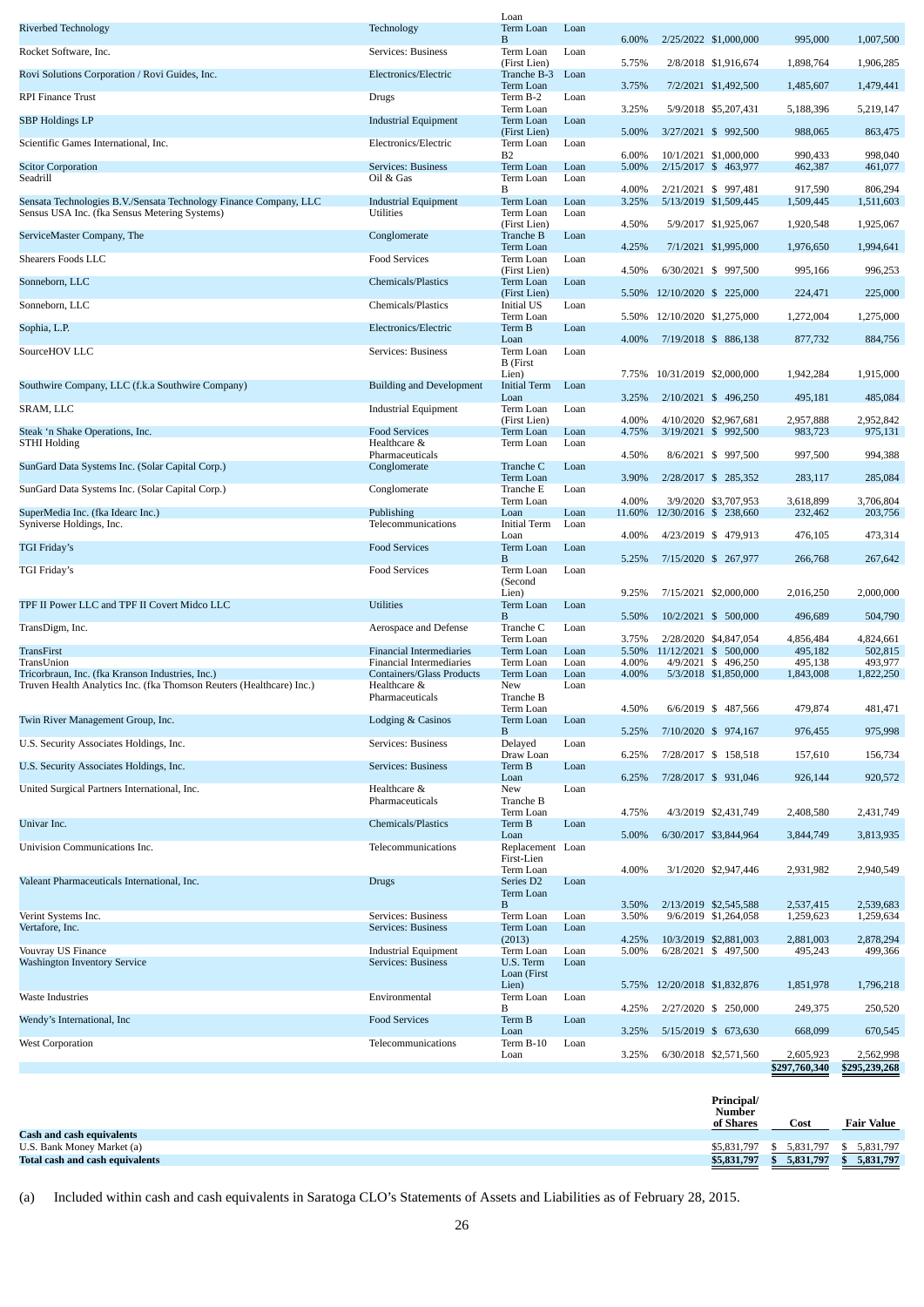#### **Note 5. Agreements and-Related Party Transactions**

On July 30, 2010, the Company entered into the Management Agreement with our Manager. The initial term of the Management Agreement is two years, with automatic, one-year renewals at the end of each year subject to certain approvals by our board of directors and/or our stockholders. On July 8, 2015, our board of directors approved the renewal of the Management Agreement for an additional one-year term. Pursuant to the Management Agreement, our Manager implements our business strategy on a day-to-day basis and performs certain services for us, subject to oversight by our board of directors. Our Manager is responsible for, among other duties, determining investment criteria, sourcing, analyzing and executing investments transactions, asset sales, financings and performing asset management duties. Under the Management Agreement, we have agreed to pay our Manager a management fee for investment advisory and management services consisting of a base management fee and an incentive fee.

The base management fee of 1.75% is calculated based on the average value of our gross assets (other than cash or cash equivalents, but including assets purchased with borrowed funds) at the end of the two most recently completed fiscal quarters, and appropriately adjusted for any share issuances or repurchases during the applicable fiscal quarter.

The incentive fee consists of the following two parts:

The first, payable quarterly in arrears, equals 20.0% of our pre-incentive fee net investment income, expressed as a rate of return on the value of our net assets at the end of the immediately preceding quarter, that exceeds a 1.875% quarterly (7.5% annualized) hurdle rate measured as of the end of each fiscal quarter, subject to a "catch-up" provision. Under this provision, in any fiscal quarter, our Manager receives no incentive fee unless our pre-incentive fee net investment income exceeds the hurdle rate of 1.875%. Our Manager will receive 100.0% of pre-incentive fee net investment income, if any, that exceeds the hurdle rate but is less than or equal to 2.344% in any fiscal quarter (9.376% annualized); and 20.0% of the amount of the our pre-incentive fee net investment income, if any, that exceeds 2.344% in any fiscal quarter (9.376% annualized).

The second part of the incentive fee is determined and payable in arrears as of the end of each fiscal year (or upon termination of the Management Agreement) and equals 20.0% of our "incentive fee capital gains," which equals our realized capital gains on a cumulative basis from May 31, 2010 through the end of the year, if any, computed net of all realized capital losses and unrealized capital depreciation on a cumulative basis, less the aggregate amount of any previously paid capital gain incentive fee. Importantly, the capital gains portion of the incentive fee is based on realized gains and realized and unrealized losses from May 31, 2010. Therefore, realized and unrealized losses incurred prior to such time will not be taken into account when calculating the capital gains portion of the incentive fee, and our Manager will be entitled to 20.0% of incentive fee capital gains that arise after May 31, 2010. In addition, for the purpose of the "incentive fee capital gains" calculations, the cost basis for computing realized gains and losses on investments held by us as of May 31, 2010 will equal the fair value of such investments as of such date.

For the three months ended November 30, 2015 and November 30, 2014, we incurred \$1.1 million and \$1.1 million in base management fees, respectively. For the three months ended November 30, 2015 and November 30, 2014, we incurred \$0.2 million and \$0.7 million in incentive fees related to pre-incentive fee net investment income, respectively. For the three months ended November 30, 2015 and November 30, 2014, we accrued \$0.2 million and \$0.2 million in incentive fees related to capital gains, respectively. For the nine months ended November 30, 2015 and November 30, 2014, we incurred \$3.4 million and \$3.1 million in base management fees, respectively. For the nine months ended November 30, 2015 and November 30, 2014, we incurred \$1.7 million and \$1.6 million in incentive fees related to pre-incentive fee net investment income, respectively. For the nine months ended November 30, 2015 and November 30, 2014, we accrued \$0.5 million and \$0.5 million in incentive fees related to capital gains, respectively. The accrual is calculated using both realized and unrealized capital gains for the period. The actual incentive fee related to capital gains will be determined and payable in arrears at the end of the fiscal year and will include only realized capital gains for the period. As of November 30, 2015, the base management fees accrual was \$1.1 million and the incentive fees accrual was \$4.6 million and is included in base management and incentive fees payable in the accompanying consolidated statements of assets and liabilities. As of February 28, 2015, the base management fees accrual was \$1.0 million and the incentive fees accrual was \$4.8 million and is included in base management and incentive fees payable in the accompanying consolidated statements of assets and liabilities.

On July 30, 2010, the Company entered into a separate administration agreement (the "Administration Agreement") with our Manager, pursuant to which our Manager, as our administrator, has agreed to furnish us with the facilities and administrative services necessary to conduct our day-to-day operations and provide managerial assistance on our behalf to those portfolio companies to which we are required to provide such assistance. The initial term of the Administration Agreement was two years, with automatic, one-year renewals at the end of each year subject to certain approvals by our board of directors and/or our stockholders. The amount of expenses payable or reimbursable thereunder by the Company was capped at \$1.0 million for the initial two year term of the administration agreement and subsequent renewals. On July 8, 2015, our board of directors approved the renewal of the Administration Agreement for an additional one-year term and determined to increase the cap on the payment or reimbursement of expenses by the Company thereunder, which had not been increased since the inception of the agreement, to \$1.3 million. In addition, our board of directors intends to review the new cap in the next three to six months to determine whether it should be further adjusted in light of differences between our projected and actual expenses and other similar factors.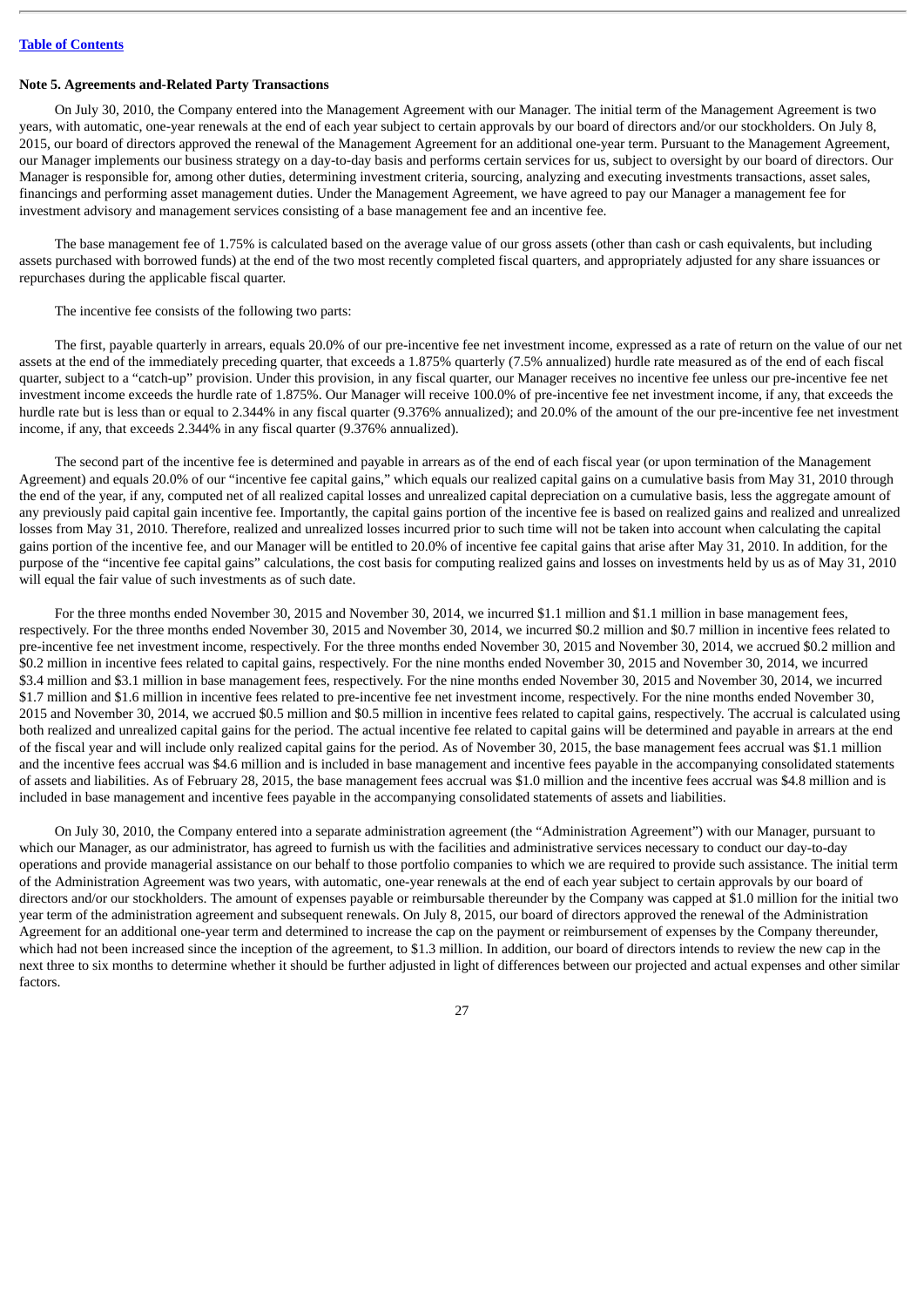For the three months ended November 30, 2015 and November 30, 2014, we recognized \$0.3 million and \$0.3 million in administrator expenses for the periods, respectively, pertaining to bookkeeping, record keeping and other administrative services provided to us in addition to our allocable portion of rent and other overhead related expenses. For the nine months ended November 30, 2015 and November 30, 2014, we recognized \$0.9 million and \$0.8 million in administrator expenses for the periods, respectively, pertaining to bookkeeping, record keeping and other administrative services provided to us in addition to our allocable portion of rent and other overhead related expenses. As of November 30, 2015 and February 28, 2015, \$0.4 million and \$0.4 million, respectively, of administrator expenses were accrued and included in due to manager in the accompanying consolidated statements of assets and liabilities. For the nine months ended November 30, 2015 and November 30, 2014, the Company neither bought nor sold any investments from the Saratoga CLO.

#### **Note 6. Borrowings**

#### *Credit Facility*

As a BDC, we are only allowed to employ leverage to the extent that our asset coverage, as defined in the 1940 Act, equals at least 200.0% after giving effect to such leverage. The amount of leverage that we employ at any time depends on our assessment of the market and other factors at the time of any proposed borrowing.

On April 11, 2007, we entered into a \$100.0 million revolving securitized credit facility (the "Revolving Facility"). On May 1, 2007, we entered into a \$25.7 million term securitized credit facility (the "Term Facility" and, together with the Revolving Facility, the "Facilities"), which was fully drawn at closing. In December 2007, we consolidated the Facilities by using a draw under the Revolving Facility to repay the Term Facility. In response to the market wide decline in financial asset prices, which negatively affected the value of our portfolio, we terminated the revolving period of the Revolving Facility effective January 14, 2009 and commenced a two-year amortization period during which all principal proceeds from the collateral was used to repay outstanding borrowings. A significant percentage of our total assets had been pledged under the Revolving Facility to secure our obligations thereunder. Under the Revolving Facility, funds were borrowed from or through certain lenders and interest was payable monthly at the greater of the commercial paper rate and our lender's prime rate plus 4.00% plus a default rate of 2.00% or, if the commercial paper market was unavailable, the greater of the prevailing LIBOR rates and our lender's prime rate plus 6.00% plus a default rate of 3.00%.

In March 2009, we amended the Revolving Facility to increase the portion of the portfolio that could be invested in "CCC" rated investments in return for an increased interest rate and expedited amortization. As a result of these transactions, we expected to have additional cushion under our borrowing base under the Revolving Facility that would allow us to better manage our capital in times of declining asset prices and market dislocation.

On July 30, 2009, we exceeded the permissible borrowing limit under the Revolving Facility for 30 consecutive days, resulting in an event of default under the Revolving Facility. As a result of this event of default, our lender had the right to accelerate repayment of the outstanding indebtedness under the Revolving Facility and to foreclose and liquidate the collateral pledged thereunder. Acceleration of the outstanding indebtedness and/or liquidation of the collateral could have had a material adverse effect on our liquidity, financial condition and operations.

On July 30, 2010, we used the net proceeds from (i) the stock purchase transaction and (ii) a portion of the funds available to us under the \$45.0 million senior secured revolving credit facility (the "Credit Facility") with Madison Capital Funding LLC, in each case, to pay the full amount of principal and accrued interest, including default interest, outstanding under the Revolving Facility. As a result, the Revolving Facility was terminated in connection therewith. Substantially all of our total assets, other than those held by SBIC LP, have been pledged under the Credit Facility to secure our obligations thereunder.

On February 24, 2012, we amended our senior secured revolving credit facility with Madison Capital Funding LLC to, among other things:

- expand the borrowing capacity under the Credit Facility from \$40.0 million to \$45.0 million;
- extend the period during which we may make and repay borrowings under the credit facility from July 30, 2013 to February 24, 2015 (the "Revolving Period"). The Revolving Period may upon the occurrence of an event of default, by action of the lenders or automatically. All borrowings and other amounts payable under the credit facility are due and payable five years after the end of the Revolving Period; and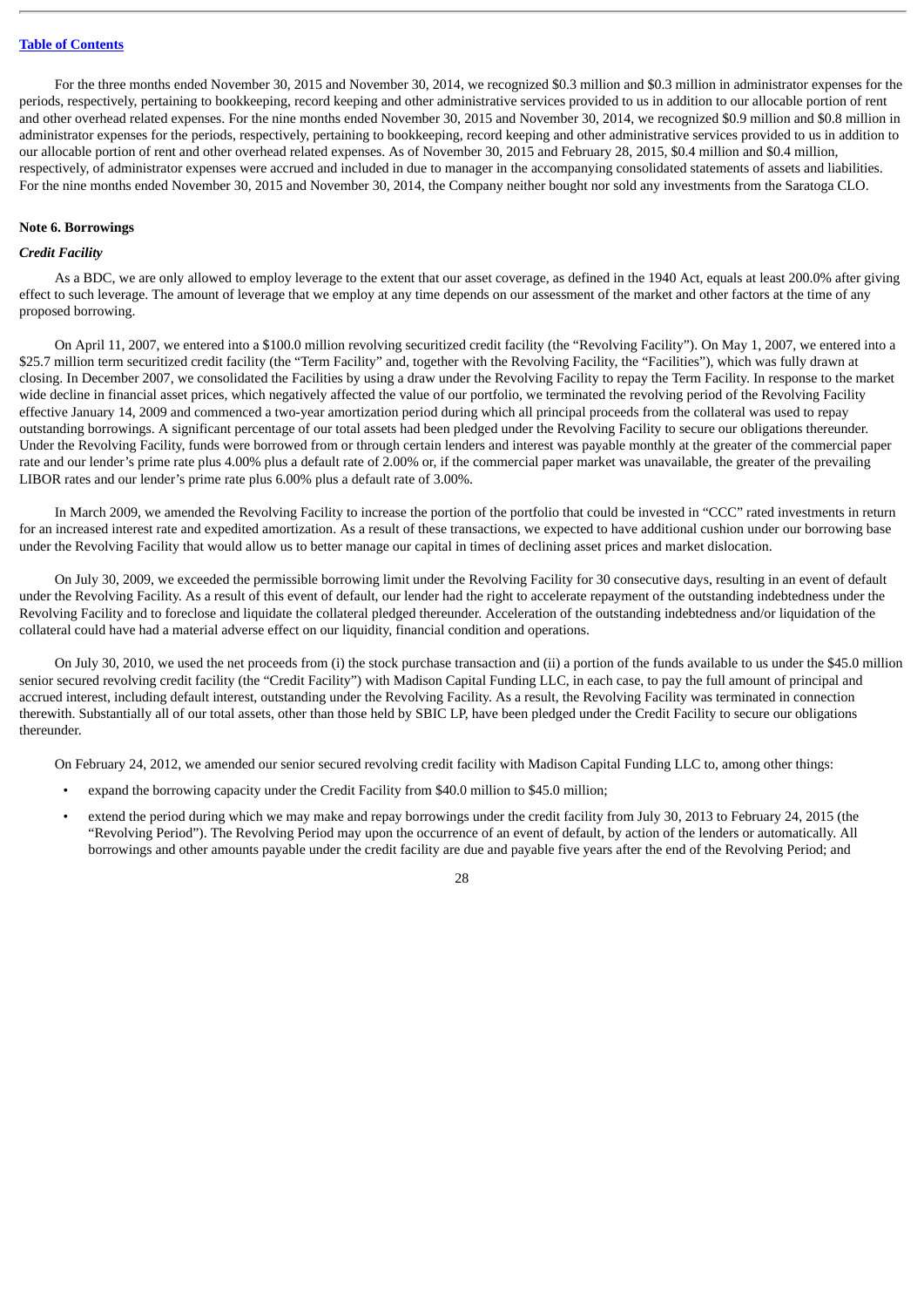• remove the condition that we may not acquire additional loan assets without the prior written consent of Madison Capital Funding LLC.

On September 17, 2014, we entered into a second amendment to the Credit Facility with Madison Capital Funding LLC to, among other things:

- extend the commitment termination date from February 24, 2015 to September 17, 2017;
- extend the maturity date of the Credit Facility from February 24, 2020 to September 17, 2022 (unless terminated sooner upon certain events);
- reduce the applicable margin rate on base rate borrowings from 4.50% to 3.75%, and on LIBOR borrowings from 5.50% to 4.75%; and
- reduce the floor on base rate borrowings from 3.00% to 2.25%; and on LIBOR borrowings from 2.00% to 1.25%.

As of November 30, 2015 there were no outstanding borrowings under the Credit Facility and the Company was in compliance with all of the limitations and requirements of the Credit Facility. As of February 28, 2015, there was \$9.6 million outstanding under the Credit Facility and the Company was in compliance with all of the limitations and requirements of the Credit Facility. Financing costs of \$2.7 million related to the Credit Facility have been capitalized and are being amortized over the term of the facility. For the three months ended November 30, 2015 and November 30, 2014, we recorded \$0.1 million and \$0.2 million of interest expense, respectively. For the nine months ended November 30, 2015 and November 30, 2014, we recorded \$0.6 million and \$0.6 million of interest expense, respectively. For the three months ended November 30, 2015 and November 30, 2014, we recorded \$0.02 million and \$0.03 million of amortization of deferred financing costs related to the Credit Facility, respectively. For the nine months ended November 30, 2015 and November 30, 2014, we recorded \$0.1 million and \$0.2 million of amortization of deferred financing costs related to the Credit Facility, respectively. The interest rates during the three and nine months ended November 30, 2015 on the outstanding borrowings under the Credit Facility were 6.00% and 6.00%, respectively. The interest rates during the three and nine months ended November 30, 2014 on the outstanding borrowings under the Credit Facility were 7.50% and 7.50%, respectively. During the three and nine months ended November 30, 2015, the average dollar amount of outstanding borrowings under the Credit Facility was \$0.9 million and \$5.8 million, respectively. During the three and nine months ended November 30, 2014, the average dollar amount of outstanding borrowings under the Credit Facility was \$6.3 million and \$5.2 million, respectively.

The Credit Facility contains limitations as to how borrowed funds may be used, such as restrictions on industry concentrations, asset size, weighted average life, currency denomination and collateral interests. The Credit Facility also includes certain requirements relating to portfolio performance, the violation of which could result in the limit of further advances and, in some cases, result in an event of default, allowing the lenders to accelerate repayment of amounts owed thereunder. The Credit Facility has an eight year term, consisting of a three year period (the "Revolving Period"), under which the Company may make and repay borrowings, and a final maturity five years from the end of the Revolving Period. Availability on the Credit Facility will be subject to a borrowing base calculation, based on, among other things, applicable advance rates (which vary from 50.0% to 75.0% of par or fair value depending on the type of loan asset) and the value of certain "eligible" loan assets included as part of the Borrowing Base. Funds may be borrowed at the greater of the prevailing LIBOR rate and 2.00%, plus an applicable margin of 5.50%. At the Company's option, funds may be borrowed based on an alternative base rate, which in no event will be less than 3.00%, and the applicable margin over such alternative base rate is 4.50%. In addition, the Company will pay the lenders a commitment fee of 0.75% per year on the unused amount of the Credit Facility for the duration of the Revolving Period.

Our borrowing base under the Credit Facility was \$35.3 million subject to the Credit Facility cap of \$45.0 million at November 30, 2015. For purposes of determining the borrowing base, most assets are assigned the values set forth in our most recent Annual Report on Form 10-K or Quarterly Report on Form 10-Q filed with the SEC. Accordingly, the November 30, 2015 borrowing base relies upon the valuations set forth in the Quarterly Report on Form 10- Q for the period ended August 31, 2015. The valuations presented in this Quarterly Report on Form 10-Q will not be incorporated into the borrowing base until after this Quarterly Report on Form 10-Q is filed with the SEC.

#### *SBA Debentures*

SBIC LP is able to borrow funds from the SBA against regulatory capital (which approximates equity capital) that is paid in and is subject to customary regulatory requirements including but not limited to an examination by the SBA. As of November 30, 2015, we have funded SBIC LP with \$59.3 million of equity capital, and have \$79.0 million of SBA-guaranteed debentures outstanding. SBA debentures are non-recourse to us, have a 10-year maturity, and may be prepaid at any time without penalty. The interest rate of SBA debentures is fixed at the time of issuance, often referred to as pooling, at a market-driven spread over 10-year U.S. Treasury Notes. SBA current regulations limit the amount that SBIC LP may borrow to a maximum of \$150.0 million, which is up to twice its potential regulatory capital.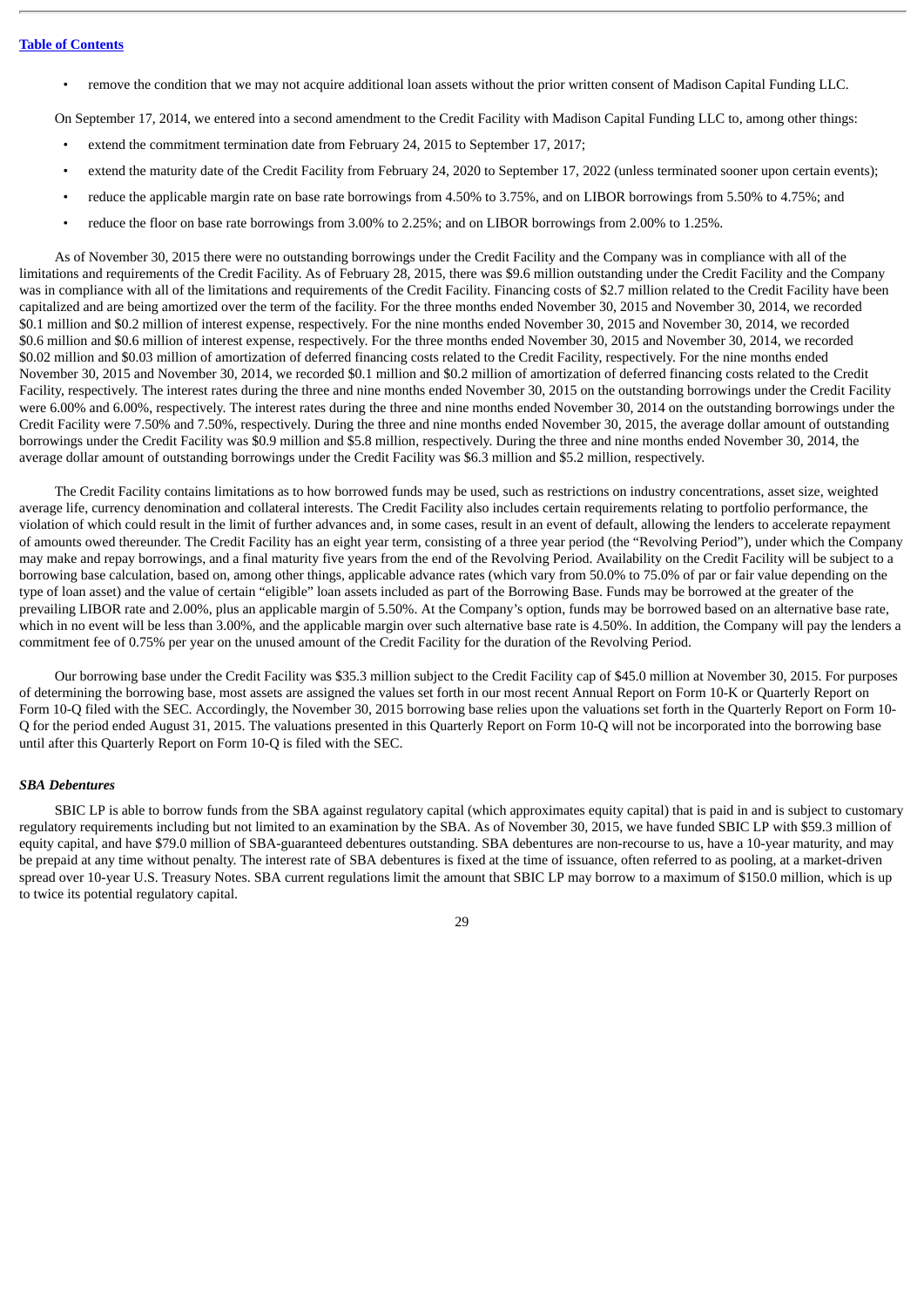SBICs are designed to stimulate the flow of private equity capital to eligible small businesses. Under SBA regulations, SBICs may make loans to eligible small businesses and invest in the equity securities of small businesses. Under present SBA regulations, eligible small businesses include businesses that have a tangible net worth not exceeding \$19.5 million and have average annual fully taxed net income not exceeding \$6.5 million for the two most recent fiscal years. In addition, an SBIC must devote 25.0% of its investment activity to ''smaller'' concerns as defined by the SBA. A smaller concern is one that has a tangible net worth not exceeding \$6.0 million and has average annual fully taxed net income not exceeding \$2.0 million for the two most recent fiscal years. SBA regulations also provide alternative size standard criteria to determine eligibility, which depend on the industry in which the business is engaged and are based on such factors as the number of employees and gross sales. According to SBA regulations, SBICs may make long-term loans to small businesses, invest in the equity securities of such businesses and provide them with consulting and advisory services.

SBIC LP is subject to regulation and oversight by the SBA, including requirements with respect to maintaining certain minimum financial ratios and other covenants. Receipt of an SBIC license does not assure that SBIC LP will receive SBA guaranteed debenture funding, which is dependent upon SBIC LP continuing to be in compliance with SBA regulations and policies. The SBA, as a creditor, will have a superior claim to SBIC LP's assets over our stockholders and debtholders in the event we liquidate SBIC LP or the SBA exercises its remedies under the SBA-guaranteed debentures issued by SBIC LP upon an event of default.

The Company received exemptive relief from the Securities and Exchange Commission to permit it to exclude the debt of SBIC LP guaranteed by the SBA from the definition of senior securities in the 200.0% asset coverage test under the 1940 Act. This allows the Company increased flexibility under the 200.0% asset coverage test by permitting it to borrow up to \$150.0 million more than it would otherwise be able to absent the receipt of this exemptive relief.

As of November 30, 2015 and February 28, 2015, there was \$79.0 million and \$79.0 million outstanding of SBA debentures, respectively. The carrying amount of the amount outstanding of SBA debentures approximates its fair value. Financing costs of \$3.0 million related to the SBA debentures have been capitalized and are being amortized over the term of the commitment and drawdown.

For the three months ended November 30, 2015 and November 30, 2014, we recorded \$0.6 million and \$0.6 million of interest expense related to the SBA debentures, respectively. For the three months ended November 30, 2015 and November 30, 2014, we recorded \$0.1 million and \$0.1 million of amortization of deferred financing costs related to the SBA debentures, respectively. The weighted average interest rate during the three months ended November 30, 2015 and November 30, 2014 on the outstanding borrowings of the SBA debentures was 3.25% and 2.51%, respectively.

For the nine months ended November 30, 2015 and November 30, 2014, we recorded \$1.9 million and \$1.4 million of interest expense related to the SBA debentures, respectively. For the nine months ended November 30, 2015 and November 30, 2014, we recorded \$0.3 million and \$0.2 million of amortization of deferred financing costs related to the SBA debentures, respectively. The weighted average interest rate during the nine months ended November 30, 2015 and November 30, 2014 on the outstanding borrowings of the SBA debentures was 3.21% and 2.76%, respectively. During the three and nine months ended November 30, 2015, the average dollar amount of SBA debentures outstanding was \$79.0 million and \$79.0 million, respectively. During the three and nine months ended November 30, 2014, the average dollar amount of SBA debentures outstanding was \$76.4 million and \$64.2 million, respectively.

On April 2, 2015, the SBA issued a "green light" or "go forth" letter inviting us to continue our application process to obtain a license to form and operate its second SBIC subsidiary. If approved, a second SBIC license would provide us an incremental source of long-term capital by permitting us to issue \$75 million of additional SBA-guaranteed debentures in addition to the \$150 million already approved under the first license. Receipt of a green light letter from the SBA does not assure an applicant that the SBA will ultimately issue an SBIC license and we have received no assurance or indication from the SBA that it will receive an SBIC license, or of the timeframe in which it would receive a license, should one be granted.

#### *Notes*

On May 10, 2013, the Company issued \$42.0 million in aggregate principal amount of 7.50% fixed-rate notes due 2020 (the "Notes"). The Notes will mature on May 31, 2020, and may be redeemed in whole or in part at any time or from time to time at the Company's option on or after May 31, 2016. Interest will be payable quarterly beginning August 15, 2013.

On May 17, 2013, the Company closed an additional \$6.3 million in aggregate principal amount of the Notes, pursuant to the full exercise of the underwriters' option to purchase additional Notes. On May 29, 2015, the Company entered into a Debt Distribution Agreement with Landenburg Thalmann & Co. through which the Company may offer for sale, from time to time, up to \$20.0 million in aggregate principal amount of the Notes through an At-the-Market ("ATM") offering. As of November 30, 2015, the Company sold 522,981 bonds with a principal of \$13,074,525 at an average price of \$25.31 for aggregate net proceeds of \$12,973,084 (net of transaction costs).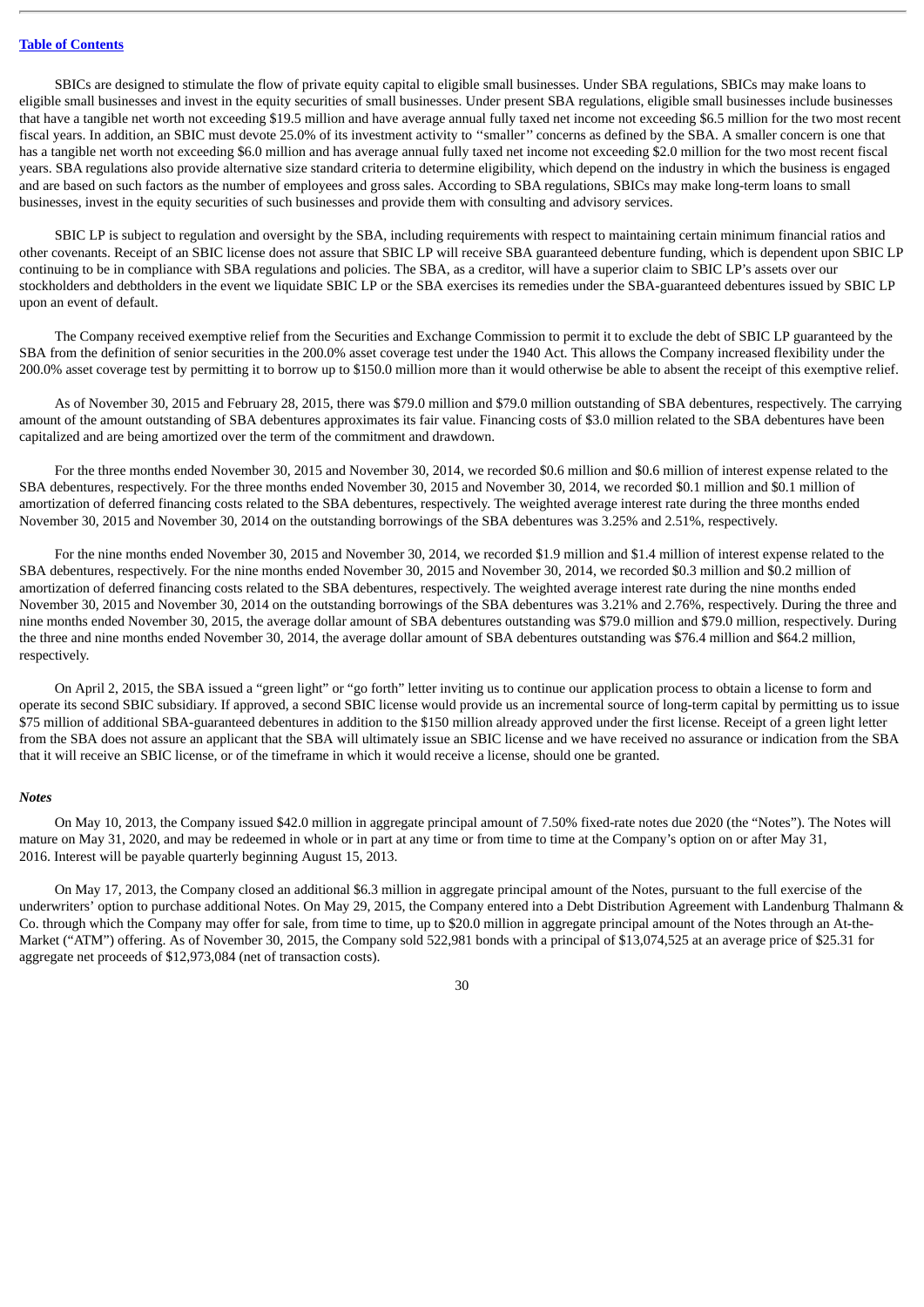As of November 30, 2015, the carrying amount and fair value of the Notes was \$61.4 million and \$61.5 million, respectively. The fair value of the Notes, which are publicly traded, is based upon closing market quotes as of the measurement date and would be classified as a level 1 liability within the fair value hierarchy. As of November 30, 2015, \$2.7 million of financing costs related to the Notes (including underwriting commissions and net of issuance premiums) have been capitalized and are being amortized over the term of the Notes. For the three and nine months ended November 30, 2015, we recorded \$1.1 million and \$3.1 million, respectively, of interest expense and \$0.1 million and \$0.3 million, respectively, of amortization of deferred financing costs related to the Notes. For the three and nine months ended November 30, 2014, we recorded \$0.9 million and \$2.7 million, respectively, of interest expense and \$0.1 million and \$0.3 million, respectively, of amortization of deferred financing costs related to the Notes. During the three and nine months ended November 30, 2015, the average dollar amount of Notes outstanding was \$58.9 million and \$53.8 million, respectively. During the three and nine months ended November 30, 2014, the average dollar amount of Notes outstanding was \$48.3 million and \$48.3 million, respectively.

#### **Note 7. Commitments and Contingencies**

#### **Contractual obligations**

The following table shows our payment obligations for repayment of debt and other contractual obligations at November 30, 2015:

|                                   |              | <b>Payment Due by Period</b> |                   |              |                  |  |  |
|-----------------------------------|--------------|------------------------------|-------------------|--------------|------------------|--|--|
|                                   |              | <b>Less Than</b>             | . - 3             | ა -ა         | <b>More Than</b> |  |  |
|                                   | <b>Total</b> | 1 Year                       | Years             | <b>Years</b> | 5 Years          |  |  |
|                                   |              |                              | (\$ in thousands) |              |                  |  |  |
| <b>Long-Term Debt Obligations</b> | \$140,375    |                              | _                 | \$61,375     | 79,000           |  |  |

#### **Off-balance sheet arrangements**

The Company's off-balance sheet arrangements consisted of \$3.1 million and \$11.2 million of unfunded commitments to provide debt financing to its portfolio companies or to fund limited partnership interests as of November 30, 2015 and February 28, 2015, respectively. Such commitments are generally up to the Company's discretion to approve, or the satisfaction of certain financial and nonfinancial covenants and involve, to varying degrees, elements of credit risk in excess of the amount recognized in the Company's Consolidated Statements of Assets and Liabilities and are not reflected in the Company's Consolidated Statements of Assets and Liabilities.

A summary of the composition of the unfunded commitments as of November 30, 2015 and February 28, 2015 are shown in the table below (dollars in thousands):

|                                     | As of                    |       |  |                          |  |  |
|-------------------------------------|--------------------------|-------|--|--------------------------|--|--|
|                                     | <b>November 30, 2015</b> |       |  | <b>February 28, 2015</b> |  |  |
| <b>Bristol Hospice, LLC</b>         |                          |       |  | 7,500                    |  |  |
| HMN Holdco, LLC                     |                          | 2.400 |  | 2.400                    |  |  |
| Avionte Holdings, LLC               |                          |       |  | 1,000                    |  |  |
| Advanced Air & Heat of Florida, LLC |                          | 400   |  |                          |  |  |
| Knowland Technology Holdings, L.L.C |                          | 300   |  | 300                      |  |  |
| Total                               |                          | 3,100 |  | 11.200                   |  |  |

#### **Note 8. Directors Fees**

The independent directors receive an annual fee of \$40,000. They also receive \$2,500 plus reimbursement of reasonable out-of-pocket expenses incurred in connection with attending each board meeting and receive \$1,000 plus reimbursement of reasonable out-of-pocket expenses incurred in connection with attending each committee meeting. In addition, the chairman of the Audit Committee receives an annual fee of \$5,000 and the chairman of each other committee receives an annual fee of \$2,000 for their additional services in these capacities. In addition, we have purchased directors' and officers' liability insurance on behalf of our directors and officers. Independent directors have the option to receive their directors' fees in the form of our common stock issued at a price per share equal to the greater of net asset value or the market price at the time of payment. No compensation is paid to directors who are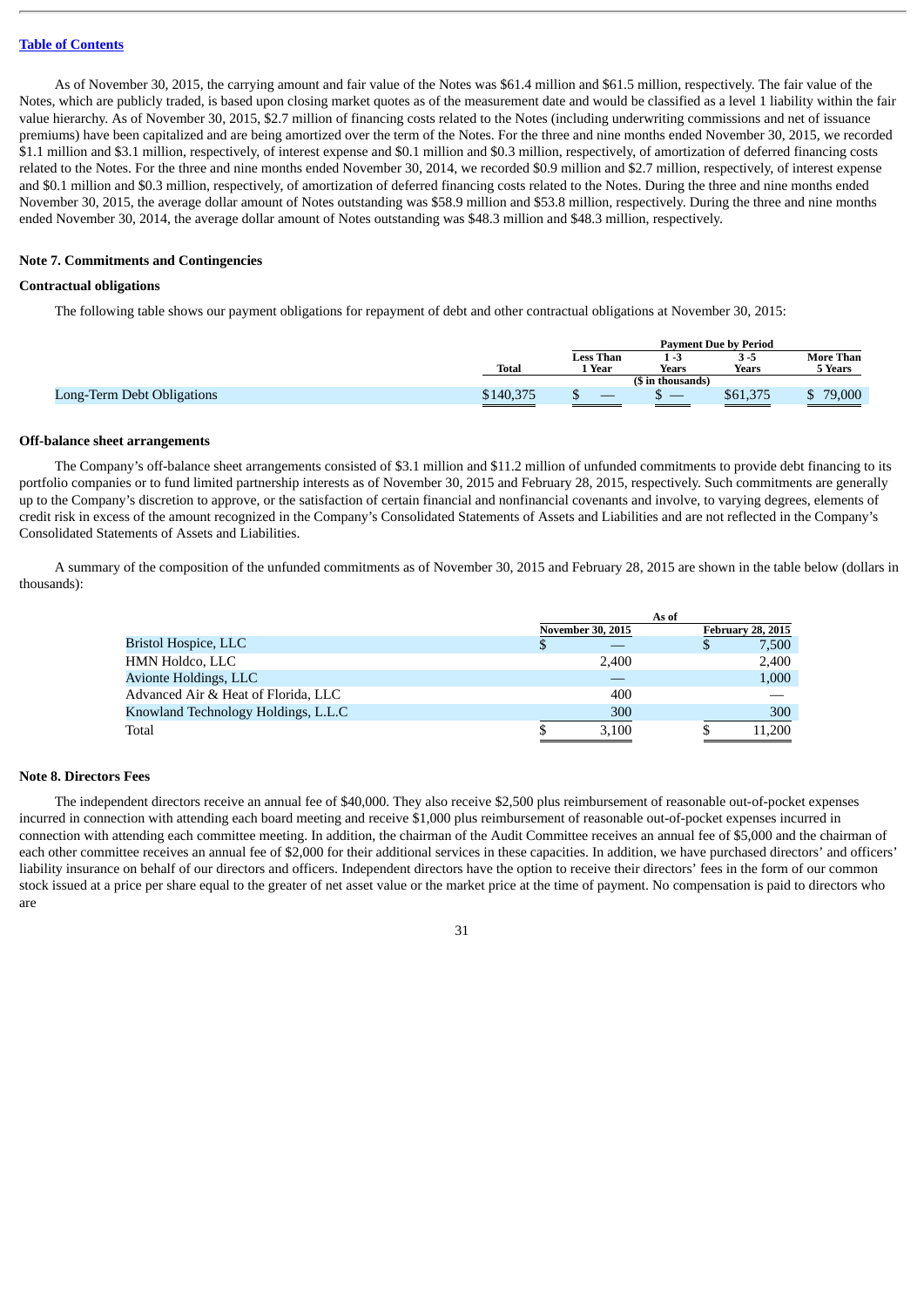"interested persons" of the Company (as such term is defined in the 1940 Act). For the three months ended November 30, 2015 and November 30, 2014, we accrued \$0.05 million and \$0.05 million for directors' fees expense, respectively. For the nine months ended November 30, 2015 and November 30, 2014, we accrued \$0.2 million and \$0.2 million for directors' fees expense, respectively. As of November 30, 2015 and February 28, 2015, \$0.02 million and \$0.03 million in directors' fees expense were unpaid and included in accounts payable and accrued expenses in the consolidated statements of assets and liabilities. As of November 30, 2015, we had not issued any common stock to our directors as compensation for their services.

#### **Note 9. Stockholders' Equity**

On May 16, 2006, GSC Group, Inc. capitalized the LLC, by contributing \$1,000 in exchange for 67 shares, constituting all of the issued and outstanding shares of the LLC.

On March 20, 2007, the Company issued 95,995.5 and 8,136.2 shares of common stock, priced at \$150.00 per share, to GSC Group and certain individual employees of GSC Group, respectively, in exchange for the general partnership interest and a limited partnership interest in GSC Partners CDO III GP, LP, collectively valued at \$15.6 million. At this time, the 6.7 shares owned by GSC Group in the LLC were exchanged for 6.7 shares of the Company.

On March 28, 2007, the Company completed its IPO of 725,000 shares of common stock, priced at \$150.00 per share, before underwriting discounts and commissions. Total proceeds received from the IPO, net of \$7.1 million in underwriter's discount and commissions, and \$1.0 million in offering costs, were \$100.7 million.

On November 13, 2009, we declared a dividend of \$18.25 per share payable on December 31, 2009. Shareholders had the option to receive payment of the dividend in cash, shares of common stock, or a combination of cash and shares of common stock, provided that the aggregate cash payable to all shareholders was limited to \$2.1 million or \$2.50 per share. Based on shareholder elections, the dividend consisted of \$2.1 million in cash and 864,872.5 of newly issued shares of common stock.

On July 30, 2010, our Manager and its affiliates purchased 986,842 shares of common stock at \$15.20 per share. Total proceeds received from this sale were \$15.0 million.

On August 12, 2010, we effected a one-for-ten reverse stock split of our outstanding common stock. As a result of the reverse stock split, every ten shares of our common stock were converted into one share of our common stock. Any fractional shares received as a result of the reverse stock split were redeemed for cash. The total cash payment in lieu of shares was \$230. Immediately after the reverse stock split, we had 2,680,842 shares of our common stock outstanding.

On November 12, 2010, we declared a dividend of \$4.40 per share payable on December 29, 2010. Shareholders had the option to receive payment of the dividend in cash, shares of common stock, or a combination of cash and shares of common stock, provided that the aggregate cash payable to all shareholders was limited to approximately \$1.2 million or \$0.44 per share. Based on shareholder elections, the dividend consisted of approximately \$1.2 million in cash and 596,235 shares of common stock.

On November 15, 2011, we declared a dividend of \$3.00 per share payable on December 30, 2011. Shareholders had the option to receive payment of the dividend in cash, shares of common stock, or a combination of cash and shares of common stock, provided that the aggregate cash payable to all shareholders was limited to approximately \$2.0 million or \$0.60 per share. Based on shareholder elections, the dividend consisted of approximately \$2.0 million in cash and 599,584 shares of common stock.

On November 9, 2012, the Company declared a dividend of \$4.25 per share payable on December 31, 2012. Shareholders had the option to receive payment of the dividend in cash, shares of common stock, or a combination of cash and shares of common stock, provided that the aggregate cash payable to all shareholders was limited to approximately \$3.3 million or \$0.85 per share. Based on shareholder elections, the dividend consisted of approximately \$3.3 million in cash and 853,455 shares of common stock.

On October 30, 2013, the Company declared a dividend of \$2.65 per share payable on December 27, 2013. Shareholders had the option to receive payment of the dividend in cash, shares of common stock, or a combination of cash and shares of common stock, provided that the aggregate cash payable to all shareholders was limited to approximately \$2.5 million or \$0.53 per share. Based on shareholder elections, the dividend consisted of approximately \$2.5 million in cash and 649,500 shares of common stock.

On September 24, 2014, the Company declared a dividend of \$0.18 per share payable on November 28, 2014. Shareholders had the option to receive payment of the dividend in cash, or receive shares of common stock pursuant to the Company's DRIP. Based on shareholder elections, the dividend consisted of approximately \$0.6 million in cash and 22,283 newly issued shares of common stock.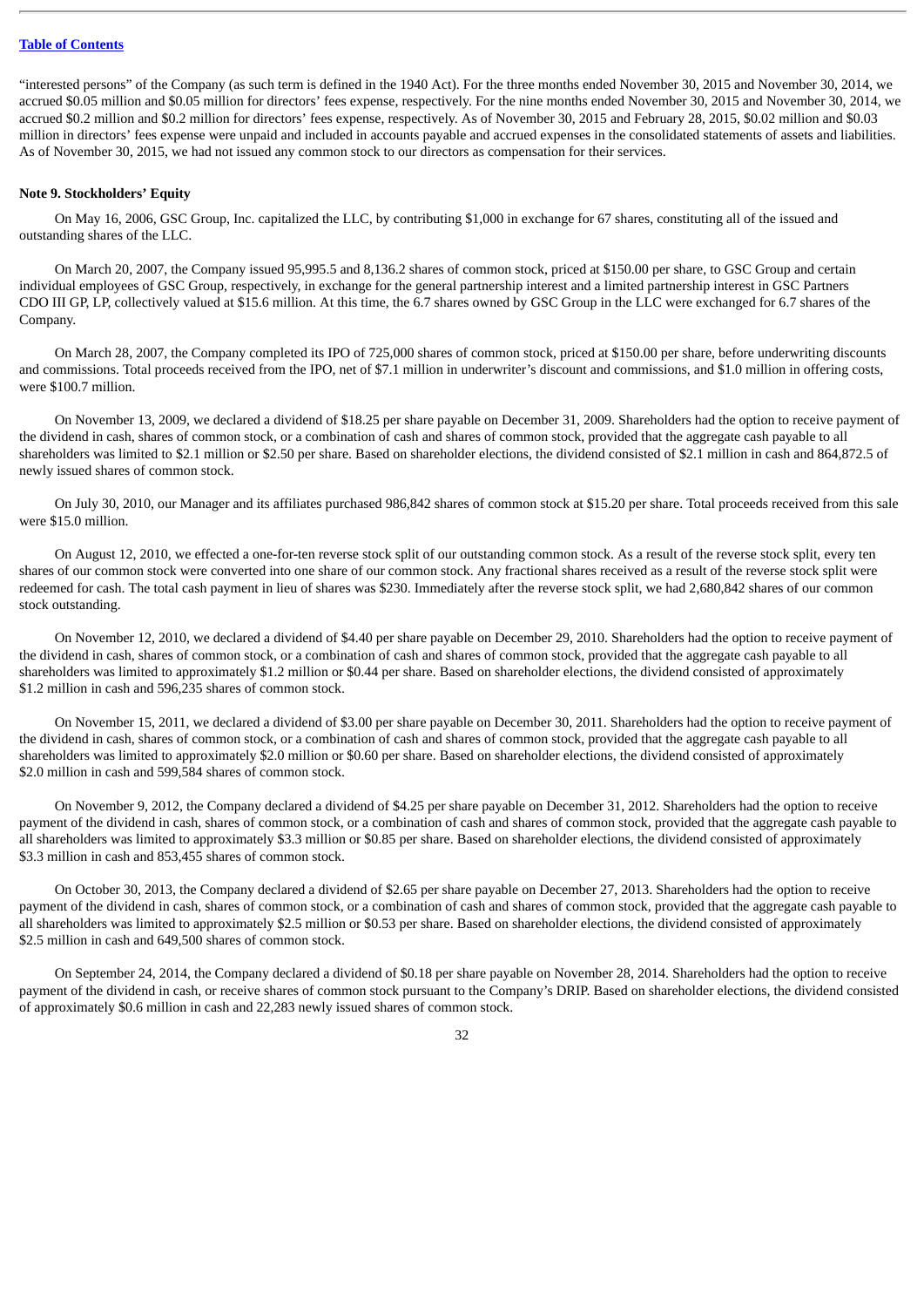On September 24, 2014, the Company declared a dividend of \$0.22 per share payable on February 27, 2015. Shareholders had the option to receive payment of the dividend in cash, or receive shares of common stock, pursuant our DRIP. Based on shareholder elections, the dividend consisted of approximately \$0.8 million in cash and 26,858 newly issued shares of common stock.

On September 24, 2014, the Company announced the approval of an open market share repurchase plan that allows it to repurchase up to 200,000 shares of its common stock at prices below its NAV as reported in its then most recently published financial statements. As of November 30, 2015, the Company purchased 2,500 shares of common stock for approximately \$0.04 million pursuant to this repurchase plan. On October 7, 2015, the Company's board of directors extended the open market share repurchase plan for another year and increased the number of shares the Company is permitted to repurchase at prices below its NAV, as reported in its then most recently published financial statements, to 400,000 shares of its common stock.

On April 9, 2015, the Company declared a dividend of \$0.27 per share payable on May 29, 2015. Shareholders had the option to receive payment of the dividend in cash, or receive shares of common stock, pursuant our DRIP. Based on shareholder elections, the dividend consisted of approximately \$0.9 million in cash and 33,766 newly issued shares of common stock.

On May 14, 2015, the Company declared a special dividend of \$1.00 per share payable on June 5, 2015. Shareholders had the option to receive payment of the dividend in cash, or receive shares of common stock, pursuant our DRIP. Based on shareholder elections, the dividend consisted of approximately \$3.4 million in cash and 126,230 newly issued shares of common stock.

On July 8, 2015 the Company declared a dividend of \$0.33 per share payable on August 31, 2015. Shareholders had the option to receive payment of the dividend in cash, or receive shares of common stock, pursuant our DRIP. Based on shareholder elections, the dividend consisted of approximately \$1.1 million in cash and 47,861 newly issued shares of common stock.

On October 7, 2015 the Company declared a dividend of \$0.36 per share payable on November 30, 2015. Shareholders had the option to receive payment of the dividend in cash, or receive shares of common stock, pursuant our DRIP. Based on shareholder elections, the dividend consisted of approximately \$1.1 million in cash and 61,029 newly issued shares of common stock.

#### **Note 10. Earnings Per Share**

In accordance with the provisions of FASB ASC 260, "Earnings per Share" ("ASC 260"), basic earnings per share is computed by dividing earnings available to common shareholders by the weighted average number of shares outstanding during the period. Other potentially dilutive common shares, and the related impact to earnings, are considered when calculating earnings per share on a diluted basis.

The following information sets forth the computation of the weighted average basic and diluted net decrease in net assets per share from operations for the three and nine months ended November 30, 2015 and November 30, 2014 (dollars in thousands except share and per share amounts):

|                                     | For the three months ended |                      |    | For the nine months ended |  |                      |  |                      |
|-------------------------------------|----------------------------|----------------------|----|---------------------------|--|----------------------|--|----------------------|
| <b>Basic and diluted</b>            |                            | November 30,<br>2015 |    | November 30.<br>2014      |  | November 30,<br>2015 |  | November 30,<br>2014 |
| Net increase in net assets from     |                            |                      |    |                           |  |                      |  |                      |
| operations                          | \$                         | 3.421                | \$ | 3.385                     |  | 12,049               |  | 8.302                |
| Weighted average common shares      |                            |                      |    |                           |  |                      |  |                      |
| outstanding                         |                            | 5,632,011            |    | 5,379,616                 |  | 5,533,094            |  | 5,379,616            |
| Earnings per common share-basic and |                            |                      |    |                           |  |                      |  |                      |
| diluted                             | \$                         | 0.61                 | \$ | 0.63                      |  | 2.18                 |  | 1.54                 |

#### **Note 11. Dividend**

On October 7, 2015 the Company declared a dividend of \$0.36 per share payable on November 30, 2015. Shareholders had the option to receive payment of the dividend in cash, or receive shares of common stock, pursuant our DRIP. Based on shareholder elections, the dividend consisted of approximately \$1.1 million in cash and 61,029 newly issued shares of common stock.

On July 8, 2015 the Company declared a dividend of \$0.33 per share payable on August 31, 2015. Shareholders had the option to receive payment of the dividend in cash, or receive shares of common stock, pursuant our DRIP. Based on shareholder elections, the dividend consisted of approximately \$1.1 million in cash and 47,861 newly issued shares of common stock.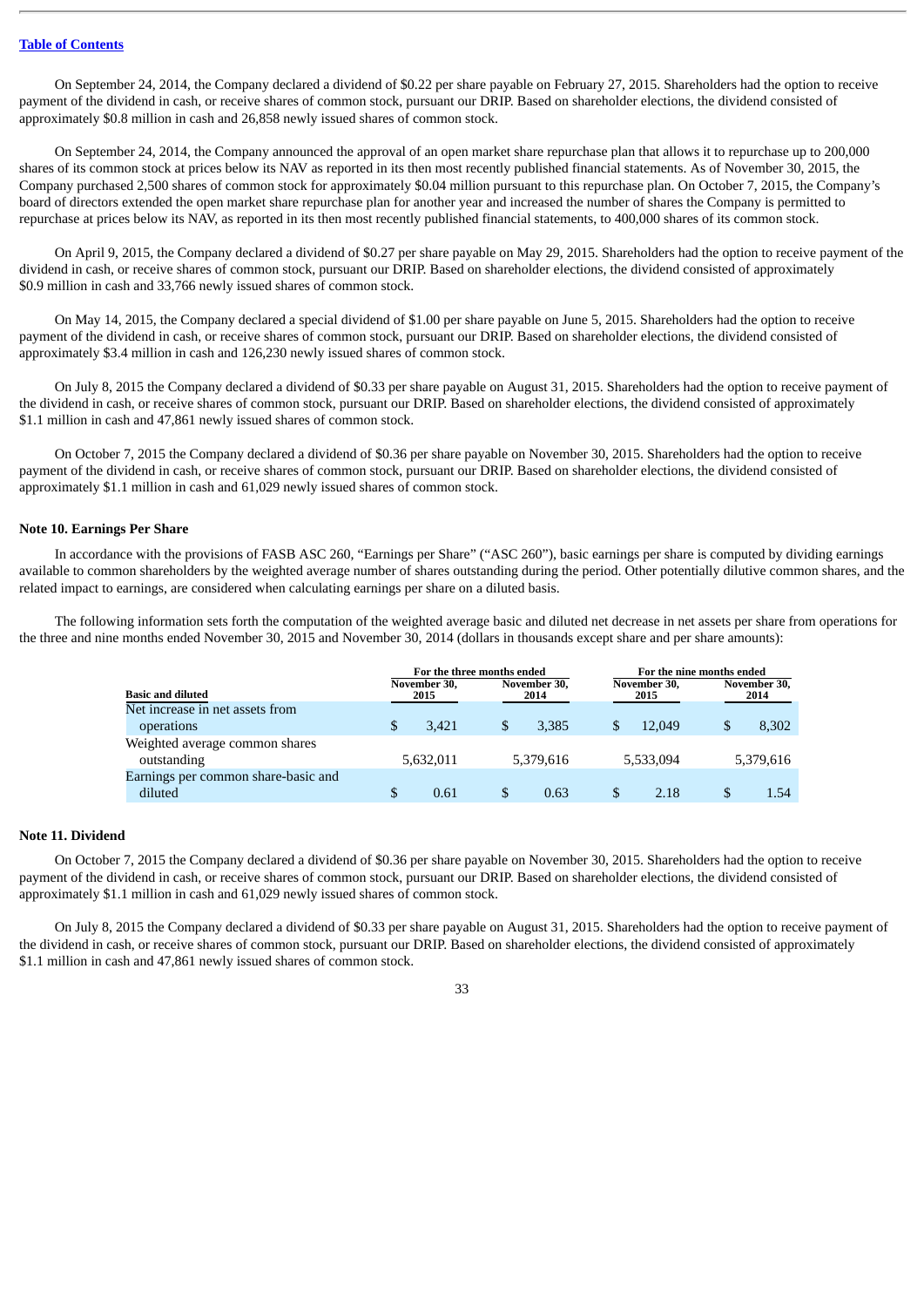On May 14, 2015, the Company declared a special dividend of \$1.00 per share payable on June 5, 2015. Shareholders had the option to receive payment of the dividend in cash, or receive shares of common stock, pursuant our DRIP. Based on shareholder elections, the dividend consisted of approximately \$3.4 million in cash and 126,230 newly issued shares of common stock.

On April 9, 2015, the Company declared a dividend of \$0.27 per share payable on May 29, 2015. Shareholders had the option to receive payment of the dividend in cash, or receive shares of common stock, pursuant our DRIP. Based on shareholder elections, the dividend consisted of approximately \$0.9 million in cash and 33,766 newly issued shares of common stock.

The following tables summarize dividends declared during the nine months ended November 30, 2015 (dollars in thousands except per share amounts):

| <b>Date Declared</b>     | <b>Record Date</b> | <b>Payment Date</b> | Amount<br>Per Share* | <b>Total</b><br>Amount |
|--------------------------|--------------------|---------------------|----------------------|------------------------|
| October 7, 2015          | November 2, 2015   | November 30, 2015   | 0.36                 | \$2,028                |
| July 8, 2015             | August 3, 2015     | August 31, 2015     | 0.33                 | \$1,844                |
| May 14, 2015             | May 26, 2015       | June 5, 2015        | 1.00 <sub>1</sub>    | \$5,429                |
| April 9, 2015            | May 4, 2015        | May 29, 2015        | 0.27                 | \$1,466                |
| Total dividends declared |                    |                     | 1.96                 | \$10,767               |

Amount per share is calculated based on the number of shares outstanding at the date of declaration.

The following tables summarize dividends declared during the nine months ended November 30, 2014 (dollars in thousands except per share amounts):

| <b>Record Date</b> | <b>Payment Date</b>      | Amount<br>Per Share* | Total<br>Amount |
|--------------------|--------------------------|----------------------|-----------------|
| February 22, 2015  | <b>February 27, 2015</b> | 0.22                 | \$1,188         |
| November 3, 2014   | November 28, 2014        | 0.18                 | 968             |
|                    |                          | 0.40                 | \$2,156<br>____ |
|                    |                          |                      |                 |

Amount per share is calculated based on the number of shares outstanding at the date of declaration.

#### **Note 12. Financial Highlights**

The following is a schedule of financial highlights for the nine months ended November 30, 2015 and November 30, 2014:

|                                                             | For the nine months ended |             |     |                          |
|-------------------------------------------------------------|---------------------------|-------------|-----|--------------------------|
|                                                             | <b>November 30, 2015</b>  |             |     | <b>November 30, 2014</b> |
| Per share data:                                             |                           |             |     |                          |
| Net asset value at beginning of period                      | \$                        | 22.70       | \$  | 21.08                    |
| Net investment income (1)                                   |                           | 1.37        |     | 1.26                     |
| Net realized and unrealized gains and losses on investments |                           | 0.81        |     | 0.28                     |
| Net increase in net assets from operations                  |                           | 2.18        |     | 1.54                     |
| Distributions from net investment income                    |                           | (1.96)      |     | (0.18)                   |
| Total distributions to stockholders                         |                           | (1.96)      |     | (0.18)                   |
| Dilution $(4)$                                              |                           | (0.33)      |     | 0.01                     |
| Net asset value at end of period                            | \$                        | 22.59       | \$. | 22.45                    |
| Net assets at end of period                                 | \$                        | 127,273,366 | \$  | 120,762,115              |
| Shares outstanding at end of period                         |                           | 5,634,115   |     | 5,379,616                |
| Per share market value at end of period                     | \$                        | 15.63       | \$. | 15.18                    |
| Total return based on market value (2)                      |                           | 11.29%      |     | $(3.55)\%$               |
| Total return based on net asset value (3)                   |                           | 11.67%      |     | 7.40%                    |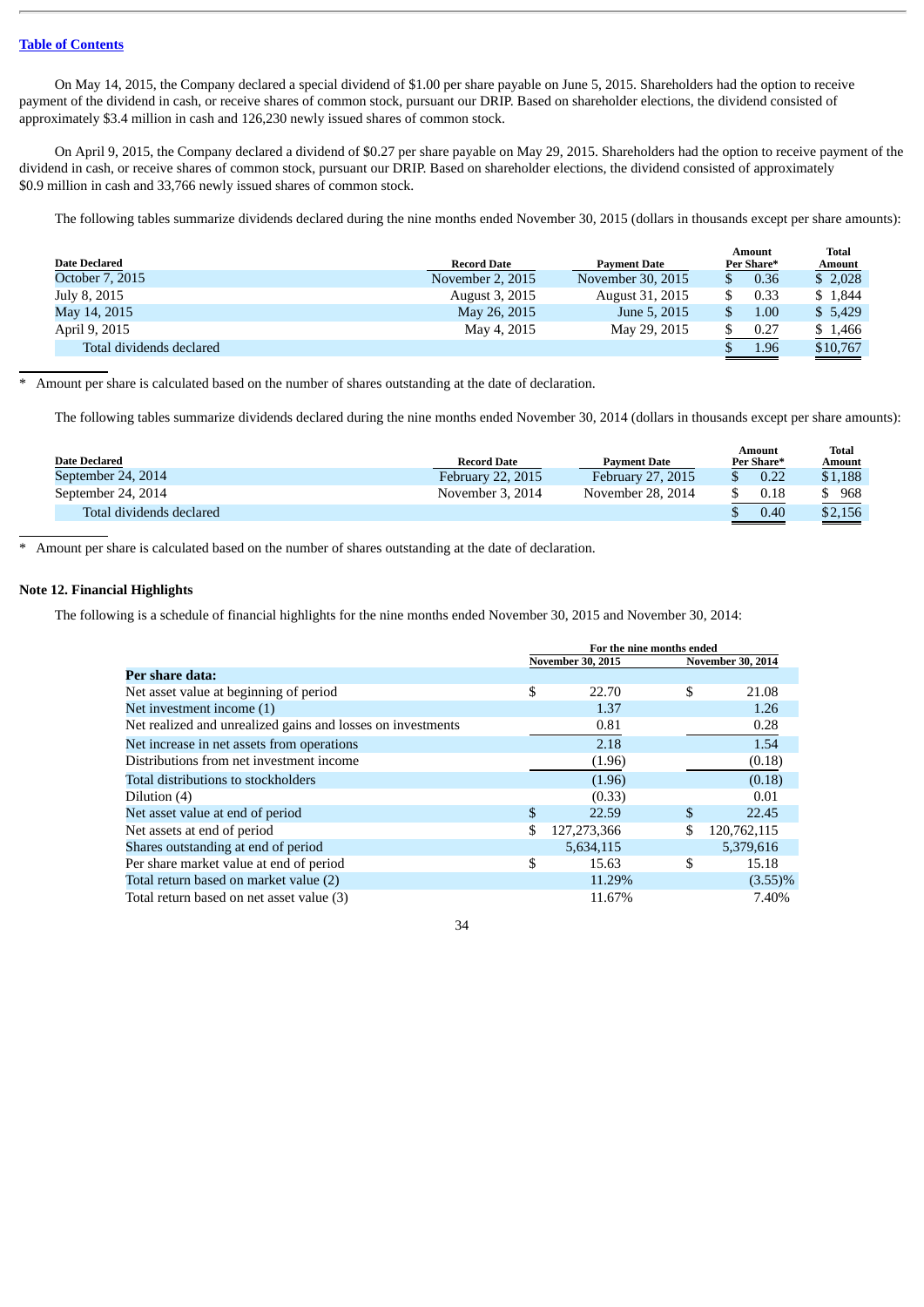| Ratio/Supplemental data:                                        |        |        |
|-----------------------------------------------------------------|--------|--------|
| Ratio of net investment income to average net assets            | 8.07%  | 7.63%  |
| Ratio of operating expenses to average net assets               | 6.68%  | 6.29%  |
| Ratio of incentive management fees to average net assets (6)    | 1.73%  | 2.34%  |
| Ratio of credit facility related expenses to average net assets | 6.65%  | 6.15%  |
| Ratio of total expenses to average net assets                   | 15.06% | 14.77% |
| Portfolio turnover rate (5)                                     | 23.05% | 22.59% |

As described in Note 2 to the consolidated financial statements and notes thereto included in our Form 10-K for the year ended February 28, 2015, we identified errors that impacted the nine months ended November 30, 2014. The corrections for the errors, which we have concluded are immaterial to all prior period consolidated financial statements, are reflected in the consolidated financial statements included in this Form 10-Q.

- (1) Net investment income per share is calculated using the weighted average shares outstanding during the period.
- (2) Total investment return is calculated assuming a purchase of common shares at the current market value on the first day and a sale at the current market value on the last day of the periods reported. Dividends and distributions, if any, are assumed for purposes of this calculation to be reinvested at prices obtained under the Company's dividend reinvestment plan. Total investment return does not reflect brokerage commissions. Total investment returns covering less than a full period are not annualized.
- (3) Total investment return is calculated assuming a purchase of common shares at the current net asset value on the first day and a sale at the current net asset value on the last day of the periods reported. Dividends and distributions, if any, are assumed for purposes of this calculation to be reinvested at prices obtained under the Company's dividend reinvestment plan. Total investment return does not reflect brokerage commissions.
- (4) Represents the dilutive effect of issuing common stock below net asset value per share during the period, pursuant to the Company's dividend reinvestment plan, in connection with the satisfaction of the Company's annual RIC distribution requirement. See Note 11, Dividend.
- (5) Portfolio turnover rate is calculated using the lesser of year-to-date sales or year-to-date purchases over the average of the invested assets at fair value.
- (6) Ratios are not annualized.

#### **Note 13. Subsequent Events**

On January 12, 2016 the Company declared a dividend of \$0.40 per share payable for the fiscal quarter ended November 30, 2015 to all stockholders of record at the close of business on February 1, 2016, with a payment date on February 29, 2016. Shareholders will have the option to receive payment of the dividend in cash, or receive shares of common stock pursuant to the Company's dividend reinvestment plan.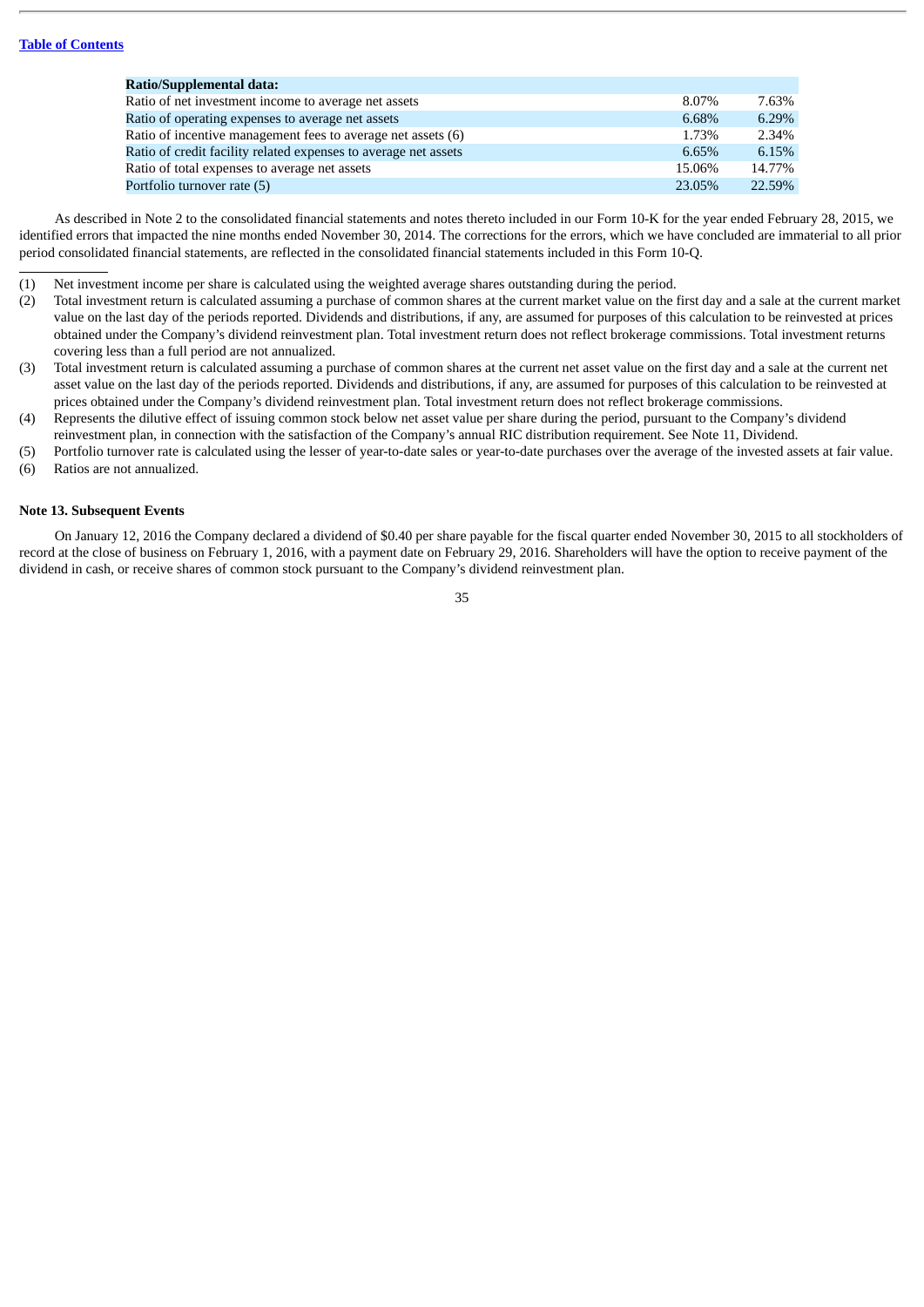#### <span id="page-40-0"></span>**Item 2. Management's Discussion and Analysis of Financial Condition and Results of Operations**

The following discussion should be read in conjunction with our consolidated financial statements and related notes and other financial information appearing elsewhere in this Quarterly Report on Form 10-Q. In addition to historical information, the following discussion and other parts of this Quarterly Report contain forward-looking information that involves risks and uncertainties. Our actual results could differ materially from those anticipated by such forward-looking information due to the factors discussed under Part I, Item 1A in our Annual Report on Form 10-K for the fiscal year ended February 28, 2015.

The forward-looking statements are based on our beliefs, assumptions and expectations of our future performance, taking into account all information currently available to us. These beliefs, assumptions and expectations can change as a result of many possible events or factors, not all of which are known to us or are within our control. If a change occurs, our business, financial condition, liquidity and results of operations may vary materially from those expressed in our forward-looking statements.

The forward-looking statements contained in this Quarterly Report on Form 10-Q involve risks and uncertainties, including statements as to:

- our future operating results;
- our business prospects and the prospects of our portfolio companies;
- the impact of investments that we expect to make;
- our contractual arrangements and relationships with third parties;
- the dependence of our future success on the general economy and its impact on the industries in which we invest;
- the ability of our portfolio companies to achieve their objectives;
- our expected financings and investments;
- our regulatory structure and tax treatment, including our ability to operate as a business development company ("BDC"), or to operate our small business investment company ("SBIC") subsidiary, and to continue to qualify to be taxed as a regulated investment company ("RIC");
- the adequacy of our cash resources and working capital;
- the timing of cash flows, if any, from the operations of our portfolio companies; and
- the ability of our investment adviser to locate suitable investments for us and to monitor and effectively administer our investments.

You should not place undue reliance on these forward-looking statements. The forward-looking statements made in this Quarterly Report on Form 10-Q relate only to events as of the date on which the statements are made. We undertake no obligation to update any forward-looking statement to reflect events or circumstances occurring after the date of this Quarterly Report on Form 10-Q.

#### **OVERVIEW**

We are a Maryland corporation that has elected to be treated as a BDC under the Investment Company Act of 1940 (the "1940 Act"). Our investment objective is to generate current income and, to a lesser extent, capital appreciation from our investments. We invest primarily in leveraged loans and mezzanine debt issued by private U.S. middle market companies, which we define as companies having EBITDA of between \$5 million and \$50 million, both through direct lending and through participation in loan syndicates. We may also invest up to 30.0% of the portfolio in opportunistic investments in order to seek to enhance returns to stockholders. Such investments may include investments in distressed debt, which may include securities of companies in bankruptcy, foreign debt, private equity, securities of public companies that are not thinly traded and structured finance vehicles such as collateralized loan obligation funds. We have elected and qualified to be treated as a RIC under Subchapter M of the Internal Revenue Code of 1986, as amended (the "Code").

#### *Corporate History and Recent Developments*

We commenced operations, at the time known as GSC Investment Corp., on March 23, 2007 and completed an initial public offering of shares of common stock on March 28, 2007. Prior to July 30, 2010, we were externally managed and advised by GSCP (NJ), L.P., an entity affiliated with GSC Group, Inc. In connection with the consummation of a recapitalization transaction on July 30, 2010, as described below we engaged Saratoga Investment Advisors ("SIA") to replace GSCP (NJ), L.P. as our investment adviser and changed our name to Saratoga Investment Corp.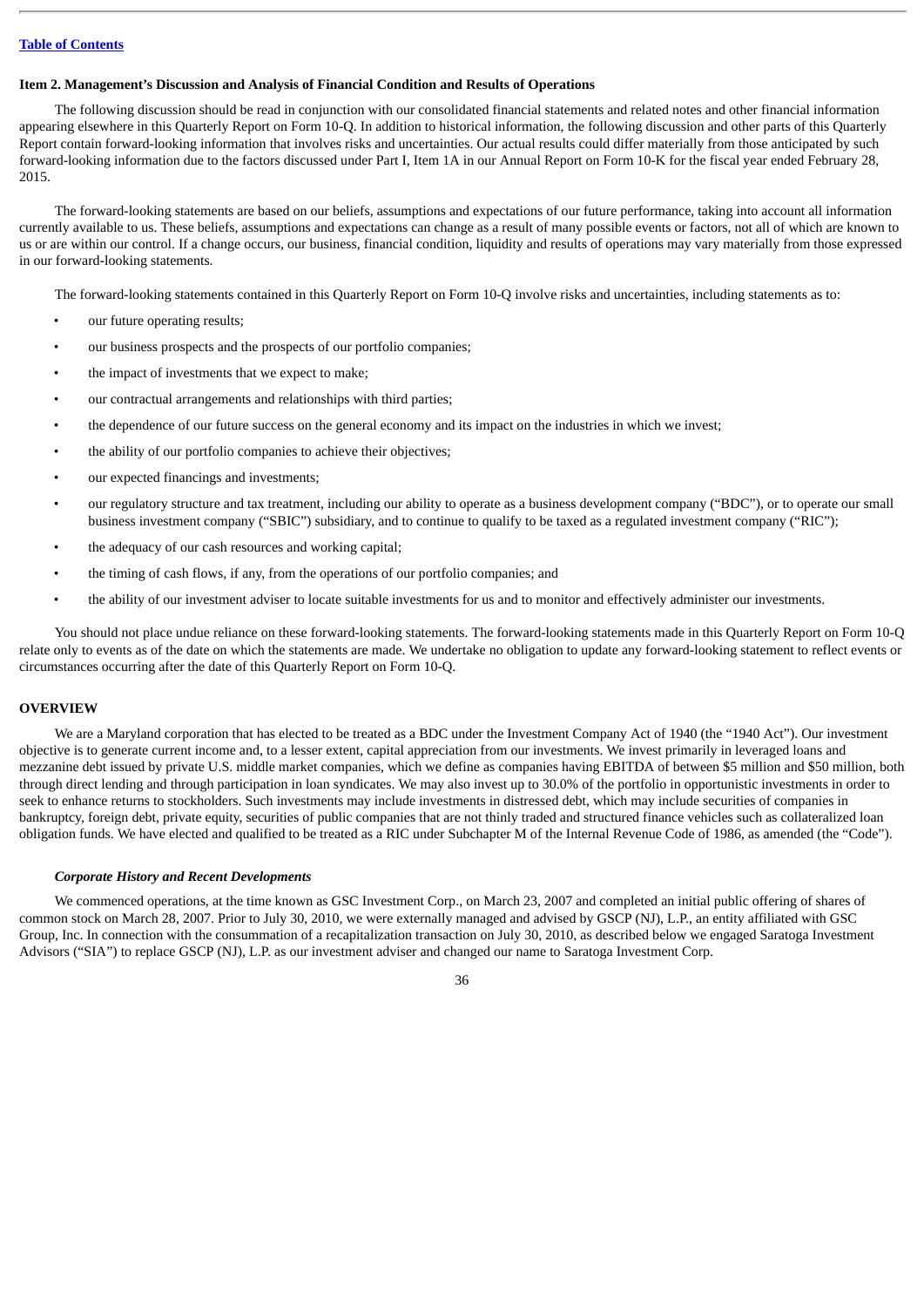As a result of the event of default under a revolving securitized credit facility with Deutsche Bank we previously had in place, in December 2008 we engaged the investment banking firm of Stifel, Nicolaus & Company to evaluate strategic transaction opportunities and consider alternatives for us. On April 14, 2010, GSC Investment Corp. entered into a stock purchase agreement with Saratoga Investment Advisors and certain of its affiliates and an assignment, assumption and novation agreement with Saratoga Investment Advisors, pursuant to which GSC Investment Corp. assumed certain rights and obligations of Saratoga Investment Advisors under a debt commitment letter Saratoga Investment Advisors received from Madison Capital Funding LLC, which indicated Madison Capital Funding's willingness to provide GSC Investment Corp. with a \$40.0 million senior secured revolving credit facility, subject to the satisfaction of certain terms and conditions. In addition, GSC Investment Corp. and GSCP (NJ), L.P. entered into a termination and release agreement, to be effective as of the closing of the transaction contemplated by the stock purchase agreement, pursuant to which GSCP (NJ), L.P., among other things, agreed to waive any and all accrued and unpaid deferred incentive management fees up to and as of the closing of the transaction contemplated by the stock purchase agreement but continued to be entitled to receive the base management fees earned through the date of the closing of the transaction contemplated by the stock purchase agreement.

On July 30, 2010, the transactions contemplated by the stock purchase agreement with Saratoga Investment Advisors and certain of its affiliates were completed, the private sale of 986,842 shares of our common stock for \$15.0 million in aggregate purchase price to Saratoga Investment Advisors and certain of its affiliates closed, the Company entered into the Credit Facility, and the Company began doing business as Saratoga Investment Corp.

We used the net proceeds from the private sale transaction and a portion of the funds available to us under the Credit Facility to pay the full amount of principal and accrued interest, including default interest, outstanding under our revolving securitized credit facility with Deutsche Bank. The revolving securitized credit facility with Deutsche Bank was terminated in connection with our payment of all amounts outstanding thereunder on July 30, 2010.

On August 12, 2010, we effected a one-for-ten reverse stock split of our outstanding common stock. As a result of the reverse stock split, every ten shares of our common stock were converted into one share of our common stock. Any fractional shares received as a result of the reverse stock split were redeemed for cash. The total cash payment in lieu of shares was \$230. Immediately after the reverse stock split, we had 2,680,842 shares of our common stock outstanding.

In January 2011, we registered for public resale the 982,842 shares of our common stock issued to Saratoga Investment Advisors and certain of its affiliates.

On March 28, 2012, our wholly-owned subsidiary, Saratoga Investment Corp. SBIC, LP ("SBIC LP"), received a SBIC license from the Small Business Administration ("SBA").

In May 2013, we issued \$48.3 million in aggregate principal amount of our 7.50% unsecured notes due 2020 for net proceeds of \$46.1 million after deducting underwriting commissions of \$1.9 million and offering costs of \$0.3 million. The proceeds included the underwriters' full exercise of their overallotment option. Interest on these notes is paid quarterly in arrears on February 15, May 15, August 15 and November 15, at a rate of 7.50% per year, beginning August 15, 2013. The notes mature on May 31, 2020 and may be redeemed in whole or in part at any time or from time to time at our option on or after May 31, 2016. The notes are listed on the NYSE under the trading symbol "SAQ" with a par value of \$25.00 per share.

On April 2, 2015, the SBA issued a "green light" or "go forth" letter inviting us to continue our application process to obtain a license to form and operate its second SBIC subsidiary. If approved, a second SBIC license would provide us an incremental source of long-term capital by permitting us to issue \$75 million of additional SBA-guaranteed debentures in addition to the \$150 million already approved under the first license. Receipt of a green light letter from the SBA does not assure an applicant that the SBA will ultimately issue an SBIC license and we have received no assurance or indication from the SBA that it will receive an SBIC license, or of the timeframe in which it would receive a license, should one be granted.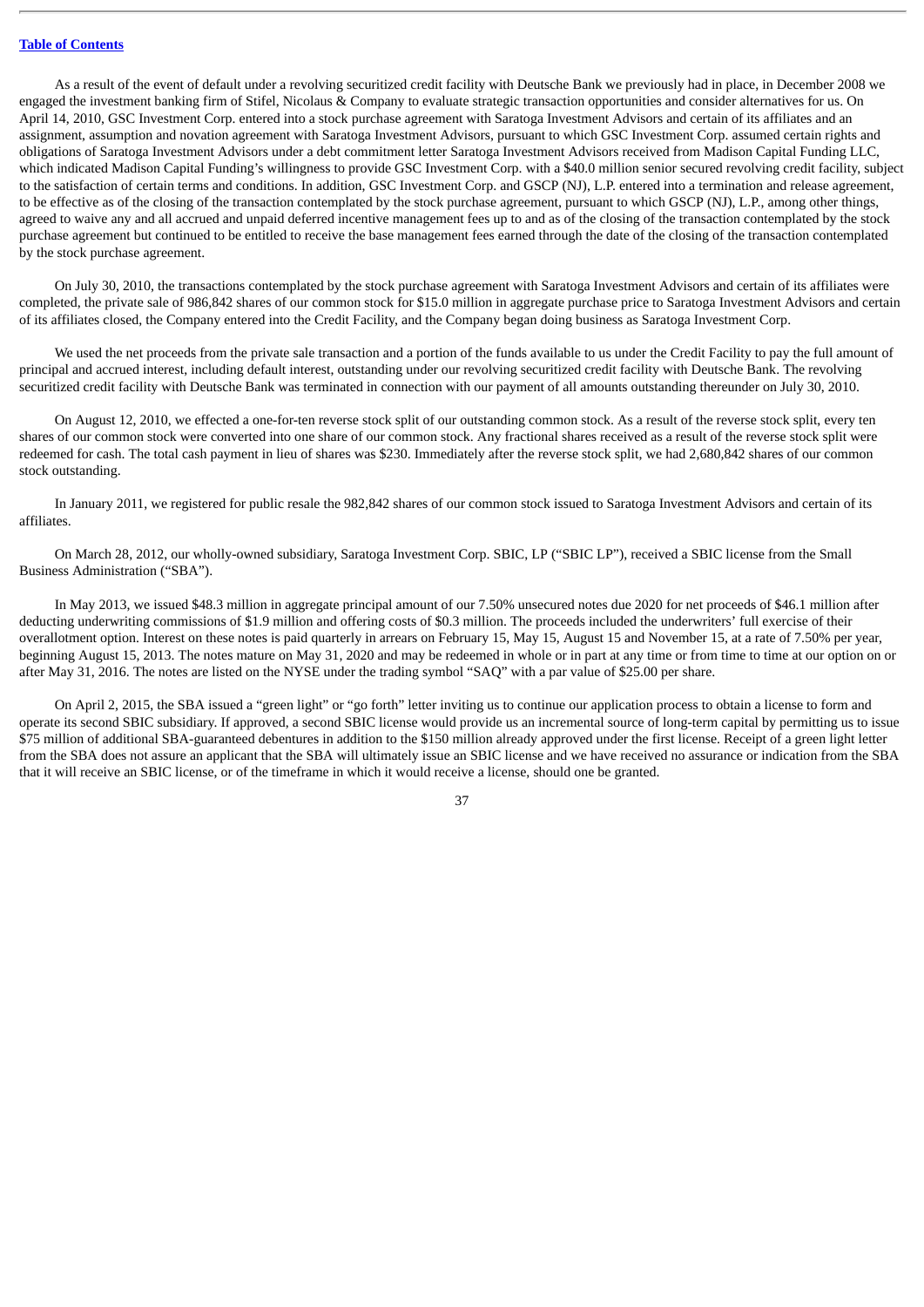On May 29, 2015, we entered into a Debt Distribution Agreement with Landenburg Thalmann & Co. through which we may offer for sale, from time to time, up to \$20.0 million in aggregate principal amount of the Notes through an At-the-Market ("ATM") offering. As of November 30, 2015, the Company sold 522,981 bonds with a principal of \$13,074,525 at an average price of \$25.31 for aggregate net proceeds of \$12,973,084 (net of transaction costs).

#### **Critical Accounting Policies**

#### *Basis of Presentation*

The preparation of financial statements in accordance with U.S. generally accepted accounting principles ("U.S. GAAP") requires management to make certain estimates and assumptions affecting amounts reported in the Company's consolidated financial statements. We have identified investment valuation, revenue recognition and the recognition of capital gains incentive fee expense as our most critical accounting estimates. We continuously evaluate our estimates, including those related to the matters described below. These estimates are based on the information that is currently available to us and on various other assumptions that we believe to be reasonable under the circumstances. Actual results could differ materially from those estimates under different assumptions or conditions. A discussion of our critical accounting policies follows.

#### *Investment Valuation*

The Company accounts for its investments at fair value in accordance with the Financial Accounting Standards Board ("FASB") Accounting Standards Codification ("ASC") Topic 820, *Fair Value Measurements and Disclosures* ("ASC 820"). ASC 820 defines fair value, establishes a framework for measuring fair value, establishes a fair value hierarchy based on the quality of inputs used to measure fair value and enhances disclosure requirements for fair value measurements. ASC 820 requires the Company to assume that its investments are to be sold at the statement of assets and liabilities date in the principal market to independent market participants, or in the absence of a principal market, in the most advantageous market, which may be a hypothetical market. Market participants are defined as buyers and sellers in the principal or most advantageous market that are independent, knowledgeable, and willing and able to transact.

Investments for which market quotations are readily available are fair valued at such market quotations obtained from independent third party pricing services and market makers subject to any decision by our board of directors to approve a fair value determination to reflect significant events affecting the value of these investments. We value investments for which market quotations are not readily available at fair value as approved, in good faith, by our board of directors based on input from Saratoga Investment Advisers, the audit committee of our board of directors and a third party independent valuation firm. Determinations of fair value may involve subjective judgments and estimates. The types of factors that may be considered in determining the fair value of our investments include the nature and realizable value of any collateral, the portfolio company's ability to make payments, market yield trend analysis, the markets in which the portfolio company does business, comparison to publicly traded companies, discounted cash flow and other relevant factors.

We undertake a multi-step valuation process each quarter when valuing investments for which market quotations are not readily available, as described below:

- Each investment is initially valued by the responsible investment professionals of Saratoga Investment Advisors and preliminary valuation conclusions are documented and discussed with our senior management; and
- An independent valuation firm engaged by our board of directors reviews approximately one quarter of these preliminary valuations each quarter so that the valuation of each investment for which market quotes are not readily available is reviewed by the independent valuation firm at least annually.

In addition, all our investments are subject to the following valuation process:

- The audit committee of our board of directors reviews each preliminary valuation and Saratoga Investment Advisors and independent valuation firm (if applicable) will supplement the preliminary valuation to reflect any comments provided by the audit committee; and
- Our board of directors discusses the valuations and approves the fair value of each investment, in good faith, based on the input of Saratoga Investment Advisors, independent valuation firm (to the extent applicable) and the audit committee of our board of directors.

Our investment in Saratoga Investment Corp. CLO 2013-1, Ltd. ("Saratoga CLO") is carried at fair value, which is based on a discounted cash flow model that utilizes prepayment, re-investment and loss assumptions based on historical experience and projected performance, economic factors, the characteristics of the underlying cash flow, and comparable yields for equity interests in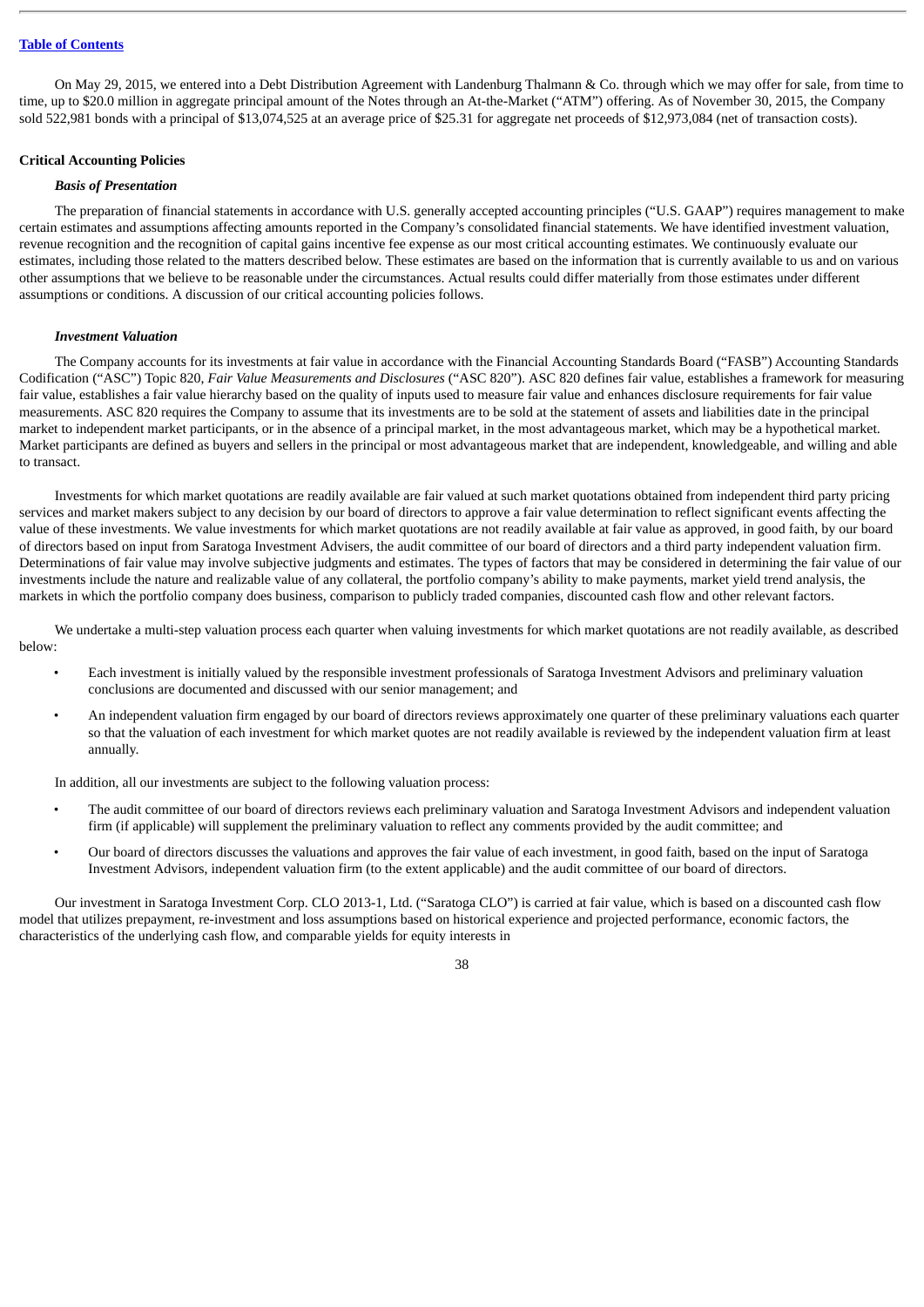collateralized loan obligation funds similar to Saratoga CLO, when available, as determined by SIA and recommended to our board of directors. Specifically, we use Intex cash flow models, or an appropriate substitute, to form the basis for the valuation of our investment in Saratoga CLO. The models use a set of assumptions including projected default rates, recovery rates, reinvestment rate and prepayment rates in order to arrive at estimated valuations. The assumptions are based on available market data and projections provided by third parties as well as management estimates. We use the output from the Intex models (i.e., the estimated cash flows) to perform a discounted cash flows analysis on expected future cash flows to determine a valuation for our investment in Saratoga CLO.

#### *Revenue Recognition*

#### *Income Recognition*

Interest income, adjusted for amortization of premium and accretion of discount, is recorded on an accrual basis to the extent that such amounts are expected to be collected. The Company stops accruing interest on its investments when it is determined that interest is no longer collectible. Discounts and premiums on investments purchased are accreted/amortized over the life of the respective investment using the effective yield method. The amortized cost of investments represents the original cost adjusted for the accretion of discounts and amortizations of premium on investments.

Loans are generally placed on non-accrual status when there is reasonable doubt that principal or interest will be collected. Accrued interest is generally reserved when a loan is placed on non-accrual status. Interest payments received on non-accrual loans may be recognized as a reduction in principal depending upon management's judgment regarding collectability. Non-accrual loans are restored to accrual status when past due principal and interest is paid and, in management's judgment, are likely to remain current, although we may make exceptions to this general rule if the loan has sufficient collateral value and is in the process of collection.

Interest income on our investment in Saratoga CLO is recorded using the effective interest method in accordance with the provisions of ASC Topic 325-40, *Investments-Other, Beneficial Interests in Securitized Financial Assets*, based on the anticipated yield and the estimated cash flows over the projected life of the investment. Yields are revised when there are changes in actual or estimated cash flows due to changes in prepayments and/or re-investments, credit losses or asset pricing. Changes in estimated yield are recognized as an adjustment to the estimated yield over the remaining life of the investment from the date the estimated yield was changed.

#### *Paid-in-Kind Interest*

The Company holds debt investments in its portfolio that contain a payment-in-kind ("PIK") interest provision. The PIK interest, which represents contractually deferred interest added to the investment balance that is generally due at maturity, is generally recorded on the accrual basis to the extent such amounts are expected to be collected. We stop accruing PIK interest if we do not expect the issuer to be able to pay all principal and interest when due.

#### **Capital Gains Incentive Fee**

The Company records an expense accrual relating to the capital gains incentive fee payable by the Company to its investment adviser when the unrealized gains on its investments exceed all realized capital losses on its investments given the fact that a capital gains incentive fee would be owed to the investment adviser if the Company were to liquidate its investment portfolio at such time. The actual incentive fee payable to the Company's investment adviser related to capital gains will be determined and payable in arrears at the end of each fiscal year and will include only realized capital gains for the period.

#### *Revenues*

We generate revenue in the form of interest income and capital gains on the debt investments that we hold and capital gains, if any, on equity interests that we may acquire. We expect our debt investments, whether in the form of leveraged loans or mezzanine debt, to have terms of up to ten years, and to bear interest at either a fixed or floating rate. Interest on debt will be payable generally either quarterly or semi-annually. In some cases, our debt investments may provide for a portion of the interest to be PIK. To the extent interest is paid-in-kind, it will be payable through the increase of the principal amount of the obligation by the amount of interest due on the then-outstanding aggregate principal amount of such obligation. The principal amount of the debt and any accrued but unpaid interest will generally become due at the maturity date. In addition, we may generate revenue in the form of commitment, origination, structuring or diligence fees, fees for providing managerial assistance or investment management services and possibly consulting fees. Any such fees will be generated in connection with our investments and recognized as earned. We may also invest in preferred equity securities that pay dividends on a current basis.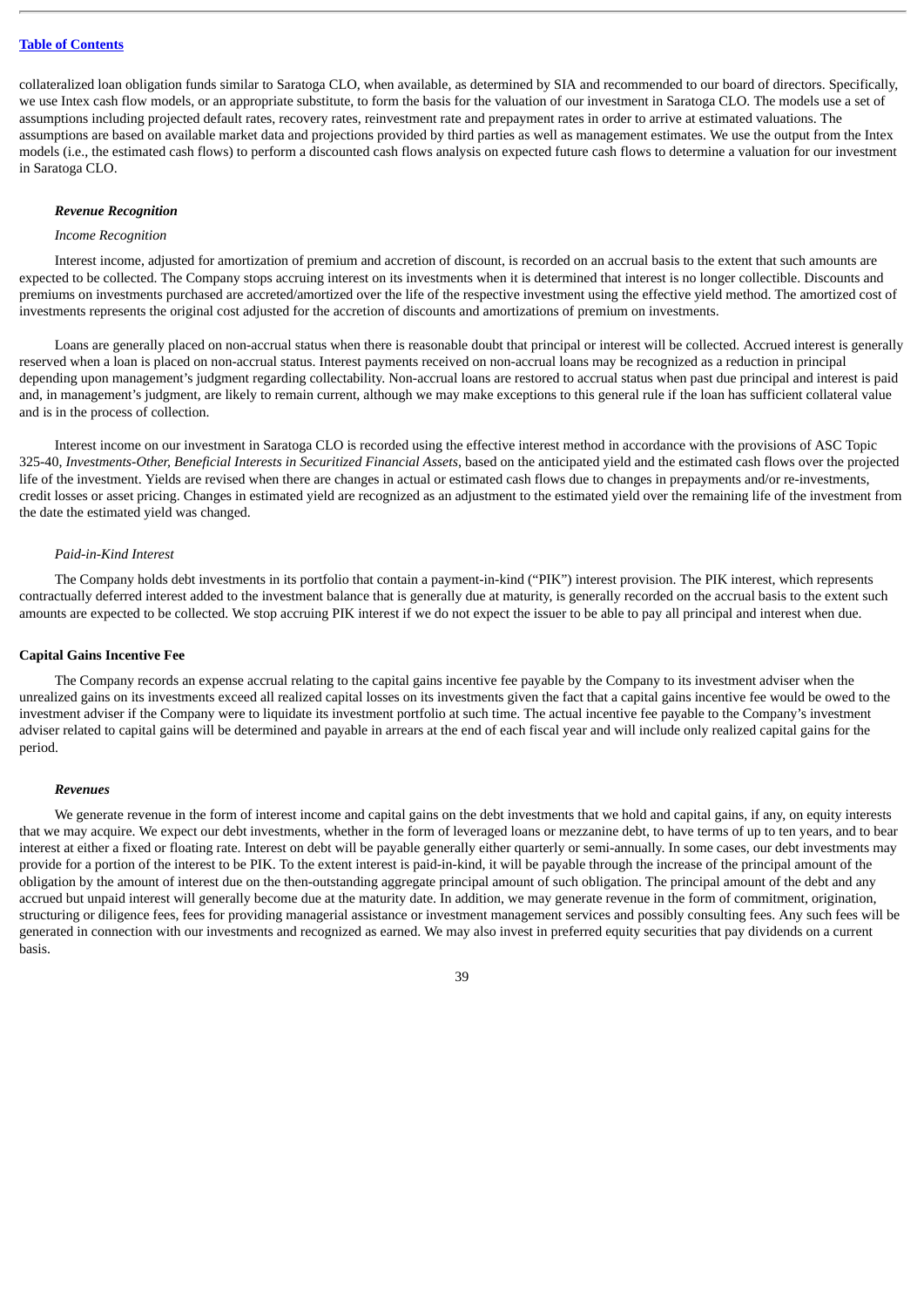On January 22, 2008, we entered into a collateral management agreement with Saratoga CLO, pursuant to which we act as its collateral manager. The Saratoga CLO was refinanced in October 2013 and its reinvestment period ends in October 2016. The Saratoga CLO remains 100% owned and managed by Saratoga Investment Corp. We receive a senior collateral management fee of 0.25% and a subordinated management fee of 0.25% of the fee basis amount at the beginning of the collection period, paid quarterly to the extent of available proceeds. We are also entitled to an incentive management fee equal to 20.0% of excess cash flow to the extent the Saratoga CLO subordinated notes receive an internal rate of return equal to or greater than 12.0%.

We recognize interest income on our investment in the subordinated notes of Saratoga CLO using the effective interest method, based on the anticipated yield and the estimated cash flows over the projected life of the investment. Yields are revised when there are changes in actual or estimated cash flows due to changes in prepayments and/or re-investments, credit losses or asset pricing. Changes in estimated yield are recognized as an adjustment to the estimated yield over the remaining life of the investment from the date the estimated yield was changed.

#### *Expenses*

Our primary operating expenses include the payment of investment advisory and management fees, professional fees, directors and officers insurance, fees paid to independent directors and administrator expenses, including our allocable portion of our administrator's overhead. Our investment advisory and management fees compensate our investment adviser for its work in identifying, evaluating, negotiating, closing and monitoring our investments. We bear all other costs and expenses of our operations and transactions, including those relating to:

- organization;
- calculating our net asset value (including the cost and expenses of any independent valuation firm);
- expenses incurred by our investment adviser payable to third parties, including agents, consultants or other advisers, in monitoring our financial and legal affairs and in monitoring our investments and performing due diligence on our prospective portfolio companies;
- interest payable on debt, if any, incurred to finance our investments;
- offerings of our common stock and other securities;
- investment advisory and management fees;
- fees payable to third parties, including agents, consultants or other advisers, relating to, or associated with, evaluating and making investments;
- transfer agent and custodial fees;
- federal and state registration fees;
- all costs of registration and listing our common stock on any securities exchange;
- federal, state and local taxes;
- independent directors' fees and expenses;
- costs of preparing and filing reports or other documents required by governmental bodies (including the SEC and the SBA);
- costs of any reports, proxy statements or other notices to common stockholders including printing costs;
- our fidelity bond, directors and officers errors and omissions liability insurance, and any other insurance premiums;
- direct costs and expenses of administration, including printing, mailing, long distance telephone, copying, secretarial and other staff, independent auditors and outside legal costs; and
- administration fees and all other expenses incurred by us or, if applicable, the administrator in connection with administering our business (including payments under the administration agreement based upon our allocable portion of the administrator's overhead in performing its obligations under an administration agreement, including rent and the allocable portion of the cost of our officers and their respective staffs (including travel expenses)).

Pursuant to the investment advisory and management agreement that we had with GSCP (NJ), L.P., our former investment adviser and administrator, we had agreed to pay GSCP (NJ), L.P. as investment adviser a quarterly base management fee of 1.75% of the average value of our total assets (other than cash or cash equivalents but including assets purchased with borrowed funds) at the end of the two most recently completed fiscal quarters, and appropriately adjusted for any share issuances or repurchases during the applicable fiscal quarter, and an incentive fee.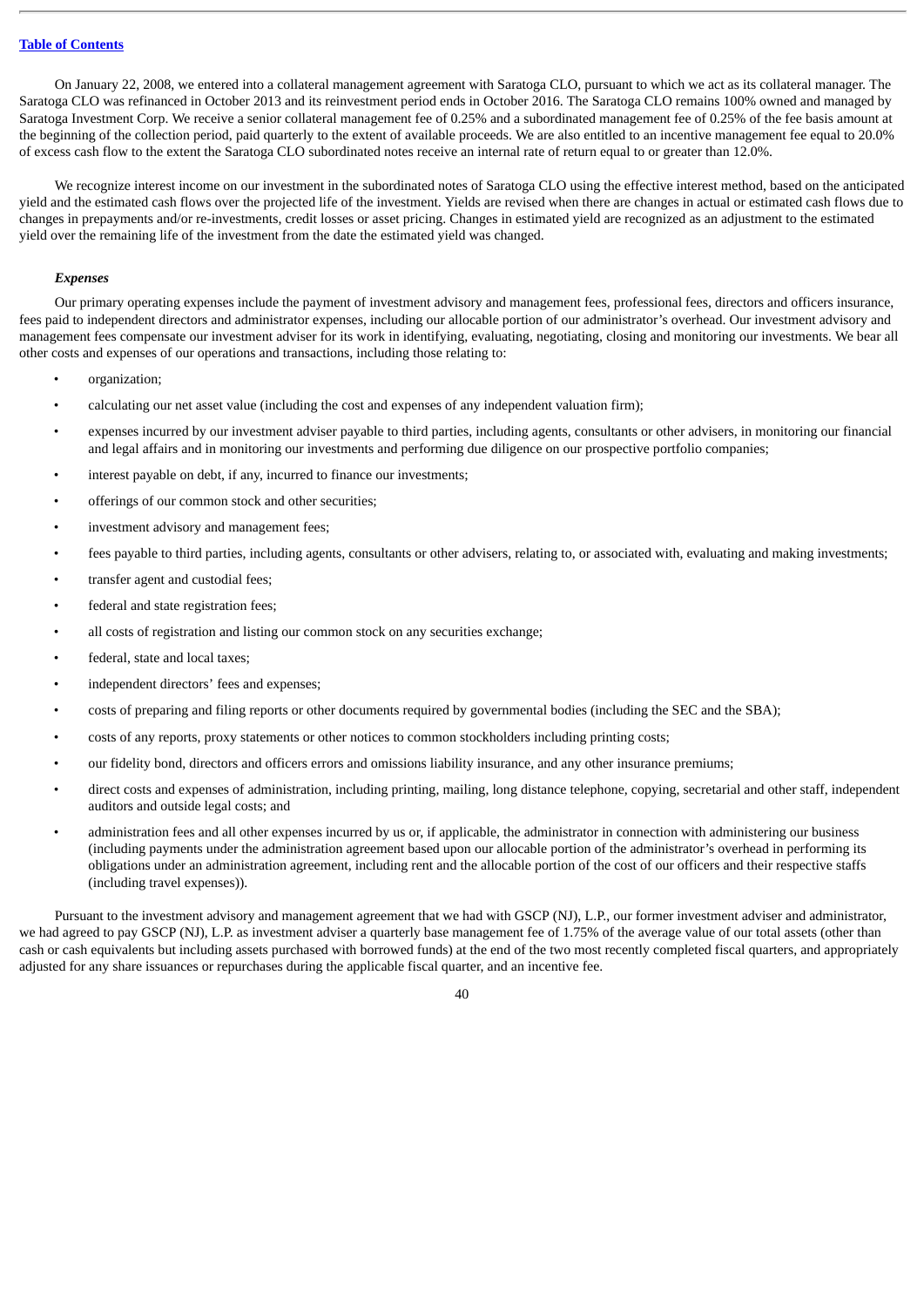The incentive fee had two parts:

- A fee, payable quarterly in arrears, equal to 20.0% of our pre-incentive fee net investment income, expressed as a rate of return on the value of the net assets at the end of the immediately preceding quarter, that exceeded a 1.875% quarterly (7.5% annualized) hurdle rate measured as of the end of each fiscal quarter. Under this provision, in any fiscal quarter, our investment adviser received no incentive fee unless our pre-incentive fee net investment income exceeded the hurdle rate of 1.875%. Amounts received as a return of capital were not included in calculating this portion of the incentive fee. Since the hurdle rate was based on net assets, a return of less than the hurdle rate on total assets could still have resulted in an incentive fee.
- A fee, payable at the end of each fiscal year, equal to 20.0% of our net realized capital gains, if any, computed net of all realized capital losses and unrealized capital depreciation, in each case on a cumulative basis, less the aggregate amount of capital gains incentive fees paid to the investment adviser through such date.

We deferred cash payment of any incentive fee otherwise earned by our former investment adviser if, during the then most recent four full fiscal quarters ending on or prior to the date such payment was to be made, the sum of (a) our aggregate distributions to our stockholders and (b) our change in net assets (defined as total assets less liabilities) (before taking into account any incentive fees payable during that period) was less than 7.5% of our net assets at the beginning of such period. These calculations were appropriately pro-rated for the first three fiscal quarters of operation and adjusted for any share issuances or repurchases during the applicable period. Such incentive fee would become payable on the next date on which such test had been satisfied for the most recent four full fiscal quarters or upon certain terminations of the investment advisory and management agreement. We commenced deferring cash payment of incentive fees during the quarterly period ended August 31, 2007, and continued to defer such payments through the quarterly period ended May 31, 2010. As of July 30, 2010, the date on which GSCP (NJ), L.P. ceased to be our investment adviser and administrator, we owed GSCP (NJ), L.P. \$2.9 million in fees for services previously provided to us; of which \$0.3 million has been paid by us. GSCP (NJ), L.P. agreed to waive payment by us of the remaining \$2.6 million in connection with the consummation of the stock purchase transaction with Saratoga Investment Advisors and certain of its affiliates described elsewhere in this Quarterly Report.

The terms of the investment advisory and management agreement with Saratoga Investment Advisors, our current investment adviser, are substantially similar to the terms of the investment advisory and management agreement we had entered into with GSCP (NJ), L.P., our former investment adviser, except for the following material distinctions in the fee terms:

- The capital gains portion of the incentive fee was reset with respect to gains and losses from May 31, 2010, and therefore losses and gains incurred prior to such time will not be taken into account when calculating the capital gains fee payable to Saratoga Investment Advisors and, as a result, Saratoga Investment Advisors will be entitled to 20.0% of net gains that arise after May 31, 2010. In addition, the cost basis for computing realized gains and losses on investments held by us as of May 31, 2010 equal the fair value of such investment as of such date. Under the investment advisory and management agreement with our former investment adviser, GSCP (NJ), L.P., the capital gains fee was calculated from March 21, 2007, and the gains were substantially outweighed by losses.
- Under the "catch up" provision, 100.0% of our pre-incentive fee net investment income with respect to that portion of such pre-incentive fee net investment income that exceeds 1.875% (7.5% annualized) but is less than or equal to 2.344% in any fiscal quarter is payable to Saratoga Investment Advisors. This will enable Saratoga Investment Advisors to receive 20.0% of all net investment income as such amount approaches 2.344% in any quarter, and Saratoga Investment Advisors will receive 20.0% of any additional net investment income. Under the investment advisory and management agreement with our former investment adviser, GSCP (NJ), L.P. only received 20.0% of the excess net investment income over 1.875%.
- We will no longer have deferral rights regarding incentive fees in the event that the distributions to stockholders and change in net assets is less than 7.5% for the preceding four fiscal quarters.

To the extent that any of our leveraged loans are denominated in a currency other than U.S. dollars, we may enter into currency hedging contracts to reduce our exposure to fluctuations in currency exchange rates. We may also enter into interest rate hedging agreements. Such hedging activities, which will be subject to compliance with applicable legal requirements, may include the use of interest rate caps, futures, options and forward contracts. Costs incurred in entering into or settling such contracts will be borne by us.

#### **New Accounting Pronouncements**

In August 2015, the FASB issued Accounting Standards Update ("ASU") 2015-15, *Interest—Imputation of Interest (Subtopic 835-30): Presentation and Subsequent Measurement of Debt Issuance Costs Associated with Line-of-Credit Arrangements* ("ASU 2015-15"). ASU 2015-15 updates the accounting guidance included in ASU 2015-03, Interest—Imputation of Interest (Subtopic 835-30): Simplifying the Presentation of Debt Issuance Costs. The updated accounting guidance provided by ASU 2015-15 was the result of the Emerging Issues Task Force meeting, held on June 18, 2015, at which the SEC staff stated that the SEC would not object to an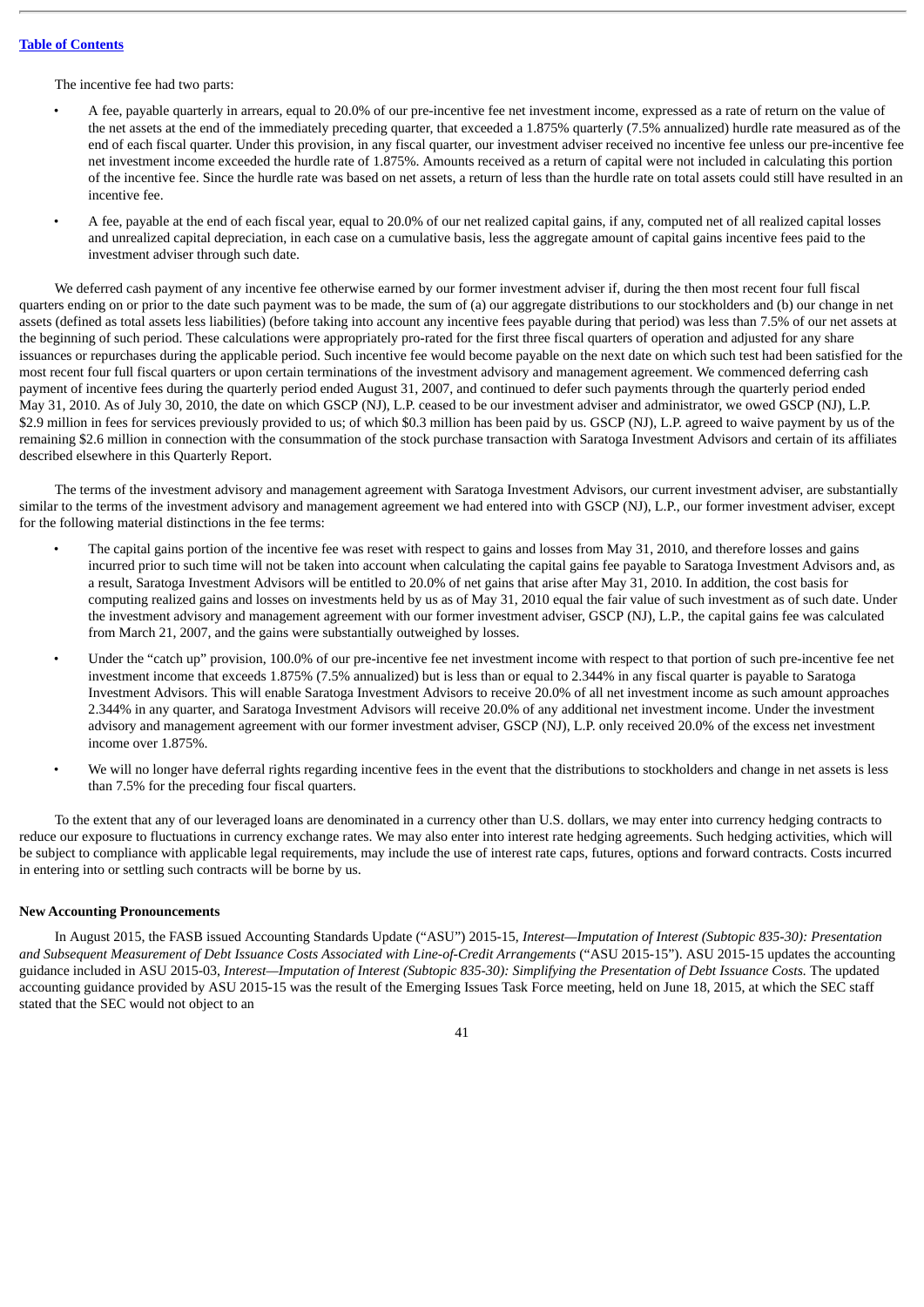entity deferring and presenting costs related to revolving debt arrangements as an asset. As the Company previously adopted the provisions of ASU 2015-03 and reclassified all deferred debt financing costs from within total assets to within total liabilities as a contra-liability effective as of February 28, 2015, it has chosen not to avail itself of the updated accounting treatment provided by ASU 2015-15 and continues to include all deferred financing costs as a contraliability within total liabilities.

In February 2015, the FASB issued ASU 2015-02, *Consolidation (ASC Topic 810): Amendments to the Consolidation Analysis* ("ASU 2015-02"). ASU 2015-02 significantly changes the consolidation analysis required under GAAP and ends the deferral granted to investment companies from applying the variable interest entity guidance. ASU 2015-02 is effective for interim and annual reporting periods in fiscal years that begin after December 15, 2015 and early adoption is permitted. Management is currently evaluating the impact these changes will have on the Company's consolidated financial statements and disclosures.

In August 2014, the FASB issued new accounting guidance that requires management to assess an entity's ability to continue as a going concern by incorporating and expanding upon certain principles that are currently in U.S. auditing standards. The amendments provide a definition of the term "substantial doubt" and include principles for considering the mitigating effect of management's plans. The amendments also require an evaluation every reporting period, including interim periods for a period of one year after the date that the financial statements are issued (or available to be issued), and certain disclosures when substantial doubt is alleviated or not alleviated. The amendments in this update are effective for reporting periods ending after December 15, 2016. Management is currently evaluating the impact of adopting this new accounting guidance update on the Company's consolidated financial statements.

In May 2014, the FASB issued ASU 2014-09, *Revenue from Contracts with Customers (Topic 606)*, which supersedes the revenue recognition requirements in Revenue Recognition (Topic 605). Under the new guidance, an entity should recognize revenue to depict the transfer of promised goods or services to customers in an amount that reflects the consideration to which the entity expects to be entitled in exchange for those goods or services. This guidance is effective for annual and interim reporting periods beginning after December 15, 2016, and early application is not permitted. The Company is currently evaluating the impact this ASU will have on its consolidated financial statements.

#### **Portfolio and investment activity**

#### *Corporate Debt Portfolio Overview*

|                                                         | At November 30,<br>2015 |                  |     | At February 28,<br>2015 |
|---------------------------------------------------------|-------------------------|------------------|-----|-------------------------|
|                                                         |                         | (\$ in millions) |     | (\$ in millions)        |
| Number of investments(1)                                |                         | 53               |     | 63                      |
| Number of portfolio companies(1)                        |                         | 31               |     | 34                      |
| Average investment size $(1)$                           | \$                      | 4.3              | \$  | 3.5                     |
| Weighted average maturity $(1)$                         |                         | $3.5V$ rs        |     | $3.7V$ rs               |
| Number of industries(1)                                 |                         | 11               |     | 13                      |
| Average investment per portfolio company(1)             | \$                      | 7.3              | \$  | 6.6                     |
| Non-performing or delinquent investments(1)             | \$                      | 2.2              | \$. | 0.0                     |
| Fixed rate debt (% of interest bearing portfolio)(2)    |                         | $$94.0(46.1)\%$  |     | $$82.5(40.6)\%$         |
| Weighted average current coupon(2)                      |                         | 11.3%            |     | 12.0%                   |
| Floating rate debt (% of interest bearing portfolio)(2) |                         | \$109.8(53.9)%   |     | $$120.8(59.4)\%$        |
| Weighted average current spread over LIBOR(2)           |                         | 8.4%             |     | 8.7%                    |

(1) Excludes our investment in the subordinated notes of Saratoga CLO.

(2) Excludes our investment in the subordinated notes of Saratoga CLO and investments in common stocks.

During the three months ended November 30, 2015, we made \$15.3 million investments in new or existing portfolio companies and had \$27.9 million in aggregate amount of exits and repayments resulting in net repayments of \$12.6 million for the period. During the three months ended November 30, 2014, we made \$30.6 million investments in new or existing portfolio companies and had \$26.8 million in aggregate amount of exits and repayments resulting in net investments of \$3.8 million for the period.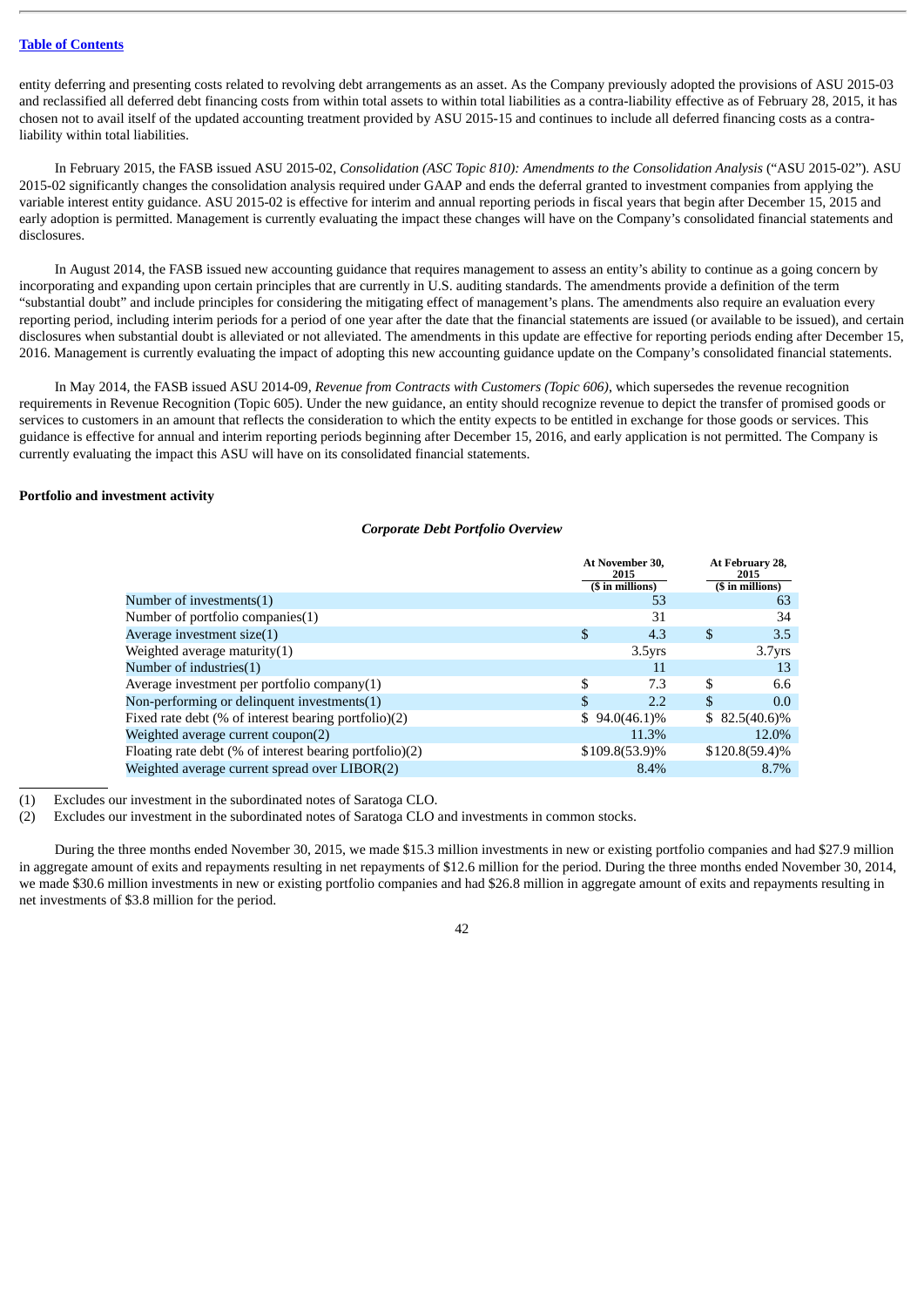During the nine months ended November 30, 2015, we made \$57.4 million investments in new or existing portfolio companies and had \$62.7 million in aggregate amount of exits and repayments resulting in net repayments of \$5.3 million for the period. During the nine months ended November 30, 2014, we made \$84.0 million investments in new or existing portfolio companies and had \$51.2 million in aggregate amount of exits and repayments resulting in net investments of \$32.8 million for the period.

Our portfolio composition at November 30, 2015 and February 28, 2015 at fair value was as follows:

#### *Portfolio composition*

|                                 |                        | At November 30, 2015           |                        | At February 28, 2015           |
|---------------------------------|------------------------|--------------------------------|------------------------|--------------------------------|
|                                 | Percentage<br>of Total | Weighted<br>Average<br>Current | Percentage<br>of Total | Weighted<br>Average<br>Current |
|                                 | Portfolio              | Yield                          | Portfolio              | Yield                          |
| Syndicated loans                | $6.0\%$                | 7.2%                           | 7.6%                   | 6.2%                           |
| First lien term loans           | 60.4                   | 10.9                           | 60.3                   | 11.0                           |
| Second lien term loans          | 18.1                   | 10.7                           | 14.8                   | 11.2                           |
| Unsecured notes                 |                        |                                | 1.8                    | 13.7                           |
| Saratoga CLO subordinated notes | 6.6                    | 18.9                           | 7.1                    | 25.2                           |
| <b>Equity interests</b>         | 8.9                    | N/A                            | 8.4                    | N/A                            |
| Total                           | 100.0%                 | 11.2%                          | 100.0%                 | 11.8%                          |

Our investment in the subordinated notes of Saratoga CLO represents a first loss position in a portfolio that, at November 30, 2015 and February 28, 2015, was composed of \$297.4 million and \$296.9 million, respectively, in aggregate principal amount of predominantly senior secured first lien term loans. This investment is subject to unique risks. (See "Risk Factors—Our investment in Saratoga CLO 2013-1 LTD. constitutes a leveraged investment in a portfolio of predominantly senior secured first lien term loans and is subject to additional risks and volatility"). We do not consolidate the Saratoga CLO portfolio in our financial statements. Accordingly, the metrics below do not include the underlying Saratoga CLO portfolio investments. However, at November 30, 2015, \$283.3 million or 99.3% of the Saratoga CLO portfolio investments in terms of market value had a CMR (as defined below) color rating of green or yellow and two Saratoga CLO portfolio investments were in default with a fair value of \$2.5 million. At February 28, 2015, \$291.6 million or 98.8% of the Saratoga CLO portfolio investments in terms of market value had a CMR (as defined below) color rating of green or yellow and two Saratoga CLO portfolio investments were in default with a fair value of \$2.7 million.

Saratoga Investment Advisors normally grades all of our investments using a credit and monitoring rating system ("CMR"). The CMR consists of a single component: a color rating. The color rating is based on several criteria, including financial and operating strength, probability of default, and restructuring risk. The color ratings are characterized as follows: (Green)—strong credit; (Yellow)—satisfactory credit; (Red)—payment default risk, in payment default and/or significant restructuring activity.

The CMR distribution of our investments at November 30, 2015 and February 28, 2015 was as follows:

#### *Portfolio CMR distribution*

|                    | At November 30, 2015<br>At February 28, 2015 |                        |                         |                       |
|--------------------|----------------------------------------------|------------------------|-------------------------|-----------------------|
|                    | Investments                                  | Percentage<br>of Total | Investments             | Percentage            |
| <b>Color Score</b> | at<br><b>Fair Value</b>                      | Portfolio              | at<br><b>Fair Value</b> | of Total<br>Portfolio |
|                    |                                              | (\$ in thousands)      |                         |                       |
| Green              | \$198,231                                    | 82.2%                  | \$191,606               | 79.7%                 |
| Yellow             | 5,499                                        | 2.3                    | 11,635                  | 4.8                   |
| Red                | 8                                            | 0.0                    | 101                     | 0.0                   |
| N/A(1)             | 37,300                                       | 15.5                   | 37,196                  | 15.5                  |
| <b>Total</b>       | \$241,038                                    | 100.0%                 | \$240,538               | 100.0%                |

(1) Comprised of our investment in the subordinated notes of Saratoga CLO and equity interests.

<sup>43</sup>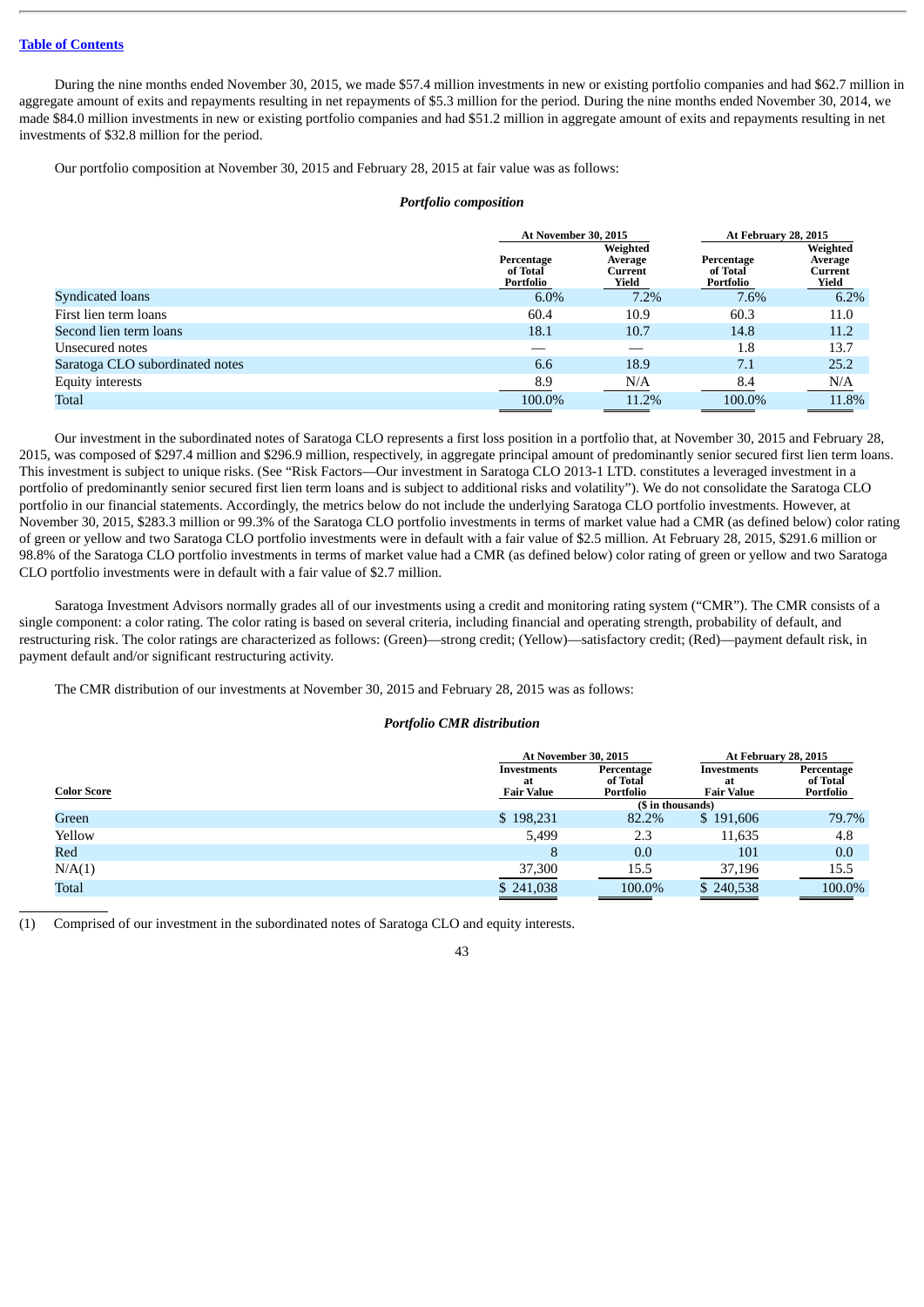The CMR distribution of Saratoga CLO investments at November 30, 2015 and February 28, 2015 was as follows:

### *Portfolio CMR distribution*

|                    |                                        | <b>At November 30, 2015</b>         |                                        | <b>At February 28, 2015</b>         |
|--------------------|----------------------------------------|-------------------------------------|----------------------------------------|-------------------------------------|
| <b>Color Score</b> | Investments<br>at<br><b>Fair Value</b> | Percentage<br>of Total<br>Portfolio | Investments<br>at<br><b>Fair Value</b> | Percentage<br>of Total<br>Portfolio |
|                    |                                        | (\$ in thousands)                   |                                        |                                     |
| Green              | \$260,237                              | 91.2%                               | \$278,769                              | 94.4%                               |
| Yellow             | 23,061                                 | 8.1                                 | 12,875                                 | 4.4                                 |
| Red                | 2,029                                  | 0.7                                 | 2,978                                  | 1.0                                 |
| N/A(1)             |                                        |                                     | 617                                    | 0.2                                 |
| <b>Total</b>       | \$285,327                              | 100.0%                              | \$295,239                              | 100.0%                              |
|                    |                                        |                                     |                                        |                                     |

(1) Comprised of Saratoga CLO's equity interests.

### *Portfolio composition by industry grouping at fair value*

The following table shows our portfolio composition by industry grouping at fair value at November 30, 2015 and February 28, 2015:

|                            | At November 30, 2015                          |                                     | At February 28, 2015                   |                                     |
|----------------------------|-----------------------------------------------|-------------------------------------|----------------------------------------|-------------------------------------|
|                            | <b>Investments</b><br>at<br><b>Fair Value</b> | Percentage<br>of Total<br>Portfolio | Investments<br>at<br><b>Fair Value</b> | Percentage<br>of Total<br>Portfolio |
|                            |                                               | (\$ in thousands)                   |                                        |                                     |
| <b>Business Services</b>   | 60,626<br>\$.                                 | 25.2%                               | \$52,128                               | 21.7%                               |
| <b>Consumer Services</b>   | 44,277                                        | 18.4                                | 24,169                                 | 10.0                                |
| Software as a Service      | 36,650                                        | 15.2                                | 53,525                                 | 22.3                                |
| <b>Healthcare Services</b> | 19,235                                        | 8.0                                 | 20,641                                 | 8.6                                 |
| Media                      | 17,423                                        | 7.2                                 | 15,026                                 | 6.2                                 |
| Structured Finance (1)     | 15,776                                        | 6.5                                 | 17,031                                 | 7.1                                 |
| <b>Metals</b>              | 11,765                                        | 4.9                                 | 15,262                                 | 6.3                                 |
| Automotive Aftermarket     | 10,791                                        | 4.5                                 | 10,980                                 | 4.6                                 |
| <b>Consumer Products</b>   | 9,780                                         | 4.0                                 | 9,239                                  | 3.9                                 |
| Food and Beverage          | 9,677                                         | 4.0                                 | 10,348                                 | 4.3                                 |
| <b>Building Products</b>   | 5,030                                         | 2.1                                 | 3,436                                  | 1.4                                 |
| Education                  | 8                                             | 0.0                                 | 101                                    | 0.0                                 |
| Electronics                |                                               |                                     | 6,667                                  | 2.8                                 |
| Publishing                 |                                               |                                     | 1,985                                  | 0.8                                 |
| Total                      | \$241,038                                     | 100.0%                              | \$240,538                              | 100.0%                              |

(1) Comprised of our investment in the subordinated notes of Saratoga CLO.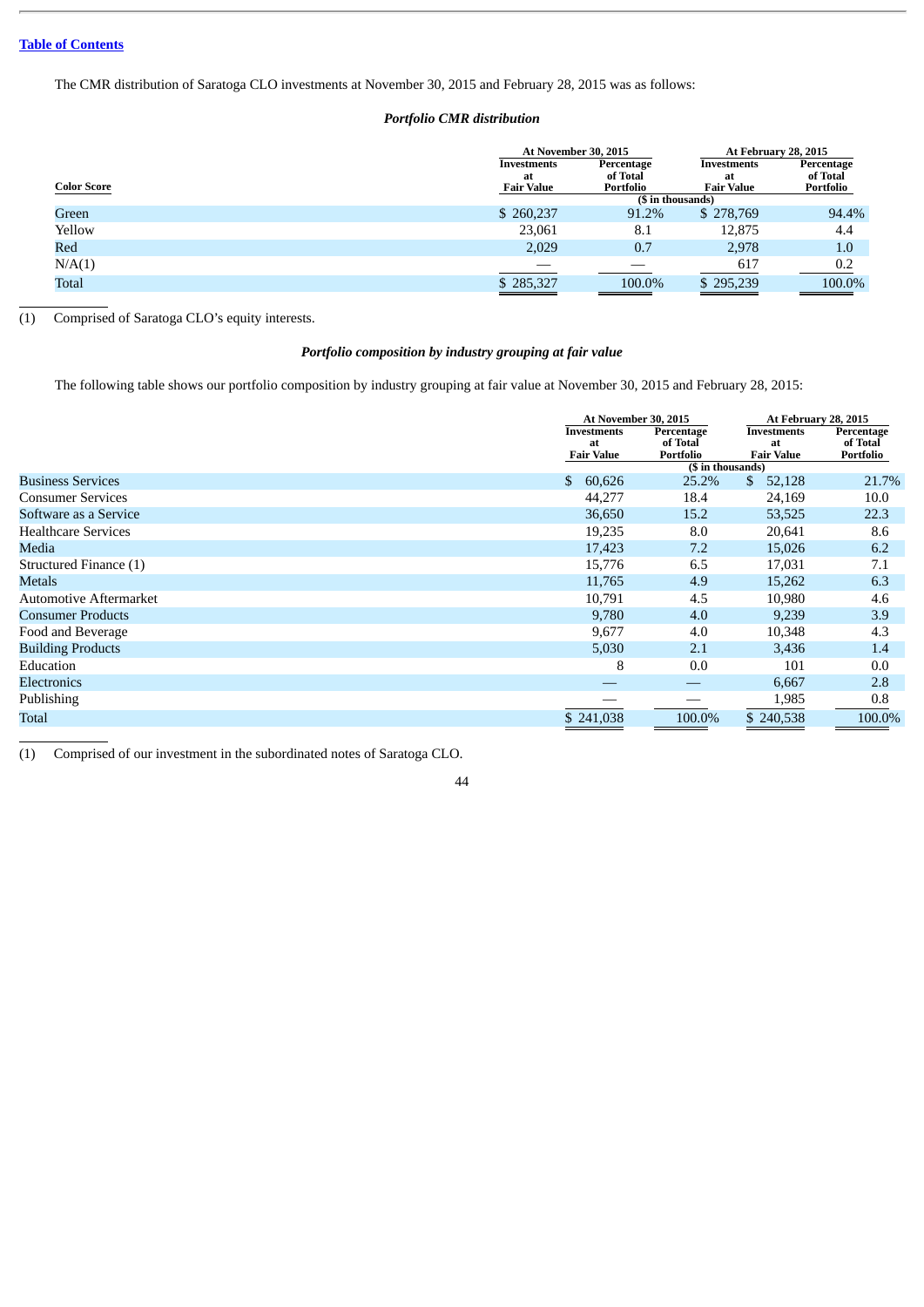The following table shows Saratoga CLO's portfolio composition by industry grouping at fair value at November 30, 2015 and February 28, 2015:

|                                           | At November 30, 2015     |                        | At February 28, 2015     |                          |
|-------------------------------------------|--------------------------|------------------------|--------------------------|--------------------------|
|                                           | <b>Investments</b><br>at | Percentage<br>of Total | <b>Investments</b><br>at | Percentage<br>of Total   |
|                                           | <b>Fair Value</b>        | <b>Portfolio</b>       | <b>Fair Value</b>        | Portfolio                |
|                                           |                          | (\$ in thousands)      |                          |                          |
| <b>Services: Business</b>                 | 37,265<br>\$             | 13.1%                  | \$42,751                 | 14.5%                    |
| Healthcare & Pharmaceuticals              | 28,085                   | 9.8                    | 35,341                   | 11.9                     |
| Chemicals/Plastics                        | 24,395                   | 8.5                    | 25,758                   | 8.7                      |
| Retailers (Except Food and Drugs)         | 19,217                   | 6.7                    | 22,026                   | 7.4                      |
| <b>Financial Intermediaries</b>           | 14,882                   | 5.2                    | 10,806                   | 3.7                      |
| Aerospace and Defense                     | 12,887                   | 4.5                    | 7,287                    | 2.5                      |
| <b>Industrial Equipment</b>               | 12,639                   | 4.4                    | 15,290                   | 5.2                      |
| Conglomerate                              | 12,035                   | 4.2                    | 19,928                   | 6.7                      |
| <b>High Tech Industries</b>               | 11,887                   | 4.2                    | $\equiv$                 | $\overline{\phantom{a}}$ |
| Telecommunications                        | 10,073                   | 3.5                    | 6,675                    | 2.3                      |
| Technology                                | 8,060                    | 2.8                    | 1,008                    | 0.3                      |
| Leisure Goods/Activities/Movies           | 7,707                    | 2.7                    | 12,629                   | 4.3                      |
| Electronics/Electric                      | 7,405                    | 2.6                    | 12,904                   | 4.4                      |
| Banking, Finance, Insurance & Real Estate | 6,410                    | 2.3                    |                          |                          |
| Automotive                                | 6,282                    | 2.2                    | 6,650                    | 2.2                      |
| <b>Utilities</b>                          | 6,094                    | 2.1                    | 6,281                    | 2.1                      |
| <b>Food Services</b>                      | 6,015                    | 2.1                    | 5,886                    | 2.0                      |
| <b>Food Products</b>                      | 5,728                    | 2.0                    | 5,856                    | 2.0                      |
| <b>Lodging and Casinos</b>                | 5,654                    | 2.0                    | 5,826                    | 2.0                      |
| Publishing                                | 5,387                    | 1.9                    | 5,627                    | 1.9                      |
| <b>Insurance</b>                          | 4,745                    | 1.7                    | 5,425                    | 1.8                      |
| <b>Containers/Glass Products</b>          | 4,252                    | 1.5                    | 4,313                    | 1.5                      |
| Cable and Satellite Television            | 3,588                    | 1.3                    | 2,646                    | 0.9                      |
| <b>Drugs</b>                              | 3,483                    | 1.2                    | 10,091                   | 3.4                      |
| Media                                     | 3,317                    | 1.2                    | 2,004                    | 0.7                      |
| <b>Construction &amp; Building</b>        | 2,945                    | 1.0                    |                          |                          |
| <b>Food/Drug Retailers</b>                | 2,810                    | 1.0                    | 5,861                    | 2.0                      |
| <b>Brokers/Dealers/Investment Houses</b>  | 2,703                    | 1.0                    | 4,832                    | 1.6                      |
| Nonferrous Metals/Minerals                | 1,600                    | 0.6                    | 1,835                    | 0.6                      |
| Oil & Gas                                 | 1,456                    | 0.5                    | 6,070                    | 2.1                      |
| Telecommunications/Cellular               | 1,408                    | 0.5                    | 2,431                    | 0.8                      |
| <b>Broadcast Radio and Television</b>     | 1,325                    | 0.5                    | 467                      | 0.2                      |
| Beverage, Food & Tobacco                  | 995                      | 0.3                    | $\equiv$                 |                          |
| Hotels, Gaming, and Leisure               | 960                      | 0.3                    | $\overline{\phantom{0}}$ |                          |
| Environmental                             | 886                      | 0.3                    | 250                      | 0.1                      |
| Services: Consumer                        | 498                      | 0.2                    |                          |                          |
| <b>Building and Development</b>           | 249                      | 0.1                    | 485                      | 0.2                      |
| Total                                     | \$285,327                | 100.0%                 | \$295,239                | 100.0%                   |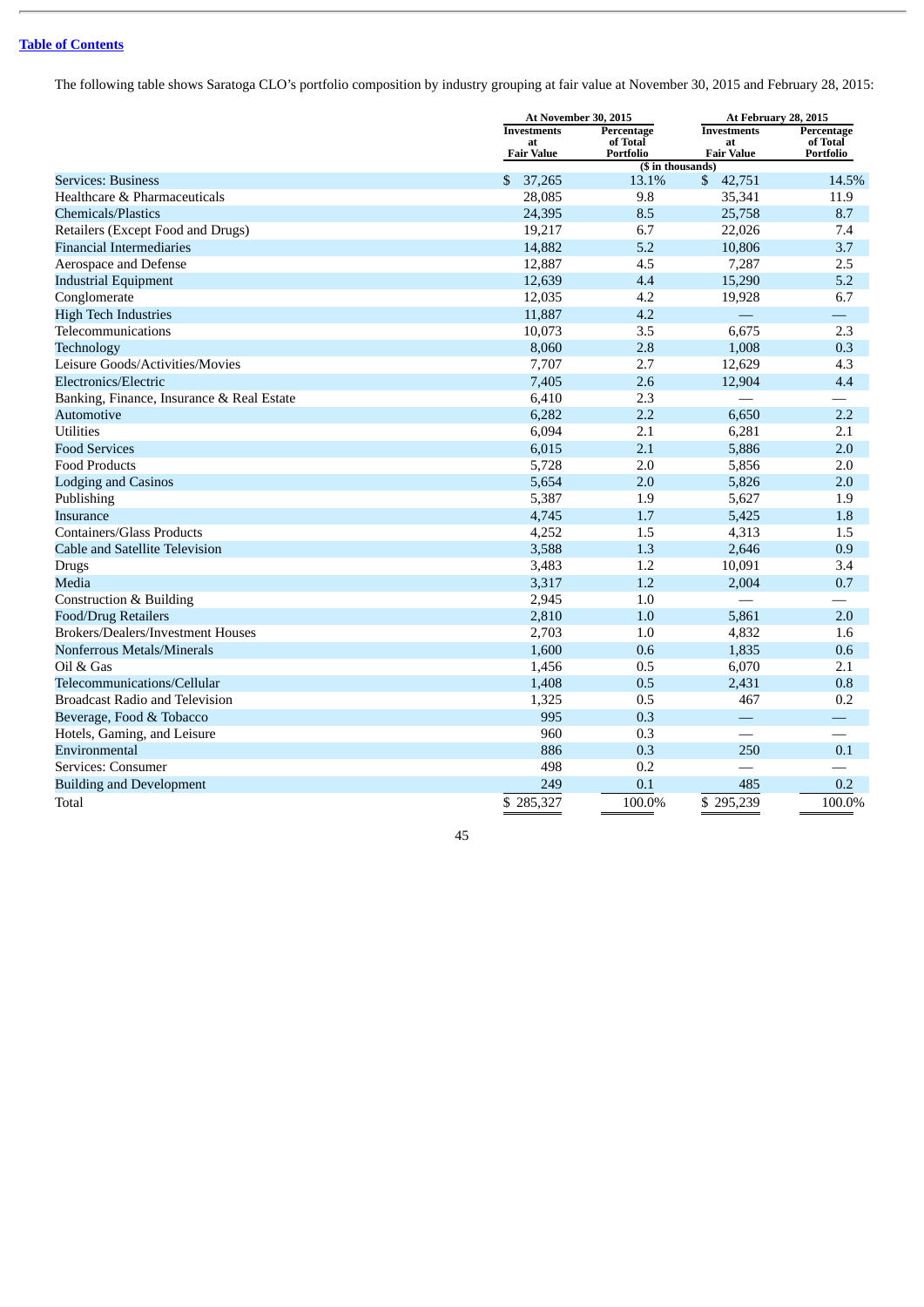### *Portfolio composition by geographic location at fair value*

The following table shows our portfolio composition by geographic location at fair value at November 30, 2015 and February 28, 2015. The geographic composition is determined by the location of the corporate headquarters of the portfolio company.

|               |                                        | At November 30, 2015                |                                        | At February 28, 2015                |
|---------------|----------------------------------------|-------------------------------------|----------------------------------------|-------------------------------------|
|               | Investments<br>at<br><b>Fair Value</b> | Percentage<br>of Total<br>Portfolio | Investments<br>at<br><b>Fair Value</b> | Percentage<br>of Total<br>Portfolio |
|               |                                        |                                     | (\$ in thousands)                      |                                     |
| Southeast     | \$104,006                              | 43.2%                               | 92,069<br>$\mathbb{S}$                 | 38.3%                               |
| Midwest       | 50,094                                 | 20.8                                | 55,767                                 | 23.2                                |
| Northeast     | 43,240                                 | 17.9                                | 34,412                                 | 14.3                                |
| West          | 26,922                                 | 11.2                                | 40.259                                 | 16.7                                |
| Other(1)      | 15,776                                 | 6.5                                 | 17,031                                 | 7.1                                 |
| International | 1,000                                  | 0.4                                 | 1,000                                  | 0.4                                 |
| Total         | \$241,038                              | 100.0%                              | \$240,538                              | 100.0%                              |

(1) Comprised of our investment in the subordinated notes of Saratoga CLO.

### **Results of operations**

Operating results for the three and nine months ended November 30, 2015 and November 30, 2014 are as follows:

|                                                           |              | For the three months ended |                   |              |
|-----------------------------------------------------------|--------------|----------------------------|-------------------|--------------|
|                                                           | November 30, |                            |                   | November 30, |
|                                                           |              | 2015                       | (\$ in thousands) | 2014         |
| Total investment income                                   | S            | 6,936                      |                   | 7,305        |
| Total expenses, net                                       |              | 4,786                      |                   | 4,676        |
| Net investment income                                     |              | 2,150                      |                   | 2.629        |
| Net realized gains                                        |              | 448                        |                   | 2,761        |
| Net unrealized appreciation/(depreciation) on investments |              | 823                        |                   | (2,005)      |
| Net increase in net assets resulting from operations      |              | 3.421                      |                   | 3,385        |

|                                                           |                      | For the nine months ended |                   |                      |  |
|-----------------------------------------------------------|----------------------|---------------------------|-------------------|----------------------|--|
|                                                           | November 30,<br>2015 |                           |                   | November 30,<br>2014 |  |
|                                                           |                      |                           | (\$ in thousands) |                      |  |
| Total investment income                                   | \$                   | 22,255                    |                   | 19,924               |  |
| Total expenses, net                                       |                      | 14,676                    |                   | 13,139               |  |
| Net investment income                                     |                      | 7,579                     |                   | 6,785                |  |
| Net realized gains                                        |                      | 4,231                     |                   | 3,203                |  |
| Net unrealized appreciation/(depreciation) on investments |                      | 239                       |                   | (1,686)              |  |
| Net increase in net assets resulting from operations      |                      | 12,049                    |                   | 8,302                |  |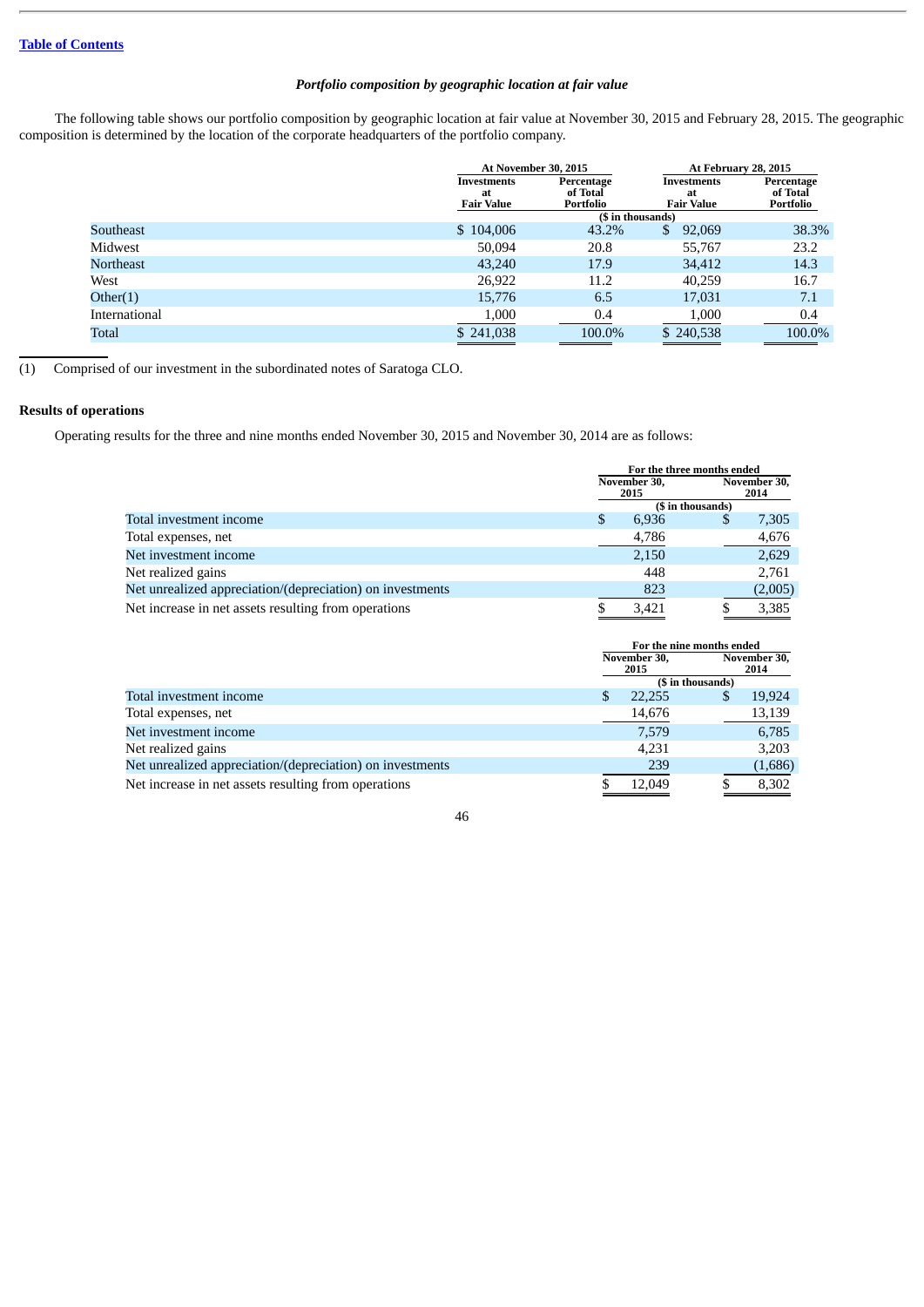#### *Investment income*

The composition of our investment income for the three and nine months ended November 30, 2015 and November 30, 2014 are as follows:

| For the three months ended |        |                                                  |                                                                          |  |
|----------------------------|--------|--------------------------------------------------|--------------------------------------------------------------------------|--|
| November 30,<br>2015       |        |                                                  | November 30,<br>2014                                                     |  |
|                            |        |                                                  |                                                                          |  |
| \$                         | 6.227  | S                                                | 6,054                                                                    |  |
|                            | 369    |                                                  | 383                                                                      |  |
|                            | 340    |                                                  | 868                                                                      |  |
|                            | 6,936  |                                                  | 7,305                                                                    |  |
|                            |        |                                                  |                                                                          |  |
|                            |        |                                                  |                                                                          |  |
|                            |        |                                                  | November 30,                                                             |  |
|                            |        |                                                  | 2014                                                                     |  |
|                            |        |                                                  | 17,693                                                                   |  |
|                            |        |                                                  |                                                                          |  |
|                            |        |                                                  | 1,150                                                                    |  |
|                            |        |                                                  | 1,081                                                                    |  |
|                            | 22,255 |                                                  | 19,924                                                                   |  |
|                            | \$     | November 30,<br>2015<br>19.978<br>1,121<br>1,156 | (\$ in thousands)<br>For the nine months ended<br>(\$ in thousands)<br>S |  |

For the three months ended November 30, 2015, total investment income decreased \$0.4 million, or 5.1% compared to the three months ended November 30, 2014. Interest income from investments increased \$0.2 million, or 2.9%, to \$6.2 million for the three months ended November 30, 2015 from \$6.0 million for the three months ended November 30, 2014. This decreased total investment income primarily reflects the receipt of an increased number of dividends for the three months ended November 30, 2014 leading to a \$0.5 million reduction in other income.

For the nine months ended November 30, 2015, total investment income increased \$2.3 million, or 11.7% compared to the nine months ended November 30, 2014. Interest income from investments increased \$2.3 million, or 12.9%, to \$20.0 million for the nine months ended November 30, 2015 from \$17.7 million for the nine months ended November 30, 2014. This increased interest income is primarily due to higher average assets during the nine months ended November 30, 2015.

For the three and nine months ended November 30, 2015 and November 30, 2014, total PIK income was \$0.04 million and \$1.0 million, and \$0.3 million and \$0.9 million, respectively.

The Saratoga CLO was refinanced in October 2013. As a result, proceeds from principal payments in the loan portfolio of Saratoga CLO must now be used to pay down its outstanding notes. The management fee income and investment income that we receive from Saratoga CLO has remained relatively unchanged at \$0.4 million for the three months ended November 30, 2015 and 2014. The management fee income and investment income that we receive from Saratoga CLO was \$1.1 million and \$1.2 million, respectively, for the nine months ended November 30, 2015 and 2014.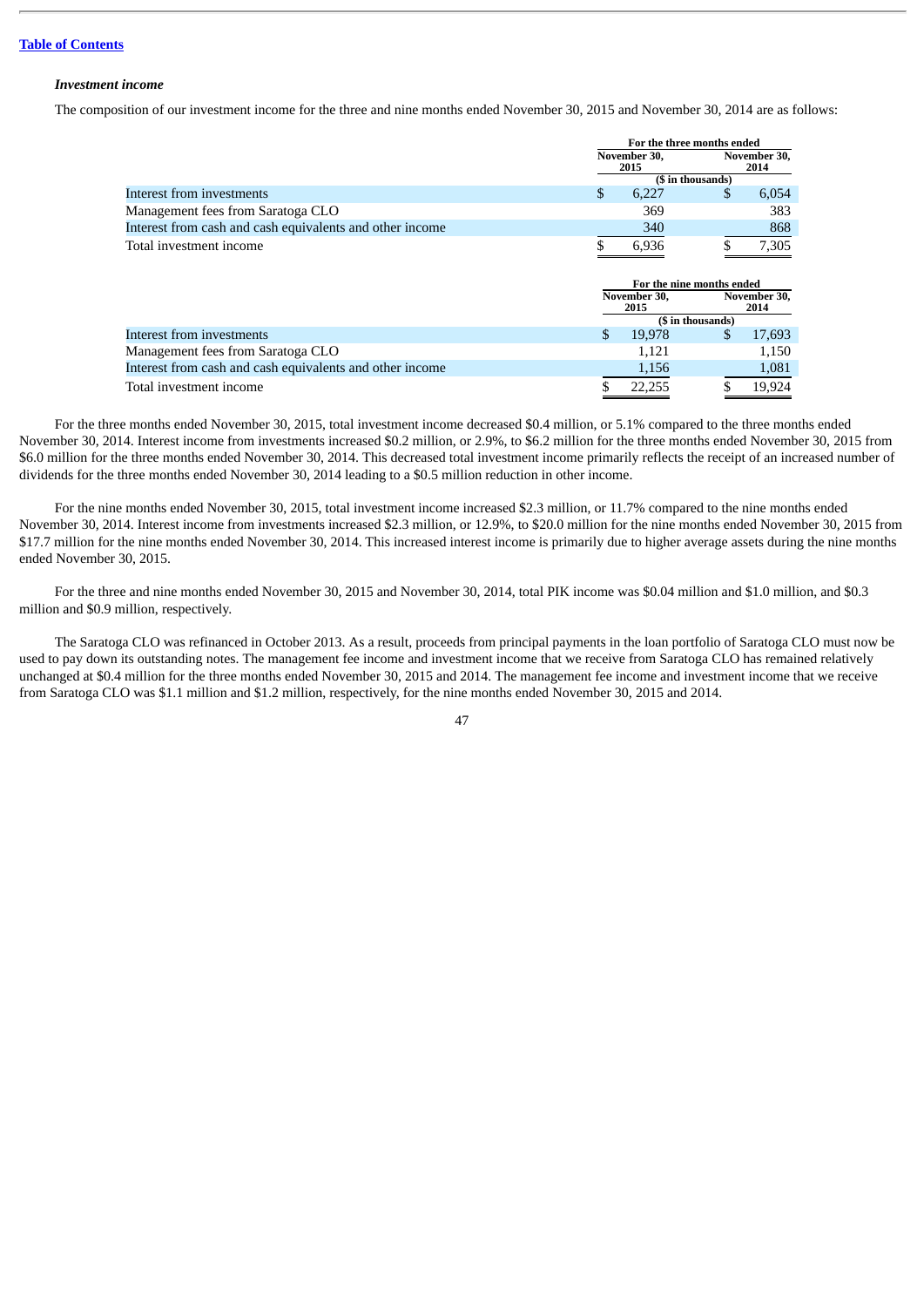#### *Operating expenses*

The composition of our operating expenses for the three and nine months ended November 30, 2015 and November 30, 2014 are as follows:

#### *Operating Expenses*

|                                      | For the three months ended |                   |                      |  |
|--------------------------------------|----------------------------|-------------------|----------------------|--|
|                                      | November 30,<br>2015       |                   | November 30,<br>2014 |  |
|                                      |                            | (\$ in thousands) |                      |  |
| Interest and debt financing expenses | \$<br>2,129                | \$                | 1,869                |  |
| Base management fees                 | 1,092                      |                   | 1,087                |  |
| Professional fees                    | 348                        |                   | 226                  |  |
| Incentive management fees            | 404                        |                   | 933                  |  |
| Administrator expenses               | 325                        |                   | 250                  |  |
| Insurance                            | 85                         |                   | 84                   |  |
| Directors fees and expenses          | 51                         |                   | 51                   |  |
| General & administrative             | 352                        |                   | 176                  |  |
| Total expenses                       | 4,786                      |                   | 4.676                |  |

|                                      | For the nine months ended |                   |                      |  |
|--------------------------------------|---------------------------|-------------------|----------------------|--|
|                                      | November 30,<br>2015      |                   | November 30,<br>2014 |  |
|                                      |                           | (\$ in thousands) |                      |  |
| Interest and debt financing expenses | \$<br>6,241               | S                 | 5,466                |  |
| Base management fees                 | 3,366                     |                   | 3,093                |  |
| Professional fees                    | 1,030                     |                   | 937                  |  |
| Incentive management fees            | 2,161                     |                   | 2,080                |  |
| <b>Administrator expenses</b>        | 850                       |                   | 750                  |  |
| Insurance                            | 260                       |                   | 252                  |  |
| Directors fees and expenses          | 153                       |                   | 160                  |  |
| General & administrative             | 738                       |                   | 401                  |  |
| Excise tax expense (credit)          | (123)                     |                   |                      |  |
| Total expenses                       | 14.676                    |                   | 13,139               |  |

For the three months ended November 30, 2015, total operating expenses increased \$0.1 million, or 2.3% compared to the three months ended November 30, 2014. For the nine months ended November 30, 2015, total operating expenses increased \$1.5 million, or 11.7% compared to the nine months ended November 30, 2014.

For the three and nine months ended November 30, 2015 and November 30, 2014, the increase in interest and debt financing expenses is primarily attributable to an increase in overall outstanding debt and weighted average interest as compared to the prior years, with increased levels of notes outstanding offset by decreased levels of the Credit Facility outstanding. The Credit Facility decreased from \$4.9 million outstanding at November 30, 2014 to \$0.0 million at November 30, 2015, while our SBA debentures remained the same at \$79.0 million. However, the notes increased from \$48.3 million outstanding to \$61.4 million outstanding for these same periods. In addition, for the three months ended November 30, 2015, the weighted average interest rate on our outstanding indebtedness was 5.07% compared to 4.59% for the three months ended November 30, 2014 and, for the nine months ended November 30, 2015, the weighted average interest rate on our outstanding indebtedness was 5.01% compared to 4.91%. Therefore the increase for the three and nine months ended November 30, 2015 was primarily driven by the increase in outstanding notes that have a higher interest rate than other debt.

For the three months ended November 30, 2015, base management fees were relatively unchanged at \$1.1 million compared to the three months ended November 30, 2014. For the nine months ended November 30, 2015, base management fees increased \$0.3 million, or 8.8% compared to the nine months ended November 30, 2014. The increase in base management fees results from the increase in the average value of our total assets, less cash and cash equivalents, from \$246.6 million as of November 30, 2014 to \$250.1 million as of November 30, 2015.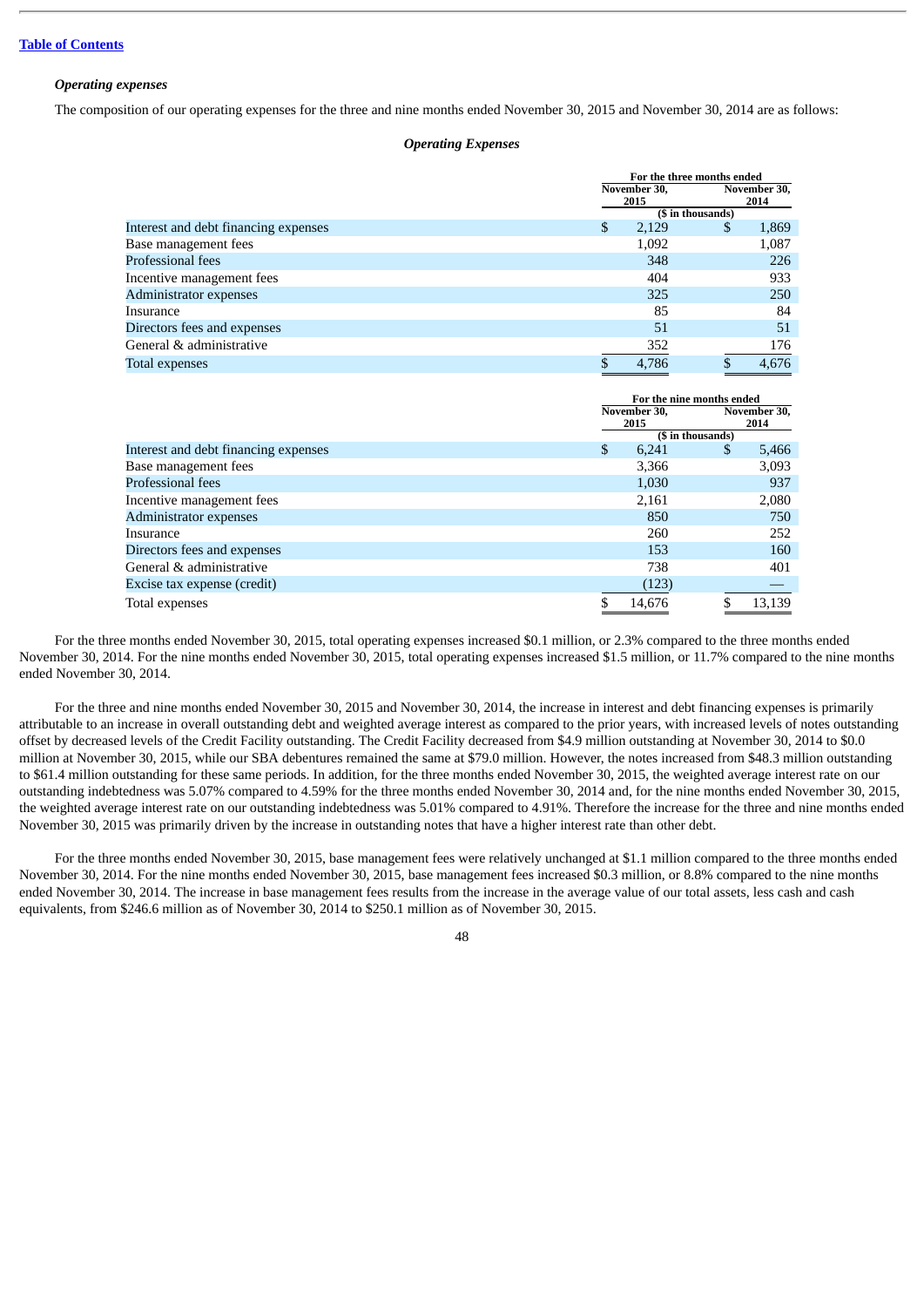For the three and nine months ended November 30, 2015, professional fees increased \$0.1 million, or 54.0%, and \$0.1 million, or 10.0%, respectively, compared to the three and nine months ended November 30, 2014.

For the three months ended November 30, 2015, incentive management fees decreased \$0.5 million, or 56.7% compared to the three months ended November 30, 2014. The decrease in incentive management fees is primarily attributable to lower net investment income for the three months ended November 30, 2015. For the nine months ended November 30, 2015, incentive management fees increased \$0.1 million, or 3.9% compared to the nine months ended November 30, 2014.

As discussed above, the increase in interest and debt financing expenses for three and nine months ended November 30, 2015 as compared to the three and nine months ended November 30, 2014 is primarily attributable to an increase in the amount of outstanding notes and deferred financing costs. For the three and nine months ended November 30, 2015 and November 30, 2014, the weighted average interest rate on the outstanding borrowings under the Credit Facility was 6.00% and 7.50%, respectively. For three months ended November 30, 2015 and November 30, 2014, the weighted average interest rate on the outstanding borrowings of the SBA debentures was 3.25% and 2.51%, respectively. For nine months ended November 30, 2015 and November 30, 2014, the weighted average interest rate on the outstanding borrowings of the SBA debentures was 3.21% and 2.76%, respectively.

#### *Net realized gains/(losses) on sales of investments*

For the three months ended November 30, 2015, the Company had \$27.9 million of sales, repayments, exits or restructurings resulting in \$0.4 million of net realized gains. For the nine months ended November 30, 2015, the Company had \$62.7 million of sales, repayments, exits or restructurings resulting in \$4.2 million of net realized gains. The most significant realized gains and losses during the nine months ended November 30, 2015 were as follows:

#### **Nine Months ended November 30, 2015**

| <u>Issuer</u>                | <b>Asset Type</b>              | Gross<br>Proceeds | Cost              | <b>Net</b><br><b>Realized</b><br>Gain |
|------------------------------|--------------------------------|-------------------|-------------------|---------------------------------------|
|                              |                                |                   | (\$ in thousands) |                                       |
| Network Communications, Inc. | Common Stock                   | 3.206             |                   | 3,206                                 |
| Community Investors, Inc.    | Preferred Stock - A Shares 10% | 464               | 135               | 329                                   |

The \$3.2 million of realized gain on our investments in Network Communications, Inc. is due to the sale of the company to a third party and reflects the realization value pursuant to that transaction.

For the three months ended November 30, 2014, the Company had \$26.8 million of sales, repayments, exits or restructurings resulting in \$2.8 million of net realized gains. For the nine months ended November 30, 2014, the Company had \$51.2 million of sales, repayments, exits or restructurings resulting in \$3.2 million of net realized gains. There were no significant realized gains and losses during the nine months ended November 30, 2014.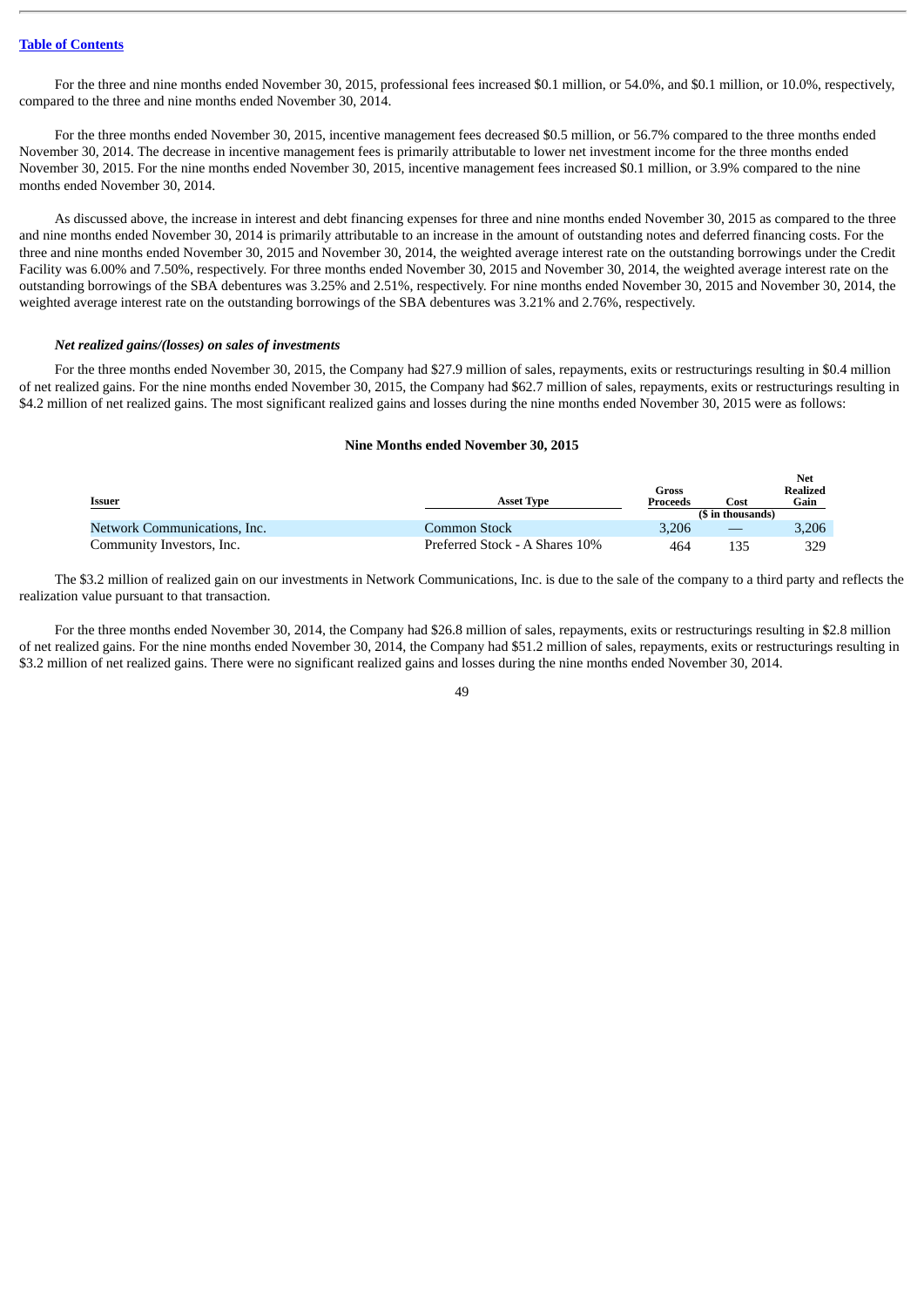### *Net unrealized appreciation/(depreciation) on investments*

For the three months ended November 30, 2015, our investments had net unrealized appreciation of \$0.8 million versus net unrealized depreciation of \$2.0 million for the three months ended November 30, 2014. For the nine months ended November 30, 2015, our investments had net unrealized appreciation of \$0.2 million versus net unrealized depreciation of \$1.7 million for the nine months ended November 30, 2014. The most significant cumulative changes in unrealized appreciation and depreciation for the nine months ended November 30, 2015, were the following:

### **Nine Months ended November 30, 2015**

| <u>Issuer</u>                    | <b>Asset Type</b>        | Cost   | Fair<br>Value | <b>Total</b><br><b>Unrealized</b><br>Appreciation/<br>(Depreciation)<br>(\$ in thousands) | <b>YTD Change</b><br>in Unrealized<br>Appreciation/<br>(Depreciation) |
|----------------------------------|--------------------------|--------|---------------|-------------------------------------------------------------------------------------------|-----------------------------------------------------------------------|
|                                  |                          |        |               |                                                                                           |                                                                       |
| Elyria Foundry Company, LLC      | Common Stock             | 9.218  | 3,266         | (5,952)                                                                                   | (3, 497)                                                              |
| Targus Group International, Inc. | First Lien Term Loan     | 3.589  | 2.232         | (1,357)                                                                                   | (1,103)                                                               |
| Saratoga CLO                     | Other/Structured Finance |        |               |                                                                                           |                                                                       |
|                                  | <b>Securities</b>        | 13,668 | 15.776        | 2,108                                                                                     | 1,030                                                                 |

The \$3.5 million unrealized depreciation in our investment in Elyria Foundry Company, LLC was primarily due to a decline in oil and gas end markets since year-end, negatively impacting the Company's performance.

The \$1.1 million unrealized depreciation in our investment in Targus Group International, Inc. was primarily due to a decline in earnings resulting from weakened demand in the company's end markets

The \$1.0 million unrealized appreciation in our investment in the Saratoga CLO was primarily due to the quarterly distribution and a decline in the discount rate based on prevailing market conditions.

The most significant cumulative changes in unrealized appreciation and depreciation for the nine months ended November 30, 2014, were the following:

#### **Nine Months ended November 30, 2014**

| <u>Issuer</u>                   | <b>Asset Type</b>       | Cost    | Fair<br>Value | Total<br>Unrealized<br>Appreciation/<br>(Depreciation) | <b>YTD Change</b><br>in Unrealized<br>Appreciation/<br>(Depreciation) |
|---------------------------------|-------------------------|---------|---------------|--------------------------------------------------------|-----------------------------------------------------------------------|
|                                 |                         |         |               | (\$ in thousands)                                      |                                                                       |
| Elyria Foundry Company, LLC.    | First Lien Term Loan    | \$8,860 | \$6,020       | (2,840)                                                | (624)                                                                 |
| <b>Legacy Cabinets Holdings</b> | Common Stock Voting A-1 | 221     | .468          | 1,247                                                  | 916                                                                   |
| Targus Holdings, Inc.           | <b>Common Stock</b>     | 567     |               | (567)                                                  | (730)                                                                 |

The \$0.6 million of unrealized depreciation in our investment in Elyria Foundry Company, LLC was due to a decline in the company's performance as a result of volume declines from key energy customers.

The \$0.9 million of unrealized appreciation in our investment in Legacy Cabinets, Inc. was driven by significant fundamental growth, which increased the fair market value of the equity.

The \$0.7 million of unrealized depreciation in our investment in Targus Holdings, Inc. was due to a decline in earnings resulting from weakened demand in the company's end markets

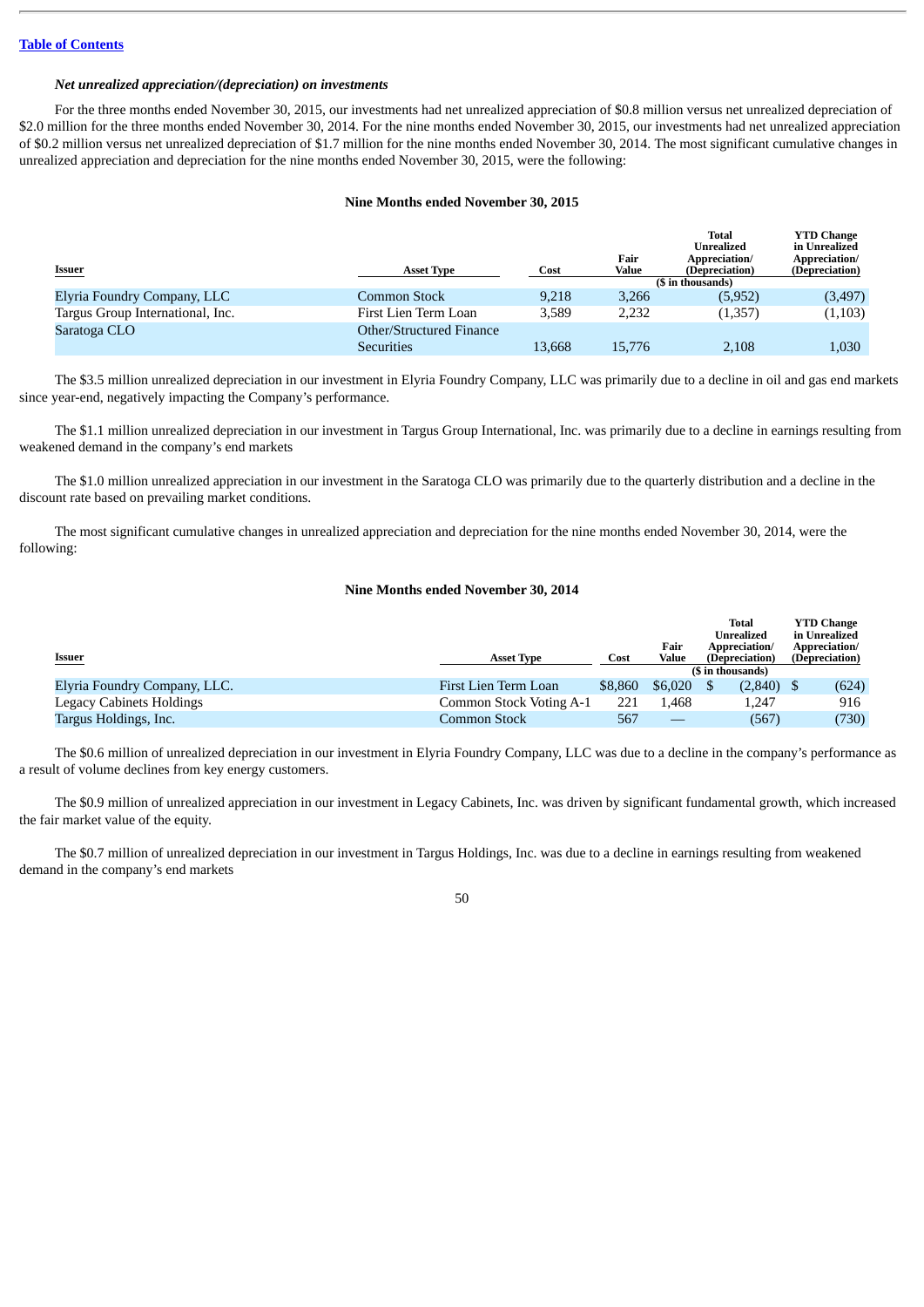#### *Changes in net assets resulting from operations*

For the three months ended November 30, 2015 and November 30, 2014, we recorded a net increase in net assets resulting from operations of \$3.4 million and \$3.4 million, respectively. Based on 5,632,011 weighted average common shares outstanding as of November 30, 2015, our per share net increase in net assets resulting from operations was \$0.61 for the three months ended November 30, 2015. Based on 5,379,616 weighted average common shares outstanding as of November 30, 2014, our per share net increase in net assets resulting from operations was \$0.63 for the three months ended November 30, 2014.

For the nine months ended November 30, 2015 and November 30, 2014, we recorded a net increase in net assets resulting from operations of \$12.0 million and \$8.3 million, respectively. Based on 5,533,094 weighted average common shares outstanding as of November 30, 2015, our per share net increase in net assets resulting from operations was \$2.18 for the nine months ended November 30, 2015. Based on 5,379,616 weighted average common shares outstanding as of November 30, 2014, our per share net increase in net assets resulting from operations was \$1.54 for the nine months ended November 30, 2014.

#### **FINANCIAL CONDITION, LIQUIDITY AND CAPITAL RESOURCES**

We intend to continue to generate cash primarily from cash flows from operations, including interest earned from our investments in debt in middle market companies, interest earned from the temporary investment of cash in U.S. government securities and other high-quality debt investments that mature in one year or less, future borrowings and future offerings of securities.

Although we expect to fund the growth of our investment portfolio through the net proceeds from SBA debenture drawdowns and future equity offerings, including our dividend reinvestment plan, and issuances of senior securities or future borrowings, to the extent permitted by the 1940 Act, we cannot assure you that our plans to raise capital will be successful. In this regard, because our common stock has historically traded at a price below our current net asset value per share and we are limited in our ability to sell our common stock at a price below net asset value per share, we have been and may continue to be limited in our ability to raise equity capital.

In addition, we intend to distribute to our stockholders substantially all of our taxable income in order to satisfy the distribution requirement applicable to RICs under Subchapter M of the Code. In satisfying this distribution requirement, we have in the past relied on IRS issued private letter rulings concluding that a RIC may treat a distribution of its own stock as fulfilling its RIC distribution requirements if each stockholder may elect to receive his or her entire distribution in either cash or stock of the RIC subject to a limitation on the aggregate amount of cash to be distributed to all stockholders, which limitation must be at least 20% of the aggregate declared distribution. We may rely on these IRS private letter rulings in future periods to satisfy our RIC distribution requirement.

Also, as a BDC, we generally are required to meet a coverage ratio of total assets, less liabilities and indebtedness not represented by senior securities, to total senior securities, which include all of our borrowings and any outstanding preferred stock, of at least 200%. This requirement limits the amount that we may borrow. Our asset coverage ratio, as defined in the 1940 Act, was 307.4% as of November 30, 2015 and 311.7% as of February 28, 2015. To fund growth in our investment portfolio in the future, we anticipate needing to raise additional capital from various sources, including the equity markets and other debt-related markets, which may or may not be available on favorable terms, if at all.

Consequently, we may not have the funds or the ability to fund new investments, to make additional investments in our portfolio companies, to fund our unfunded commitments to portfolio companies or to repay borrowings. Also, the illiquidity of our portfolio investments may make it difficult for us to sell these investments when desired and, if we are required to sell these investments, we may realize significantly less than their recorded value.

#### *Madison revolving credit facility*

Below is a summary of the terms of the senior secured revolving credit facility we entered into with Madison Capital Funding (the "Credit Facility") on June 30, 2010.

*Availability.* The Company can draw up to the lesser of (i) \$40.0 million (the "Facility Amount") and (ii) the product of the applicable advance rate (which varies from 50.0% to 75.0% depending on the type of loan asset) and the value, determined in accordance with the Credit Facility (the "Adjusted Borrowing Value"), of certain "eligible" loan assets pledged as security for the loan (the "Borrowing Base"), in each case less (a) the amount of any undrawn funding commitments the Company has under any loan asset and which are not covered by amounts in the Unfunded Exposure Account referred to below (the "Unfunded Exposure Amount") and (b) outstanding borrowings. Each loan asset held by the Company as of the date on which the Credit Facility was closed was valued as of that date and each loan asset that the Company acquires after such date will be valued at the lowest of its fair value, its face value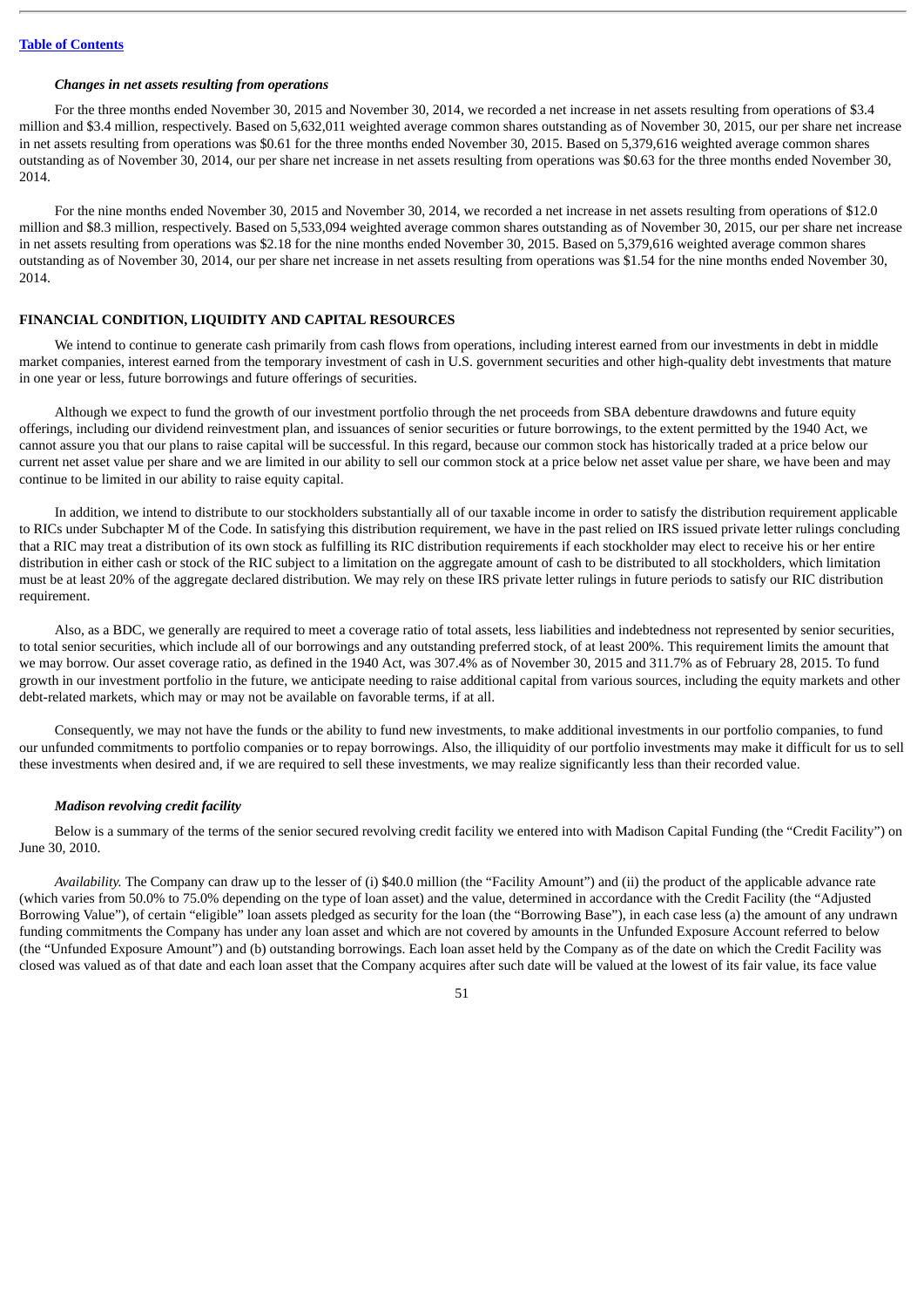(excluding accrued interest) and the purchase price paid for such loan asset. Adjustments to the value of a loan asset will be made to reflect, among other things, changes in its fair value, a default by the obligor on the loan asset, insolvency of the obligor, acceleration of the loan asset, and certain modifications to the terms of the loan asset.

The Credit Facility contains limitations on the type of loan assets that are "eligible" to be included in the Borrowing Base and as to the concentration level of certain categories of loan assets in the Borrowing Base such as restrictions on geographic and industry concentrations, asset size and quality, payment frequency, status and terms, average life, and collateral interests. In addition, if an asset is to remain an "eligible" loan asset, the Company may not make changes to the payment, amortization, collateral and certain other terms of the loan assets without the consent of the administrative agent that will either result in subordination of the loan asset or be materially adverse to the lenders.

*Collateral.* The Credit Facility is secured by substantially all of the assets of the Company (other than assets held by our SBIC subsidiary) and includes the subordinated notes ("CLO Notes") issued by Saratoga CLO and the Company's rights under the CLO Management Agreement (as defined below).

*Interest Rate and Fees.* Under the Credit Facility, funds are borrowed from or through certain lenders at the greater of the prevailing LIBOR rate and 2.00%, plus an applicable margin of 5.50%. At the Company's option, funds may be borrowed based on an alternative base rate, which in no event will be less than 3.00%, and the applicable margin over such alternative base rate is 4.50%. In addition, the Company pays the lenders a commitment fee of 0.75% per year on the unused amount of the Credit Facility for the duration of the Revolving Period (defined below). Accrued interest and commitment fees are payable monthly. The Company was also obligated to pay certain other fees to the lenders in connection with the closing of the Credit Facility.

*Revolving Period and Maturity Date.* The Company may make and repay borrowings under the Credit Facility for a period of three years following the closing of the Credit Facility (the "Revolving Period"). The Revolving Period may be terminated at an earlier time by the Company or, upon the occurrence of an event of default, by action of the lenders or automatically. All borrowings and other amounts payable under the Credit Facility are due and payable in full five years after the end of the Revolving Period.

*Collateral Tests.* It is a condition precedent to any borrowing under the Credit Facility that the principal amount outstanding under the Credit Facility, after giving effect to the proposed borrowings, not exceed the lesser of the Borrowing Base or the Facility Amount (the "Borrowing Base Test"). In addition to satisfying the Borrowing Base Test, the following tests must also be satisfied (together with Borrowing Base Test, the "Collateral Tests"):

- *Interest Coverage Ratio.* The ratio (expressed as a percentage) of interest collections with respect to pledged loan assets, less certain fees and expenses relating to the Credit Facility, to accrued interest and commitment fees and any breakage costs payable to the lenders under the Credit Facility for the last 6 payment periods must equal at least 175.0%.
- *Overcollateralization Ratio.* The ratio (expressed as a percentage) of the aggregate Adjusted Borrowing Value of "eligible" pledged loan assets plus the fair value of certain ineligible pledged loan assets and the CLO Notes (in each case, subject to certain adjustments) to outstanding borrowings under the Credit Facility plus the Unfunded Exposure Amount must equal at least 200.0%.
- *Weighted Average FMV Test.* The aggregate adjusted or weighted value of "eligible" pledged loan assets as a percentage of the aggregate outstanding principal balance of "eligible" pledged loan assets must be equal to or greater than 72.0% and 80.0% during the one-year periods prior to the first and second anniversary of the closing date, respectively, and 85.0% at all times thereafter.

The Credit Facility also requires payment of outstanding borrowings or replacement of pledged loan assets upon the Company's breach of its representation and warranty that pledged loan assets included in the Borrowing Base are "eligible" loan assets. Such payments or replacements must equal the lower of the amount by which the Borrowing Base is overstated as a result of such breach or any deficiency under the Collateral Tests at the time of repayment or replacement. Compliance with the Collateral Tests is also a condition to the discretionary sale of pledged loan assets by the Company.

*Priority of Payments.* During the Revolving Period, the priority of payments provisions of the Credit Facility require, after payment of specified fees and expenses and any necessary funding of the Unfunded Exposure Account, that collections of principal from the loan assets and, to the extent that these are insufficient, collections of interest from the loan assets, be applied on each payment date to payment of outstanding borrowings if the Borrowing Base Test, the Overcollateralization Ratio and the Interest Coverage Ratio would not otherwise be met. Similarly, following termination of the Revolving Period, collections of interest are required to be applied, after payment of certain fees and expenses, to cure any deficiencies in the Borrowing Base Test, the Interest Coverage Ratio and the Overcollateralization Ratio as of the relevant payment date.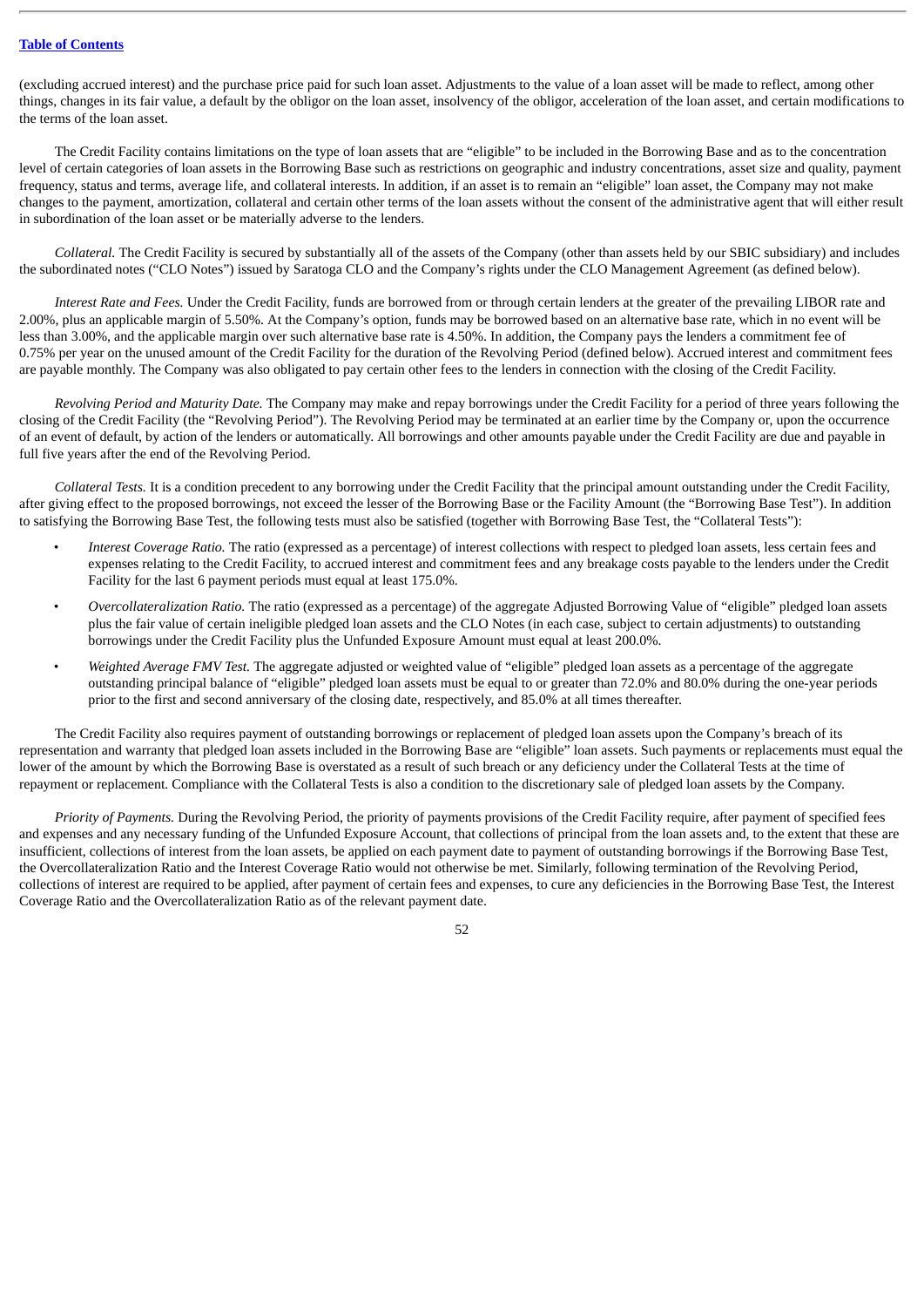*Reserve Account.* The Credit Facility requires the Company to set aside an amount equal to the sum of accrued interest, commitment fees and administrative agent fees due and payable on the next succeeding three payment dates (or corresponding to three payment periods). If for any monthly period during which fees and other payments accrue, the aggregate Adjusted Borrowing Value of "eligible" pledged loan assets which do not pay cash interest at least quarterly exceeds 15.0% of the aggregate Adjusted Borrowing Value of "eligible" pledged loan assets, the Company is required to set aside such interest and fees due and payable on the next succeeding six payment dates. Amounts in the reserve account can be applied solely to the payment of administrative agent fees, commitment fees, accrued and unpaid interest and any breakage costs payable to the lenders.

*Unfunded Exposure Account.* With respect to revolver or delayed draw loan assets, the Company is required to set aside in a designated account (the "Unfunded Exposure Account") 100.0% of its outstanding and undrawn funding commitments with respect to such loan assets. The Unfunded Exposure Account is funded at the time the Company acquires a revolver or delayed draw loan asset and requests a related borrowing under the Credit Facility. The Unfunded Exposure Account is funded through a combination of proceeds of the requested borrowing and other Company funds, and if for any reason such amounts are insufficient, through application of the priority of payment provisions described above.

*Operating Expenses.* The priority of payments provision of the Credit Facility provides for the payment of certain operating expenses of the Company out of collections on principal and interest during the Revolving Period and out of collections on interest following the termination of the Revolving Period in accordance with the priority established in such provision. The operating expenses payable pursuant to the priority of payment provisions is limited to \$350,000 for each monthly payment date or \$2.5 million for the immediately preceding period of twelve consecutive monthly payment dates. This ceiling can be increased by the lesser of 5.0% or the percentage increase in the fair market value of all the Company's assets only on the first monthly payment date to occur after each one-year anniversary following the closing of the Credit Facility. Upon the occurrence of a Manager Event (described below), the consent of the administrative agent is required in order to pay operating expenses through the priority of payments provision.

*Events of Default.* The Credit Facility contains certain negative covenants, customary representations and warranties and affirmative covenants and events of default. The Credit Facility does not contain grace periods for breach by the Company of certain covenants, including, without limitation, preservation of existence, negative pledge, change of name or jurisdiction and separate legal entity status of the Company covenants and certain other customary covenants. Other events of default under the Credit Facility include, among other things, the following:

- an Interest Coverage Ratio of less than 150.0%;
- an Overcollateralization Ratio of less than 175.0%;
- the filing of certain ERISA or tax liens;
- the occurrence of certain "Manager Events" such as:
	- failure by Saratoga Investment Advisors and its affiliates to maintain collectively, directly or indirectly, a cash equity investment in the Company in an amount equal to at least \$5,000,000 at any time prior to the third anniversary of the closing date;
	- failure of the Management Agreement between Saratoga Investment Advisors and the Company to be in full force and effect;
	- indictment or conviction of Saratoga Investment Advisors or any "key person" for a felony offense, or any fraud, embezzlement or misappropriation of funds by Saratoga Investment Advisors or any "key person" and, in the case of "key persons," without a reputable, experienced individual reasonably satisfactory to Madison Capital Funding appointed to replace such key person within 30 days;
	- resignation, termination, disability or death of a "key person" or failure of any "key person" to provide active participation in Saratoga Investment Advisors' daily activities, all without a reputable, experienced individual reasonably satisfactory to Madison Capital Funding appointed within 30 days; or
	- occurrence of any event constituting "cause" under the Collateral Management Agreement between the Company and Saratoga CLO (the "CLO Management Agreement"), delivery of a notice under Section 12(c) of the CLO Management Agreement with respect to the removal of the Company as collateral manager or the Company ceases to act as collateral manager under the CLO Management Agreement.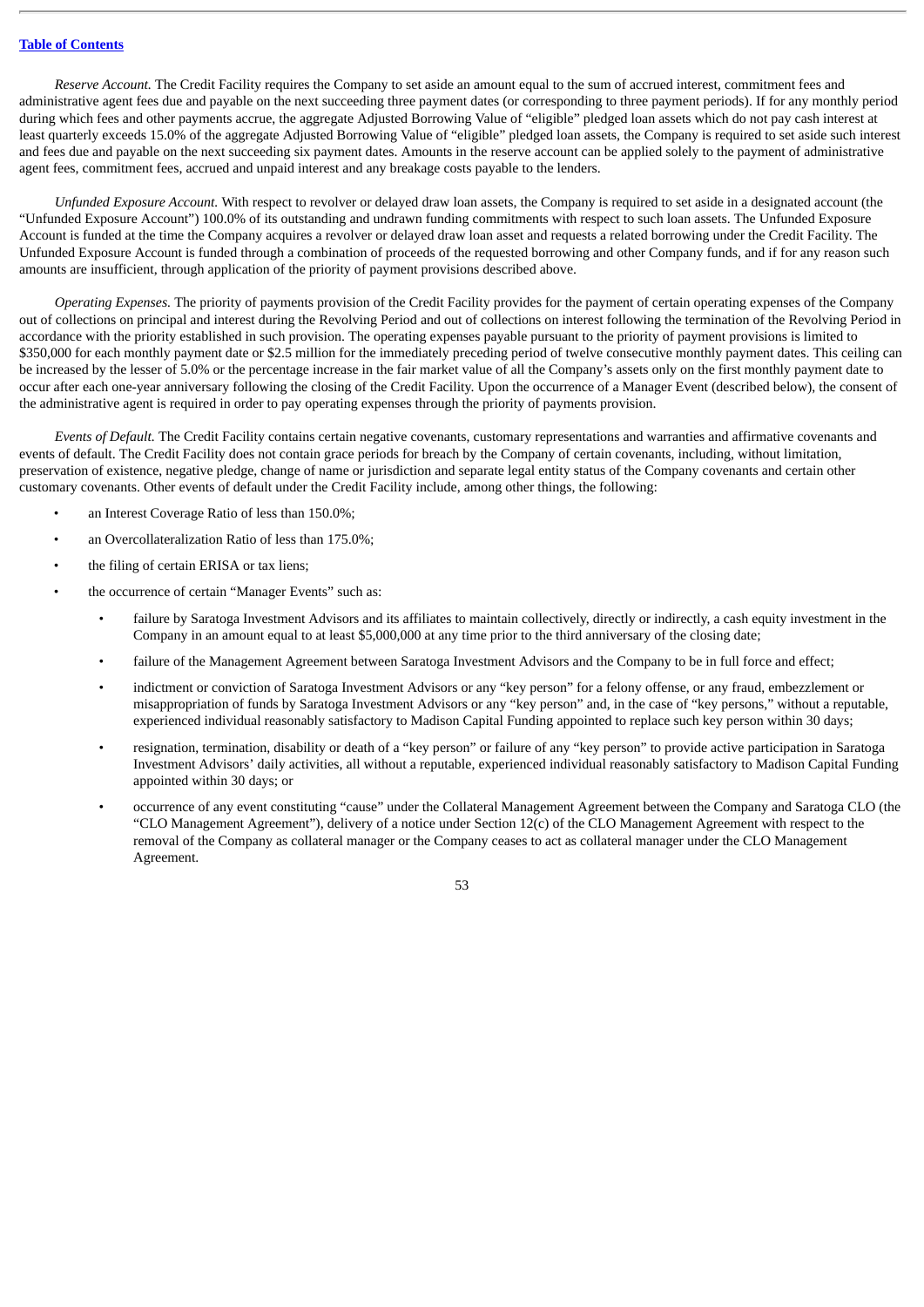*Conditions to Acquisitions and Pledges of Loan Assets.* The Credit Facility imposes certain additional conditions to the acquisition and pledge of additional loan assets. Among other things, the Company may not acquire additional loan assets without the prior written consent of the administrative agent until such time that the administrative agent indicates in writing its satisfaction with Saratoga Investment Advisors' policies, personnel and processes relating to the loan assets.

*Fees and Expenses.* The Company paid certain fees and reimbursed Madison Capital Funding for the aggregate amount of all documented, out-ofpocket costs and expenses, including the reasonable fees and expenses of lawyers, incurred by Madison Capital Funding in connection with the Credit Facility and the carrying out of any and all acts contemplated thereunder up to and as of the date of closing of the stock purchase transaction with Saratoga Investment Advisors and certain of its affiliates. These amounts totaled \$2.0 million.

On February 24, 2012, we amended our senior secured revolving credit facility with Madison Capital Funding LLC to, among other things:

- expand the borrowing capacity under the Credit Facility from \$40.0 million to \$45.0 million;
- extend the Revolving Period from July 30, 2013 to February 24, 2015; and
- remove the condition that we may not acquire additional loan assets without the prior written consent of the administrative agent.

On September 17, 2014, we entered into a second amendment to the Credit Facility with Madison Capital Funding LLC to, among other things:

- extend the commitment termination date from February 24, 2015 to September 17, 2017;
- extend the maturity date of the Credit Facility from February 24, 2020 to September 17, 2022 (unless terminated sooner upon certain events);
- reduce the applicable margin rate on base rate borrowings from 4.50% to 3.75%, and on LIBOR borrowings from 5.50% to 4.75%; and
- reduce the floor on base rate borrowings from 3.00% to 2.25%; and on LIBOR borrowings from 2.00% to 1.25%.

As of November 30, 2015, we had no outstanding borrowings under the Credit Facility and \$79.0 million SBA-guaranteed debentures outstanding (which are discussed below). As of February 28, 2015, we had \$9.6 million outstanding under the Credit Facility and \$79.0 million SBA-guaranteed debentures outstanding. Our borrowing base under the Credit Facility at November 30, 2015 and February 28, 2015 was \$35.3 million and \$36.3 million, respectively.

Our asset coverage ratio, as defined in the 1940 Act, was 307.4% as of November 30, 2015 and 311.7% as of February 28, 2015.

#### *SBA-guaranteed debentures*

In addition, we, through a wholly-owned subsidiary, sought and obtained a license from the SBA to operate an SBIC. In this regard, on March 28, 2012, our wholly-owned subsidiary, Saratoga Investment Corp. SBIC, LP, received a license from the SBA to operate as an SBIC under Section 301(c) of the Small Business Investment Act of 1958. SBICs are designated to stimulate the flow of private equity capital to eligible small businesses. Under SBA regulations, SBICs may make loans to eligible small businesses and invest in the equity securities of small businesses.

The SBIC license allows our SBIC subsidiary to obtain leverage by issuing SBA-guaranteed debentures. SBA-guaranteed debentures are non-recourse, interest only debentures with interest payable semi-annually and have a ten year maturity. The principal amount of SBA-guaranteed debentures is not required to be paid prior to maturity but may be prepaid at any time without penalty. The interest rate of SBA-guaranteed debentures is fixed on a semi-annual basis at a market-driven spread over U.S. Treasury Notes with 10-year maturities.

SBA regulations currently limit the amount that our SBIC subsidiary may borrow to a maximum of \$150 million when it has at least \$75 million in regulatory capital, receives a capital commitment from the SBA and has been through an examination by the SBA subsequent to licensing. As of November 30, 2015, our SBIC subsidiary had \$59.3 million in regulatory capital and \$79.0 million SBA-guaranteed debentures outstanding.

We received exemptive relief from the Securities and Exchange Commission to permit us to exclude the debt of our SBIC subsidiary guaranteed by the SBA from the definition of senior securities in the 200% asset coverage test under the 1940 Act. This allows us increased flexibility under the 200% asset coverage test by permitting us to borrow up to \$150 million more than we would otherwise be able to absent the receipt of this exemptive relief.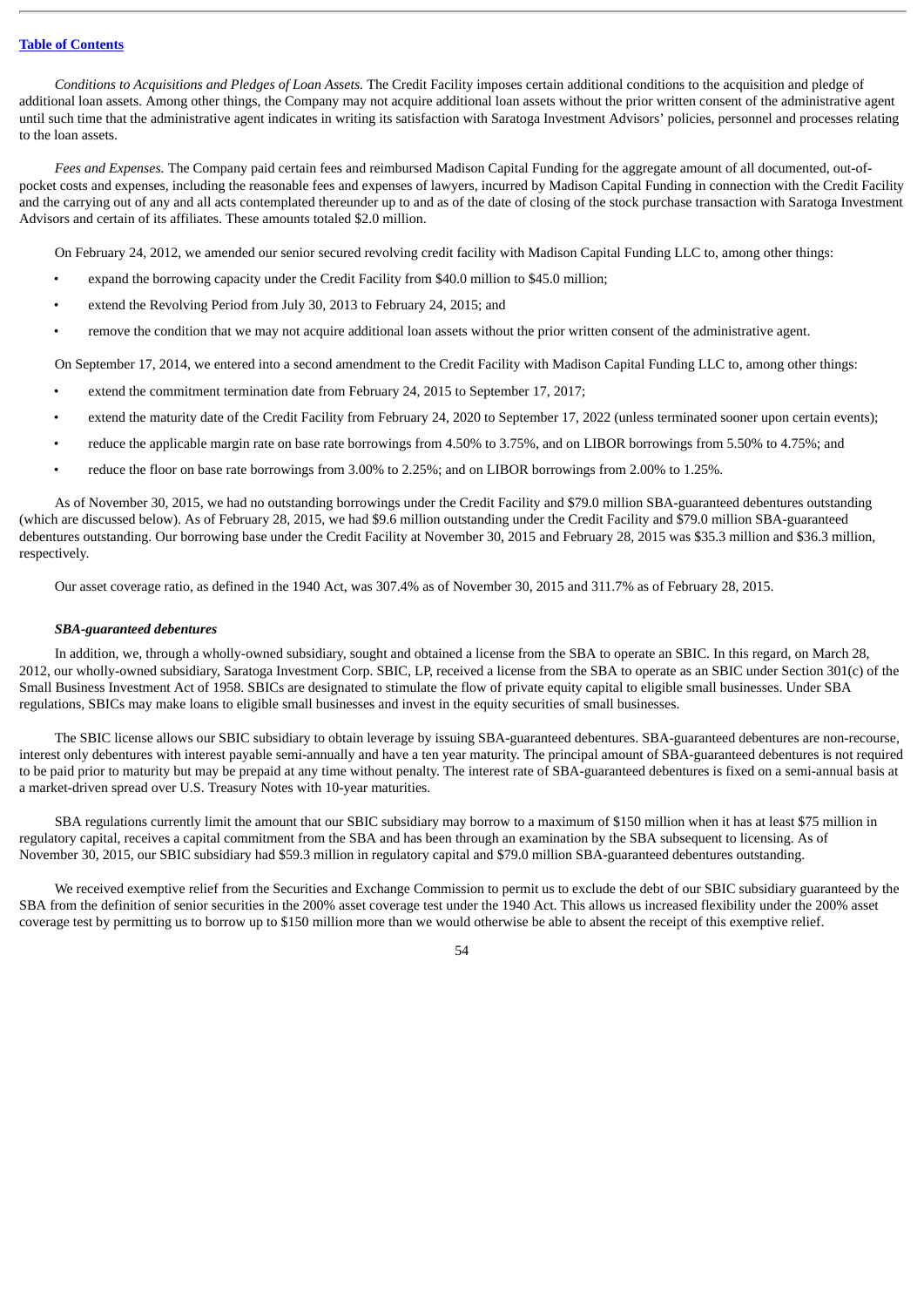On April 2, 2015, the SBA issued a "green light" or "go forth" letter inviting us to continue our application process to obtain a license to form and operate its second SBIC subsidiary. If approved, a second SBIC license would provide us an incremental source of long-term capital by permitting us to issue \$75 million of additional SBA-guaranteed debentures in addition to the \$150 million already approved under the first license. Receipt of a green light letter from the SBA does not assure an applicant that the SBA will ultimately issue an SBIC license and we have received no assurance or indication from the SBA that it will receive an SBIC license, or of the timeframe in which it would receive a license, should one be granted.

#### *Unsecured notes*

In May 2013, we issued \$48.3 million in aggregate principal amount of our 7.50% unsecured notes due 2020 for net proceeds of \$46.1 million after deducting underwriting commissions of \$1.9 million and offering costs of \$0.3 million. The proceeds included the underwriters' full exercise of their overallotment option. Interest on these notes is paid quarterly in arrears on February 15, May 15, August 15 and November 15, at a rate of 7.50% per year, beginning August 15, 2013. The notes mature on May 31, 2020 and may be redeemed in whole or in part at any time or from time to time at our option on or after May 31, 2016. In connection with the issuance of the notes, we agreed to the following covenants for the period of time during which the notes are outstanding:

- we will not violate (whether or not we are subject to) Section 18(a)(1)(A) as modified by Section 61(a)(1) of the 1940 Act or any successor provisions, but giving effect to any exemptive relief granted to us by the SEC. Currently, these provisions generally prohibit us from making additional borrowings, including through the issuance of additional debt or the sale of additional debt securities, unless our asset coverage, as defined in the 1940 Act, equals at least 200% after such borrowings.
- we will not violate (regardless of whether we are subject to) Section 18(a)(1)(B) as modified by Section 61(a)(1) of the 1940 Act or any successor provisions, but giving effect to (i) any exemptive relief granted to us by the SEC and (ii) no-action relief granted by the SEC to another BDC (or to the Company if it determines to seek such similar no-action or other relief) permitting the BDC to declare any cash dividend or distribution notwithstanding the prohibition contained in Section  $18(a)(1)(B)$  as modified by Section  $61(a)(1)$  of the 1940 Act in order to maintain the BDC's status as a regulated investment company under Subchapter M of the Internal Revenue Code of 1986. Currently these provisions generally prohibit us from declaring any cash dividend or distribution upon any class of our capital stock, or purchasing any such capital stock if our asset coverage, as defined in the 1940 Act, is below 200% at the time of the declaration of the dividend or distribution or the purchase and after deducting the amount of such dividend, distribution or purchase.

The Notes are listed on the NYSE under the trading symbol "SAQ" with a par value of \$25.00 per share.

On May 29, 2015, we entered into a Debt Distribution Agreement with Landenburg Thalmann & Co. through which we may offer for sale, from time to time, up to \$20.0 million in aggregate principal amount of the Notes through an ATM offering. As of November 30, 2015, the Company sold 522,981 bonds with a principal of \$13,074,525 at an average price of \$25.31 for aggregate net proceeds of \$12,973,084 (net of transaction costs).

At November 30, 2015 and February 28, 2015, the fair value of investments, cash and cash equivalents and cash and cash equivalents, reserve accounts were as follows:

|                                             |                   | At November 30, 2015 | At February 28, 2015 |               |
|---------------------------------------------|-------------------|----------------------|----------------------|---------------|
|                                             |                   | Percent<br>of        |                      | Percent<br>0t |
|                                             | <b>Fair Value</b> | Total                | <b>Fair Value</b>    | Total         |
|                                             |                   | (\$ in thousands)    |                      |               |
| Cash and cash equivalents                   | 6,019<br>\$       | 2.3%                 | 1,888<br>S.          | $0.7\%$       |
| Cash and cash equivalents, reserve accounts | 21.145            | 7.9                  | 18.175               | 7.0           |
| <b>Syndicated loans</b>                     | 14,538            | 5.4                  | 18,302               | 7.0           |
| First lien term loans                       | 145,639           | 54.3                 | 145.207              | 55.7          |
| Second lien term loans                      | 43,561            | 16.2                 | 35,603               | 13.7          |
| Unsecured notes                             |                   |                      | 4,230                | 1.7           |
| Structured finance securities               | 15,776            | 5.9                  | 17.031               | 6.5           |
| Equity interest                             | 21,524            | 8.0                  | 20,165               | 7.7           |
| Total                                       | \$268,202         | 100.0%               | \$260,601            | 100.0%        |
|                                             |                   |                      |                      |               |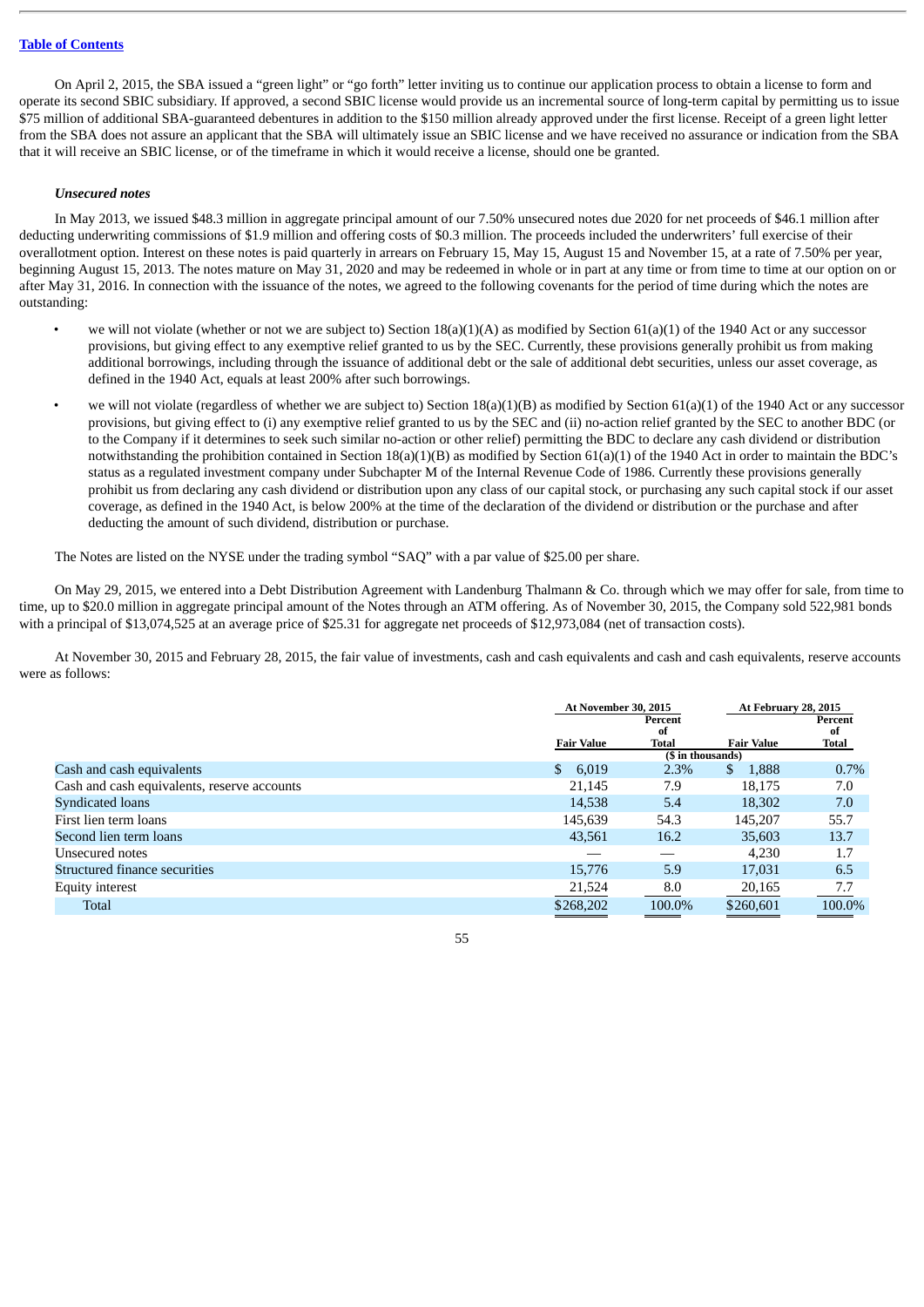On September 24, 2014, the Company announced the approval of an open market share repurchase plan that allows it to repurchase up to 200,000 shares of its common stock at prices below its NAV as reported in its then most recently published financial statements. As of November 30, 2015, the Company purchased 2,500 shares of common stock for approximately \$0.04 million pursuant to this repurchase plan. On October 7, 2015, the Company's board of directors extended the open market share repurchase plan for another year and increased the number of shares the Company is permitted to repurchase at prices below its NAV, as reported in its then most recently published financial statements, to 400,000 shares of its common stock.

On January 12, 2016 the Company declared a dividend of \$0.40 per share payable for the fiscal quarter ended November 30, 2015 to all stockholders of record at the close of business on February 1, 2016, with a payment date on February 29, 2016. Shareholders will have the option to receive payment of the dividend in cash, or receive shares of common stock pursuant to the Company's dividend reinvestment plan.

On October 7, 2015 the Company declared a dividend of \$0.36 per share payable on November 30, 2015. Shareholders had the option to receive payment of the dividend in cash, or receive shares of common stock, pursuant our DRIP. Based on shareholder elections, the dividend consisted of approximately \$1.1 million in cash and 61,029 newly issued shares of common stock.

On July 8, 2015 the Company declared a dividend of \$0.33 per share payable on August 31, 2015. Shareholders will had the option to receive payment of the dividend in cash, or receive shares of common stock, pursuant our DRIP. Based on shareholder elections, the dividend consisted of approximately \$1.1 million in cash and 47,861 newly issued shares of common stock.

On May 14, 2015, the Company declared a special dividend of \$1.00 per share payable on June 5, 2015. Shareholders had the option to receive payment of the dividend in cash, or receive shares of common stock, pursuant our DRIP. Based on shareholder elections, the dividend consisted of approximately \$3.4 million in cash and 126,230 newly issued shares of common stock.

On April 9, 2015, the Company declared a dividend of \$0.27 per share payable on May 29, 2015. Shareholders had the option to receive payment of the dividend in cash, or receive shares of common stock, pursuant our DRIP. Based on shareholder elections, the dividend consisted of approximately \$0.9 million in cash and 33,766 newly issued shares of common stock.

On September 24, 2014, the Company declared a dividend of \$0.22 per share payable on February 27, 2015. Shareholders had the option to receive payment of the dividend in cash, or receive shares of common stock, pursuant our DRIP. Based on shareholder elections, the dividend consisted of approximately \$0.8 million in cash and 26,858 newly issued shares of common stock, or 0.5% of our outstanding common stock prior to the dividend payment. The number of shares of common stock comprising the stock portion was calculated based on a price of \$14.97 per share, which equaled the volume weighted average trading price per share of the common stock on February 13, 17, 18, 19, 20, 23, 24, 25, 26 and 27, 2015.

Also on September 24, 2014, the Company declared a dividend of \$0.18 per share payable on November 28, 2014. Shareholders had the option to receive payment of the dividend in cash, or receive shares of common stock pursuant to our DRIP. Based on shareholder elections, the dividend consisted of approximately \$0.6 million in cash and 22,283 newly issued shares of common stock, or 0.4% of our outstanding common stock prior to the dividend payment. The number of shares of common stock comprising the stock portion was calculated based on a price of \$14.37 per share, which equaled the volume weighted average trading price per share of the common stock on November 14, 17, 18, 19, 20, 21, 24, 25, 26 and 28, 2014.

On October 30, 2013, our board of directors declared a dividend of \$2.65 per share payable on December 27, 2013, to common stockholders of record on November 13, 2013. Shareholders had the option to receive payment of the dividend in cash, shares of common stock, or a combination of cash and shares of common stock, provided that the aggregate cash payable to all shareholders was limited to approximately \$2.5 million or \$0.53 per share. This dividend was declared in reliance on certain private letter rulings issued by the IRS concluding that a RIC may treat a distribution of its own stock as fulfilling its RIC distribution requirements if each stockholder may elect to receive his or her entire distribution in either cash or stock of the RIC subject to a limitation on the aggregate amount of cash to be distributed to all stockholders, which limitation must be at least 20.0% of the aggregate declared distribution.

Based on shareholder elections, the dividend consisted of approximately \$2.5 million in cash and 649,500 shares of common stock, or 13.7% of our outstanding common stock prior to the dividend payment. The amount of cash elected to be received was greater than the cash limit of 20.0% of the aggregate dividend amount, thus resulting in the payment of a combination of cash and stock to shareholders who elected to receive cash. The number of shares of common stock comprising the stock portion was calculated based on a price of \$15.439 per share, which equaled the volume weighted average trading price per share of the common stock on December 11, 13, and 16, 2013.

On November 9, 2012, our board of directors declared a dividend of \$4.25 per share payable on December 31, 2012, to common stockholders of record on November 20, 2012. Shareholders had the option to receive payment of the dividend in cash, shares of common stock, or a combination of cash and shares of common stock, provided that the aggregate cash payable to all shareholders was limited to approximately \$3.3 million or \$0.85 per share.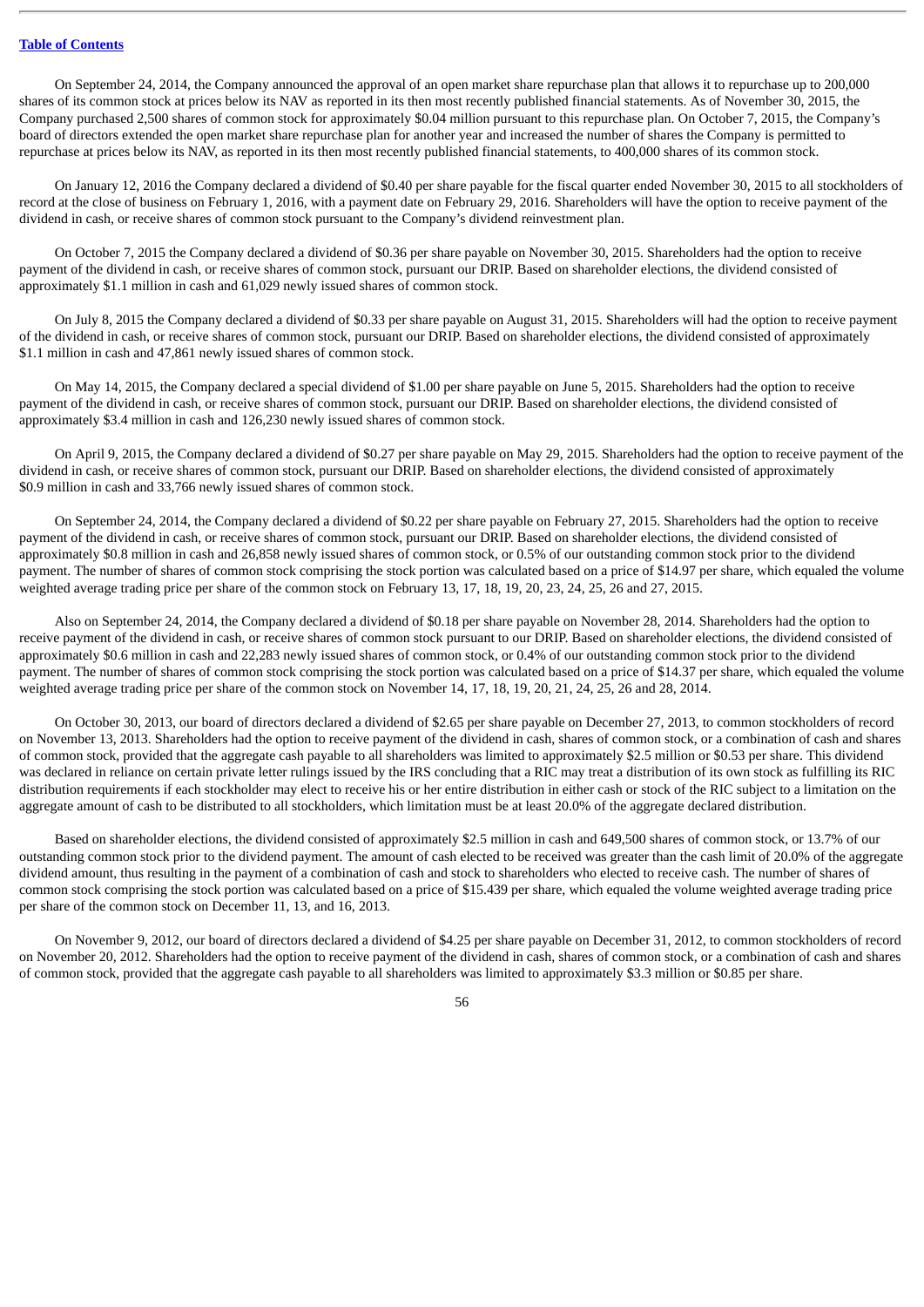Based on shareholder elections, the dividend consisted of \$3.3 million in cash and 853,455 shares of common stock, or 22.0% of our outstanding common stock prior to the dividend payment. The amount of cash elected to be received was greater than the cash limit of 20.0% of the aggregate dividend amount, thus resulting in the payment of a combination of cash and stock to shareholders who elected to receive cash. The number of shares of common stock comprising the stock portion was calculated based on a price of \$15.444 per share, which equaled the volume weighted average trading price per share of the common stock on December 14, 17 and 19, 2012.

On November 15, 2011, our board of directors declared a dividend of \$3.00 per share payable on December 30, 2011, to common stockholders of record on November 25, 2011. Shareholders had the option to receive payment of the dividend in cash, shares of common stock, or a combination of cash and shares of common stock, provided that the aggregate cash payable to all shareholders was limited to \$2.0 million or \$0.60 per share.

Based on shareholder elections, the dividend consisted of \$2.0 million in cash and 599,584 shares of common stock, or 18.0% of our outstanding common stock prior to the dividend payment. The amount of cash elected to be received was greater than the cash limit of 20.0% of the aggregate dividend amount, thus resulting in the payment of a combination of cash and stock to shareholders who elected to receive cash. The number of shares of common stock comprising the stock portion was calculated based on a price of \$13.117067 per share, which equaled the volume weighted average trading price per share of the common stock on December 20, 21 and 22, 2011.

On November 12, 2010, our board of directors declared a dividend of \$4.40 per share to shareholders payable in cash or shares of our common stock, in accordance with the provisions of the IRS Revenue Procedure 2010-12, which allows a publicly-traded regulated investment company to satisfy its distribution requirements with a distribution paid partly in common stock provided that at least 10.0% of the distribution is payable in cash. The dividend was paid on December 29, 2010 to common shareholders of record on November 19, 2010.

Based on shareholder elections, the dividend consisted of \$1.2 million in cash and 596,235 shares of common stock, or 22.0% of our outstanding common stock prior to the dividend payment. The amount of cash elected to be received was greater than the cash limit of 10.0% of the aggregate dividend amount, thus resulting in the payment of a combination of cash and stock to shareholders who elected to receive cash. The number of shares of common stock comprising the stock portion was calculated based on a price of \$17.8049 per share, which equaled the volume weighted average trading price per share of the common stock on December 20, 21 and 22, 2010.

On November 13, 2009, our board of directors declared a dividend of \$18.25 per share payable on December 31, 2009, to common stockholders of record on November 25, 2009. Shareholders had the option to receive payment of the dividend in cash, shares of common stock, or a combination of cash and shares of common stock, provided that the aggregate cash payable to all shareholders was limited to \$2.1 million or \$0.25 per share.

Based on shareholder elections, the dividend consisted of \$2.1 million in cash and 8,648,725 shares of common stock, or 104.0% of our outstanding common stock prior to the dividend payment. The amount of cash elected to be received was greater than the cash limit of 13.7% of the aggregate dividend amount, thus resulting in the payment of a combination of cash and stock to shareholders who elected to receive cash. The number of shares of common stock comprising the stock portion was calculated based on a price of \$1.5099 per share, which equaled the volume weighted average trading price per share of the common stock on December 24 and 28, 2009.

We cannot provide any assurance that these measures will provide sufficient sources of liquidity to support our operations and growth.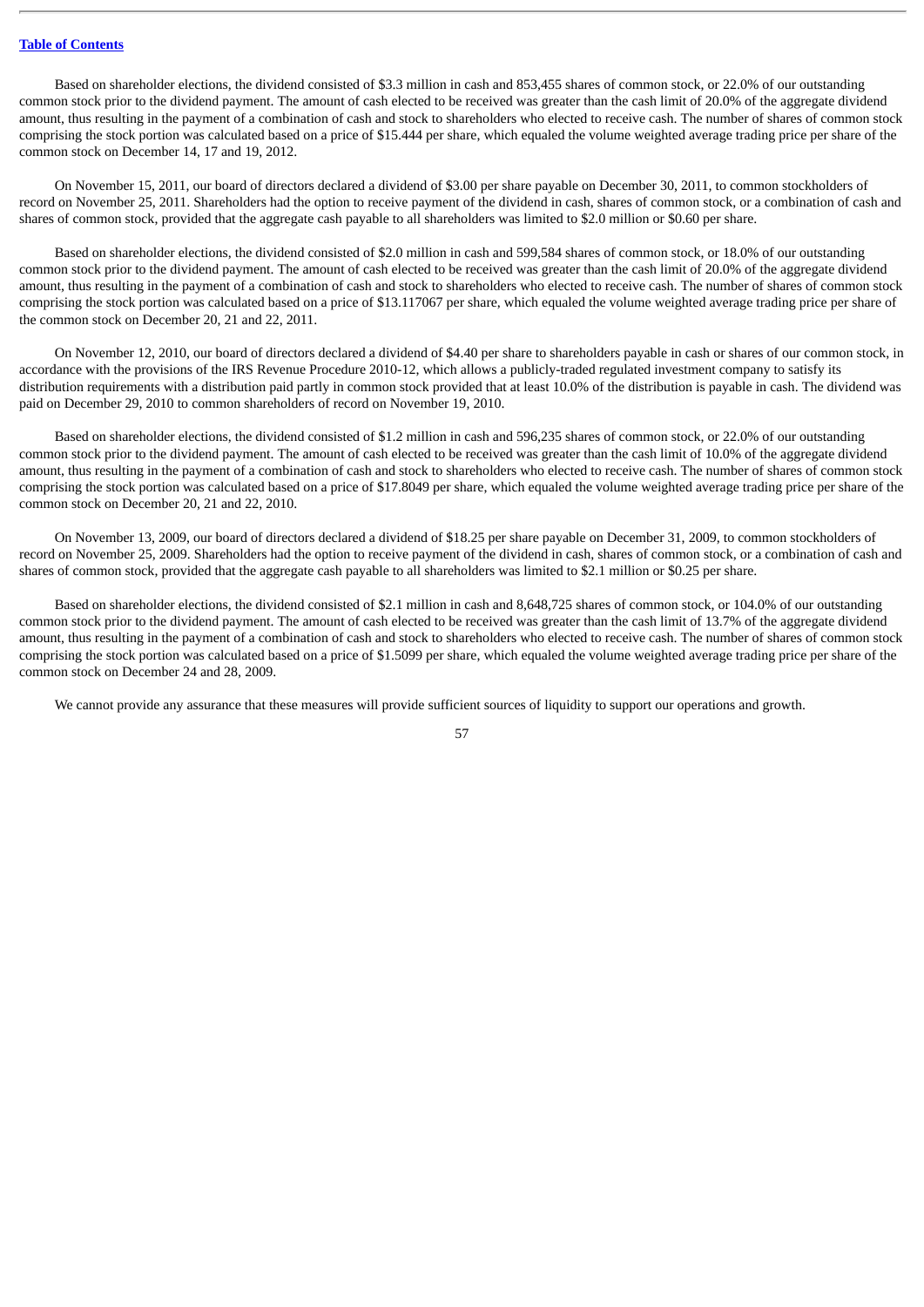#### *Contractual obligations*

The following table shows our payment obligations for repayment of debt and other contractual obligations at November 30, 2015:

|                            |              | <b>Payment Due by Period</b> |                   |          |                  |
|----------------------------|--------------|------------------------------|-------------------|----------|------------------|
|                            |              | Less Than                    | 1-3               | $3 - 5$  | <b>More Than</b> |
|                            | <b>Total</b> | * Year                       | Years             | Years    | 5 Years          |
|                            |              |                              | (\$ in thousands) |          |                  |
| Long-Term Debt Obligations | \$140,375    |                              |                   | \$61,375 | 79,000           |

#### **Off-balance sheet arrangements**

The Company's off-balance sheet arrangements consisted of \$3.1 million and \$11.2 million of unfunded commitments to provide debt financing to its portfolio companies or to fund limited partnership interests as of November 30, 2015 and February 28, 2015, respectively. Such commitments are generally up to the Company's discretion to approve, or the satisfaction of certain financial and nonfinancial covenants and involve, to varying degrees, elements of credit risk in excess of the amount recognized in the Company's Consolidated Statement of Assets and Liabilities and are not reflected in the Company's Consolidated Statements of Assets and Liabilities.

A summary of the composition of the unfunded commitments as of November 30, 2015 and February 28, 2015 is shown in the table below (dollars in thousands):

|                                     | As of |                      |  |   |                      |
|-------------------------------------|-------|----------------------|--|---|----------------------|
|                                     |       | November 30,<br>2015 |  |   | February 28,<br>2015 |
| Bristol Hospice, LLC                |       |                      |  | Ф | 7,500                |
| HMN Holdco, LLC                     |       | 2.400                |  |   | 2.400                |
| Avionte Holdings, LLC               |       |                      |  |   | 1,000                |
| Advanced Air & Heat of Florida, LLC |       | 400                  |  |   |                      |
| Knowland Technology Holdings, L.L.C |       | 300                  |  |   | 300                  |
| Total                               |       | 3.100                |  |   | 11.200               |

#### <span id="page-62-0"></span>**Item 3. Quantitative and Qualitative Disclosures about Market Risk**

Our market risks have not changed materially from the risks reported in our Form 10-K for the year ended February 28, 2015.

#### <span id="page-62-1"></span>**Item 4. Controls and Procedures**

- (a) As of the end of the period covered by this report, we carried out an evaluation, under the supervision and with the participation of our management, including our chief executive officer and our chief financial officer, of the effectiveness of the design and operation of our disclosure controls and procedures (as defined in Rule 13a-15(e) and 15d-15(e) of the Securities Exchange Act of 1934). Based on that evaluation, our chief executive officer and our chief financial officer have concluded that our current disclosure controls and procedures are effective in facilitating timely decisions regarding required disclosure of any material information relating to us that is required to be disclosed by us in the reports we file or submit under the Securities Exchange Act of 1934.
- (b) There have been no changes in our internal control over financial reporting that occurred during the quarter ended November 30, 2015 that have materially affected, or are reasonably likely to materially affect, our internal control over financial reporting.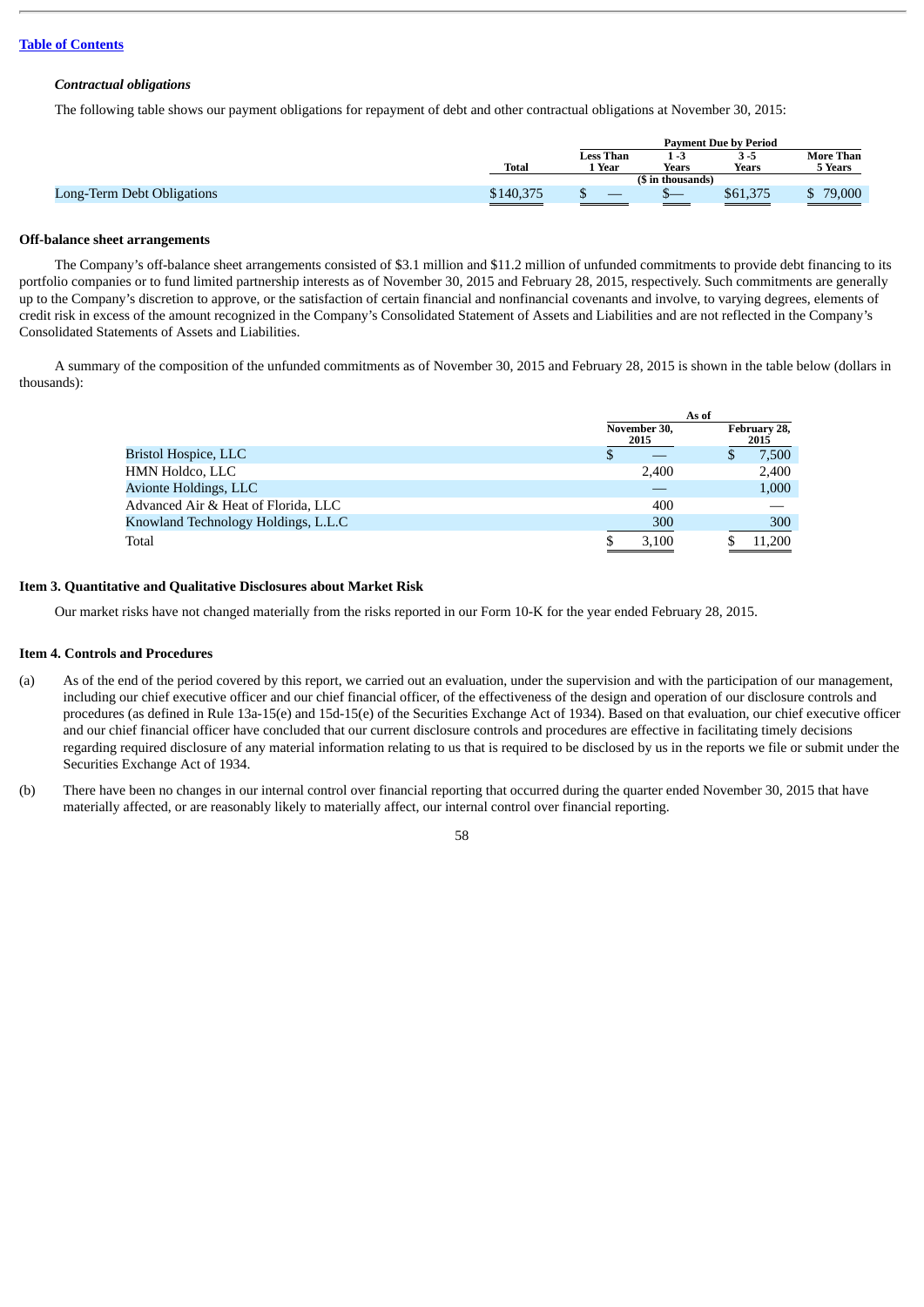#### **PART II. OTHER INFORMATION**

### <span id="page-63-1"></span><span id="page-63-0"></span>**Item 1. Legal Proceedings**

On August 31, 2012, a complaint was filed in the United States Bankruptcy Court for the Southern District of New York by GSC Acquisition Holdings, LLC against us to recover, among other things, approximately \$2.6 million for the benefit of the estates and the general unsecured creditors of GSC Group, Inc. and its affiliates, including the Company's former investment adviser, GSCP (NJ), L.P. The complaint alleges that the former investment adviser made a constructively fraudulent transfer of \$2.6 million in deferred incentive fees by waiving them in connection with the termination of the Management Agreement with us, and that the termination of the Management Agreement was itself a fraudulent transfer. These transfers, the complaint alleges, were made without receipt of reasonably equivalent value and while the former investment adviser was insolvent. The complaint has not yet been served, and the plaintiff's motion for authority to prosecute the case on behalf of the estates was taken under advisement by the court on October 1, 2012. We opposed that motion. We believe that the claims in this lawsuit are without merit and, if the plaintiff is authorized to proceed, intend to vigorously defend against this action.

Except as discussed above, neither we nor our wholly-owned subsidiaries, Saratoga Investment Funding LLC and Saratoga Investment Corp. SBIC LP, are currently subject to any material legal proceedings.

#### <span id="page-63-2"></span>**Item 1A. Risk Factors**

In addition to other information set forth in this report, you should carefully consider the "Risk Factors" discussed in our annual report on Form 10-K filed with the SEC on May 20, 2015 which could materially affect our business, financial condition and/or operating results. Additional risks or uncertainties not currently known to us or that we currently deem to be immaterial also may materially affect our business, financial condition and/or operating results. There have been no material changes from the risk factors set forth in our Annual Report on Form 10-K for the year ended February 28, 2015.

#### <span id="page-63-3"></span>**Item 2. Unregistered Sales of Equity Securities and Use of Proceeds**

Not applicable.

#### <span id="page-63-4"></span>**Item 3. Defaults upon Senior Securities**

Not applicable.

#### <span id="page-63-5"></span>**Item 4. Mine Safety Disclosures**

Not applicable.

#### <span id="page-63-6"></span>**Item 5. Other Information**

Not applicable.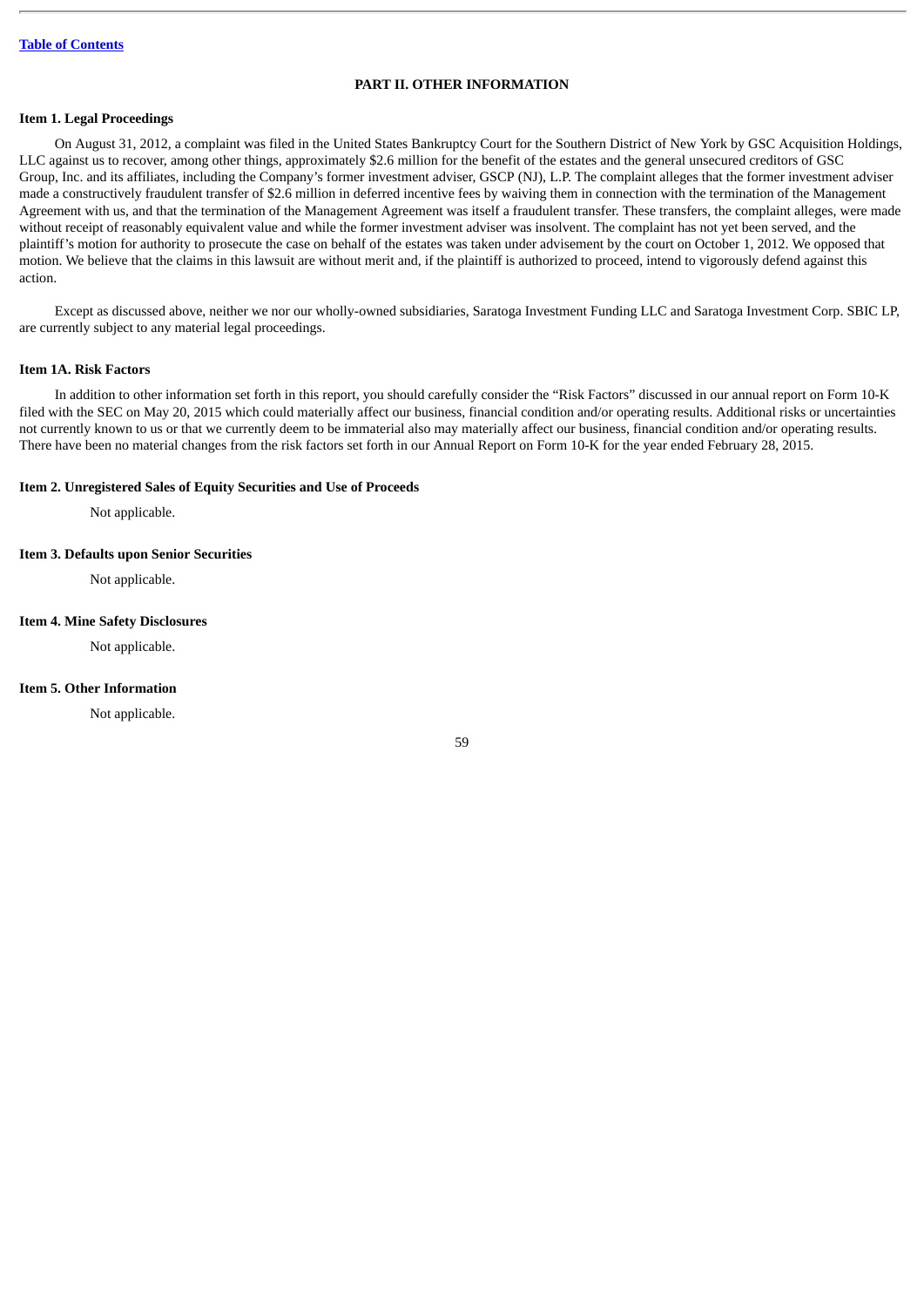### <span id="page-64-0"></span>**Item 6. Exhibits**

Listed below are the exhibits which are filed as part of this report (according to the number assigned to them in Item 601 of Regulation S-K):

| Exhibit<br><u>Number</u> | <b>Description of Document</b>                                                                                      |
|--------------------------|---------------------------------------------------------------------------------------------------------------------|
| $31.1*$                  | Certification of Chief Executive Officer Pursuant to Rule 13a-14(a) under the Securities Exchange Act of 1934       |
| $31.2*$                  | Certification of Chief Financial Officer Pursuant to Rule 13a-14(a) under the Securities Exchange Act of 1934       |
| $32.1*$                  | Certification of Chief Executive Officer Pursuant to Section 906 of the Sarbanes-Oxley Act of 2002 (18 U.S.C. 1350) |
| $32.2*$                  | Certification of Chief Financial Officer Pursuant to Section 906 of the Sarbanes-Oxley Act of 2002 (18 U.S.C. 1350) |

\* Submitted herewith.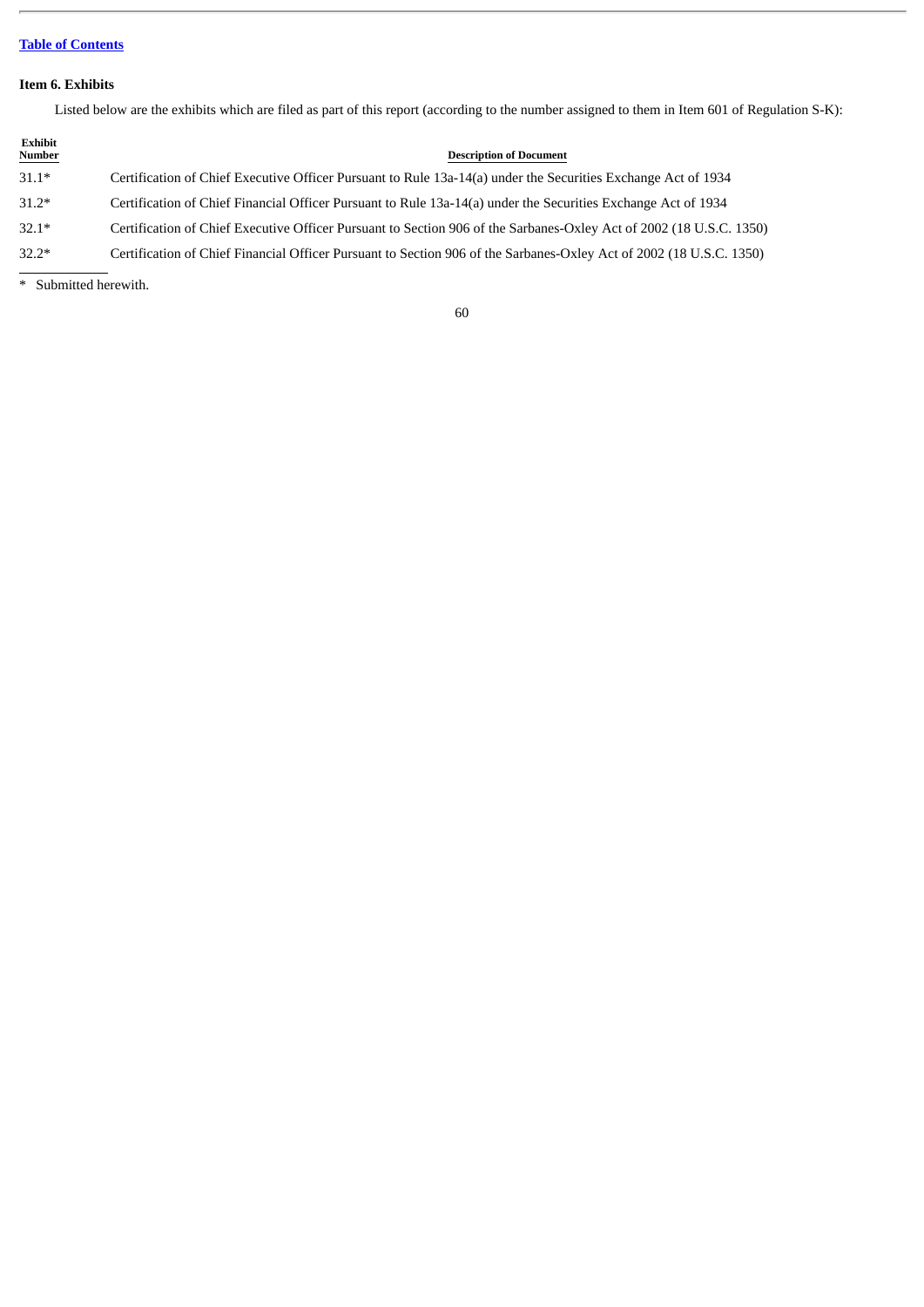### **SIGNATURES**

<span id="page-65-0"></span>Pursuant to the requirements of Section 13 or 15(d) of the Securities Exchange Act of 1934, the registrant has duly caused this report to be signed on its behalf by the undersigned, thereunto duly authorized.

SARATOGA INVESTMENT CORP.

Date: January 13, 2016 By: 2016 /s/ CHRISTIAN L. OBERBECK Christian L. Oberbeck *Chief Executive Officer*

> By: /s/ HENRI J. STEENKAMP

Henri J. Steenkamp *Chief Financial Officer and Chief Compliance Officer*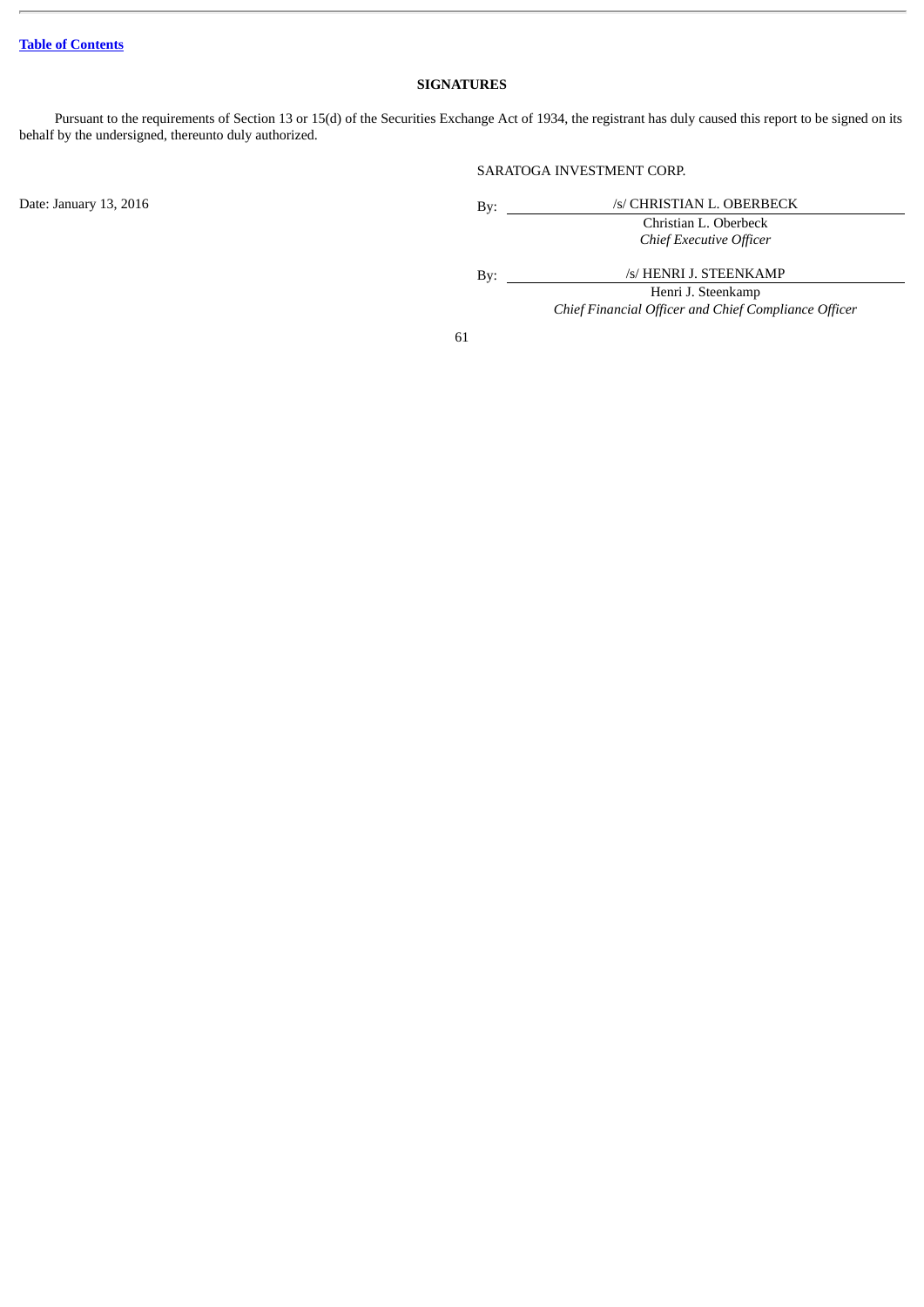#### **CERTIFICATION PURSUANT TO RULE 13a-14(a) and 15d-14(a) UNDER THE SECURITIES EXCHANGE ACT OF 1934, AS AMENDED**

I, Christian L. Oberbeck, certify that:

1. I have reviewed this Quarterly Report on Form 10-Q of Saratoga Investment Corp.;

2. Based on my knowledge, this report does not contain any untrue statement of a material fact or omit to state a material fact necessary to make the statements made, in light of the circumstances under which such statements were made, not misleading with respect to the period covered by this report;

3. Based on my knowledge, the financial statements, and other financial information included in this report, fairly present in all material respects the financial condition, results of operations and cash flows of the company as of, and for, the periods presented in this report;

4. The company's other certifying officer(s) and I are responsible for establishing and maintaining disclosure controls and procedures (as defined in Exchange Act Rules 13a-15(e) and 15d-15(e)) for the company and have:

(a) Designed such disclosure controls and procedures, or caused such disclosure controls and procedures to be designed under our supervision, to ensure that material information relating to the company, including its consolidated subsidiaries, is made known to us by others within those entities, particularly during the period in which this report is being prepared;

(b) Designed such internal control over financial reporting, or caused such internal control over financial reporting to be designed under our supervision, to provide reasonable assurance regarding the reliability of financial reporting and the preparation of financial statements for external purposes in accordance with generally accepted accounting principles;

(c) Evaluated the effectiveness of the company's disclosure controls and procedures and presented in this report our conclusions about the effectiveness of the disclosure controls and procedures, as of the end of the period covered by this report based on such evaluation; and

(d) Disclosed in this report any change in the company's internal control over financial reporting that occurred during the company's most recent fiscal quarter (the registrant's fourth fiscal quarter in the case of an annual report) that has materially affected, or is reasonably likely to materially affect, the company's internal control over financial reporting; and

5. The company's other certifying officer(s) and I have disclosed, based on our most recent evaluation of internal control over financial reporting, to the company's auditors and the audit committee of the company's board of directors (or persons performing the equivalent functions):

(a) All significant deficiencies and material weaknesses in the design or operation of internal control over financial reporting which are reasonably likely to adversely affect the company's ability to record, process, summarize and report financial information; and

(b) Any fraud, whether or not material, that involves management or other employees who have a significant role in the registrant's internal control over financial reporting.

Date: January 13, 2016

/s/ CHRISTIAN L. OBERBECK

Christian L. Oberbeck *Chief Executive Officer*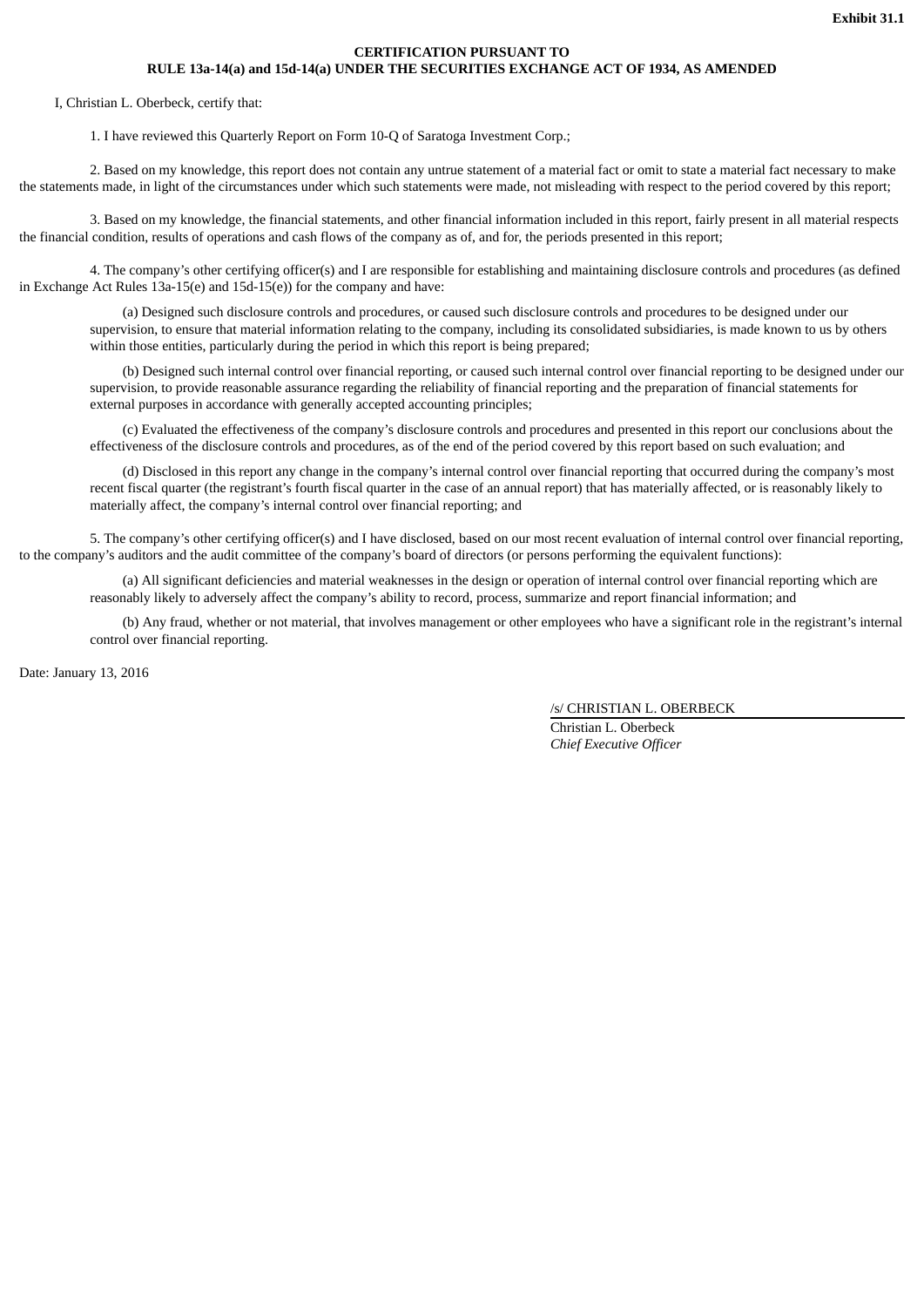#### **CERTIFICATION PURSUANT TO RULE 13a-14(a) and 15d-14(a) UNDER THE SECURITIES EXCHANGE ACT OF 1934, AS AMENDED**

I, Henri J. Steenkamp, certify that:

1. I have reviewed this Quarterly Report on Form 10-Q of Saratoga Investment Corp.;

2. Based on my knowledge, this report does not contain any untrue statement of a material fact or omit to state a material fact necessary to make the statements made, in light of the circumstances under which such statements were made, not misleading with respect to the period covered by this report;

3. Based on my knowledge, the financial statements, and other financial information included in this report, fairly present in all material respects the financial condition, results of operations and cash flows of the company as of, and for, the periods presented in this report;

4. The company's other certifying officer(s) and I are responsible for establishing and maintaining disclosure controls and procedures (as defined in Exchange Act Rules 13a-15(e) and 15d-15(e)) for the company and have:

(a) Designed such disclosure controls and procedures, or caused such disclosure controls and procedures to be designed under our supervision, to ensure that material information relating to the company, including its consolidated subsidiaries, is made known to us by others within those entities, particularly during the period in which this report is being prepared;

(b) Designed such internal control over financial reporting, or caused such internal control over financial reporting to be designed under our supervision, to provide reasonable assurance regarding the reliability of financial reporting and the preparation of financial statements for external purposes in accordance with generally accepted accounting principles;

(c) Evaluated the effectiveness of the company's disclosure controls and procedures and presented in this report our conclusions about the effectiveness of the disclosure controls and procedures, as of the end of the period covered by this report based on such evaluation; and

(d) Disclosed in this report any change in the company's internal control over financial reporting that occurred during the company's most recent fiscal quarter (the registrant's fourth fiscal quarter in the case of an annual report) that has materially affected, or is reasonably likely to materially affect, the company's internal control over financial reporting; and

5. The company's other certifying officer(s) and I have disclosed, based on our most recent evaluation of internal control over financial reporting, to the company's auditors and the audit committee of the company's board of directors (or persons performing the equivalent functions):

(a) All significant deficiencies and material weaknesses in the design or operation of internal control over financial reporting which are reasonably likely to adversely affect the company's ability to record, process, summarize and report financial information; and

(b) Any fraud, whether or not material, that involves management or other employees who have a significant role in the registrant's internal control over financial reporting.

Date: January 13, 2016

/s/ HENRI J. STEENKAMP

Name: Henri J. Steenkamp *Chief Financial Officer and Chief Compliance Officer*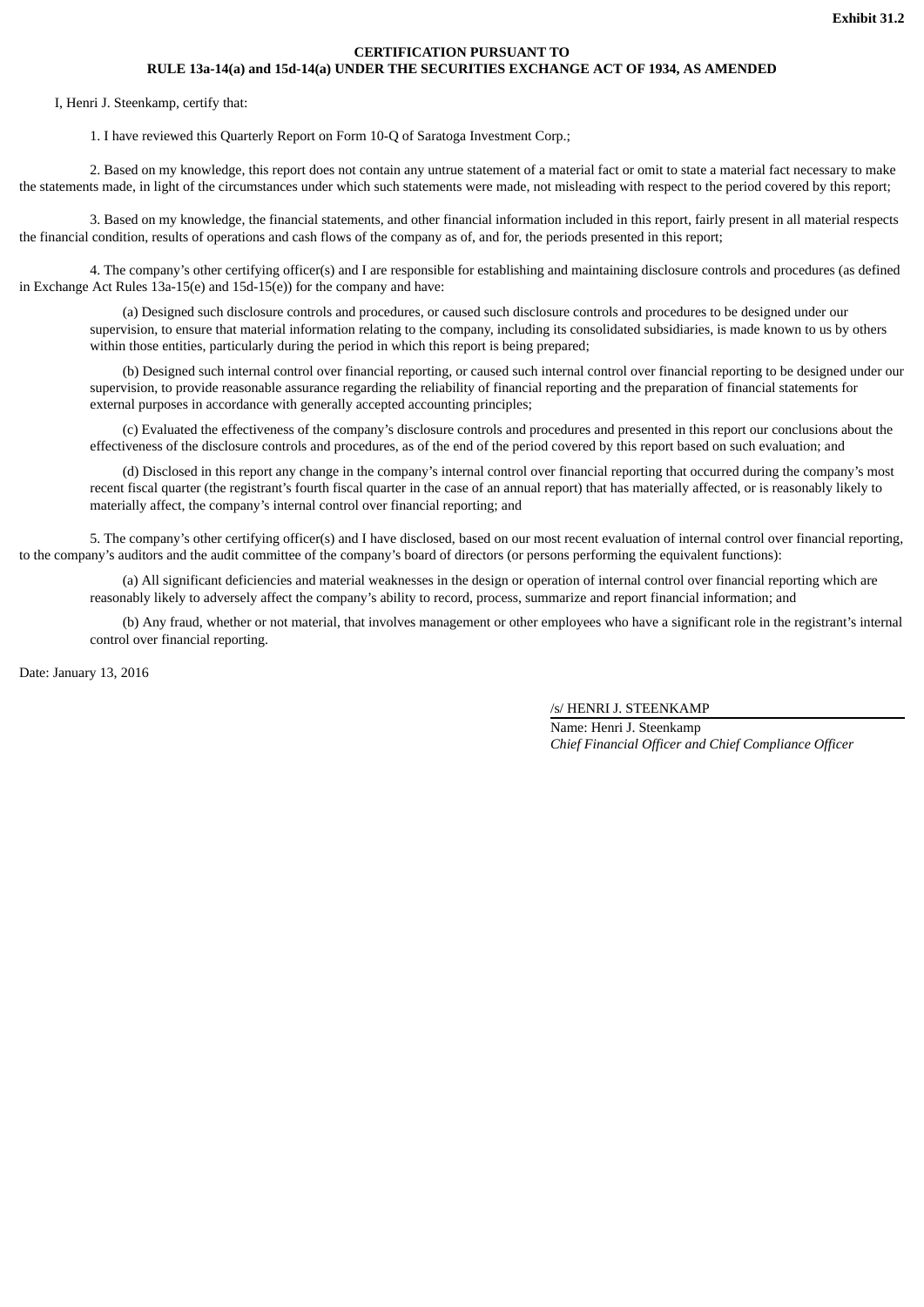#### **CERTIFICATION PURSUANT TO SECTION 1350, CHAPTER 63 OF TITLE 18, UNITED STATES CODE, AS ADOPTED PURSUANT TO SECTION 906 OF THE SARBANES-OXLEY ACT OF 2002**

The certification set forth below is being submitted in connection with the accompanying Quarterly Report of Saratoga Investment Corp. on Form 10-Q (the "Report") for the purpose of complying with Rule 13a-14(b) or Rule 15d-14(b) of the Securities Exchange Act of 1934 (the "Exchange Act") and Section 1350 of Chapter 63 of Title 18 of the United States Code.

Christian L. Oberbeck, the Chief Executive Officer, certifies that, to the best of his knowledge:

- 1. the Report fully complies with the requirements of Section 13(a) or 15(d) of the Exchange Act; and
- 2. the information contained in the Report fairly presents, in all material respects, the financial condition and results of operations of Saratoga Investment Corp.

Date: January 13, 2016

/s/ CHRISTIAN L. OBERBECK

Christian L. Oberbeck *Chief Executive Officer*